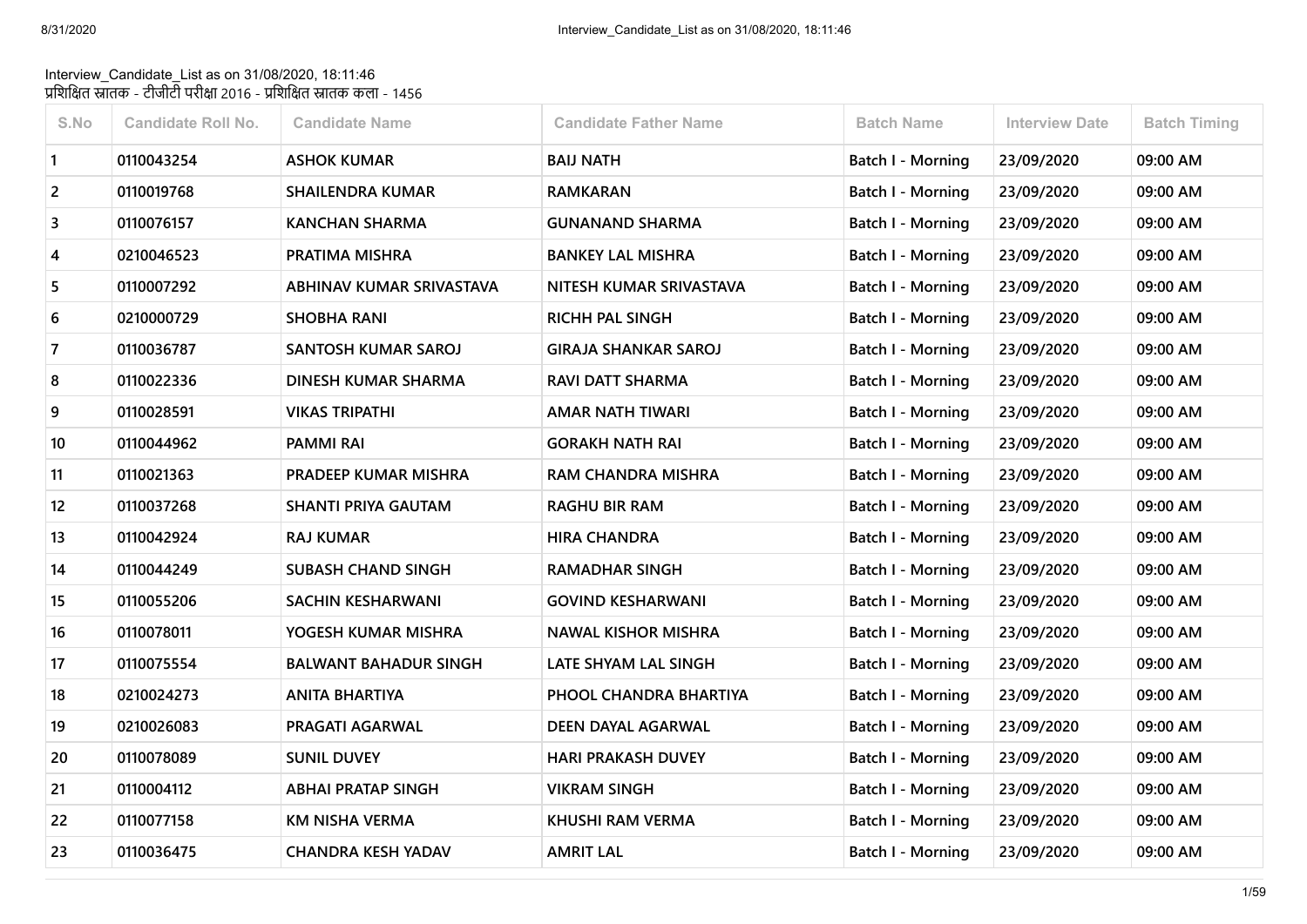| S.No | <b>Candidate Roll No.</b> | <b>Candidate Name</b>         | <b>Candidate Father Name</b> | <b>Batch Name</b>               | <b>Interview Date</b> | <b>Batch Timing</b> |
|------|---------------------------|-------------------------------|------------------------------|---------------------------------|-----------------------|---------------------|
| 24   | 0110003389                | <b>SHRADHA SWARNKAR</b>       | <b>TULSI RAM SWARNKAR</b>    | Batch I - Morning               | 23/09/2020            | 09:00 AM            |
| 25   | 0110026163                | <b>PRAGATI CHAUDHARI</b>      | DAYANAND CHAUDHARI           | Batch I - Morning               | 23/09/2020            | 09:00 AM            |
| 26   | 0110062124                | <b>RAJESH KUMAR</b>           | <b>LAL BALI</b>              | Batch I - Morning               | 23/09/2020            | 09:00 AM            |
| 27   | 0210046388                | <b>SHASHI PRABHA</b>          | <b>SHIV BHAGWAN PANDEY</b>   | Batch I - Morning               | 23/09/2020            | 09:00 AM            |
| 28   | 0210051577                | <b>JYOTI RANI</b>             | <b>KARAN SINGH</b>           | Batch I - Morning               | 23/09/2020            | 09:00 AM            |
| 29   | 0110005631                | <b>VED PRAKASH MAURYA</b>     | RAJENDRA PRASAD MAURYA       | <b>Batch I - Morning</b>        | 23/09/2020            | 09:00 AM            |
| 30   | 0210029516                | <b>DIVYANI RAI</b>            | <b>RAMESH CHANRA RAI</b>     | Batch I - Morning               | 23/09/2020            | 09:00 AM            |
| 31   | 0110060935                | DEEPAK MISHRA                 | <b>RAM LOTAN MISHRA</b>      | Batch I - Morning               | 23/09/2020            | 09:00 AM            |
| 32   | 0110013616                | <b>DILEEP SINGH</b>           | SIYARAM VERMA                | <b>Batch I - Morning</b>        | 23/09/2020            | 09:00 AM            |
| 33   | 0110035857                | JEETENDRA KUMAR SINGH         | <b>SUDARSHAN SINGH</b>       | Batch I - Morning               | 23/09/2020            | 09:00 AM            |
| 34   | 0110014802                | <b>NIDHI KAUSHAL</b>          | <b>NAND LAL SINGH</b>        | Batch I - Morning               | 23/09/2020            | 09:00 AM            |
| 35   | 0110040977                | JITENDRA KUMAR SHARMA         | PARAS NATH SHARMA            | <b>Batch I - Morning</b>        | 23/09/2020            | 09:00 AM            |
| 36   | 0110049971                | <b>VINOD KUMAR MISHRA</b>     | RAJENDRA PRASAD MISHRA       | Batch II - Afternoon            | 23/09/2020            | 01:00 PM            |
| 37   | 0110048456                | <b>GAUTAM KUMAR</b>           | <b>OM PRAKASH</b>            | Batch II - Afternoon            | 23/09/2020            | 01:00 PM            |
| 38   | 0110020338                | KIRTI SHRIVASTAVA             | KESHAVA CHANDRA SRIVASTAVA   | Batch II - Afternoon            | 23/09/2020            | 01:00 PM            |
| 39   | 0110032644                | <b>RAGINI SINGH</b>           | <b>TEJ PRATAP SINGH</b>      | Batch II - Afternoon            | 23/09/2020            | 01:00 PM            |
| 40   | 0110054455                | <b>DEEPA</b>                  | <b>MADAN PAL SINGH</b>       | Batch II - Afternoon            | 23/09/2020            | 01:00 PM            |
| 41   | 0110060925                | <b>RATNAKER MISHRA</b>        | <b>TILAK DHARI MISHRA</b>    | Batch II - Afternoon            | 23/09/2020            | 01:00 PM            |
| 42   | 0110025514                | <b>ARVIND KUMAR</b>           | <b>CHATAR SINGH</b>          | Batch II - Afternoon            | 23/09/2020            | 01:00 PM            |
| 43   | 0110029347                | <b>SANT KUMAR RAI</b>         | <b>AWADHESH RAI</b>          | Batch II - Afternoon            | 23/09/2020            | 01:00 PM            |
| 44   | 0110071369                | SUMIT KUMAR SRIVASTAVA        | DHIRENDRA KUMAR SRIVASTAVA   | Batch II - Afternoon 23/09/2020 |                       | 01:00 PM            |
| 45   | 0110019550                | <b>SURENDRA KUMAR CHAUBEY</b> | <b>THAKUR PRASAD CHAUBEY</b> | Batch II - Afternoon 23/09/2020 |                       | 01:00 PM            |
| 46   | 0110048202                | PANKAJ KUMAR AWASTHI          | SURESH CHANDRA AWASTHI       | Batch II - Afternoon            | 23/09/2020            | 01:00 PM            |
| 47   | 0210012759                | <b>KM PUNITA KM RAI</b>       | <b>RISHIKESH RAI</b>         | Batch II - Afternoon            | 23/09/2020            | 01:00 PM            |
| 48   | 0110022712                | <b>AJAY KUMAR</b>             | <b>BABA NATH VERMA</b>       | Batch II - Afternoon 23/09/2020 |                       | 01:00 PM            |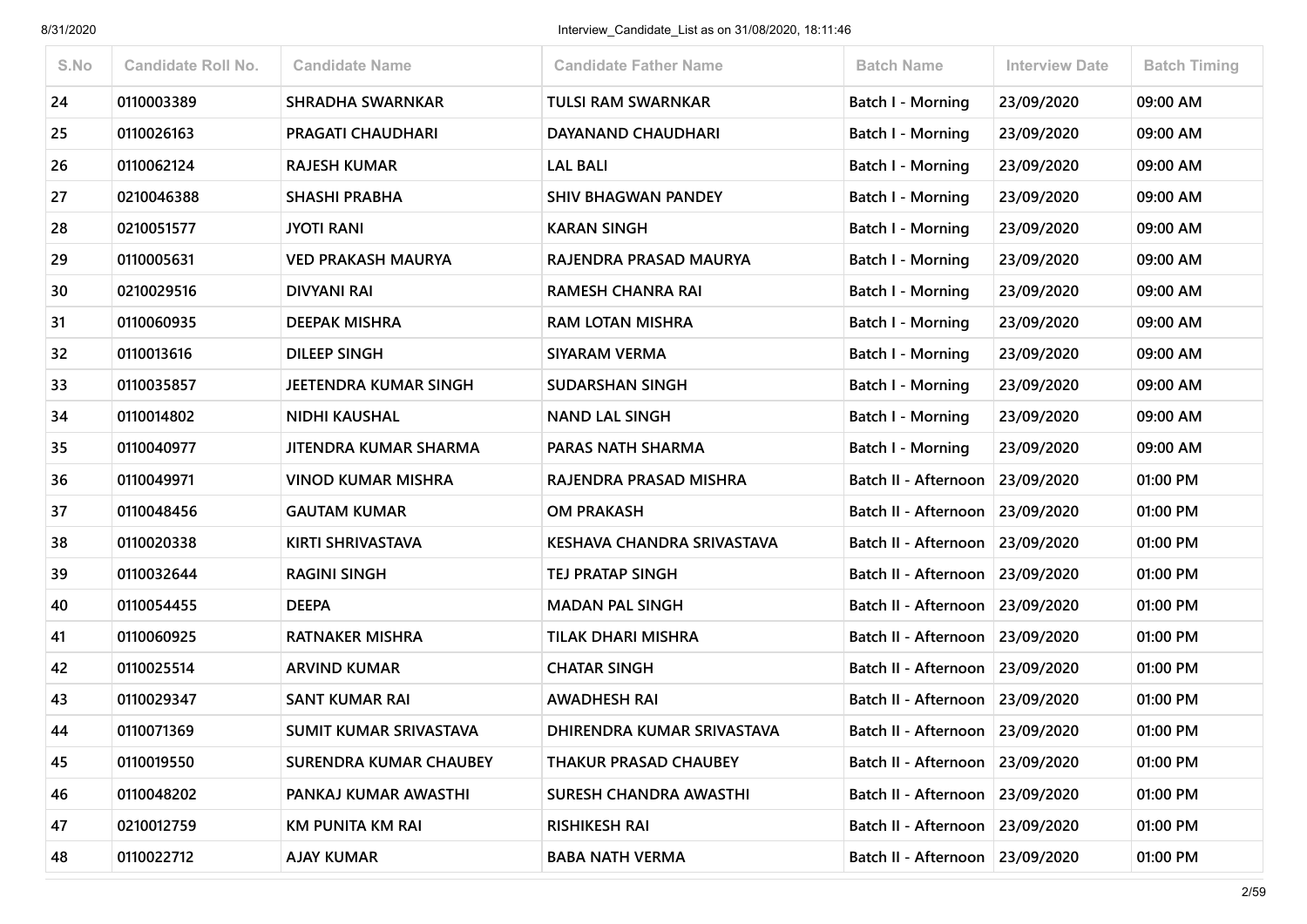| S.No | <b>Candidate Roll No.</b> | <b>Candidate Name</b>         | <b>Candidate Father Name</b>  | <b>Batch Name</b>               | <b>Interview Date</b> | <b>Batch Timing</b> |
|------|---------------------------|-------------------------------|-------------------------------|---------------------------------|-----------------------|---------------------|
| 49   | 0110038868                | <b>SHARDA PRASAD TRIPATHI</b> | <b>DEO NARAYAN TRIPATHI</b>   | Batch II - Afternoon 23/09/2020 |                       | 01:00 PM            |
| 50   | 0110076527                | SAURABH KANNOJIA              | <b>VIJAY KANNOJIA</b>         | Batch II - Afternoon            | 23/09/2020            | 01:00 PM            |
| 51   | 0110014283                | <b>PRABHAKAR SINGH</b>        | <b>RAJKARAN SINGH</b>         | Batch II - Afternoon            | 23/09/2020            | 01:00 PM            |
| 52   | 0110068101                | <b>NEELAM KESHERVANI</b>      | SHIVBHAVAN KESHERVANI         | Batch II - Afternoon            | 23/09/2020            | 01:00 PM            |
| 53   | 0110056133                | <b>ANSHU VERMA</b>            | <b>SURENDRA KUMAR VERMA</b>   | Batch II - Afternoon            | 23/09/2020            | 01:00 PM            |
| 54   | 0110073842                | POOJA KHARE                   | AJIT KUMAR KHARE              | Batch II - Afternoon 23/09/2020 |                       | 01:00 PM            |
| 55   | 0110022277                | <b>JAGRITI SHARMA</b>         | <b>RAJ KUMAR SHARMA</b>       | Batch II - Afternoon            | 23/09/2020            | 01:00 PM            |
| 56   | 0110010480                | <b>LALIT KUMAR</b>            | <b>RATAN SINGH</b>            | Batch II - Afternoon            | 23/09/2020            | 01:00 PM            |
| 57   | 0110059815                | DEEPAK KUMAR RAI              | <b>KRISHNA DEO RAI</b>        | Batch II - Afternoon            | 23/09/2020            | 01:00 PM            |
| 58   | 0110057764                | RAJENDRA PRASAD YADAV         | <b>RAM RAJ YADAV</b>          | Batch II - Afternoon            | 23/09/2020            | 01:00 PM            |
| 59   | 0110030781                | <b>MOHMMAD ARIF KHAN</b>      | <b>MUMTAJ AHMAD KHAN</b>      | Batch II - Afternoon 23/09/2020 |                       | 01:00 PM            |
| 60   | 0110011997                | <b>INDRA BAHADUR YADAVA</b>   | <b>GANGA PRASAD YADAVA</b>    | Batch II - Afternoon            | 23/09/2020            | 01:00 PM            |
| 61   | 0110000595                | <b>BEERENDRA KUMAR</b>        | <b>RAJ KUMAR RAM</b>          | Batch II - Afternoon            | 23/09/2020            | 01:00 PM            |
| 62   | 0110005615                | <b>BHAVNA</b>                 | <b>GYAN PAL KRISHNA</b>       | Batch II - Afternoon 23/09/2020 |                       | 01:00 PM            |
| 63   | 0110071180                | <b>MANOJ KUMAR</b>            | <b>JAICHAND</b>               | Batch II - Afternoon            | 23/09/2020            | 01:00 PM            |
| 64   | 0110051515                | <b>DEEKSHA TRIPATHI</b>       | SESH NARAYAN TRIPATHI         | Batch II - Afternoon            | 23/09/2020            | 01:00 PM            |
| 65   | 0110043172                | AKHILESH KUMAR SINGH          | <b>VIRENDRA BAHADUR SINGH</b> | Batch II - Afternoon            | 23/09/2020            | 01:00 PM            |
| 66   | 0110017507                | SANJAY KUMAR JAISIYA          | <b>AJMER SINGH</b>            | Batch II - Afternoon            | 23/09/2020            | 01:00 PM            |
| 67   | 0210068626                | <b>SAMMI DEVI</b>             | <b>RAM LOTAN</b>              | Batch II - Afternoon 23/09/2020 |                       | 01:00 PM            |
| 68   | 0110023207                | <b>SANJEEV KUMAR</b>          | <b>SHIVA KUMAR MITTAL</b>     | Batch II - Afternoon            | 23/09/2020            | 01:00 PM            |
| 69   | 0110048712                | <b>ALKA PATEL</b>             | <b>RAM ASARE CHAUDHARI</b>    | Batch II - Afternoon 23/09/2020 |                       | 01:00 PM            |
| 70   | 0110015745                | <b>RAM HARI SINGH</b>         | <b>BACCHU SINGH</b>           | Batch II - Afternoon            | 23/09/2020            | 01:00 PM            |
| 71   | 0110004032                | <b>ABHAI KUMAR RAI</b>        | <b>GYAN KUMAR RAI</b>         | Batch I - Morning               | 24/09/2020            | 09:00 AM            |
| 72   | 0110062936                | <b>GOVIND SINGH</b>           | <b>CHHAVINATH SINGH</b>       | Batch I - Morning               | 24/09/2020            | 09:00 AM            |
| 73   | 0110015176                | <b>DILIP KUMAR PRAJAPATI</b>  | <b>BHOLA NATH PRAJAPATI</b>   | <b>Batch I - Morning</b>        | 24/09/2020            | 09:00 AM            |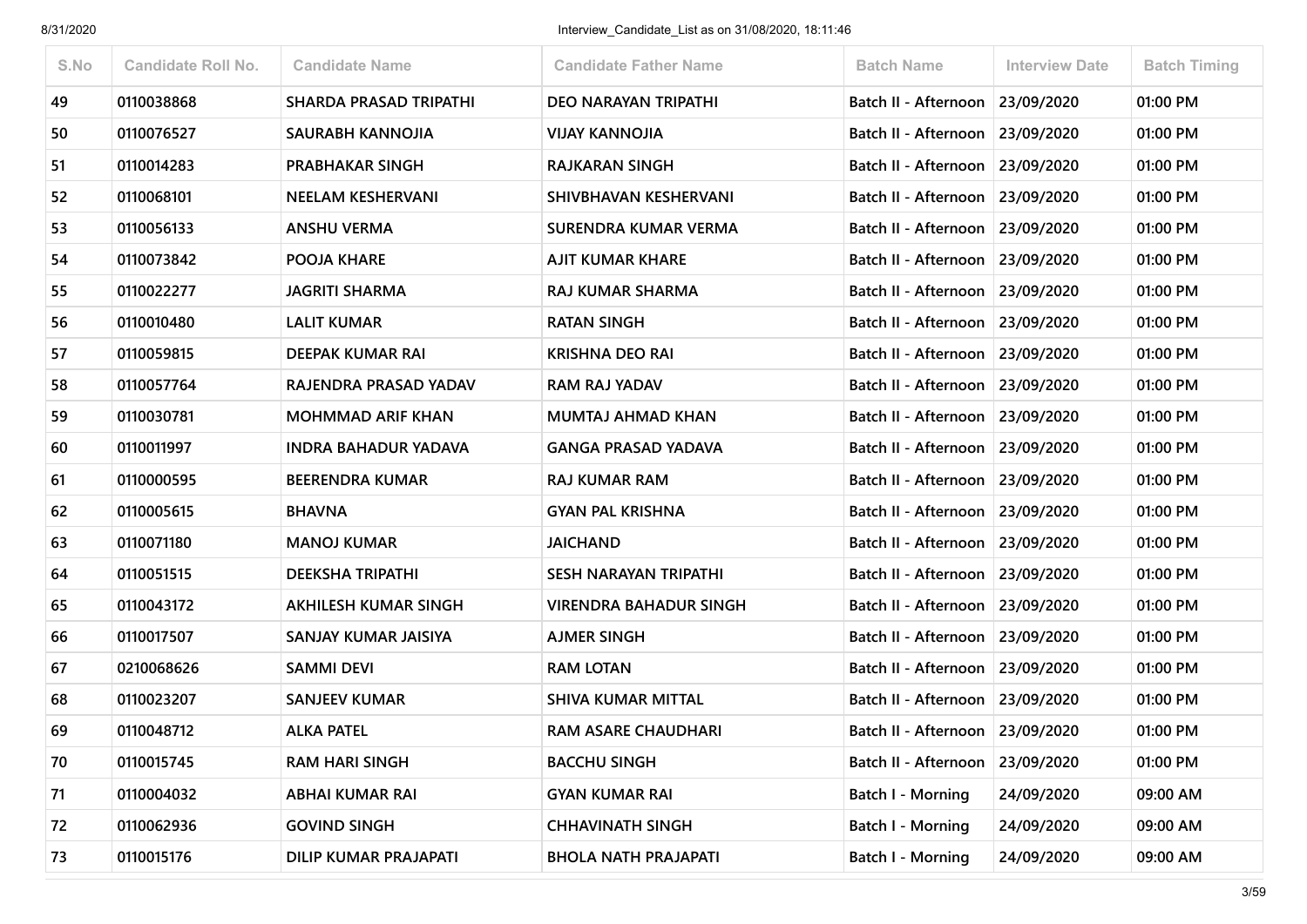| S.No | <b>Candidate Roll No.</b> | <b>Candidate Name</b>        | <b>Candidate Father Name</b>   | <b>Batch Name</b>        | <b>Interview Date</b> | <b>Batch Timing</b> |
|------|---------------------------|------------------------------|--------------------------------|--------------------------|-----------------------|---------------------|
| 74   | 0110021506                | RICHA SHRIVASTAVA            | HARIVANSH SHRIVASTAVA          | <b>Batch I - Morning</b> | 24/09/2020            | 09:00 AM            |
| 75   | 0110063091                | <b>VISHNU CHAND</b>          | <b>KUNDAN SINGH</b>            | Batch I - Morning        | 24/09/2020            | 09:00 AM            |
| 76   | 0210080427                | SAVITA BHARTIYA              | PHOOL CHANDRA                  | Batch I - Morning        | 24/09/2020            | 09:00 AM            |
| 77   | 0210002934                | <b>ARCHANA SINGH</b>         | <b>BAJRANGI SINGH</b>          | <b>Batch I - Morning</b> | 24/09/2020            | 09:00 AM            |
| 78   | 0110056415                | <b>DEEPA VERMA</b>           | <b>SHYAM LAL VERMA</b>         | Batch I - Morning        | 24/09/2020            | 09:00 AM            |
| 79   | 0110036567                | <b>SANTOSH KUMAR RAM</b>     | RAMARAJ RAM                    | <b>Batch I - Morning</b> | 24/09/2020            | 09:00 AM            |
| 80   | 0110018345                | <b>RAM KRISHAN SINGH</b>     | <b>BIJAY KUMAR SINGH</b>       | Batch I - Morning        | 24/09/2020            | 09:00 AM            |
| 81   | 0110049562                | PANKAJ KUMAR SHARMA          | RAJENDRA KUMAR SHARMA          | Batch I - Morning        | 24/09/2020            | 09:00 AM            |
| 82   | 0110000719                | <b>KM POOJA SINGH</b>        | LATE MAHENDRA PRATAP SINGH     | <b>Batch I - Morning</b> | 24/09/2020            | 09:00 AM            |
| 83   | 0110053288                | <b>SHEETAL KUMAR</b>         | <b>JAIPAL</b>                  | <b>Batch I - Morning</b> | 24/09/2020            | 09:00 AM            |
| 84   | 0110025142                | <b>NIRUPMA SHASTRI</b>       | <b>JAI DUTT SHARMA</b>         | Batch I - Morning        | 24/09/2020            | 09:00 AM            |
| 85   | 0110080971                | <b>ZEENAT JAHAN</b>          | <b>JAAN MOHAMMAD SIDDIQUI</b>  | Batch I - Morning        | 24/09/2020            | 09:00 AM            |
| 86   | 0110044721                | <b>MUNISH KUMAR</b>          | <b>SUNIL KUMAR</b>             | Batch I - Morning        | 24/09/2020            | 09:00 AM            |
| 87   | 0210045770                | <b>SWETA KUMARI</b>          | NAGENDRA KUMAR GUPTA           | <b>Batch I - Morning</b> | 24/09/2020            | 09:00 AM            |
| 88   | 0210067070                | UPASNA RAJ                   | <b>BALRAJ SINGH</b>            | Batch I - Morning        | 24/09/2020            | 09:00 AM            |
| 89   | 0110035615                | <b>CHANDRA JEET</b>          | <b>GULAB DHAR</b>              | <b>Batch I - Morning</b> | 24/09/2020            | 09:00 AM            |
| 90   | 0110013633                | <b>ANIL KUMAR</b>            | <b>KANHAIYA PRASAD</b>         | <b>Batch I - Morning</b> | 24/09/2020            | 09:00 AM            |
| 91   | 0110070985                | RAVINDRA KUMAR CHATURVEDI    | <b>RAM ABHILASH CHATURVEDI</b> | Batch I - Morning        | 24/09/2020            | 09:00 AM            |
| 92   | 0110058968                | <b>SHIKHA SONKAR</b>         | <b>LALJI PRASAD SONKAR</b>     | Batch I - Morning        | 24/09/2020            | 09:00 AM            |
| 93   | 0110006696                | <b>DHEERENDRA KUMAR</b>      | <b>KAMLESH CHANDRA</b>         | Batch I - Morning        | 24/09/2020            | 09:00 AM            |
| 94   | 0110044734                | <b>ASHOK KUMAR RAJAK</b>     | DAN BAHADUR RAJAK              | <b>Batch I - Morning</b> | 24/09/2020            | 09:00 AM            |
| 95   | 0110069362                | PIYUSH TRIPATHI              | <b>BADRI VISHAL TRIPATHI</b>   | Batch I - Morning        | 24/09/2020            | 09:00 AM            |
| 96   | 0110079370                | <b>VANDANA SHAH</b>          | <b>SAIN CHARAN</b>             | Batch I - Morning        | 24/09/2020            | 09:00 AM            |
| 97   | 0110030717                | <b>JAY PRAKASH CHAUDHARI</b> | <b>BABU RAM CHAUDHARI</b>      | Batch I - Morning        | 24/09/2020            | 09:00 AM            |
| 98   | 0210056093                | <b>ANSHU SUMAN</b>           | <b>KHEMAN LAL</b>              | Batch I - Morning        | 24/09/2020            | 09:00 AM            |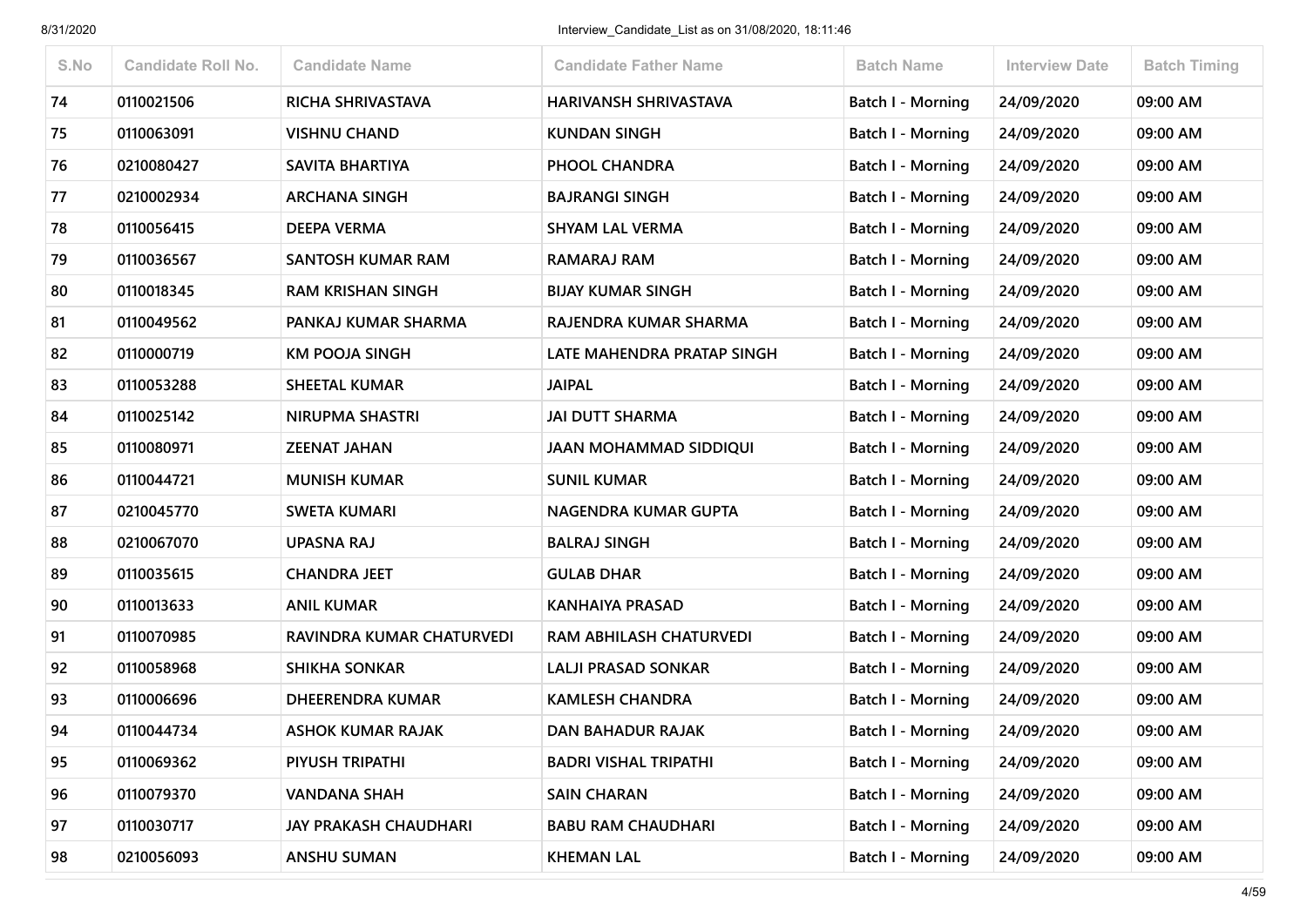| S.No | <b>Candidate Roll No.</b> | <b>Candidate Name</b>          | <b>Candidate Father Name</b>  | <b>Batch Name</b>               | <b>Interview Date</b> | <b>Batch Timing</b> |
|------|---------------------------|--------------------------------|-------------------------------|---------------------------------|-----------------------|---------------------|
| 99   | 0110022703                | <b>PRADEEP KUMAR SINGH</b>     | <b>BHEEM SEN SINGH</b>        | Batch I - Morning               | 24/09/2020            | 09:00 AM            |
| 100  | 0110026415                | <b>BRIJESH KUMAR SINGH</b>     | <b>CHOTAI SINGH</b>           | Batch I - Morning               | 24/09/2020            | 09:00 AM            |
| 101  | 0110016540                | <b>LAXMI BHATIYA</b>           | RAMESHWAR BHATIYA             | Batch I - Morning               | 24/09/2020            | 09:00 AM            |
| 102  | 0110041421                | <b>MUKESH KUMAR SHARMA</b>     | <b>JAG PRASAD SHARMA</b>      | Batch I - Morning               | 24/09/2020            | 09:00 AM            |
| 103  | 0110071520                | <b>MANOJ KUMAR</b>             | <b>GOPI NATH MISHRA</b>       | <b>Batch I - Morning</b>        | 24/09/2020            | 09:00 AM            |
| 104  | 0110020574                | <b>ARUN SINGH</b>              | <b>RAM SINGH</b>              | Batch I - Morning               | 24/09/2020            | 09:00 AM            |
| 105  | 0110078422                | POOJA SINGH                    | <b>DURGA SHANKAR SINGH</b>    | Batch I - Morning               | 24/09/2020            | 09:00 AM            |
| 106  | 0110024336                | DINESH PRATAP SINGH            | <b>DAYARAM</b>                | Batch II - Afternoon            | 24/09/2020            | 01:00 PM            |
| 107  | 0110015305                | <b>RAM FAL MAURYA</b>          | <b>SANT RAM MAURYA</b>        | Batch II - Afternoon            | 24/09/2020            | 01:00 PM            |
| 108  | 0110053282                | PARAM HANS RAO                 | <b>RAMAKANT RAO</b>           | Batch II - Afternoon            | 24/09/2020            | 01:00 PM            |
| 109  | 0110018525                | RAM KRISHNA MISHRA             | PREM SHANKER MISHRA           | Batch II - Afternoon            | 24/09/2020            | 01:00 PM            |
| 110  | 0110009485                | <b>RAKHI SONKAR</b>            | <b>VEERENDRA SONKAR</b>       | Batch II - Afternoon            | 24/09/2020            | 01:00 PM            |
| 111  | 0110047056                | <b>GAURAV KUMAR SRIVASTAVA</b> | SHIV SHARAN LAL SRIVASTAVA    | <b>Batch II - Afternoon</b>     | 24/09/2020            | 01:00 PM            |
| 112  | 0110007877                | HIMANSHU SHRIWASTAV            | <b>DEEPAK SHRIWASTAV</b>      | Batch II - Afternoon            | 24/09/2020            | 01:00 PM            |
| 113  | 0110079451                | <b>YOGITA SIROHI</b>           | <b>AJAY VEER SINGH</b>        | Batch II - Afternoon            | 24/09/2020            | 01:00 PM            |
| 114  | 0110074668                | <b>SHIVAM</b>                  | <b>RAMPRAKASH</b>             | Batch II - Afternoon            | 24/09/2020            | 01:00 PM            |
| 115  | 0110070724                | <b>RAJIT RAM</b>               | <b>MANSHA RAM</b>             | Batch II - Afternoon 24/09/2020 |                       | 01:00 PM            |
| 116  | 0110060756                | <b>GOPAL KUMAR KHARWAR</b>     | <b>MOTILAL KHARWAR</b>        | Batch II - Afternoon            | 24/09/2020            | 01:00 PM            |
| 117  | 0110037808                | <b>SHARAD KUMAR</b>            | <b>RAM CHET</b>               | Batch II - Afternoon            | 24/09/2020            | 01:00 PM            |
| 118  | 0110015815                | <b>BIPIN KUMAR TRIPATHI</b>    | <b>MAHENDRA NATH TRIPATHI</b> | Batch II - Afternoon            | 24/09/2020            | 01:00 PM            |
| 119  | 0110072440                | <b>MANOJ KUMAR</b>             | <b>BAJANU PRASAD</b>          | Batch II - Afternoon 24/09/2020 |                       | 01:00 PM            |
| 120  | 0110058908                | <b>SHIKHA SINGH</b>            | AWADH NARAYAN SINGH           | Batch II - Afternoon 24/09/2020 |                       | 01:00 PM            |
| 121  | 0210060869                | SUKRITI SHRIVASTAVA            | <b>MAHENDRA KUMAR</b>         | Batch II - Afternoon            | 24/09/2020            | 01:00 PM            |
| 122  | 0110080440                | <b>MANSI KHARE</b>             | <b>MANOJ KUMAR KHARE</b>      | Batch II - Afternoon            | 24/09/2020            | 01:00 PM            |
| 123  | 0110059004                | RAJESH BAHADUR SRIVASTAVA      | KUNWAR BAHADUR SRIVASTAVA     | Batch II - Afternoon 24/09/2020 |                       | 01:00 PM            |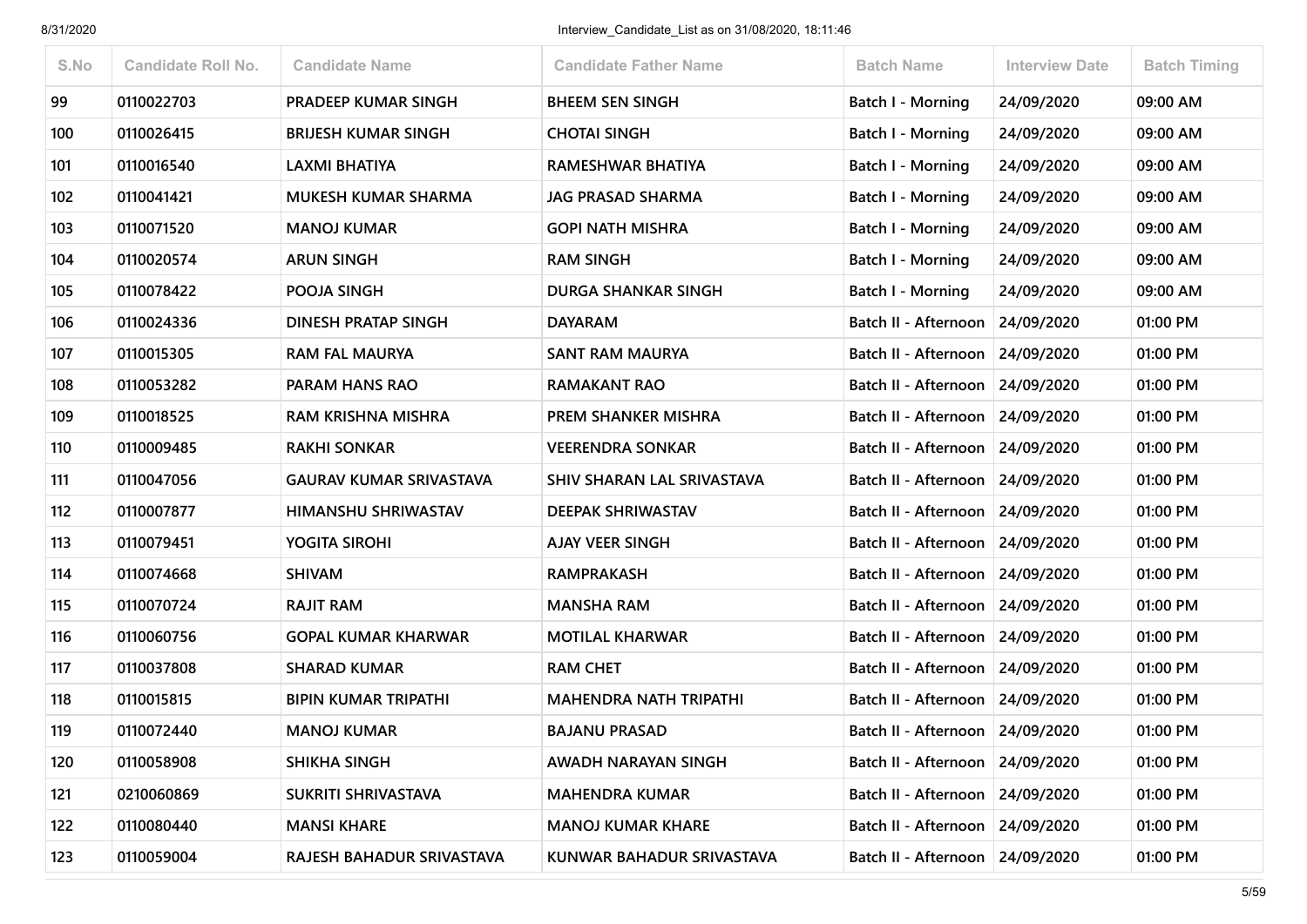| S.No | <b>Candidate Roll No.</b> | <b>Candidate Name</b>       | <b>Candidate Father Name</b> | <b>Batch Name</b>               | <b>Interview Date</b> | <b>Batch Timing</b> |
|------|---------------------------|-----------------------------|------------------------------|---------------------------------|-----------------------|---------------------|
| 124  | 0210080462                | POOJA YADAV                 | <b>KALIT KUMAR YADAV</b>     | Batch II - Afternoon            | 24/09/2020            | 01:00 PM            |
| 125  | 0110068905                | <b>RAVIKANT RAI</b>         | <b>KAMALA RAI</b>            | Batch II - Afternoon            | 24/09/2020            | 01:00 PM            |
| 126  | 0110005205                | <b>RAKESH KUMAR SHUKLA</b>  | PESH CHARAN SHUKLA           | Batch II - Afternoon            | 24/09/2020            | 01:00 PM            |
| 127  | 0210037448                | <b>SHANTI VISHWAKARMA</b>   | KASHIRAM VISHWAKARMA         | Batch II - Afternoon            | 24/09/2020            | 01:00 PM            |
| 128  | 0110041797                | JITENDRA KUMAR VERMA        | AWADHESH KUMAR VERMA         | Batch II - Afternoon            | 24/09/2020            | 01:00 PM            |
| 129  | 0110028592                | <b>AJAY SINGH</b>           | <b>JAY SINGH</b>             | Batch II - Afternoon 24/09/2020 |                       | 01:00 PM            |
| 130  | 0110059274                | <b>AVINASH CHANDRA</b>      | <b>BRIJ NATH TIWARI</b>      | Batch II - Afternoon 24/09/2020 |                       | 01:00 PM            |
| 131  | 0210075077                | <b>KANCHAN LATA PANDEY</b>  | RAVINDRA PANDEY              | Batch II - Afternoon            | 24/09/2020            | 01:00 PM            |
| 132  | 0110024989                | <b>SMRITA SINGH</b>         | <b>GOPAL KRISHNA SINGH</b>   | Batch II - Afternoon 24/09/2020 |                       | 01:00 PM            |
| 133  | 0110078377                | <b>KANHIYA LAL</b>          | <b>GANGA RAM</b>             | Batch II - Afternoon            | 24/09/2020            | 01:00 PM            |
| 134  | 0110073091                | YASHPAL SINGH               | <b>ANIL KUMAR VERMA</b>      | Batch II - Afternoon            | 24/09/2020            | 01:00 PM            |
| 135  | 0110032028                | <b>SHALINI SINGH</b>        | <b>LAL JI PRASAD</b>         | Batch II - Afternoon            | 24/09/2020            | 01:00 PM            |
| 136  | 0110008851                | <b>VIBHA</b>                | PREM KUMAR TIWARI            | Batch II - Afternoon            | 24/09/2020            | 01:00 PM            |
| 137  | 0110014951                | <b>VIJAY KUMAR</b>          | RAM SAGAR CHAURASIYA         | Batch II - Afternoon 24/09/2020 |                       | 01:00 PM            |
| 138  | 0110038054                | <b>ASHISH KUMAR SINGH</b>   | <b>SHYAMA KUMAR SINGH</b>    | Batch II - Afternoon            | 24/09/2020            | 01:00 PM            |
| 139  | 0110009778                | <b>KESHAV</b>               | <b>KUNWAR PAL SINGH</b>      | Batch II - Afternoon            | 24/09/2020            | 01:00 PM            |
| 140  | 0110069572                | <b>AMIT KUMAR SHARMA</b>    | OM PRAKASH SHARMA            | Batch II - Afternoon            | 24/09/2020            | 01:00 PM            |
| 141  | 0110041769                | <b>SONY GUPTA</b>           | <b>SUNEEL GUPTA</b>          | Batch I - Morning               | 25/09/2020            | 09:00 AM            |
| 142  | 0110000477                | <b>HARSH DEV PANDEY</b>     | <b>ANIL KUMAR PANDEY</b>     | Batch I - Morning               | 25/09/2020            | 09:00 AM            |
| 143  | 0110027440                | <b>MADHURI SINGH</b>        | <b>ABHAY RAJ</b>             | Batch I - Morning               | 25/09/2020            | 09:00 AM            |
| 144  | 0110071548                | <b>SHIV PUJAN PRASAD</b>    | <b>RAMJANAM</b>              | <b>Batch I - Morning</b>        | 25/09/2020            | 09:00 AM            |
| 145  | 0110002290                | <b>SUNIL KUMAR KUSHWAHA</b> | <b>JEEVAN LAL</b>            | Batch I - Morning               | 25/09/2020            | 09:00 AM            |
| 146  | 0110047196                | <b>GAURAV MISHRA</b>        | <b>RAM BABU MISHRA</b>       | Batch I - Morning               | 25/09/2020            | 09:00 AM            |
| 147  | 0110035692                | <b>AKANKSHA RAI</b>         | <b>HEMENDRA RAI</b>          | Batch I - Morning               | 25/09/2020            | 09:00 AM            |
| 148  | 0110041504                | RAJ KISHOR SHUKLA           | LALLA PRASAD SHUKLA          | <b>Batch I - Morning</b>        | 25/09/2020            | 09:00 AM            |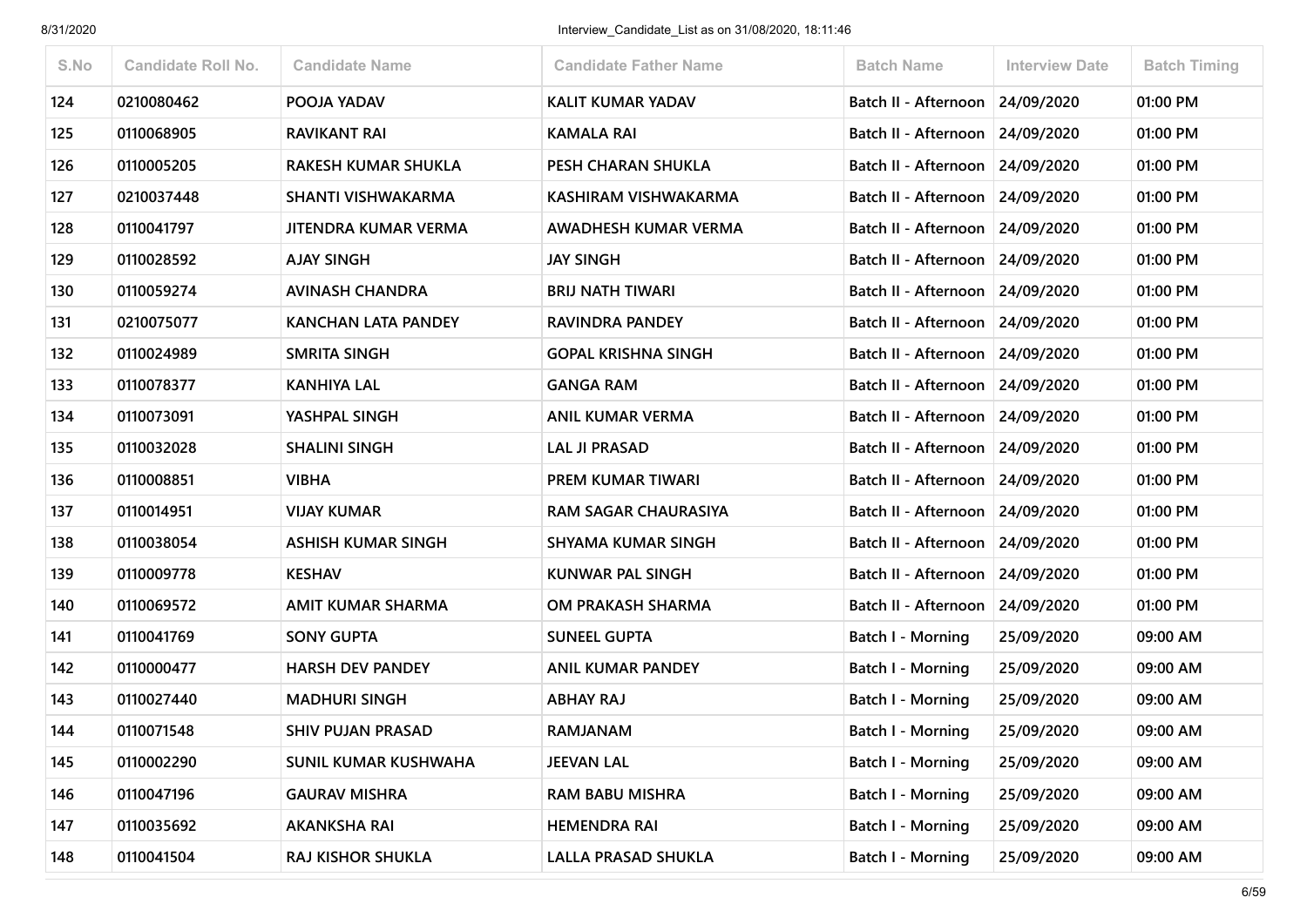| S.No | <b>Candidate Roll No.</b> | <b>Candidate Name</b>        | <b>Candidate Father Name</b>     | <b>Batch Name</b>        | <b>Interview Date</b> | <b>Batch Timing</b> |
|------|---------------------------|------------------------------|----------------------------------|--------------------------|-----------------------|---------------------|
| 149  | 0110042436                | <b>GANESH SHANKAR MISRA</b>  | <b>KARUNA SHANKAR MISRA</b>      | Batch I - Morning        | 25/09/2020            | 09:00 AM            |
| 150  | 0110079397                | <b>KAPIL DEV</b>             | <b>HARIRAM VERMA</b>             | Batch I - Morning        | 25/09/2020            | 09:00 AM            |
| 151  | 0110060779                | <b>KM VANDANA</b>            | <b>RAM MURTI PANDEY</b>          | Batch I - Morning        | 25/09/2020            | 09:00 AM            |
| 152  | 0110030312                | <b>AJEET KUMAR GOND</b>      | <b>DHARMENDRA GOND</b>           | Batch I - Morning        | 25/09/2020            | 09:00 AM            |
| 153  | 0110002127                | <b>SANGEETA</b>              | <b>PURNMASI PRASAD</b>           | Batch I - Morning        | 25/09/2020            | 09:00 AM            |
| 154  | 0110061779                | <b>KM VANDANA SINGH</b>      | <b>GULAB RADHWAJ SINGH</b>       | <b>Batch I - Morning</b> | 25/09/2020            | 09:00 AM            |
| 155  | 0110070740                | <b>MANOJ KUMAR</b>           | <b>MAN SINGH YADAV</b>           | Batch I - Morning        | 25/09/2020            | 09:00 AM            |
| 156  | 0110031073                | <b>ANJALI CHAURASIYA</b>     | <b>JAGDISH CHAURASIYA</b>        | Batch I - Morning        | 25/09/2020            | 09:00 AM            |
| 157  | 0110017947                | <b>SANJAY KUMAR PANDEY</b>   | <b>RAM KRISHNA PANDEY</b>        | <b>Batch I - Morning</b> | 25/09/2020            | 09:00 AM            |
| 158  | 0110036721                | <b>MRIDULA SINGH</b>         | <b>RAKESH SINGH</b>              | Batch I - Morning        | 25/09/2020            | 09:00 AM            |
| 159  | 0110055493                | <b>ANSHU KUMARI</b>          | <b>MUKHTESHWAR CHAUBEY</b>       | Batch I - Morning        | 25/09/2020            | 09:00 AM            |
| 160  | 0110052655                | DEEP CHANDRA SHUKLA          | ATAMA RAM SHUKLA                 | Batch I - Morning        | 25/09/2020            | 09:00 AM            |
| 161  | 0110058670                | <b>UGESH RAVI</b>            | <b>JAI PRAKASH RAM</b>           | Batch I - Morning        | 25/09/2020            | 09:00 AM            |
| 162  | 0110072967                | SATYAVIR SINGH               | <b>PRATAP SINGH</b>              | Batch I - Morning        | 25/09/2020            | 09:00 AM            |
| 163  | 0110066445                | RAVI PRAKASH SHRIVASTAVA     | LATE RAGHUNATH PRASAD SHRIVASTAV | <b>Batch I - Morning</b> | 25/09/2020            | 09:00 AM            |
| 164  | 0110012506                | <b>RENU CHAURASIA</b>        | HEERA PRASAD CHAURASIA           | Batch I - Morning        | 25/09/2020            | 09:00 AM            |
| 165  | 0110016434                | <b>ARUN KUMAR</b>            | <b>HARI SINGH</b>                | <b>Batch I - Morning</b> | 25/09/2020            | 09:00 AM            |
| 166  | 0110024295                | <b>BRIJESH KUMAR</b>         | <b>DEENA PRASAD</b>              | Batch I - Morning        | 25/09/2020            | 09:00 AM            |
| 167  | 0110051330                | <b>TAUKEER AHAMAD</b>        | <b>IBRAR AHAMAD</b>              | <b>Batch I - Morning</b> | 25/09/2020            | 09:00 AM            |
| 168  | 0110001784                | PRIYANKA GUPTA               | <b>SHRIPRAKASH GUPTA</b>         | <b>Batch I - Morning</b> | 25/09/2020            | 09:00 AM            |
| 169  | 0110075170                | <b>VAISHALI RAINA</b>        | LAXMI NARAYAN RAINA              | Batch I - Morning        | 25/09/2020            | 09:00 AM            |
| 170  | 0110021637                | <b>JAGDISH PRASAD PANDEY</b> | PHOOL CHANDRA PANDEY             | Batch I - Morning        | 25/09/2020            | 09:00 AM            |
| 171  | 0110009349                | <b>SHUBHAM SAXENA</b>        | <b>PRADEEP KUMAR</b>             | Batch I - Morning        | 25/09/2020            | 09:00 AM            |
| 172  | 0110055112                | ALPANA JAISAWAL              | <b>DAMODAR GUPTA</b>             | Batch I - Morning        | 25/09/2020            | 09:00 AM            |
| 173  | 0110030174                | <b>ARYA RATNAM</b>           | ARYA PRAKASH ARYA                | <b>Batch I - Morning</b> | 25/09/2020            | 09:00 AM            |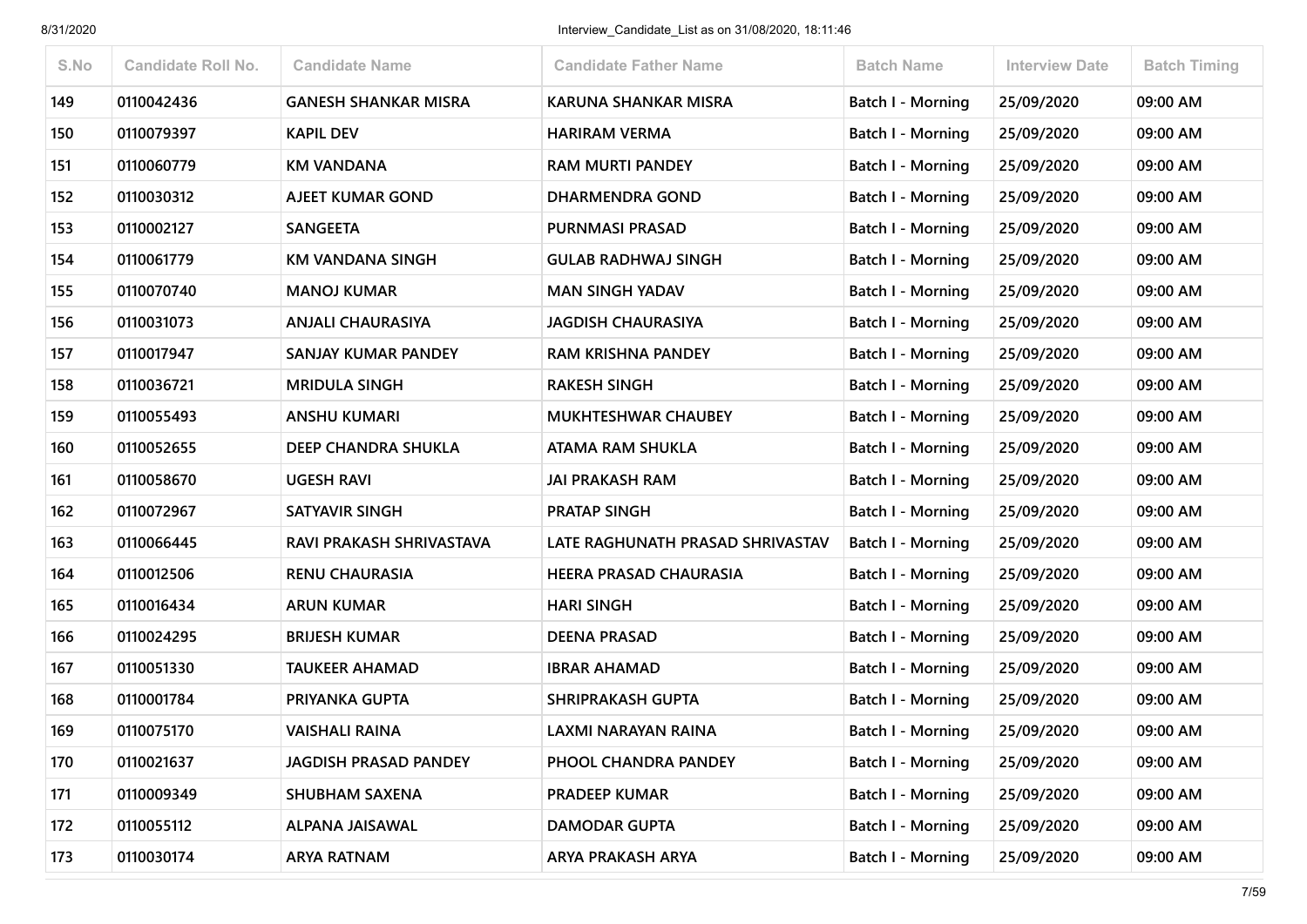| S.No | <b>Candidate Roll No.</b> | <b>Candidate Name</b>         | <b>Candidate Father Name</b>   | <b>Batch Name</b>               | <b>Interview Date</b> | <b>Batch Timing</b> |
|------|---------------------------|-------------------------------|--------------------------------|---------------------------------|-----------------------|---------------------|
| 174  | 0110019463                | <b>PRADEEP KUMAR</b>          | <b>KHEM CHAND</b>              | <b>Batch I - Morning</b>        | 25/09/2020            | 09:00 AM            |
| 175  | 0110001695                | <b>BHAIRO NATH VERMA</b>      | <b>BRIJNARAYAN VERMA</b>       | <b>Batch I - Morning</b>        | 25/09/2020            | 09:00 AM            |
| 176  | 0110022758                | <b>KM ABHA RASHMI</b>         | <b>BRAHM DEV MANI TRIPATHI</b> | Batch II - Afternoon            | 25/09/2020            | 01:00 PM            |
| 177  | 0110063345                | RAVI KRISHNA TIWARI           | <b>JAI PRAKASH TIWARI</b>      | Batch II - Afternoon 25/09/2020 |                       | 01:00 PM            |
| 178  | 0110062181                | <b>NAVIN KUMAR</b>            | NARENDRA PAL SINGH             | Batch II - Afternoon 25/09/2020 |                       | 01:00 PM            |
| 179  | 0110081126                | SANDHYA VERMA                 | <b>SOMESH KUMAR VERMA</b>      | Batch II - Afternoon            | 25/09/2020            | 01:00 PM            |
| 180  | 0110032491                | <b>VIMAL KUMAR VERMA</b>      | <b>CHANDRA BHAL VERMA</b>      | Batch II - Afternoon 25/09/2020 |                       | 01:00 PM            |
| 181  | 0110071429                | SUMIT KUMAR TRIPATHI          | <b>CHANDRA BHANU TRIPATHI</b>  | Batch II - Afternoon            | 25/09/2020            | 01:00 PM            |
| 182  | 0110024030                | <b>SURESH KUMAR</b>           | <b>RAM NAYAN</b>               | Batch II - Afternoon 25/09/2020 |                       | 01:00 PM            |
| 183  | 0110009084                | PRIYANKA TOMAR                | <b>RAGHURAJ SINGH TOMAR</b>    | Batch II - Afternoon 25/09/2020 |                       | 01:00 PM            |
| 184  | 0110063594                | AWADHESH KUMAR SINGH          | <b>LALSA SINGH</b>             | Batch II - Afternoon            | 25/09/2020            | 01:00 PM            |
| 185  | 0110062320                | <b>MANJU GAUTAM</b>           | <b>DHARM VEER SINGH</b>        | Batch II - Afternoon 25/09/2020 |                       | 01:00 PM            |
| 186  | 0110063270                | UMESH CHANDRA RAI             | <b>RAJENDRA RAI</b>            | Batch II - Afternoon            | 25/09/2020            | 01:00 PM            |
| 187  | 0110054655                | <b>DEEPA</b>                  | <b>AKSHAIBAR NATH PANDEY</b>   | Batch II - Afternoon 25/09/2020 |                       | 01:00 PM            |
| 188  | 0110035683                | <b>PRAMOD MISRA</b>           | <b>MAHENDRA MISRA</b>          | Batch II - Afternoon 25/09/2020 |                       | 01:00 PM            |
| 189  | 0110071356                | <b>GYANENDRA UPADHYAY</b>     | <b>HARISH CHANDRA UPADHYAY</b> | Batch II - Afternoon            | 25/09/2020            | 01:00 PM            |
| 190  | 0110007348                | <b>SEEMA DEVI VERMA</b>       | <b>ASHOK KUMAR VERMA</b>       | Batch II - Afternoon 25/09/2020 |                       | 01:00 PM            |
| 191  | 0210079770                | VANDANA SHARMA                | <b>HARIOM SHARMA</b>           | Batch II - Afternoon            | 25/09/2020            | 01:00 PM            |
| 192  | 0110068051                | VIVEK KUMAR SRIVASTAW         | <b>SHIVESH CHANDRA LAL</b>     | Batch II - Afternoon            | 25/09/2020            | 01:00 PM            |
| 193  | 0110030023                | PRAMILA DEVI                  | <b>RAMBRIKSH PRASAD</b>        | Batch II - Afternoon 25/09/2020 |                       | 01:00 PM            |
| 194  | 0110076540                | <b>MANOJ KUMAR SRIVASTAVA</b> | SUBHASH CHANDRA SRIVASTAVA     | Batch II - Afternoon 25/09/2020 |                       | 01:00 PM            |
| 195  | 0110041577                | JITENDRA KUMAR VERMA          | <b>RAMLOTAN</b>                | Batch II - Afternoon 25/09/2020 |                       | 01:00 PM            |
| 196  | 0110047449                | <b>SUBHASH SINGH</b>          | <b>DWARIKA PRASAD SINGH</b>    | Batch II - Afternoon 25/09/2020 |                       | 01:00 PM            |
| 197  | 0110042741                | <b>MUKSH TIWARI</b>           | <b>PYARE LAL TIWARI</b>        | Batch II - Afternoon            | 25/09/2020            | 01:00 PM            |
| 198  | 0110046100                | <b>MAMTA SINGH</b>            | <b>RAGHUPATI SINGH</b>         | Batch II - Afternoon 25/09/2020 |                       | 01:00 PM            |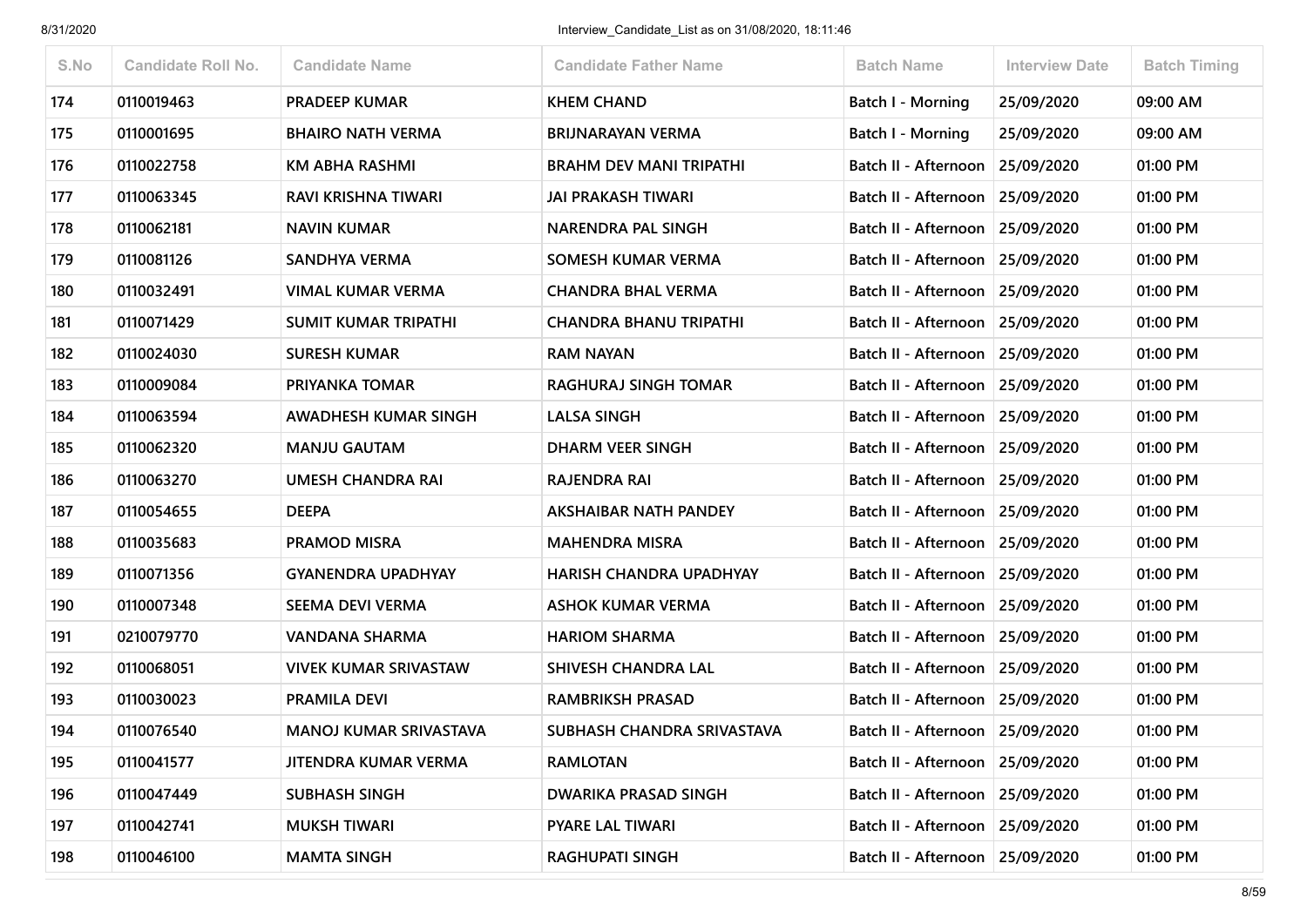| S.No | <b>Candidate Roll No.</b> | <b>Candidate Name</b>        | <b>Candidate Father Name</b>  | <b>Batch Name</b>               | <b>Interview Date</b> | <b>Batch Timing</b> |
|------|---------------------------|------------------------------|-------------------------------|---------------------------------|-----------------------|---------------------|
| 199  | 0210008605                | <b>RAKHI</b>                 | <b>PUNNU LAL</b>              | Batch II - Afternoon            | 25/09/2020            | 01:00 PM            |
| 200  | 0110055002                | PARMILA VERMA                | OM PRAKASH VERMA              | Batch II - Afternoon            | 25/09/2020            | 01:00 PM            |
| 201  | 0110065326                | <b>SAKSHI GUPTA</b>          | KAILASH NATH GUPTA            | Batch II - Afternoon            | 25/09/2020            | 01:00 PM            |
| 202  | 0110008298                | <b>KAVITA VERMA</b>          | <b>FAGULAL VERMA</b>          | Batch II - Afternoon 25/09/2020 |                       | 01:00 PM            |
| 203  | 0210062340                | <b>MANJU GAUTAM</b>          | <b>BHAGWATI PRASAD GAUTAM</b> | Batch II - Afternoon            | 25/09/2020            | 01:00 PM            |
| 204  | 0110058662                | PAVAN KUMAR                  | <b>BADRI NATH</b>             | Batch II - Afternoon            | 25/09/2020            | 01:00 PM            |
| 205  | 0110058973                | <b>ANUJ KUMAR</b>            | <b>RAM KUMAR</b>              | Batch II - Afternoon 25/09/2020 |                       | 01:00 PM            |
| 206  | 0110042697                | JITENDRA PRASAD VERMA        | <b>BADHU RAM VERMA</b>        | Batch II - Afternoon            | 25/09/2020            | 01:00 PM            |
| 207  | 0110017836                | <b>DINESH CHUHAN</b>         | <b>TELLA CHAUHAN</b>          | Batch II - Afternoon 25/09/2020 |                       | 01:00 PM            |
| 208  | 0110009141                | MEENAKSHI UPADHYAY           | <b>KRISHNA KANT UPADHYAY</b>  | Batch II - Afternoon            | 25/09/2020            | 01:00 PM            |
| 209  | 0110072045                | RAVINDRA KUMAR YADAV         | <b>BABOORAM YADAV</b>         | Batch II - Afternoon            | 25/09/2020            | 01:00 PM            |
| 210  | 0110076972                | AMMAR ALI KHAN               | AKBAR ALI KHAN                | Batch II - Afternoon            | 25/09/2020            | 01:00 PM            |
| 211  | 0110078761                | <b>NEERAJ SHARMA</b>         | KAILASH CHAND SHARMA          | <b>Batch I - Morning</b>        | 28/09/2020            | 09:00 AM            |
| 212  | 0210000109                | <b>BEENU KARDAM</b>          | <b>OMPRAKASH KARDAM</b>       | Batch I - Morning               | 28/09/2020            | 09:00 AM            |
| 213  | 0110005114                | <b>ARCHITA PANDAY</b>        | RAMSWAROOP PANDAY             | <b>Batch I - Morning</b>        | 28/09/2020            | 09:00 AM            |
| 214  | 0110023047                | <b>SANJEEV GUPTA</b>         | RAMESWAR DAYAL GUPTA          | Batch I - Morning               | 28/09/2020            | 09:00 AM            |
| 215  | 0110057515                | <b>DEEPAK KUMAR</b>          | <b>SEWA RAM NIMESH</b>        | <b>Batch I - Morning</b>        | 28/09/2020            | 09:00 AM            |
| 216  | 0110037011                | VINAY KUMAR MAURYA           | RAJ KARAN MAURYA              | <b>Batch I - Morning</b>        | 28/09/2020            | 09:00 AM            |
| 217  | 0110060691                | <b>VIRENDRA SINGH</b>        | <b>HARGOVIND SINGH</b>        | <b>Batch I - Morning</b>        | 28/09/2020            | 09:00 AM            |
| 218  | 0110058380                | <b>MANJ RAM</b>              | <b>RAM SAJEEVAN</b>           | Batch I - Morning               | 28/09/2020            | 09:00 AM            |
| 219  | 0110010953                | <b>ANIL KUMAR</b>            | <b>SHIV GOPAL VERMA</b>       | Batch I - Morning               | 28/09/2020            | 09:00 AM            |
| 220  | 0110075084                | <b>RAJNI BANSAL</b>          | <b>GOPI CHAND BANSAL</b>      | <b>Batch I - Morning</b>        | 28/09/2020            | 09:00 AM            |
| 221  | 0110030434                | <b>ASARAPH ALI</b>           | <b>JAMEELA AHAMAD</b>         | Batch I - Morning               | 28/09/2020            | 09:00 AM            |
| 222  | 0110030800                | <b>MAHENDRA KUMAR BHAGAT</b> | <b>NAND KISHOR BHAGAT</b>     | Batch I - Morning               | 28/09/2020            | 09:00 AM            |
| 223  | 0110059732                | AMARENDRA VIKARM SINGH       | <b>ABHIMANYU SINGH</b>        | Batch I - Morning               | 28/09/2020            | 09:00 AM            |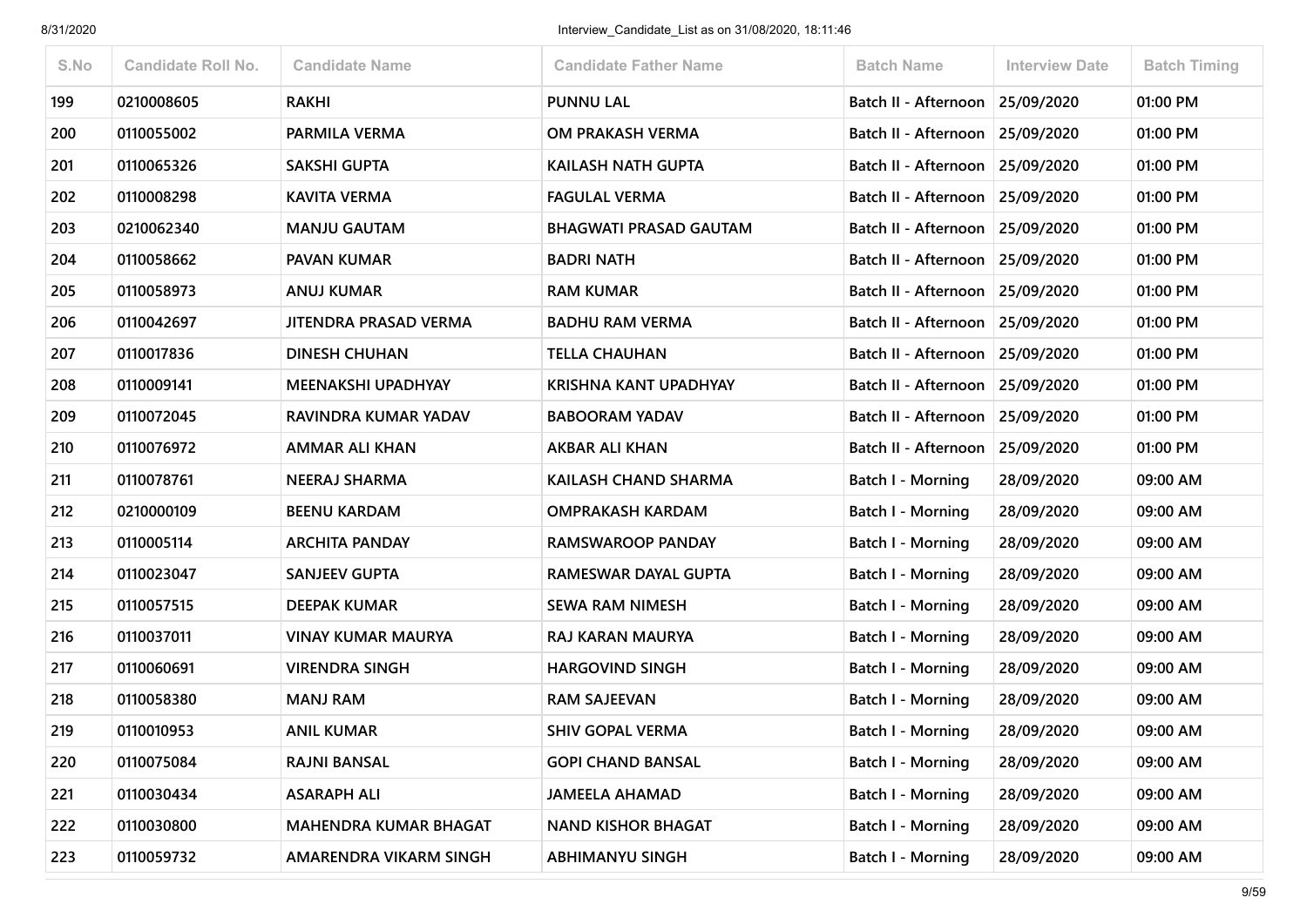| S.No | <b>Candidate Roll No.</b> | <b>Candidate Name</b>       | <b>Candidate Father Name</b> | <b>Batch Name</b>        | <b>Interview Date</b> | <b>Batch Timing</b> |
|------|---------------------------|-----------------------------|------------------------------|--------------------------|-----------------------|---------------------|
| 224  | 0110021345                | <b>RAM NANDAN SINGH</b>     | <b>LALIT KUMAR SINGH</b>     | <b>Batch I - Morning</b> | 28/09/2020            | 09:00 AM            |
| 225  | 0110037695                | <b>CHANDRA PRAKASH</b>      | LAL SAHAB SINGH              | Batch I - Morning        | 28/09/2020            | 09:00 AM            |
| 226  | 0210032601                | <b>MONIKA</b>               | <b>MAHAK SINGH</b>           | Batch I - Morning        | 28/09/2020            | 09:00 AM            |
| 227  | 0110005471                | <b>VED PRAKASH BHASKAR</b>  | <b>KANHAIYA</b>              | Batch I - Morning        | 28/09/2020            | 09:00 AM            |
| 228  | 0110015887                | <b>SANJAY KUMAR</b>         | <b>CHHOTE LAL</b>            | Batch I - Morning        | 28/09/2020            | 09:00 AM            |
| 229  | 0110080290                | <b>VANDANA SINGH</b>        | <b>KESH KUMAR SINGH</b>      | <b>Batch I - Morning</b> | 28/09/2020            | 09:00 AM            |
| 230  | 0110018355                | <b>BRAHMA NAND PATHAK</b>   | <b>SURYA NARAYAN PATHAK</b>  | Batch I - Morning        | 28/09/2020            | 09:00 AM            |
| 231  | 0110017013                | <b>ANIL KUMAR PAL</b>       | <b>KUNJBIHARI</b>            | Batch I - Morning        | 28/09/2020            | 09:00 AM            |
| 232  | 0110057479                | <b>KM SUSHMA RANI</b>       | <b>JAWAHAR SINGH</b>         | <b>Batch I - Morning</b> | 28/09/2020            | 09:00 AM            |
| 233  | 0110026300                | <b>MADHURI</b>              | <b>MAHIPAL SINGH</b>         | <b>Batch I - Morning</b> | 28/09/2020            | 09:00 AM            |
| 234  | 0110078207                | <b>SAURABH SHARMA</b>       | <b>INDRA MANI SHARMA</b>     | <b>Batch I - Morning</b> | 28/09/2020            | 09:00 AM            |
| 235  | 0110071724                | RAJIV RATNA MAURYA          | RAVIDNRA NATH MAURYA         | <b>Batch I - Morning</b> | 28/09/2020            | 09:00 AM            |
| 236  | 0110009587                | <b>SANGITA DEVI</b>         | <b>KALYAN SINGH</b>          | Batch I - Morning        | 28/09/2020            | 09:00 AM            |
| 237  | 0110028391                | <b>VIKAS SINGH</b>          | <b>ABHIMANYU SINGH</b>       | Batch I - Morning        | 28/09/2020            | 09:00 AM            |
| 238  | 0110041869                | <b>SONY VERMA</b>           | KAMLESH KUMAR VERMA          | Batch I - Morning        | 28/09/2020            | 09:00 AM            |
| 239  | 0110065097                | <b>KAMALESH KUMAR SAROJ</b> | <b>RAJMANI SAROJ</b>         | Batch I - Morning        | 28/09/2020            | 09:00 AM            |
| 240  | 0210000060                | <b>SHOBHA</b>               | <b>SHAILESH YADAV</b>        | <b>Batch I - Morning</b> | 28/09/2020            | 09:00 AM            |
| 241  | 0110031699                | <b>KM SANGEETA PANDEY</b>   | <b>KAMLA KANT</b>            | Batch I - Morning        | 28/09/2020            | 09:00 AM            |
| 242  | 0110046159                | <b>KM SHIVANI JINDEL</b>    | <b>SUDESH KUMAR JINDEL</b>   | <b>Batch I - Morning</b> | 28/09/2020            | 09:00 AM            |
| 243  | 0110013873                | <b>ANIL KUMAR</b>           | <b>JAY KISHAN</b>            | <b>Batch I - Morning</b> | 28/09/2020            | 09:00 AM            |
| 244  | 0210046385                | <b>RANJANA GAUTAM</b>       | <b>BHAGWAN DIN</b>           | Batch I - Morning        | 28/09/2020            | 09:00 AM            |
| 245  | 0110044204                | RAJ KUMAR PANDEY            | RAVINDRA NATH PANDEY         | Batch I - Morning        | 28/09/2020            | 09:00 AM            |
| 246  | 0110071086                | <b>SANDEEP KUMAR</b>        | <b>RAM ASREY</b>             | Batch II - Afternoon     | 28/09/2020            | 01:00 PM            |
| 247  | 0110005333                | <b>ANAND PRAKASH</b>        | <b>SHOBH NATH</b>            | Batch II - Afternoon     | 28/09/2020            | 01:00 PM            |
| 248  | 0210013603                | PRABHA SAXENA               | <b>JUGAL KISHOR SAXENA</b>   | Batch II - Afternoon     | 28/09/2020            | 01:00 PM            |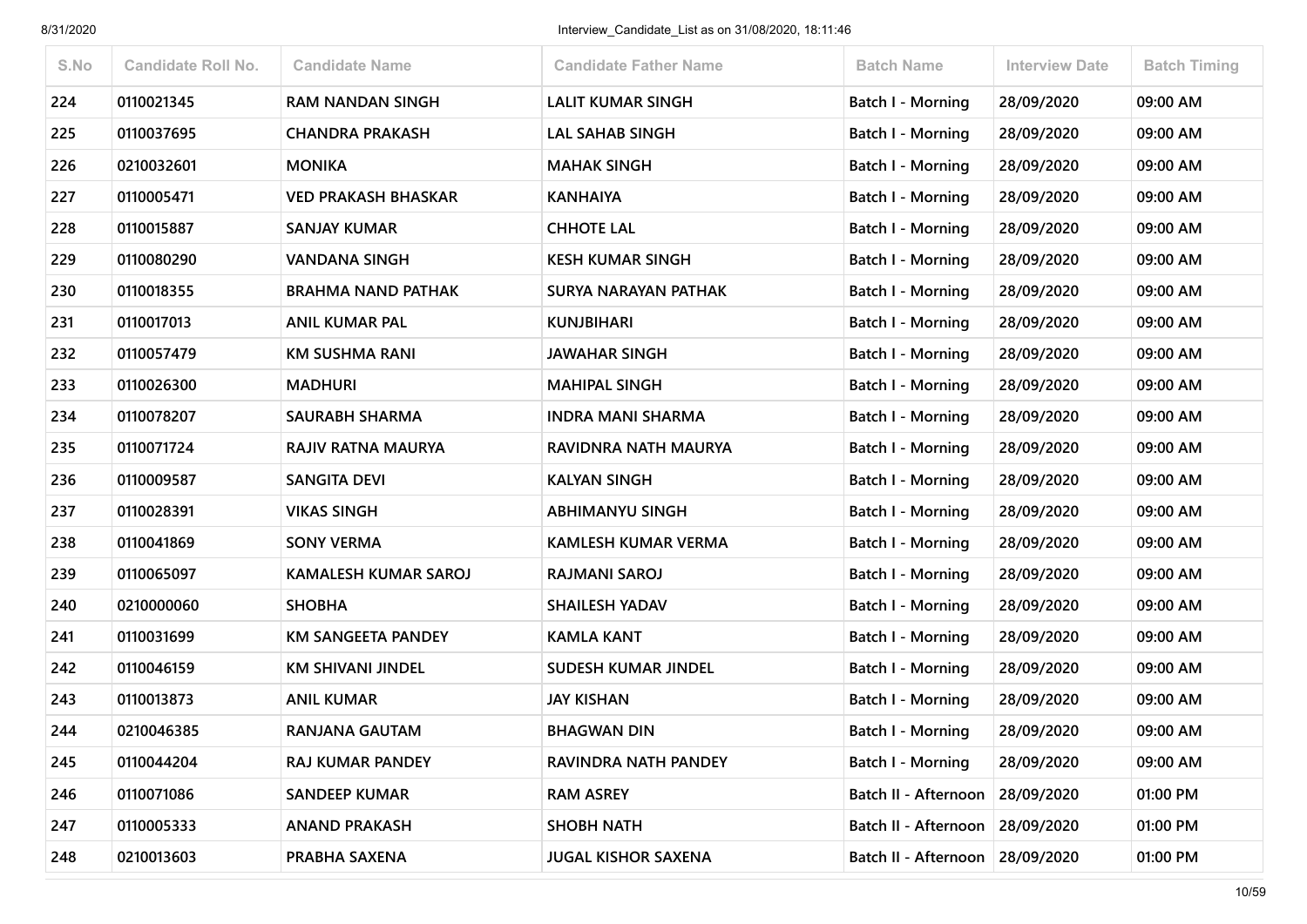| S.No | <b>Candidate Roll No.</b> | <b>Candidate Name</b>         | <b>Candidate Father Name</b> | <b>Batch Name</b>                 | <b>Interview Date</b> | <b>Batch Timing</b> |
|------|---------------------------|-------------------------------|------------------------------|-----------------------------------|-----------------------|---------------------|
| 249  | 0110029398                | <b>KM ANJU KUMARI</b>         | <b>ASHOK KUMAR MISHRA</b>    | Batch II - Afternoon              | 28/09/2020            | 01:00 PM            |
| 250  | 0110047169                | SUBHASH KUMAR PANDEY          | RAJENDRA PRASAD PANDEY       | Batch II - Afternoon              | 28/09/2020            | 01:00 PM            |
| 251  | 0110029700                | <b>MAHENDRA KUAMR DWIVEDI</b> | <b>SHANTI SWARUP DWIVEDI</b> | Batch II - Afternoon 28/09/2020   |                       | 01:00 PM            |
| 252  | 0110015318                | <b>KIRAN DEVI</b>             | <b>INDRAJEET SAROJ</b>       | Batch II - Afternoon              | 28/09/2020            | 01:00 PM            |
| 253  | 0110030928                | <b>SHALINI RAI</b>            | <b>ANIL RAI</b>              | Batch II - Afternoon              | 28/09/2020            | 01:00 PM            |
| 254  | 0110038407                | SANTOSH KUMAR VERMA           | <b>MEWA LAL VERMA</b>        | Batch II - Afternoon 28/09/2020   |                       | 01:00 PM            |
| 255  | 0210077522                | POOJA SINGH                   | <b>SURENDRA KUMAR SINGH</b>  | Batch II - Afternoon              | 28/09/2020            | 01:00 PM            |
| 256  | 0110020956                | DINESH KUMAR DWIVEDI          | RAMESH CHANDRA DWIVEDI       | Batch II - Afternoon              | 28/09/2020            | 01:00 PM            |
| 257  | 0110010725                | <b>RAM ASHISH VERMA</b>       | <b>RAM BHAROS VERMA</b>      | Batch II - Afternoon              | 28/09/2020            | 01:00 PM            |
| 258  | 0110074888                | <b>SHIVAM KUMAR SAINI</b>     | <b>PREM SINGH</b>            | Batch II - Afternoon              | 28/09/2020            | 01:00 PM            |
| 259  | 0110029366                | <b>RITA SINGH</b>             | <b>GULAB SINGH</b>           | Batch II - Afternoon 28/09/2020   |                       | 01:00 PM            |
| 260  | 0110004216                | <b>DHARMENDRA SINGH</b>       | <b>HARSHVARDHAN SINGH</b>    | Batch II - Afternoon              | 28/09/2020            | 01:00 PM            |
| 261  | 0110019153                | <b>ANIL KUMAR VERMA</b>       | <b>SHITAL PRASAD</b>         | Batch II - Afternoon              | 28/09/2020            | 01:00 PM            |
| 262  | 0110036354                | ASHISH KUMAR AGRAHARI         | <b>VIJAY KUMAR AGRAHARI</b>  | Batch II - Afternoon              | 28/09/2020            | 01:00 PM            |
| 263  | 0110053244                | <b>RAJEEV KUMAR SINGH</b>     | YOGENDRA SINGH               | Batch II - Afternoon              | 28/09/2020            | 01:00 PM            |
| 264  | 0110049635                | <b>DASWANT KUMAR</b>          | <b>RAKESH KUMAR</b>          | Batch II - Afternoon              | 28/09/2020            | 01:00 PM            |
| 265  | 0110080204                | <b>RAKESH</b>                 | <b>CHHOTE LAL</b>            | Batch II - Afternoon 28/09/2020   |                       | 01:00 PM            |
| 266  | 0110019335                | <b>BRAJESH KUMAR</b>          | <b>HUNNA PRASAD</b>          | Batch II - Afternoon              | 28/09/2020            | 01:00 PM            |
| 267  | 0110080033                | <b>ARCHANA GUPTA</b>          | <b>ASHOK GUPTA</b>           | Batch II - Afternoon   28/09/2020 |                       | 01:00 PM            |
| 268  | 0110074442                | POOJA MISHRA                  | SRI LAL MISHRA               | Batch II - Afternoon              | 28/09/2020            | 01:00 PM            |
| 269  | 0110055263                | <b>PREETI</b>                 | <b>ANIL KUMAR</b>            | Batch II - Afternoon 28/09/2020   |                       | 01:00 PM            |
| 270  | 0110000345                | <b>RAKESH KUMAR</b>           | <b>RAMSURAT RAM</b>          | Batch II - Afternoon 28/09/2020   |                       | 01:00 PM            |
| 271  | 0110051740                | <b>MANISH GAUTAM</b>          | <b>KRISHNA KANT SINGH</b>    | Batch II - Afternoon              | 28/09/2020            | 01:00 PM            |
| 272  | 0110052013                | ANOJ KUMAR RANA               | <b>UJALA SINGH</b>           | Batch II - Afternoon              | 28/09/2020            | 01:00 PM            |
| 273  | 0110051761                | <b>NAMRTA LATA</b>            | DESHRAJ KANAUJIA             | Batch II - Afternoon              | 28/09/2020            | 01:00 PM            |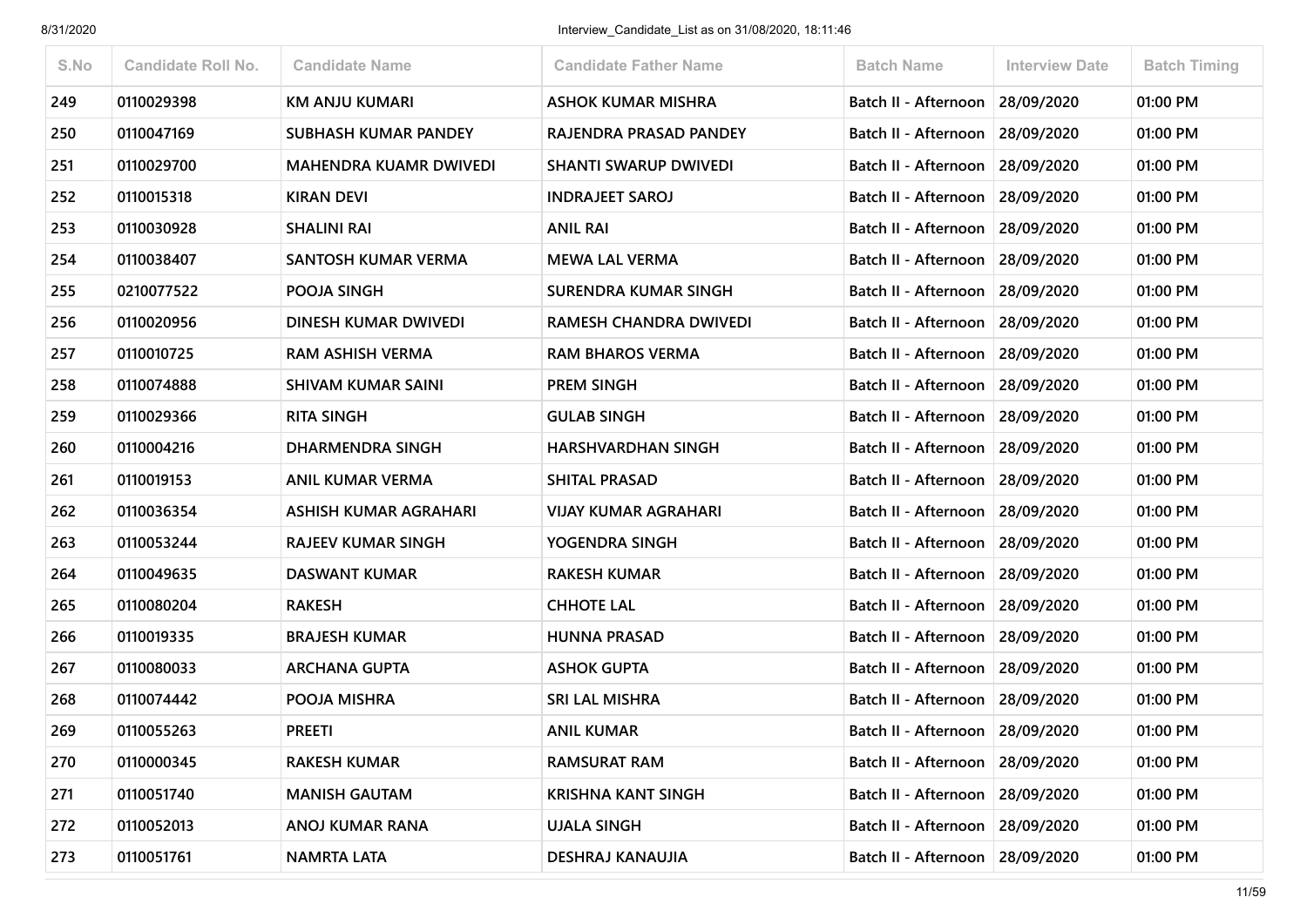| S.No | Candidate Roll No. | <b>Candidate Name</b>     | <b>Candidate Father Name</b> | <b>Batch Name</b>        | <b>Interview Date</b> | <b>Batch Timing</b> |
|------|--------------------|---------------------------|------------------------------|--------------------------|-----------------------|---------------------|
| 274  | 0110027144         | <b>RADHA RANI</b>         | <b>ONKAR SINGH</b>           | Batch II - Afternoon     | 28/09/2020            | 01:00 PM            |
| 275  | 0110076155         | <b>DHANANJAY</b>          | <b>RAM YAGYA TIWARI</b>      | Batch II - Afternoon     | 28/09/2020            | 01:00 PM            |
| 276  | 0110011755         | <b>BIJAY KUMAR</b>        | <b>BASANT PRASAD</b>         | Batch II - Afternoon     | 28/09/2020            | 01:00 PM            |
| 277  | 0110073492         | <b>AMIT SINGH</b>         | <b>GIRISH KUMAR SINGH</b>    | Batch II - Afternoon     | 28/09/2020            | 01:00 PM            |
| 278  | 0110058827         | <b>SAROJ SRIVASTAVA</b>   | HARISH CHANDRA SRIVASTAVA    | Batch II - Afternoon     | 28/09/2020            | 01:00 PM            |
| 279  | 0110074746         | SANDEEP KUMAR SINGH       | DEEP NARAIN SINGH            | Batch II - Afternoon     | 28/09/2020            | 01:00 PM            |
| 280  | 0110065619         | <b>KOMAL LATA</b>         | <b>RAJPAL SINGH</b>          | Batch II - Afternoon     | 28/09/2020            | 01:00 PM            |
| 281  | 0110031847         | <b>SANTOSH KUMAR</b>      | <b>RAM LAKHAN RAM</b>        | Batch I - Morning        | 29/09/2020            | 09:00 AM            |
| 282  | 0110010431         | <b>VIBHA UPADHYAY</b>     | PRAMOD KUMAR UPADHYAY        | Batch I - Morning        | 29/09/2020            | 09:00 AM            |
| 283  | 0110003081         | <b>MAYANK KUMAR</b>       | <b>AMICHAND</b>              | Batch I - Morning        | 29/09/2020            | 09:00 AM            |
| 284  | 0210050297         | <b>JYOTI MISHRA</b>       | <b>RAM KUMAR MISHRA</b>      | Batch I - Morning        | 29/09/2020            | 09:00 AM            |
| 285  | 0110070629         | <b>SUMIT KUMAR</b>        | <b>MAMCHAND SINGH</b>        | <b>Batch I - Morning</b> | 29/09/2020            | 09:00 AM            |
| 286  | 0110064004         | <b>RAJESH KUMAR GAUN</b>  | PANCHOO RAM GAUN             | Batch I - Morning        | 29/09/2020            | 09:00 AM            |
| 287  | 0110050112         | <b>ALKA TRIPATHI</b>      | <b>SHIV SHANKER TRIPATHI</b> | Batch I - Morning        | 29/09/2020            | 09:00 AM            |
| 288  | 0110075340         | <b>MANOJ KUMAR SAROJ</b>  | <b>RAM BADAN SAROJ</b>       | <b>Batch I - Morning</b> | 29/09/2020            | 09:00 AM            |
| 289  | 0110041148         | <b>SHASHI KANT TIWARI</b> | <b>BAIRISTAR TIWARI</b>      | Batch I - Morning        | 29/09/2020            | 09:00 AM            |
| 290  | 0110007253         | <b>ANCHAL</b>             | <b>BRAHM PAL SHARMA</b>      | <b>Batch I - Morning</b> | 29/09/2020            | 09:00 AM            |
| 291  | 0110030211         | <b>VIKASH SINGH</b>       | <b>BALVANT SINGH</b>         | <b>Batch I - Morning</b> | 29/09/2020            | 09:00 AM            |
| 292  | 0110035976         | <b>EKTA</b>               | <b>RAJKUMAR</b>              | Batch I - Morning        | 29/09/2020            | 09:00 AM            |
| 293  | 0110035525         | RAMESH CHANDRA MAURYA     | <b>KAILASH MAURYA</b>        | <b>Batch I - Morning</b> | 29/09/2020            | 09:00 AM            |
| 294  | 0110051720         | <b>MANISH DUHOLIYA</b>    | <b>RAM KUMAR DUHOLIYA</b>    | Batch I - Morning        | 29/09/2020            | 09:00 AM            |
| 295  | 0210079380         | <b>MANORAMA MAURYA</b>    | <b>RAM SURAT MAURYA</b>      | <b>Batch I - Morning</b> | 29/09/2020            | 09:00 AM            |
| 296  | 0110001588         | <b>SAVITA SINHA</b>       | OM PRAKASH SINHA             | <b>Batch I - Morning</b> | 29/09/2020            | 09:00 AM            |
| 297  | 0110041142         | OM PRAKASH YADAV          | RAM MILAN YADAV              | Batch I - Morning        | 29/09/2020            | 09:00 AM            |
| 298  | 0110032543         | <b>PRAMOD KUMAR</b>       | <b>MAHARAJ SINGH</b>         | <b>Batch I - Morning</b> | 29/09/2020            | 09:00 AM            |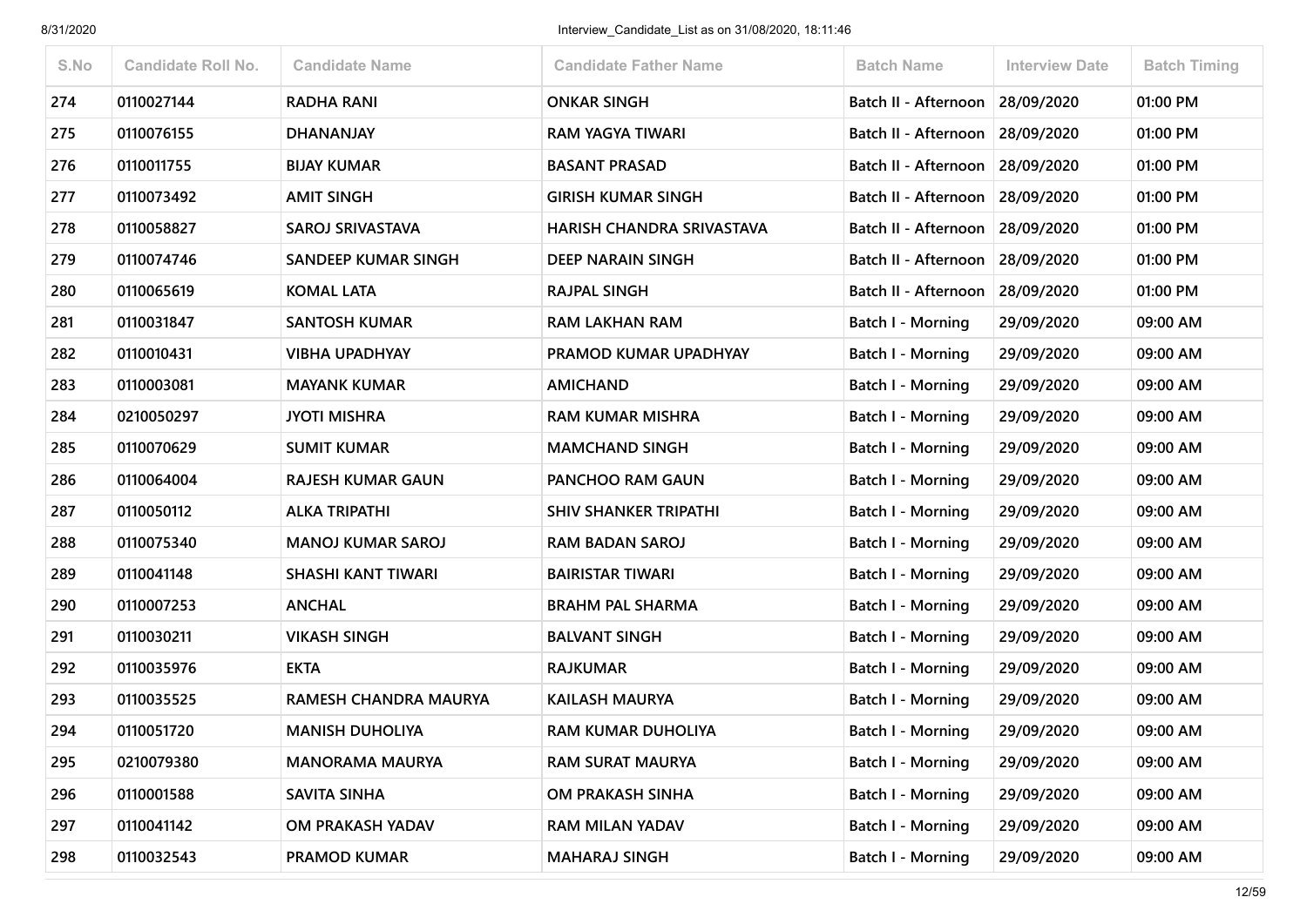| S.No | <b>Candidate Roll No.</b> | <b>Candidate Name</b>         | <b>Candidate Father Name</b> | <b>Batch Name</b>                 | <b>Interview Date</b> | <b>Batch Timing</b> |
|------|---------------------------|-------------------------------|------------------------------|-----------------------------------|-----------------------|---------------------|
| 299  | 0110077076                | <b>HARI SHANKAR</b>           | <b>RAM SHIROMANI</b>         | <b>Batch I - Morning</b>          | 29/09/2020            | 09:00 AM            |
| 300  | 0110004930                | <b>SUNIL KUMAR VERMA</b>      | <b>BALAK RAM VERMA</b>       | <b>Batch I - Morning</b>          | 29/09/2020            | 09:00 AM            |
| 301  | 0110044941                | <b>MUNNA CHAUHAN</b>          | <b>BAIJNATH CHAUHAN</b>      | Batch I - Morning                 | 29/09/2020            | 09:00 AM            |
| 302  | 0110020477                | <b>JAGAT NARAYAN</b>          | <b>RAM SIYA</b>              | Batch I - Morning                 | 29/09/2020            | 09:00 AM            |
| 303  | 0110014860                | LAULESH SINGH SAMANT          | <b>BHORE LAL</b>             | Batch I - Morning                 | 29/09/2020            | 09:00 AM            |
| 304  | 0110035271                | <b>VINAY KANNOUJIYA</b>       | <b>SUBHASH CHANDRA</b>       | <b>Batch I - Morning</b>          | 29/09/2020            | 09:00 AM            |
| 305  | 0110026045                | <b>RAM SAGAR YADAV</b>        | <b>RAM RACHCHN YADAV</b>     | Batch I - Morning                 | 29/09/2020            | 09:00 AM            |
| 306  | 0110029615                | <b>CHAKRA PANI</b>            | <b>UDAI PRATAP</b>           | Batch I - Morning                 | 29/09/2020            | 09:00 AM            |
| 307  | 0110049082                | PANKAJ KUMAR PANDEY           | <b>SHESH MANI PANDEY</b>     | <b>Batch I - Morning</b>          | 29/09/2020            | 09:00 AM            |
| 308  | 0110013894                | <b>ARTI VERMA</b>             | <b>RAM SARAN VERMA</b>       | <b>Batch I - Morning</b>          | 29/09/2020            | 09:00 AM            |
| 309  | 0110063665                | <b>RAVI KUMAR</b>             | <b>RAJESH KUMAR</b>          | <b>Batch I - Morning</b>          | 29/09/2020            | 09:00 AM            |
| 310  | 0110005289                | SHREYA SRIVASTAVA             | UMA SHANKAR SRIVASTAVA       | <b>Batch I - Morning</b>          | 29/09/2020            | 09:00 AM            |
| 311  | 0110002651                | <b>VARSHA RANI</b>            | <b>OMVEER SINGH</b>          | Batch I - Morning                 | 29/09/2020            | 09:00 AM            |
| 312  | 0110076680                | <b>MANOJ KUMAR TIWARI</b>     | TRIBHUWAN NATH TIWARI        | <b>Batch I - Morning</b>          | 29/09/2020            | 09:00 AM            |
| 313  | 0110060625                | <b>RATNA GAUTAM</b>           | SAJJAN                       | Batch I - Morning                 | 29/09/2020            | 09:00 AM            |
| 314  | 0110059452                | <b>AMARDEEP SAROJ</b>         | <b>LALCHAND SAROJ</b>        | <b>Batch I - Morning</b>          | 29/09/2020            | 09:00 AM            |
| 315  | 0110030770                | <b>SUSHANT KUMAR SINGH</b>    | <b>ANAND PAL SINGH</b>       | Batch I - Morning                 | 29/09/2020            | 09:00 AM            |
| 316  | 0110044202                | PALLAVI KUSHWAH               | SUBODH KUMAR SINGH KUSHWAH   | Batch II - Afternoon              | 29/09/2020            | 01:00 PM            |
| 317  | 0110001495                | <b>BHAGWATI NANDAN MISHRA</b> | RAM PRASAD MISHRA            | Batch II - Afternoon              | 29/09/2020            | 01:00 PM            |
| 318  | 0110034133                | <b>ANJALI VERMA</b>           | <b>RAM KISHOR VERMA</b>      | Batch II - Afternoon              | 29/09/2020            | 01:00 PM            |
| 319  | 0110003733                | <b>ANAND KUMAR GAURAV</b>     | <b>RAM SINGAR RAM</b>        | Batch II - Afternoon   29/09/2020 |                       | 01:00 PM            |
| 320  | 0110025763                | PRADIP VISHVAKARMA            | SHYAMJI VISHVAKARMA          | Batch II - Afternoon 29/09/2020   |                       | 01:00 PM            |
| 321  | 0110069052                | <b>AMIT KUMAR PATEL</b>       | RAM BALI VERMA               | Batch II - Afternoon              | 29/09/2020            | 01:00 PM            |
| 322  | 0110034685                | <b>RAMESH CHAND</b>           | <b>RANG DAS</b>              | Batch II - Afternoon 29/09/2020   |                       | 01:00 PM            |
| 323  | 0110012614                | <b>ARTI SHARMA</b>            | DINESH KUMAR SHARMA          | Batch II - Afternoon              | 29/09/2020            | 01:00 PM            |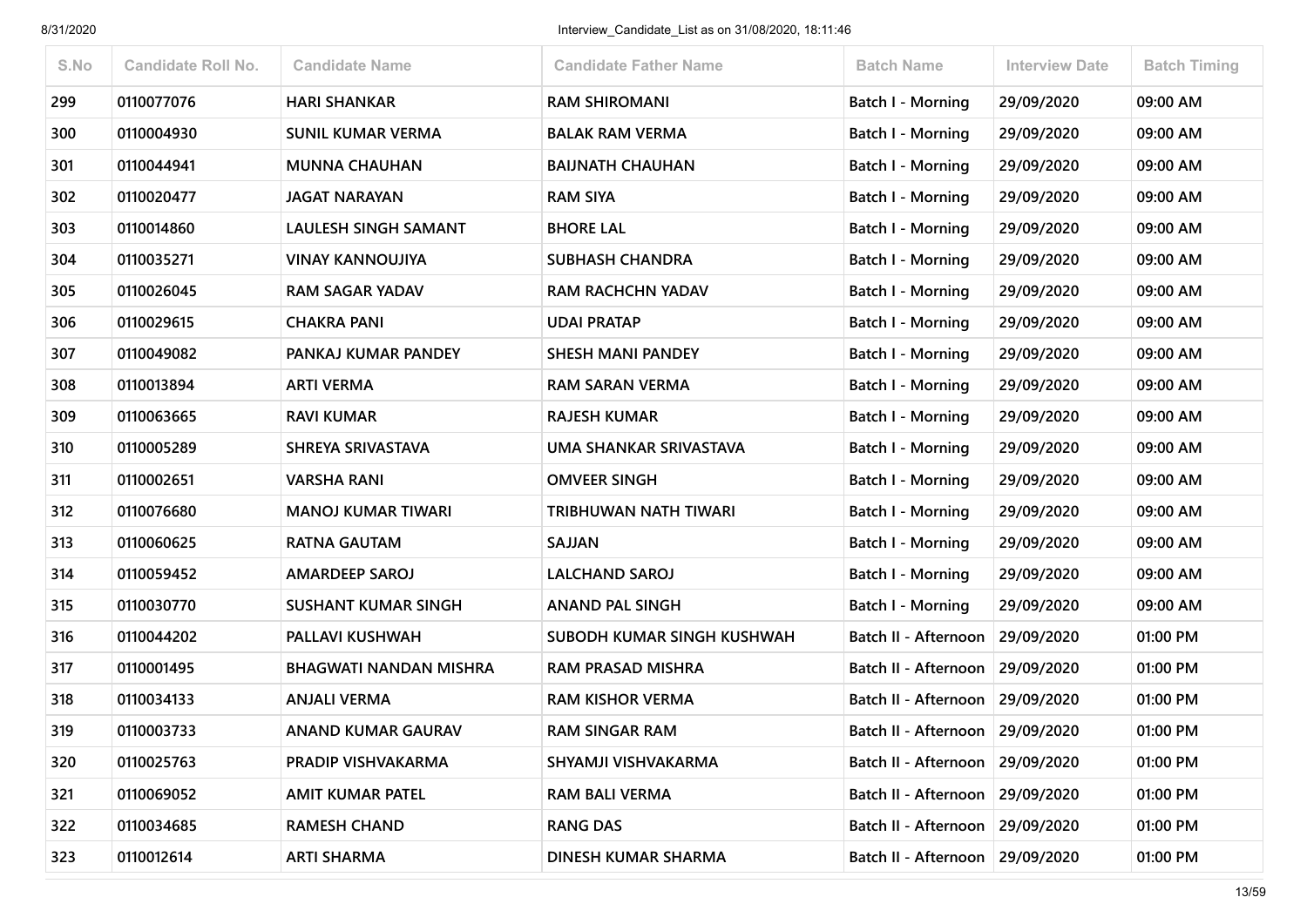| S.No | <b>Candidate Roll No.</b> | <b>Candidate Name</b>      | <b>Candidate Father Name</b>  | <b>Batch Name</b>                 | <b>Interview Date</b> | <b>Batch Timing</b> |
|------|---------------------------|----------------------------|-------------------------------|-----------------------------------|-----------------------|---------------------|
| 324  | 0110076316                | <b>HARI OM GUPTA</b>       | <b>RAM CHANDER GUPTA</b>      | Batch II - Afternoon              | 29/09/2020            | 01:00 PM            |
| 325  | 0110010740                | <b>LALIT KUMAR</b>         | <b>DINESH KUMAR</b>           | Batch II - Afternoon              | 29/09/2020            | 01:00 PM            |
| 326  | 0110050911                | <b>VINOD KUMAR SHUKLA</b>  | <b>KASHI PRASAD SHUKLA</b>    | Batch II - Afternoon              | 29/09/2020            | 01:00 PM            |
| 327  | 0110075359                | <b>KSHITIJ BAJPAI</b>      | NARENDRA KUMAR BAJPAI         | Batch II - Afternoon 29/09/2020   |                       | 01:00 PM            |
| 328  | 0110047542                | PANKAJ KUMAR               | <b>KANHAIYA PRASAD</b>        | Batch II - Afternoon              | 29/09/2020            | 01:00 PM            |
| 329  | 0110007700                | <b>LAL BAHADUR</b>         | <b>FATTE BAHADUR</b>          | Batch II - Afternoon 29/09/2020   |                       | 01:00 PM            |
| 330  | 0110077196                | <b>HARI SHANKAR</b>        | <b>LALLOO RAM</b>             | Batch II - Afternoon 29/09/2020   |                       | 01:00 PM            |
| 331  | 0110024788                | SHAILESH KUMAR SRIVASTAVA  | SURESH CHAND SRIVASTAVA       | Batch II - Afternoon              | 29/09/2020            | 01:00 PM            |
| 332  | 0110054192                | <b>ALOK SHANKAR PANDEY</b> | PRAMOD KUMAR PANDEY           | Batch II - Afternoon              | 29/09/2020            | 01:00 PM            |
| 333  | 0110067024                | RAJESH KUMAR SRIVASTAVA    | <b>JAWAHAR LAL SRIVASTAVA</b> | Batch II - Afternoon              | 29/09/2020            | 01:00 PM            |
| 334  | 0110062620                | <b>MANJU KUMARI</b>        | <b>MISHRI RAM</b>             | Batch II - Afternoon              | 29/09/2020            | 01:00 PM            |
| 335  | 0110025148                | <b>SHAILESH RAI</b>        | OM PRAKASH RAI                | Batch II - Afternoon   29/09/2020 |                       | 01:00 PM            |
| 336  | 0110005096                | <b>DHARMVEER CHAUDHARI</b> | <b>OM PRAKASH</b>             | Batch II - Afternoon              | 29/09/2020            | 01:00 PM            |
| 337  | 0110031042                | <b>NITASHA</b>             | <b>ALOK KUMAR</b>             | Batch II - Afternoon 29/09/2020   |                       | 01:00 PM            |
| 338  | 0110029496                | DIVYANGNA SHUKLA           | <b>KAMAL SHUKLA</b>           | Batch II - Afternoon              | 29/09/2020            | 01:00 PM            |
| 339  | 0110072558                | <b>KM NEETA KUMARI</b>     | <b>BAJRANG LAL</b>            | Batch II - Afternoon              | 29/09/2020            | 01:00 PM            |
| 340  | 0110041582                | OM PRAKSH YADAV            | <b>JHAGAROO RAM</b>           | Batch II - Afternoon 29/09/2020   |                       | 01:00 PM            |
| 341  | 0110032208                | <b>SHALINI SINGH</b>       | <b>AMBIKA SINGH</b>           | Batch II - Afternoon              | 29/09/2020            | 01:00 PM            |
| 342  | 0110054029                | <b>SUDHEER KUMAR</b>       | <b>SATISH CHANDRA</b>         | Batch II - Afternoon              | 29/09/2020            | 01:00 PM            |
| 343  | 0110055046                | SACHIN DEV UPADHYAY        | DEENA NATH UPADHYAY           | Batch II - Afternoon 29/09/2020   |                       | 01:00 PM            |
| 344  | 0110041277                | JITENDRA KUMAR SRIVASTVA   | RAJENDRA PRASAD SRIVASTAVA    | Batch II - Afternoon   29/09/2020 |                       | 01:00 PM            |
| 345  | 0110054609                | SUDHEER KUMAR VATSAL       | <b>RAMGOPAL SINGH</b>         | Batch II - Afternoon 29/09/2020   |                       | 01:00 PM            |
| 346  | 0110058833                | <b>ANUJ KUMAR</b>          | <b>SHYAMVIR SINGH</b>         | Batch II - Afternoon              | 29/09/2020            | 01:00 PM            |
| 347  | 0110007895                | <b>BHIRGU DEV TEWARI</b>   | NARENDRA MANI TEWARI          | Batch II - Afternoon              | 29/09/2020            | 01:00 PM            |
| 348  | 0110032165                | <b>RAMAN RAJPUT</b>        | <b>VIJAYPAL SINGH</b>         | Batch II - Afternoon              | 29/09/2020            | 01:00 PM            |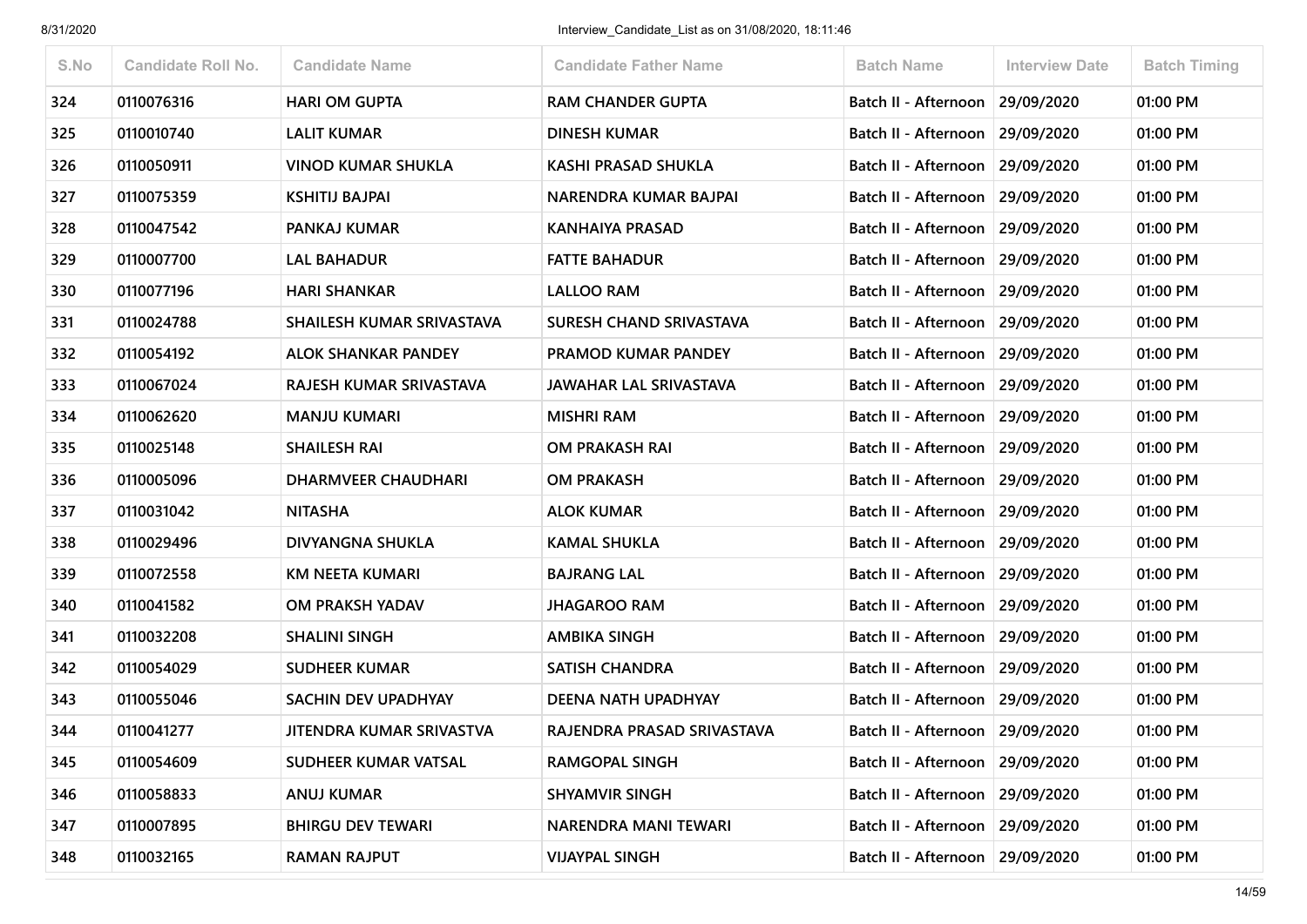| S.No | <b>Candidate Roll No.</b> | <b>Candidate Name</b>      | <b>Candidate Father Name</b>  | <b>Batch Name</b>        | <b>Interview Date</b> | <b>Batch Timing</b> |
|------|---------------------------|----------------------------|-------------------------------|--------------------------|-----------------------|---------------------|
| 349  | 0110045889                | <b>SUBHASH CHANDRA</b>     | <b>RAM ASAREY</b>             | Batch II - Afternoon     | 29/09/2020            | 01:00 PM            |
| 350  | 0110068075                | <b>DEEPTI SHARMA</b>       | <b>ASHOK KUMAR</b>            | Batch II - Afternoon     | 29/09/2020            | 01:00 PM            |
| 351  | 0110073160                | <b>MANOJ KUMAR DWIVEDI</b> | RAJ KUMAR DWIVEDI             | <b>Batch I - Morning</b> | 30/09/2020            | 09:00 AM            |
| 352  | 0110026090                | <b>SURESH SINGH</b>        | JAGDAMBA PRASAD SINGH         | Batch I - Morning        | 30/09/2020            | 09:00 AM            |
| 353  | 0110021502                | NIRAJ KUMAR RAI            | LATE RAM RATAN RAI            | Batch I - Morning        | 30/09/2020            | 09:00 AM            |
| 354  | 0110057906                | <b>SADANAND PATEL</b>      | <b>SHIV PUJAN RAM</b>         | <b>Batch I - Morning</b> | 30/09/2020            | 09:00 AM            |
| 355  | 0110058193                | ANUBHAV KUMAR SRIVASTAVA   | ATMA PRASAD SRIVASTAVA        | <b>Batch I - Morning</b> | 30/09/2020            | 09:00 AM            |
| 356  | 0110075146                | SANDEEP KUMAR VERMA        | <b>RAMU VERMA</b>             | Batch I - Morning        | 30/09/2020            | 09:00 AM            |
| 357  | 0210042699                | KM SHARMILA KUMARI SINGH   | <b>RAM NATH SINGH</b>         | Batch I - Morning        | 30/09/2020            | 09:00 AM            |
| 358  | 0110009929                | <b>SHUBHDEEP MUKHERJEE</b> | <b>ASHISH KUMAR MUKHERJEE</b> | Batch I - Morning        | 30/09/2020            | 09:00 AM            |
| 359  | 0110058455                | <b>DEEPAK KUMAR</b>        | <b>LATE JOGA RAM</b>          | <b>Batch I - Morning</b> | 30/09/2020            | 09:00 AM            |
| 360  | 0110024677                | <b>JAI PRATAP RAM</b>      | <b>RAMA SHANKER RAM</b>       | <b>Batch I - Morning</b> | 30/09/2020            | 09:00 AM            |
| 361  | 0110068888                | <b>SHIV KUMARI PAL</b>     | <b>ROSHAN LAL</b>             | Batch I - Morning        | 30/09/2020            | 09:00 AM            |
| 362  | 0110051672                | <b>ALOK KUMAR</b>          | <b>NARENDRA KUMAR</b>         | Batch I - Morning        | 30/09/2020            | 09:00 AM            |
| 363  | 0110054136                | <b>GEETA RANI</b>          | <b>BHOPAL SINGH</b>           | <b>Batch I - Morning</b> | 30/09/2020            | 09:00 AM            |
| 364  | 0110017500                | <b>LAXMI KHANDELWAL</b>    | OM PRAKASH KHANDELWAL         | Batch I - Morning        | 30/09/2020            | 09:00 AM            |
| 365  | 0110076622                | POOJA SHAHI                | <b>CHANDRA PRAKASH SHAHI</b>  | <b>Batch I - Morning</b> | 30/09/2020            | 09:00 AM            |
| 366  | 0110065268                | <b>SHIV BAHADUR SINGH</b>  | <b>BHAGWATI SINGH</b>         | <b>Batch I - Morning</b> | 30/09/2020            | 09:00 AM            |
| 367  | 0210074732                | <b>AMITA GUPTA</b>         | SADHU RAM GUPTA               | <b>Batch I - Morning</b> | 30/09/2020            | 09:00 AM            |
| 368  | 0110004065                | RAKESH KUMAR MALVIYA       | <b>NAND KISHORE CHAUBEY</b>   | <b>Batch I - Morning</b> | 30/09/2020            | 09:00 AM            |
| 369  | 0110052047                | <b>SARITA MISHRA</b>       | HARIHAR NARAYAN MISHRA        | Batch I - Morning        | 30/09/2020            | 09:00 AM            |
| 370  | 0110046226                | <b>RUCHI MALIK</b>         | <b>RISHI PAL MALIK</b>        | Batch I - Morning        | 30/09/2020            | 09:00 AM            |
| 371  | 0110019903                | <b>PRADEEP KUMAR</b>       | <b>GOMATI PRASAD</b>          | Batch I - Morning        | 30/09/2020            | 09:00 AM            |
| 372  | 0110041402                | OM PRAKASH YADAV           | HIRA MANI YADAV               | Batch I - Morning        | 30/09/2020            | 09:00 AM            |
| 373  | 0210006828                | <b>SEEMA DEVI</b>          | <b>LAXMI CHAND</b>            | Batch I - Morning        | 30/09/2020            | 09:00 AM            |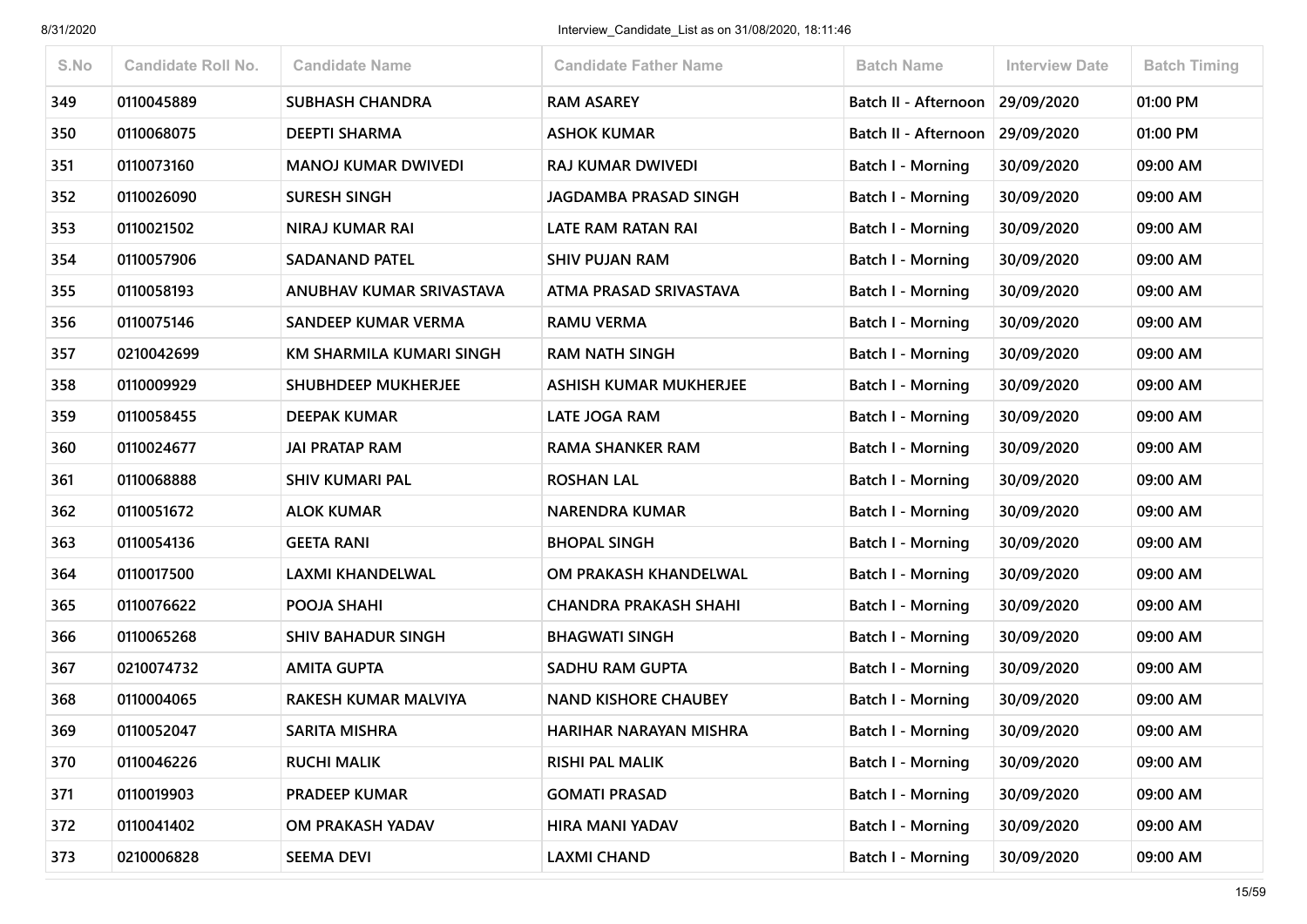| S.No | <b>Candidate Roll No.</b> | <b>Candidate Name</b>        | <b>Candidate Father Name</b>   | <b>Batch Name</b>        | <b>Interview Date</b> | <b>Batch Timing</b> |
|------|---------------------------|------------------------------|--------------------------------|--------------------------|-----------------------|---------------------|
| 374  | 0210056680                | <b>MANISHA MISRA</b>         | <b>UMA SHANKER MISRA</b>       | <b>Batch I - Morning</b> | 30/09/2020            | 09:00 AM            |
| 375  | 0110075586                | SANDEEP KUMAR YADAV          | RAMA SHANKAR YADAV             | Batch I - Morning        | 30/09/2020            | 09:00 AM            |
| 376  | 0110016649                | <b>SHYAM KRISHNA</b>         | <b>RAM KARAN</b>               | Batch I - Morning        | 30/09/2020            | 09:00 AM            |
| 377  | 0110022783                | <b>PRADEEP KUMAR SINGH</b>   | AWADHA RAJ SINGH               | Batch I - Morning        | 30/09/2020            | 09:00 AM            |
| 378  | 0110049750                | <b>TARANG</b>                | <b>HARI LAL YADAV</b>          | Batch I - Morning        | 30/09/2020            | 09:00 AM            |
| 379  | 0110008152                | <b>ABHISHEK GAURAV</b>       | <b>RAM NARAYAN</b>             | <b>Batch I - Morning</b> | 30/09/2020            | 09:00 AM            |
| 380  | 0110022260                | <b>MADHAVI NIRALA</b>        | RADHEY SHYAM NIRALA            | Batch I - Morning        | 30/09/2020            | 09:00 AM            |
| 381  | 0110028817                | <b>JAVEDAN RAZA</b>          | <b>JAFAR RAZA</b>              | Batch I - Morning        | 30/09/2020            | 09:00 AM            |
| 382  | 0110036218                | <b>KM ARTI VERMA</b>         | <b>VERMESH KUMAR</b>           | <b>Batch I - Morning</b> | 30/09/2020            | 09:00 AM            |
| 383  | 0110007431                | <b>VEER SHIVAJEE SINGH</b>   | RAMESHWAR PRASAD SINGH         | Batch I - Morning        | 30/09/2020            | 09:00 AM            |
| 384  | 0110019569                | SIDDHARTH GAUTAM             | <b>SOHAN LAL</b>               | Batch I - Morning        | 30/09/2020            | 09:00 AM            |
| 385  | 0110008483                | POONAM SHARMA                | <b>MAHAVEER PRASAD SHARMA</b>  | <b>Batch I - Morning</b> | 30/09/2020            | 09:00 AM            |
| 386  | 0110018057                | <b>IRSAD</b>                 | <b>MOFIJULAH</b>               | Batch II - Afternoon     | 30/09/2020            | 01:00 PM            |
| 387  | 0110070865                | <b>RAVINDRA KUMAR</b>        | <b>BRIJ LAL</b>                | Batch II - Afternoon     | 30/09/2020            | 01:00 PM            |
| 388  | 0110045549                | <b>SUBHASH CHAND</b>         | <b>RAGHUNATH SINGH</b>         | Batch II - Afternoon     | 30/09/2020            | 01:00 PM            |
| 389  | 0110038171                | <b>VINAY KUMAR TIWARI</b>    | <b>RAM KRIPAL TIWARI</b>       | Batch II - Afternoon     | 30/09/2020            | 01:00 PM            |
| 390  | 0110060305                | <b>RATANDEEP CHAKRABORTY</b> | <b>TAPAS KUMAR CHAKRABORTY</b> | Batch II - Afternoon     | 30/09/2020            | 01:00 PM            |
| 391  | 0110008111                | <b>VEERENDRA SINGH</b>       | <b>KRISHANPAL SINGH</b>        | Batch II - Afternoon     | 30/09/2020            | 01:00 PM            |
| 392  | 0110070289                | <b>SUMANT KUMAR YADAV</b>    | DINNATH SINGH YADAV            | Batch II - Afternoon     | 30/09/2020            | 01:00 PM            |
| 393  | 0110048141                | <b>NAGENDRA SINGH</b>        | <b>HARGOVIND SINGH</b>         | Batch II - Afternoon     | 30/09/2020            | 01:00 PM            |
| 394  | 0110010968                | <b>SEEMA SINGH</b>           | <b>SHAMSHER SINGH</b>          | Batch II - Afternoon     | 30/09/2020            | 01:00 PM            |
| 395  | 0110001727                | <b>SANGEETA</b>              | <b>UMA SHANKAR PATWA</b>       | Batch II - Afternoon     | 30/09/2020            | 01:00 PM            |
| 396  | 0210001992                | <b>AASHEESH SHAKYA</b>       | RADHE SHYAM SHAKYA             | Batch II - Afternoon     | 30/09/2020            | 01:00 PM            |
| 397  | 0110016173                | <b>ANIL KUMAR GAUTAM</b>     | NAGESHWAR PRASAD               | Batch II - Afternoon     | 30/09/2020            | 01:00 PM            |
| 398  | 0110028529                | <b>SNEHA SAGAR</b>           | <b>CHANDRA SHEKHAR</b>         | Batch II - Afternoon     | 30/09/2020            | 01:00 PM            |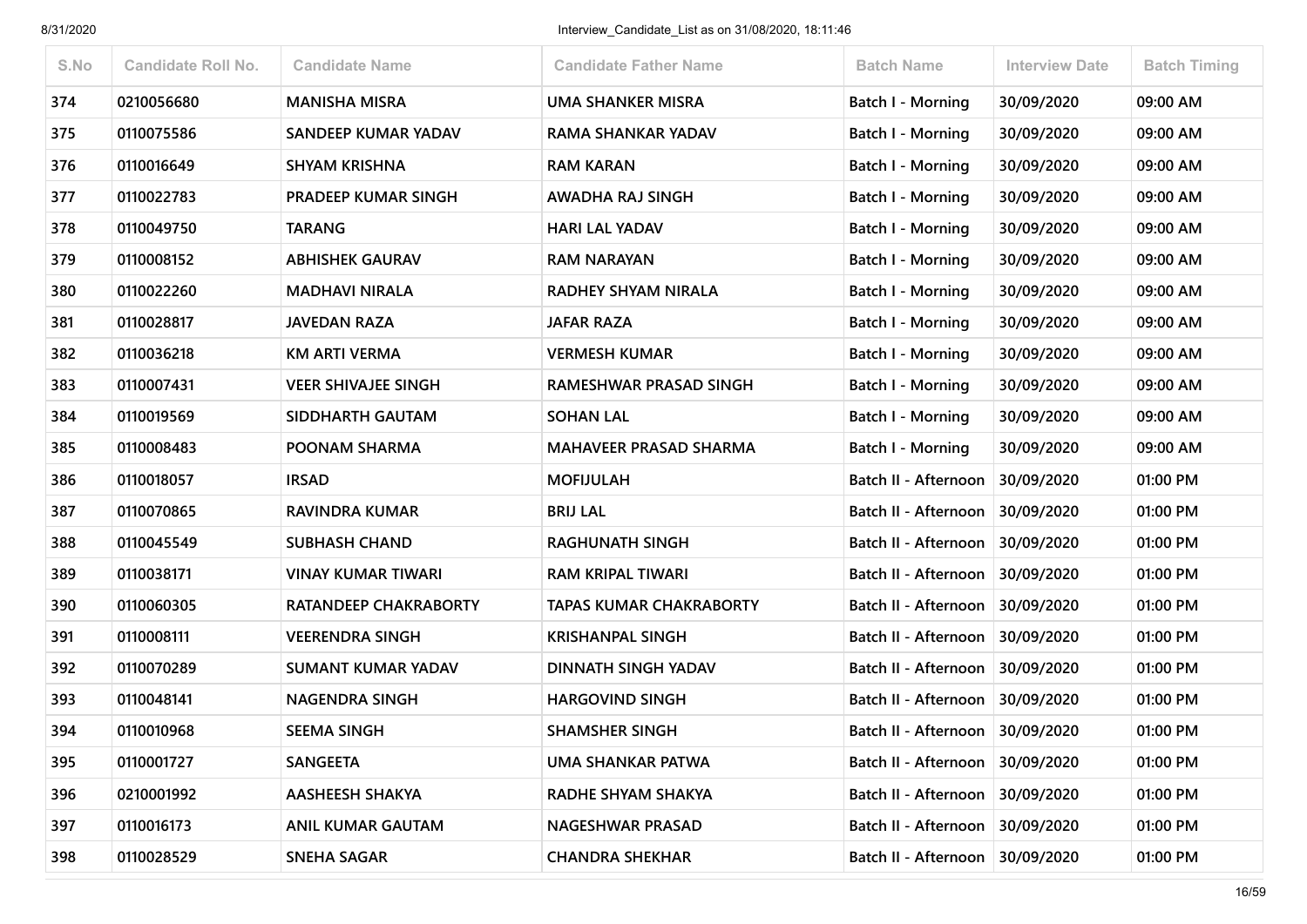| S.No | <b>Candidate Roll No.</b> | <b>Candidate Name</b>        | <b>Candidate Father Name</b>  | <b>Batch Name</b>               | <b>Interview Date</b> | <b>Batch Timing</b> |
|------|---------------------------|------------------------------|-------------------------------|---------------------------------|-----------------------|---------------------|
| 399  | 0110002191                | <b>VARSHA DEVI</b>           | <b>ASHOK KUMAR</b>            | Batch II - Afternoon            | 30/09/2020            | 01:00 PM            |
| 400  | 0110072088                | <b>SHIV RAM VERMA</b>        | <b>RAM DEV VERMA</b>          | Batch II - Afternoon            | 30/09/2020            | 01:00 PM            |
| 401  | 0210077058                | KM NISHA PRAJAPATI           | <b>SUBHAS PRAJAPATI</b>       | Batch II - Afternoon            | 30/09/2020            | 01:00 PM            |
| 402  | 0110043722                | <b>PAJAN KUMAR</b>           | <b>VINOD KUMAR TIWARI</b>     | Batch II - Afternoon            | 30/09/2020            | 01:00 PM            |
| 403  | 0210069583                | <b>PRITI JAIS</b>            | <b>RAKESH CHANDRA</b>         | Batch II - Afternoon            | 30/09/2020            | 01:00 PM            |
| 404  | 0110037333                | <b>ANJEET KUMAR</b>          | <b>SUDAMA SAROJ</b>           | Batch II - Afternoon            | 30/09/2020            | 01:00 PM            |
| 405  | 0110062622                | PAWAN KUMAR SINGH            | <b>RAVI SHANKAR SINGH</b>     | Batch II - Afternoon            | 30/09/2020            | 01:00 PM            |
| 406  | 0110074662                | POOJA MISHRA                 | <b>ANAND SWAROOP TRIPATHI</b> | Batch II - Afternoon            | 30/09/2020            | 01:00 PM            |
| 407  | 0110009971                | VIBHA RAWAT                  | <b>SONE LAL RAWAT</b>         | Batch II - Afternoon 30/09/2020 |                       | 01:00 PM            |
| 408  | 0110059454                | <b>AVINASH KUMAR</b>         | <b>SANT PRASAD TIWARI</b>     | Batch II - Afternoon            | 30/09/2020            | 01:00 PM            |
| 409  | 0110067544                | RAJESH KUMAR VERMA           | <b>CHHOTE LAL VERMA</b>       | Batch II - Afternoon            | 30/09/2020            | 01:00 PM            |
| 410  | 0110062751                | VISHAL VISHWAKARMA           | <b>VINOD SHARMA</b>           | Batch II - Afternoon            | 30/09/2020            | 01:00 PM            |
| 411  | 0110063470                | <b>UMESH KUMAR</b>           | <b>SANTRAM YADAV</b>          | Batch II - Afternoon            | 30/09/2020            | 01:00 PM            |
| 412  | 0110026368                | <b>SHAKEEL AHAMAD KHAN</b>   | <b>SAHEB HUSAIN KHAN</b>      | Batch II - Afternoon            | 30/09/2020            | 01:00 PM            |
| 413  | 0210025696                | DIPANTI SAHU                 | RAJENDRA KUMAR SAHU           | Batch II - Afternoon            | 30/09/2020            | 01:00 PM            |
| 414  | 0110054257                | <b>JYOTI UPADHYAY</b>        | ANIL KUMAR UPADHYAY           | Batch II - Afternoon            | 30/09/2020            | 01:00 PM            |
| 415  | 0110039681                | <b>MUKESH KUMAR</b>          | <b>MITTHOO LAL</b>            | Batch II - Afternoon            | 30/09/2020            | 01:00 PM            |
| 416  | 0110025266                | <b>RINKI UPADHYAY</b>        | DAMODAR UPADHYAY              | Batch II - Afternoon            | 30/09/2020            | 01:00 PM            |
| 417  | 0110052425                | <b>RANJESH KUMAR</b>         | <b>LAL BABU THAKUR</b>        | Batch II - Afternoon            | 30/09/2020            | 01:00 PM            |
| 418  | 0110066462                | <b>PINKI</b>                 | <b>KRISHNAPAL SINGH</b>       | Batch II - Afternoon            | 30/09/2020            | 01:00 PM            |
| 419  | 0110018855                | <b>BRAJENDR KUMAR MISHRA</b> | <b>SHAMBHOO NATH MISHRA</b>   | Batch II - Afternoon 30/09/2020 |                       | 01:00 PM            |
| 420  | 0110050045                | <b>RANJEET KUMAR</b>         | <b>RAM VILASH</b>             | Batch II - Afternoon            | 30/09/2020            | 01:00 PM            |
| 421  | 0110010379                | <b>KM PRIYANKA CHAUDHARY</b> | YASH PAL SINGH                | Batch I - Morning               | 01/10/2020            | 09:00 AM            |
| 422  | 0110058752                | AMAR PRATAP RASTOGI          | <b>RAM KUMAR</b>              | <b>Batch I - Morning</b>        | 01/10/2020            | 09:00 AM            |
| 423  | 0210053246                | <b>SABEEHA KHATOON</b>       | <b>AKHTER HUSSAIN NAIME</b>   | <b>Batch I - Morning</b>        | 01/10/2020            | 09:00 AM            |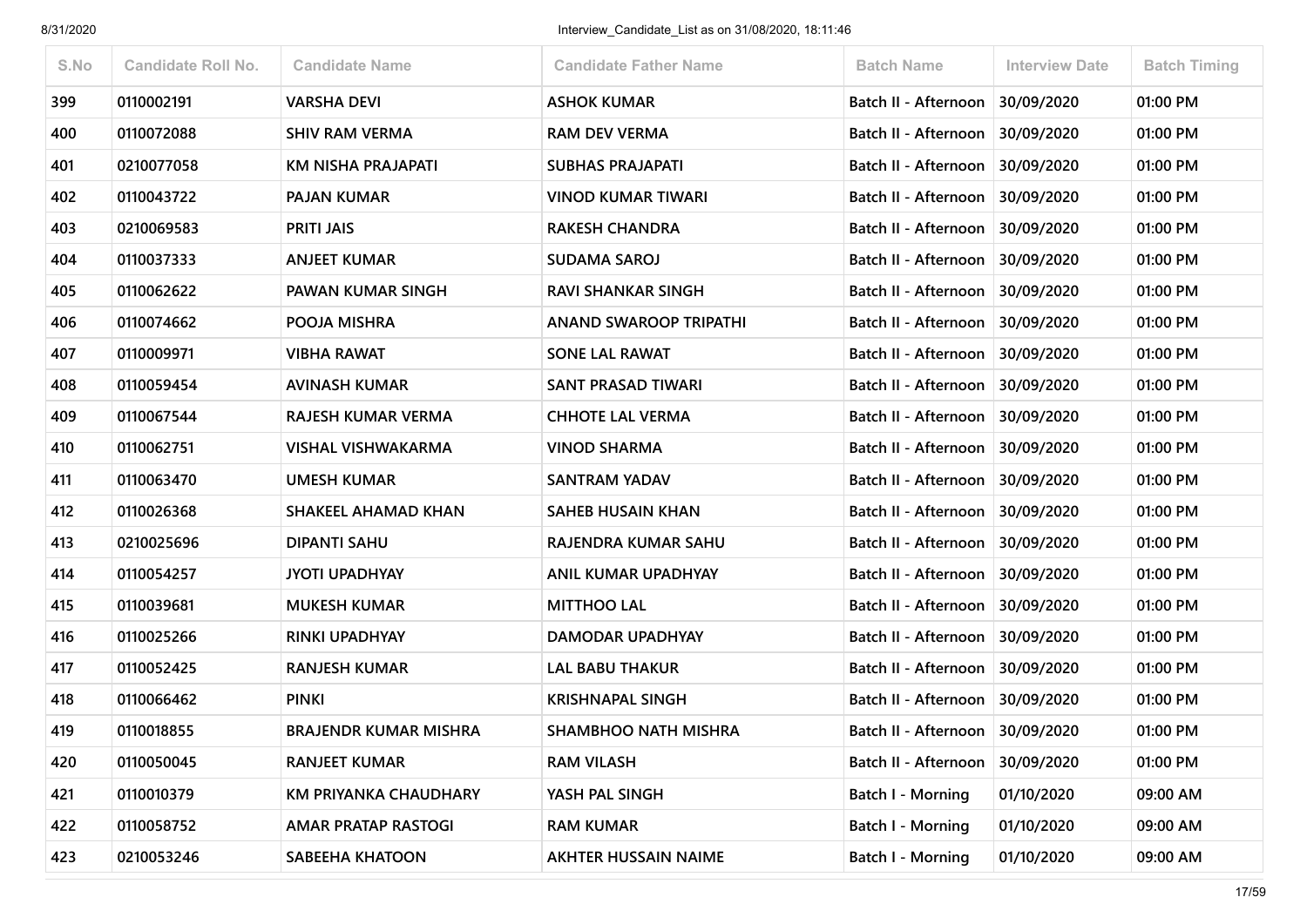| S.No | <b>Candidate Roll No.</b> | <b>Candidate Name</b>        | <b>Candidate Father Name</b>  | <b>Batch Name</b>        | <b>Interview Date</b> | <b>Batch Timing</b> |
|------|---------------------------|------------------------------|-------------------------------|--------------------------|-----------------------|---------------------|
| 424  | 0110078600                | <b>MANOJ TRIPATHI</b>        | <b>LALLOO LAL TRIPATHI</b>    | <b>Batch I - Morning</b> | 01/10/2020            | 09:00 AM            |
| 425  | 0110035080                | <b>MAHESH KUMAR PANDEY</b>   | <b>SRI NATH PANDEY</b>        | Batch I - Morning        | 01/10/2020            | 09:00 AM            |
| 426  | 0110013925                | <b>RAM CHANDRA SINGH</b>     | <b>SURYA BHAN SINGH</b>       | Batch I - Morning        | 01/10/2020            | 09:00 AM            |
| 427  | 0110055270                | <b>TRIPTI SRIVASTAVA</b>     | <b>VIJAY KUMAR SRIVASTAVA</b> | Batch I - Morning        | 01/10/2020            | 09:00 AM            |
| 428  | 0110044513                | <b>ANJUM PRAVEEN</b>         | <b>MOHD SHAHID</b>            | <b>Batch I - Morning</b> | 01/10/2020            | 09:00 AM            |
| 429  | 0110068360                | <b>MANOJ KUMAR</b>           | <b>SIYARAM</b>                | <b>Batch I - Morning</b> | 01/10/2020            | 09:00 AM            |
| 430  | 0110032095                | <b>CHANDAN KUMAR SAURABH</b> | <b>MUNNA RAM</b>              | <b>Batch I - Morning</b> | 01/10/2020            | 09:00 AM            |
| 431  | 0110030165                | <b>RAMA KANT LAL</b>         | <b>DWARIKA PRASAD</b>         | Batch I - Morning        | 01/10/2020            | 09:00 AM            |
| 432  | 0110070039                | <b>KRISHNA DUTT</b>          | <b>SHIV SHANKER LAL</b>       | Batch I - Morning        | 01/10/2020            | 09:00 AM            |
| 433  | 0110008555                | <b>BHOLE NATH VERMA</b>      | <b>ADALAT VERMA</b>           | Batch I - Morning        | 01/10/2020            | 09:00 AM            |
| 434  | 0110018894                | <b>ARUN KUMAR SINGH</b>      | <b>RAGHUBANSH SINGH</b>       | <b>Batch I - Morning</b> | 01/10/2020            | 09:00 AM            |
| 435  | 0110061751                | <b>VISHAL KUMAR</b>          | <b>SURESH KUMAR AWASTHI</b>   | <b>Batch I - Morning</b> | 01/10/2020            | 09:00 AM            |
| 436  | 0110032141                | <b>MONIKA</b>                | <b>SHISH PAL</b>              | Batch I - Morning        | 01/10/2020            | 09:00 AM            |
| 437  | 0110070692                | <b>AMIT KUMAR SINGH</b>      | <b>ASHOK KUMAR SINGH</b>      | <b>Batch I - Morning</b> | 01/10/2020            | 09:00 AM            |
| 438  | 0110065144                | RAJESH KUMAR PASWAN          | <b>RAJ ROOP PASWAN</b>        | <b>Batch I - Morning</b> | 01/10/2020            | 09:00 AM            |
| 439  | 0110075015                | <b>DEVI PRASAD PANDEY</b>    | <b>RAM PAL PANDEY</b>         | Batch I - Morning        | 01/10/2020            | 09:00 AM            |
| 440  | 0110024966                | <b>RINKI KUMARI</b>          | <b>GULAB CHANDRA</b>          | <b>Batch I - Morning</b> | 01/10/2020            | 09:00 AM            |
| 441  | 0110046731                | <b>VINOD KUMAR</b>           | <b>RAM PAL SINGH</b>          | <b>Batch I - Morning</b> | 01/10/2020            | 09:00 AM            |
| 442  | 0110075060                | <b>MANOJ KUMAR RAI</b>       | <b>BUDDHU RAI</b>             | <b>Batch I - Morning</b> | 01/10/2020            | 09:00 AM            |
| 443  | 0110057176                | <b>GIREESH KUMAR GAUTAM</b>  | <b>KUNJAL PRASAD</b>          | <b>Batch I - Morning</b> | 01/10/2020            | 09:00 AM            |
| 444  | 0110014707                | <b>SANJAY KUMAR</b>          | <b>NANKU PRASAD</b>           | Batch I - Morning        | 01/10/2020            | 09:00 AM            |
| 445  | 0110057009                | <b>SUDHIR SINGH</b>          | <b>RAM PAL SINGH</b>          | Batch I - Morning        | 01/10/2020            | 09:00 AM            |
| 446  | 0110057730                | <b>UDAY SHANKAR PANDEY</b>   | <b>RAM DULAR PANDEY</b>       | Batch I - Morning        | 01/10/2020            | 09:00 AM            |
| 447  | 0110061401                | <b>NAVEEN KUMAR</b>          | <b>ARVIND SINGH</b>           | Batch I - Morning        | 01/10/2020            | 09:00 AM            |
| 448  | 0210020109                | SIDDHI SINGH                 | <b>SUDHIR SINGH</b>           | Batch I - Morning        | 01/10/2020            | 09:00 AM            |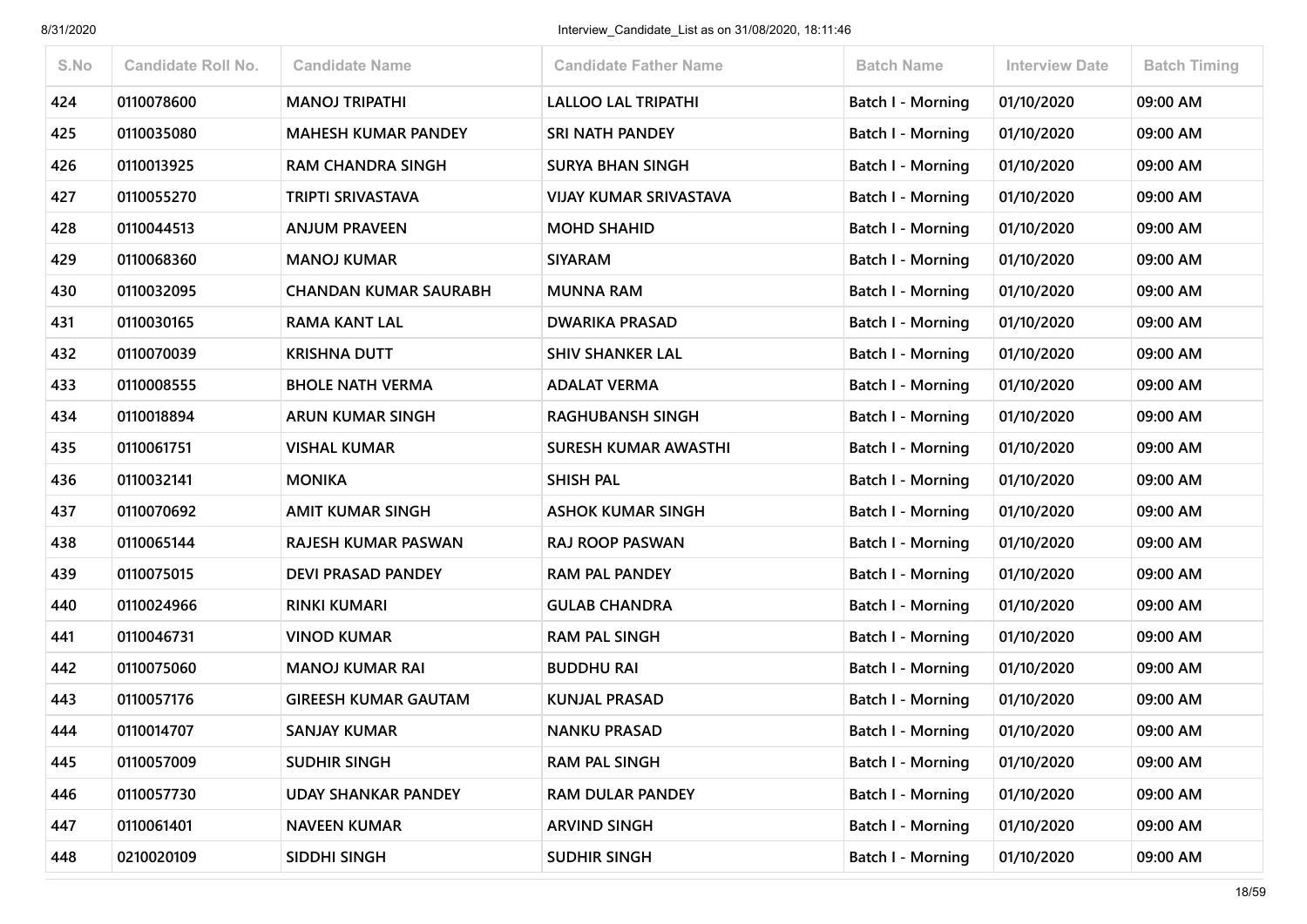| S.No | <b>Candidate Roll No.</b> | <b>Candidate Name</b>      | <b>Candidate Father Name</b> | <b>Batch Name</b>                 | <b>Interview Date</b> | <b>Batch Timing</b> |
|------|---------------------------|----------------------------|------------------------------|-----------------------------------|-----------------------|---------------------|
| 449  | 0110059116                | <b>GIRRAJ KISHOR</b>       | <b>RAM CHARAN</b>            | Batch I - Morning                 | 01/10/2020            | 09:00 AM            |
| 450  | 0110067780                | <b>MANOJ CHAURASIYA</b>    | RAM SHARIKH CHAURASIYA       | Batch I - Morning                 | 01/10/2020            | 09:00 AM            |
| 451  | 0110011871                | <b>VIDYA NANDAN TIWARI</b> | <b>JAI RAM TIWARI</b>        | Batch I - Morning                 | 01/10/2020            | 09:00 AM            |
| 452  | 0110032257                | <b>JAY SINGH</b>           | PHOOL SINGH                  | Batch I - Morning                 | 01/10/2020            | 09:00 AM            |
| 453  | 0110019306                | <b>RESHMI SINGH</b>        | LATE ARUN KUMAR SINGH        | Batch I - Morning                 | 01/10/2020            | 09:00 AM            |
| 454  | 0110071385                | RAVINDRA KUMAR SAROJ       | <b>KANHAYA LAL SAROJ</b>     | <b>Batch I - Morning</b>          | 01/10/2020            | 09:00 AM            |
| 455  | 0110025745                | <b>RAM ROOP BHARATI</b>    | <b>GANESH RAM</b>            | <b>Batch I - Morning</b>          | 01/10/2020            | 09:00 AM            |
| 456  | 0110033527                | <b>SANTOSH KUMAR</b>       | <b>GHANSHYAM KANOJIA</b>     | Batch II - Afternoon              | 01/10/2020            | 01:00 PM            |
| 457  | 0110056684                | RAJENDRA PRASAD            | <b>RAM SEVAK</b>             | Batch II - Afternoon              | 01/10/2020            | 01:00 PM            |
| 458  | 0110027981                | <b>MOHD RIJVAN ANSARI</b>  | <b>JABBAR ANSARI</b>         | Batch II - Afternoon              | 01/10/2020            | 01:00 PM            |
| 459  | 0110061986                | <b>SADHNA BHARTI</b>       | <b>ARJUN LAL BHARTI</b>      | Batch II - Afternoon   01/10/2020 |                       | 01:00 PM            |
| 460  | 0210033293                | <b>ANJALI SINGH</b>        | <b>SHIV BAHADUR SINGH</b>    | Batch II - Afternoon              | 01/10/2020            | 01:00 PM            |
| 461  | 0110057846                | <b>SADANAND KUMAR</b>      | <b>KANHAIYA LAL</b>          | Batch II - Afternoon              | 01/10/2020            | 01:00 PM            |
| 462  | 0110070222                | <b>POOJA</b>               | <b>RAGHURAJ</b>              | Batch II - Afternoon   01/10/2020 |                       | 01:00 PM            |
| 463  | 0110037527                | SANTOSH KUMAR SINGH        | <b>PARAS SINGH</b>           | Batch II - Afternoon              | 01/10/2020            | 01:00 PM            |
| 464  | 0110032047                | <b>SANTOSH KUMAR</b>       | <b>RAM DEV</b>               | Batch II - Afternoon              | 01/10/2020            | 01:00 PM            |
| 465  | 0110019133                | <b>ANIL KUMAR VERMA</b>    | <b>VED PRAKASH VERMA</b>     | Batch II - Afternoon   01/10/2020 |                       | 01:00 PM            |
| 466  | 0110018321                | <b>MITHILESH KUMAR</b>     | <b>RAM LAKHAN</b>            | Batch II - Afternoon              | 01/10/2020            | 01:00 PM            |
| 467  | 0110006480                | LAKSHMAN PAL               | <b>SAMAR NATH</b>            | Batch II - Afternoon   01/10/2020 |                       | 01:00 PM            |
| 468  | 0210056117                | <b>JYOTSNA MISHRA</b>      | RAVINDRA NATH MISHRA         | Batch II - Afternoon              | 01/10/2020            | 01:00 PM            |
| 469  | 0110011390                | <b>SUNITA MISHRA</b>       | <b>MOHAN LAL MISHRA</b>      | Batch II - Afternoon   01/10/2020 |                       | 01:00 PM            |
| 470  | 0110049450                | <b>TARA DEVI</b>           | <b>MITHAI LAL</b>            | Batch II - Afternoon   01/10/2020 |                       | 01:00 PM            |
| 471  | 0110006728                | <b>SEEMA DEVI</b>          | NETRA RAM SAXENA             | Batch II - Afternoon              | 01/10/2020            | 01:00 PM            |
| 472  | 0110044220                | <b>MAMTA MISHRA</b>        | <b>VIJAY SHANKAR MISHRA</b>  | Batch II - Afternoon   01/10/2020 |                       | 01:00 PM            |
| 473  | 0210016500                | <b>LAXMI BARNWAL</b>       | <b>CHANDRAKESH BARNWAL</b>   | Batch II - Afternoon              | 01/10/2020            | 01:00 PM            |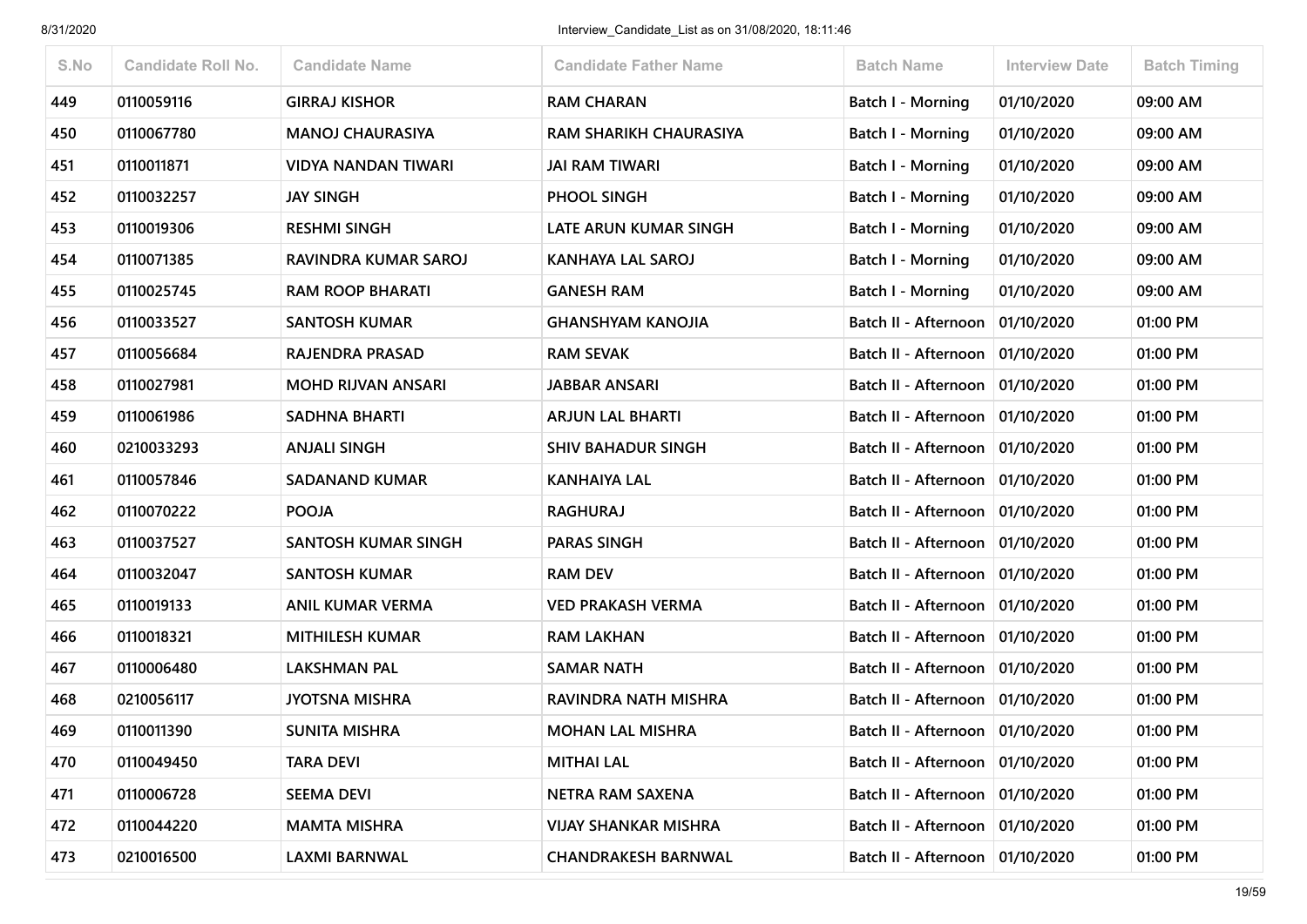| S.No | <b>Candidate Roll No.</b> | <b>Candidate Name</b>       | <b>Candidate Father Name</b> | <b>Batch Name</b>                 | <b>Interview Date</b> | <b>Batch Timing</b> |
|------|---------------------------|-----------------------------|------------------------------|-----------------------------------|-----------------------|---------------------|
| 474  | 0110034599                | <b>KM SARITA</b>            | LODHA RAM                    | Batch II - Afternoon              | 01/10/2020            | 01:00 PM            |
| 475  | 0110061347                | <b>SARVESH KUMAR SINGH</b>  | <b>UDAY PAL SINGH</b>        | Batch II - Afternoon              | 01/10/2020            | 01:00 PM            |
| 476  | 0110047838                | <b>KM GUNJAN PATEL</b>      | <b>RAM SURAT VERMA</b>       | Batch II - Afternoon              | 01/10/2020            | 01:00 PM            |
| 477  | 0110011072                | <b>ABHISHEK SHARMA</b>      | <b>SHOBH NATH SHARMA</b>     | Batch II - Afternoon              | 01/10/2020            | 01:00 PM            |
| 478  | 0110080306                | SANDHYA SHARMA              | <b>SURESH CHAND SHARMA</b>   | Batch II - Afternoon              | 01/10/2020            | 01:00 PM            |
| 479  | 0110038628                | <b>SHARDA</b>               | <b>LAL BAHADUR</b>           | Batch II - Afternoon   01/10/2020 |                       | 01:00 PM            |
| 480  | 0110045204                | <b>RAJ KUMAR VERMA</b>      | <b>MAIYA DIN VERMA</b>       | Batch II - Afternoon              | 01/10/2020            | 01:00 PM            |
| 481  | 0110022855                | <b>BRIJESH KUMAR</b>        | <b>SUKHDEV PRAJAPATI</b>     | Batch II - Afternoon              | 01/10/2020            | 01:00 PM            |
| 482  | 0110049985                | <b>RANJEET KUMAR</b>        | <b>SHIV KUMAR VERMA</b>      | Batch II - Afternoon   01/10/2020 |                       | 01:00 PM            |
| 483  | 0110033563                | <b>PRAMOD KUMAR DWIVEDI</b> | <b>KRIPA SHANKAR DWIVEDI</b> | Batch II - Afternoon              | 01/10/2020            | 01:00 PM            |
| 484  | 0110070554                | <b>BABLI SHARMA</b>         | OM PRAKASH SHARMA            | Batch II - Afternoon              | 01/10/2020            | 01:00 PM            |
| 485  | 0110025676                | <b>DIPANSU SINGH</b>        | <b>AYODHYA PRASAD</b>        | Batch II - Afternoon              | 01/10/2020            | 01:00 PM            |
| 486  | 0110034696                | <b>DURGESH SHARMA</b>       | SURENDRA KUMAR SHARMA        | Batch II - Afternoon              | 01/10/2020            | 01:00 PM            |
| 487  | 0110025942                | <b>NISHA RANI</b>           | <b>DUSHYANT KUMAR</b>        | Batch II - Afternoon              | 01/10/2020            | 01:00 PM            |
| 488  | 0110011961                | <b>MEERA</b>                | PUNCHAM RAM                  | Batch II - Afternoon              | 01/10/2020            | 01:00 PM            |
| 489  | 0110003112                | <b>ABDUL SALAM KHAN</b>     | <b>ABDUL HAKIM KHAN</b>      | Batch II - Afternoon              | 01/10/2020            | 01:00 PM            |
| 490  | 0110017823                | <b>PRADEEP KUMAR</b>        | <b>SATISH CHAND TYAGI</b>    | Batch II - Afternoon              | 01/10/2020            | 01:00 PM            |
| 491  | 0110059721                | <b>NASEEM KHAN</b>          | <b>VASJEER KHAN</b>          | Batch I - Morning                 | 05/10/2020            | 09:00 AM            |
| 492  | 0110038167                | SANTOSH KUMAR TRIPATHI      | <b>SHIVNATH TIWARI</b>       | Batch I - Morning                 | 05/10/2020            | 09:00 AM            |
| 493  | 0110035600                | <b>MAHESH PRASAD SINGH</b>  | <b>RAM LAKHAN SINGH</b>      | <b>Batch I - Morning</b>          | 05/10/2020            | 09:00 AM            |
| 494  | 0110067207                | SATISH KUMAR PATEL          | <b>HARI SHYAM PATEL</b>      | Batch I - Morning                 | 05/10/2020            | 09:00 AM            |
| 495  | 0110029627                | <b>SANT LAL YADAV</b>       | <b>KALLU YADAV</b>           | Batch I - Morning                 | 05/10/2020            | 09:00 AM            |
| 496  | 0110038264                | <b>RAHUL SINGH GAUTAM</b>   | <b>SURESH SINGH GAUTAM</b>   | Batch I - Morning                 | 05/10/2020            | 09:00 AM            |
| 497  | 0110002693                | <b>ANAND KUMAR</b>          | SANJAY KUMAR VERMA           | Batch I - Morning                 | 05/10/2020            | 09:00 AM            |
| 498  | 0110073381                | <b>NEELESH SAVRIKAR</b>     | JAYANT RAV SAVRIKAR          | <b>Batch I - Morning</b>          | 05/10/2020            | 09:00 AM            |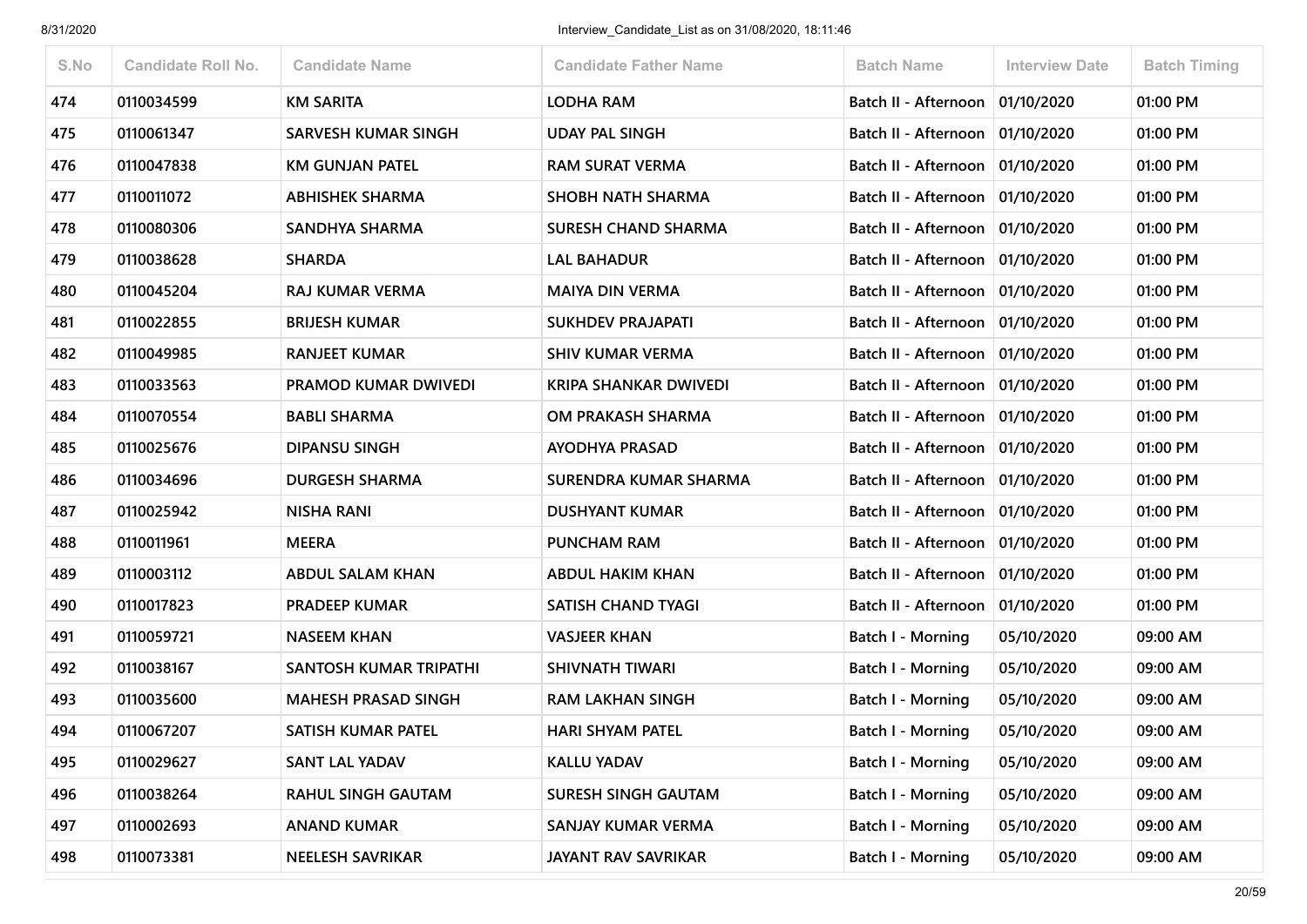| S.No | <b>Candidate Roll No.</b> | <b>Candidate Name</b>     | <b>Candidate Father Name</b> | <b>Batch Name</b>        | <b>Interview Date</b> | <b>Batch Timing</b> |
|------|---------------------------|---------------------------|------------------------------|--------------------------|-----------------------|---------------------|
| 499  | 0110053233                | ANOOP KUMAR UPADHYAY      | RAVINDRA NATH UPADHYAY       | <b>Batch I - Morning</b> | 05/10/2020            | 09:00 AM            |
| 500  | 0110033626                | <b>RITURAJ</b>            | <b>SHRIRAM</b>               | Batch I - Morning        | 05/10/2020            | 09:00 AM            |
| 501  | 0110022912                | <b>AJAY KUMAR BHARTI</b>  | <b>HARDEV RAM</b>            | Batch I - Morning        | 05/10/2020            | 09:00 AM            |
| 502  | 0110034692                | <b>AKANKSHA</b>           | <b>PARAS NATH</b>            | <b>Batch I - Morning</b> | 05/10/2020            | 09:00 AM            |
| 503  | 0110021364                | PUSHPENDRA PRAJAPATI      | KAMTA PRASAD PRAJAPATI       | Batch I - Morning        | 05/10/2020            | 09:00 AM            |
| 504  | 0110064267                | <b>SATENDRA LATA</b>      | <b>JAYPAL SINGH</b>          | <b>Batch I - Morning</b> | 05/10/2020            | 09:00 AM            |
| 505  | 0110061296                | <b>GORAKH NATH YADAV</b>  | <b>RAM SWARATH YADAV</b>     | Batch I - Morning        | 05/10/2020            | 09:00 AM            |
| 506  | 0110003949                | SHRAVAN KUMAR VISHWAKARMA | <b>SUMER SHARMA</b>          | Batch I - Morning        | 05/10/2020            | 09:00 AM            |
| 507  | 0110025620                | <b>MADHULIKA KUMARI</b>   | RAM CHANDRA MANDAL           | <b>Batch I - Morning</b> | 05/10/2020            | 09:00 AM            |
| 508  | 0110048834                | <b>ASHUTOSH PANDEY</b>    | <b>SURESH PANDEY</b>         | Batch I - Morning        | 05/10/2020            | 09:00 AM            |
| 509  | 0110031706                | <b>RITU DEVI</b>          | <b>DAYA SHANKAR SHUKLA</b>   | <b>Batch I - Morning</b> | 05/10/2020            | 09:00 AM            |
| 510  | 0110024329                | <b>SMITA SINGH</b>        | <b>JITENDRA PRATAP SINGH</b> | <b>Batch I - Morning</b> | 05/10/2020            | 09:00 AM            |
| 511  | 0110035547                | SANTOSH KUMAR KUSHWAHA    | NANHE LAL KUSHWAHA           | Batch I - Morning        | 05/10/2020            | 09:00 AM            |
| 512  | 0110070895                | <b>DEVENDRA KAUR</b>      | <b>DHEER SINGH</b>           | <b>Batch I - Morning</b> | 05/10/2020            | 09:00 AM            |
| 513  | 0110006689                | <b>SHRIDEVI TRIPATHI</b>  | <b>KRISHNA MURARI MANI</b>   | <b>Batch I - Morning</b> | 05/10/2020            | 09:00 AM            |
| 514  | 0110040508                | <b>SHASHANK SINGH</b>     | OM PRAKASH SINGH             | Batch I - Morning        | 05/10/2020            | 09:00 AM            |
| 515  | 0110066294                | <b>BABBU SHUKLA</b>       | SHIV PUJAN PRASAD SHUKLA     | <b>Batch I - Morning</b> | 05/10/2020            | 09:00 AM            |
| 516  | 0110067082                | PINKI KASHYAP             | <b>RAJPAL SINGH</b>          | Batch I - Morning        | 05/10/2020            | 09:00 AM            |
| 517  | 0110017373                | <b>ANIL KUMAR PATEL</b>   | <b>KALLU RAM PATEL</b>       | <b>Batch I - Morning</b> | 05/10/2020            | 09:00 AM            |
| 518  | 0110016022                | <b>NIDHI SHUKLA</b>       | <b>BK SHUKLA</b>             | <b>Batch I - Morning</b> | 05/10/2020            | 09:00 AM            |
| 519  | 0110052700                | <b>MANISH KUMAR</b>       | <b>DHANIRAM TIWARI</b>       | Batch I - Morning        | 05/10/2020            | 09:00 AM            |
| 520  | 0110071747                | <b>SATYA VIJAY</b>        | <b>LATE BRIJ MOHAN</b>       | Batch I - Morning        | 05/10/2020            | 09:00 AM            |
| 521  | 0110033415                | <b>CHANDANI VERMA</b>     | RAM MANORATH VERMA           | Batch I - Morning        | 05/10/2020            | 09:00 AM            |
| 522  | 0110075869                | <b>SUNEETA</b>            | RAJENDRA PRASAD              | <b>Batch I - Morning</b> | 05/10/2020            | 09:00 AM            |
| 523  | 0210015543                | PRABHAWATI                | <b>SANTRAM</b>               | Batch I - Morning        | 05/10/2020            | 09:00 AM            |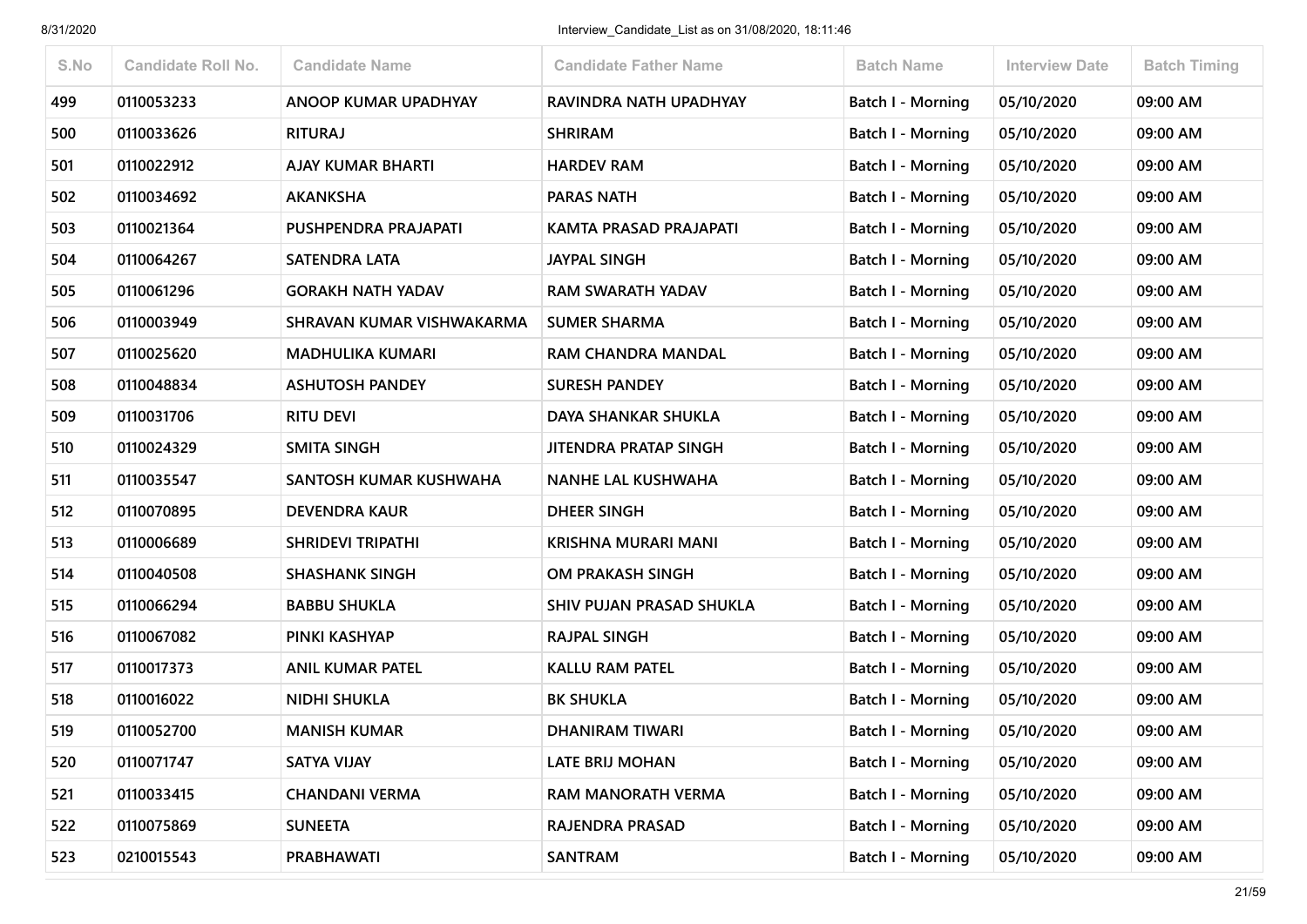| S.No | <b>Candidate Roll No.</b> | <b>Candidate Name</b>      | <b>Candidate Father Name</b> | <b>Batch Name</b>                 | <b>Interview Date</b> | <b>Batch Timing</b> |
|------|---------------------------|----------------------------|------------------------------|-----------------------------------|-----------------------|---------------------|
| 524  | 0110064783                | PREM PRAKASH SINGH         | <b>INDRASEN SINGH</b>        | <b>Batch I - Morning</b>          | 05/10/2020            | 09:00 AM            |
| 525  | 0110030086                | RITESH KUMAR KESARWANI     | SATRUGHN KESARWANI           | <b>Batch I - Morning</b>          | 05/10/2020            | 09:00 AM            |
| 526  | 0110049084                | <b>RAJAN SINGH</b>         | <b>BHOLANATH SINGH</b>       | Batch II - Afternoon              | 05/10/2020            | 01:00 PM            |
| 527  | 0110057237                | KAILASH NATH YADAV         | <b>RAGHUNATH YADAV</b>       | Batch II - Afternoon              | 05/10/2020            | 01:00 PM            |
| 528  | 0210056840                | <b>MANISHA PANDEY</b>      | <b>BACHCHALAL PANDEY</b>     | Batch II - Afternoon              | 05/10/2020            | 01:00 PM            |
| 529  | 0110053706                | SABIHA FATIMA              | <b>HAIDER ABBAS</b>          | Batch II - Afternoon              | 05/10/2020            | 01:00 PM            |
| 530  | 0110071625                | RAVINDRA KUMAR TIWARI      | UMA SHANKAR TRIPATHI         | Batch II - Afternoon   05/10/2020 |                       | 01:00 PM            |
| 531  | 0110063384                | <b>RAJESH KUMAR</b>        | <b>BALESHWAR PRASAD</b>      | Batch II - Afternoon              | 05/10/2020            | 01:00 PM            |
| 532  | 0110009889                | <b>SHUBHASH SINGH</b>      | <b>OM PRAKASH SINGH</b>      | Batch II - Afternoon   05/10/2020 |                       | 01:00 PM            |
| 533  | 0110007304                | PRIYANKA SINGH             | <b>NARENDRA PRATAP SINGH</b> | Batch II - Afternoon              | 05/10/2020            | 01:00 PM            |
| 534  | 0110021951                | <b>VIJAY PRAKASH SINGH</b> | RAJENDRA PRASAD SINGH        | Batch II - Afternoon              | 05/10/2020            | 01:00 PM            |
| 535  | 0110033119                | KM SANJULA SRIVASTAWA      | KALIKA PRASAD SRIVASTAWA     | Batch II - Afternoon   05/10/2020 |                       | 01:00 PM            |
| 536  | 0110022828                | <b>SHAILENDRA SINGH</b>    | <b>NAMWAR SINGH</b>          | Batch II - Afternoon              | 05/10/2020            | 01:00 PM            |
| 537  | 0110015461                | <b>MERAJ ALI</b>           | SIRAJ ALI                    | Batch II - Afternoon              | 05/10/2020            | 01:00 PM            |
| 538  | 0110042511                | VINEETA RAI                | <b>JAI PRAKASH RAI</b>       | Batch II - Afternoon   05/10/2020 |                       | 01:00 PM            |
| 539  | 0110076791                | YOGENDRA YADAV             | RAM NAYAN YADAV              | Batch II - Afternoon              | 05/10/2020            | 01:00 PM            |
| 540  | 0110049673                | <b>ANKUR BODH</b>          | <b>JAGDISH BODH</b>          | Batch II - Afternoon   05/10/2020 |                       | 01:00 PM            |
| 541  | 0110003661                | <b>MAYANK VERMA</b>        | SUDHEER KUMAR VERMA          | Batch II - Afternoon              | 05/10/2020            | 01:00 PM            |
| 542  | 0110077247                | SAURABH KUMAR PANDEY       | <b>RAJESH KUMAR PANDEY</b>   | Batch II - Afternoon              | 05/10/2020            | 01:00 PM            |
| 543  | 0110000814                | <b>ARCHANA PUSHKAR</b>     | DEEP CHANDRA PUSHKAR         | Batch II - Afternoon   05/10/2020 |                       | 01:00 PM            |
| 544  | 0110006256                | DHEERAJ KUMAR SRIVASTAVA   | LAXMI NARAYAN SRIVASTAVA     | Batch II - Afternoon   05/10/2020 |                       | 01:00 PM            |
| 545  | 0110062233                | <b>ANUPAM KUMAR</b>        | <b>JAGDISH PRASAD</b>        | Batch II - Afternoon   05/10/2020 |                       | 01:00 PM            |
| 546  | 0110078763                | <b>PRIYANKA</b>            | <b>SUBODH SINGH</b>          | Batch II - Afternoon   05/10/2020 |                       | 01:00 PM            |
| 547  | 0110063063                | PREM KUMAR GUPTA           | <b>MUNNI LAL GUPTA</b>       | Batch II - Afternoon              | 05/10/2020            | 01:00 PM            |
| 548  | 0110029851                | <b>VIKASH KUMAR SINGH</b>  | <b>DHANESHWAR SINGH</b>      | Batch II - Afternoon              | 05/10/2020            | 01:00 PM            |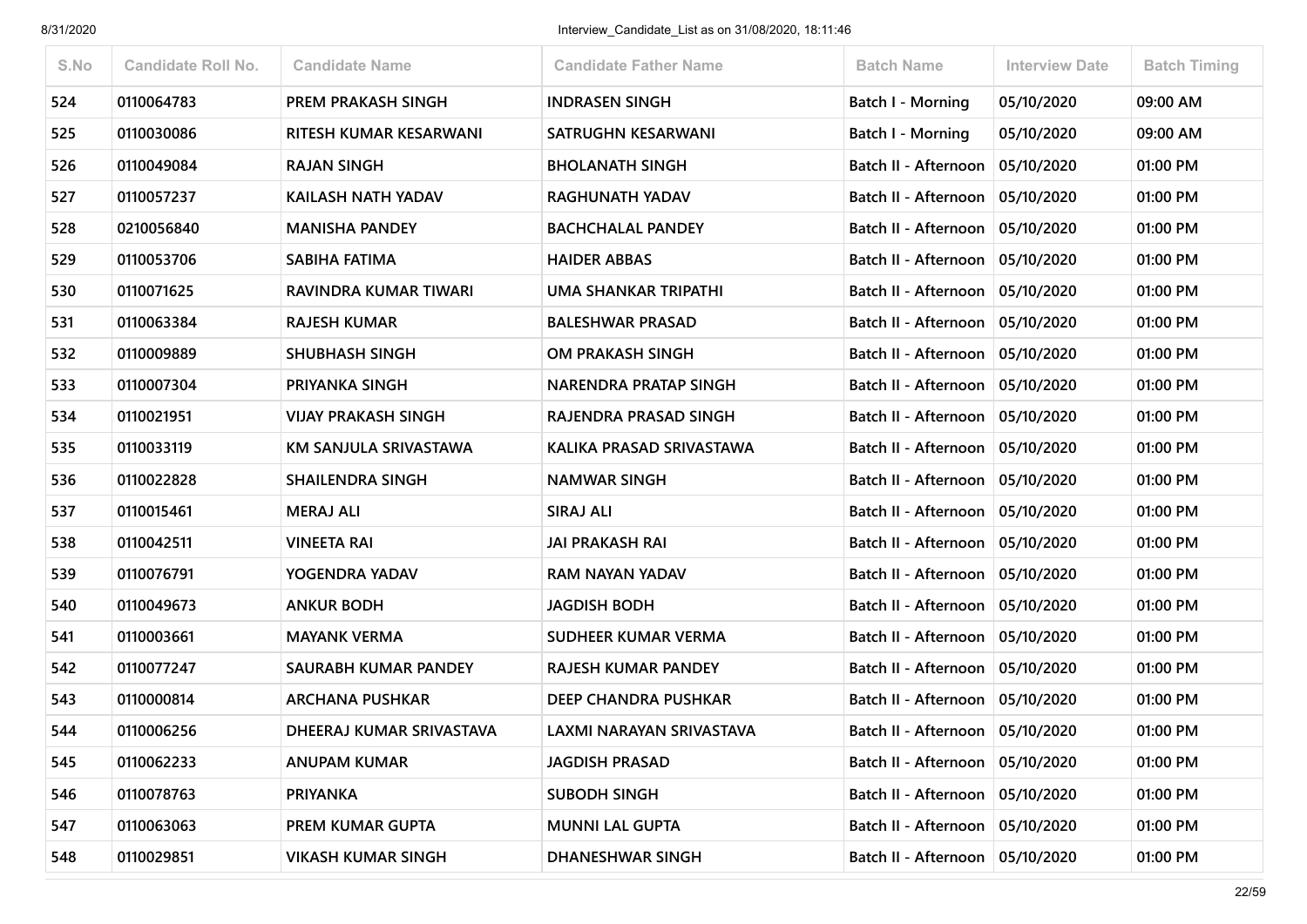| S.No | <b>Candidate Roll No.</b> | <b>Candidate Name</b>         | <b>Candidate Father Name</b>  | <b>Batch Name</b>        | <b>Interview Date</b> | <b>Batch Timing</b> |
|------|---------------------------|-------------------------------|-------------------------------|--------------------------|-----------------------|---------------------|
| 549  | 0110009152                | <b>ABHISHEK KUMAR CHAUBEY</b> | <b>AMITABH CHAUBEY</b>        | Batch II - Afternoon     | 05/10/2020            | 01:00 PM            |
| 550  | 0110072258                | <b>KM NEERAJ VERMA</b>        | <b>BHAIYA RAM</b>             | Batch II - Afternoon     | 05/10/2020            | 01:00 PM            |
| 551  | 0110065320                | <b>MANJU TIWARI</b>           | PRABHAKAR TIWARI              | Batch II - Afternoon     | 05/10/2020            | 01:00 PM            |
| 552  | 0110063652                | <b>AMIT KUMAR</b>             | <b>SURENDRA KUMAR</b>         | Batch II - Afternoon     | 05/10/2020            | 01:00 PM            |
| 553  | 0210007078                | <b>KAVITA RANI</b>            | <b>DAMODAR DASS</b>           | Batch II - Afternoon     | 05/10/2020            | 01:00 PM            |
| 554  | 0110042850                | <b>SWATI GUPTA</b>            | <b>SURESH CHANDDRA GUPTA</b>  | Batch II - Afternoon     | 05/10/2020            | 01:00 PM            |
| 555  | 0210002368                | <b>SAVITA YADAV</b>           | <b>BAIJNATH YADAV</b>         | Batch II - Afternoon     | 05/10/2020            | 01:00 PM            |
| 556  | 0110043515                | <b>CHATURBHUJ JHA</b>         | <b>BABU RAM</b>               | Batch II - Afternoon     | 05/10/2020            | 01:00 PM            |
| 557  | 0110025252                | <b>AJAY KUMAR SINGH</b>       | <b>SHATRUGHAN SINGH</b>       | Batch II - Afternoon     | 05/10/2020            | 01:00 PM            |
| 558  | 0110015370                | SURABHI SRIVASTAVA            | <b>ASHOK KUMAR SRIVASTAVA</b> | Batch II - Afternoon     | 05/10/2020            | 01:00 PM            |
| 559  | 0110039088                | <b>SHARDANAND PANDEY</b>      | <b>SHIV KUMAR PANDEY</b>      | Batch II - Afternoon     | 05/10/2020            | 01:00 PM            |
| 560  | 0110002673                | <b>ANAND KUMAR</b>            | <b>SHIV DAS SONKAR</b>        | Batch II - Afternoon     | 05/10/2020            | 01:00 PM            |
| 561  | 0110014675                | <b>BINITA PANDEY</b>          | <b>BHEGWATI PRASAD PANDEY</b> | Batch I - Morning        | 06/10/2020            | 09:00 AM            |
| 562  | 0110045082                | PANCH RAJ SINGH               | <b>SURESH CHANDRA SINGH</b>   | <b>Batch I - Morning</b> | 06/10/2020            | 09:00 AM            |
| 563  | 0110052233                | <b>ANOOP KUMAR</b>            | <b>RAM SAGAR</b>              | Batch I - Morning        | 06/10/2020            | 09:00 AM            |
| 564  | 0110000216                | <b>HARNAM SINGH</b>           | <b>BABU LAL</b>               | <b>Batch I - Morning</b> | 06/10/2020            | 09:00 AM            |
| 565  | 0110008000                | <b>LAL BAHADUR URF KALLU</b>  | <b>JAY RAM</b>                | Batch I - Morning        | 06/10/2020            | 09:00 AM            |
| 566  | 0110023891                | <b>VIJAY VEER</b>             | <b>SHANKAR LAL</b>            | <b>Batch I - Morning</b> | 06/10/2020            | 09:00 AM            |
| 567  | 0110033627                | <b>SANTOSH KUMAR</b>          | <b>DEO NARAYAN</b>            | <b>Batch I - Morning</b> | 06/10/2020            | 09:00 AM            |
| 568  | 0210074422                | POOJA MISHRA                  | <b>SURENDRA PRASAD</b>        | <b>Batch I - Morning</b> | 06/10/2020            | 09:00 AM            |
| 569  | 0110002850                | <b>SUNIL KUMAR PATEL</b>      | <b>SHYAM LAL PATEL</b>        | Batch I - Morning        | 06/10/2020            | 09:00 AM            |
| 570  | 0110002337                | <b>HEERA LAL</b>              | <b>DIRPAL</b>                 | Batch I - Morning        | 06/10/2020            | 09:00 AM            |
| 571  | 0110073254                | <b>BAJRANG BALI TIWARI</b>    | <b>MANI RAM TIWARI</b>        | <b>Batch I - Morning</b> | 06/10/2020            | 09:00 AM            |
| 572  | 0110048760                | <b>MANDAKINEE SINGH</b>       | <b>CHANDRA PRATAP SINGH</b>   | <b>Batch I - Morning</b> | 06/10/2020            | 09:00 AM            |
| 573  | 0110046952                | ALHILESH KUMAR PANDEY         | UDAYRAJ PANDEY                | <b>Batch I - Morning</b> | 06/10/2020            | 09:00 AM            |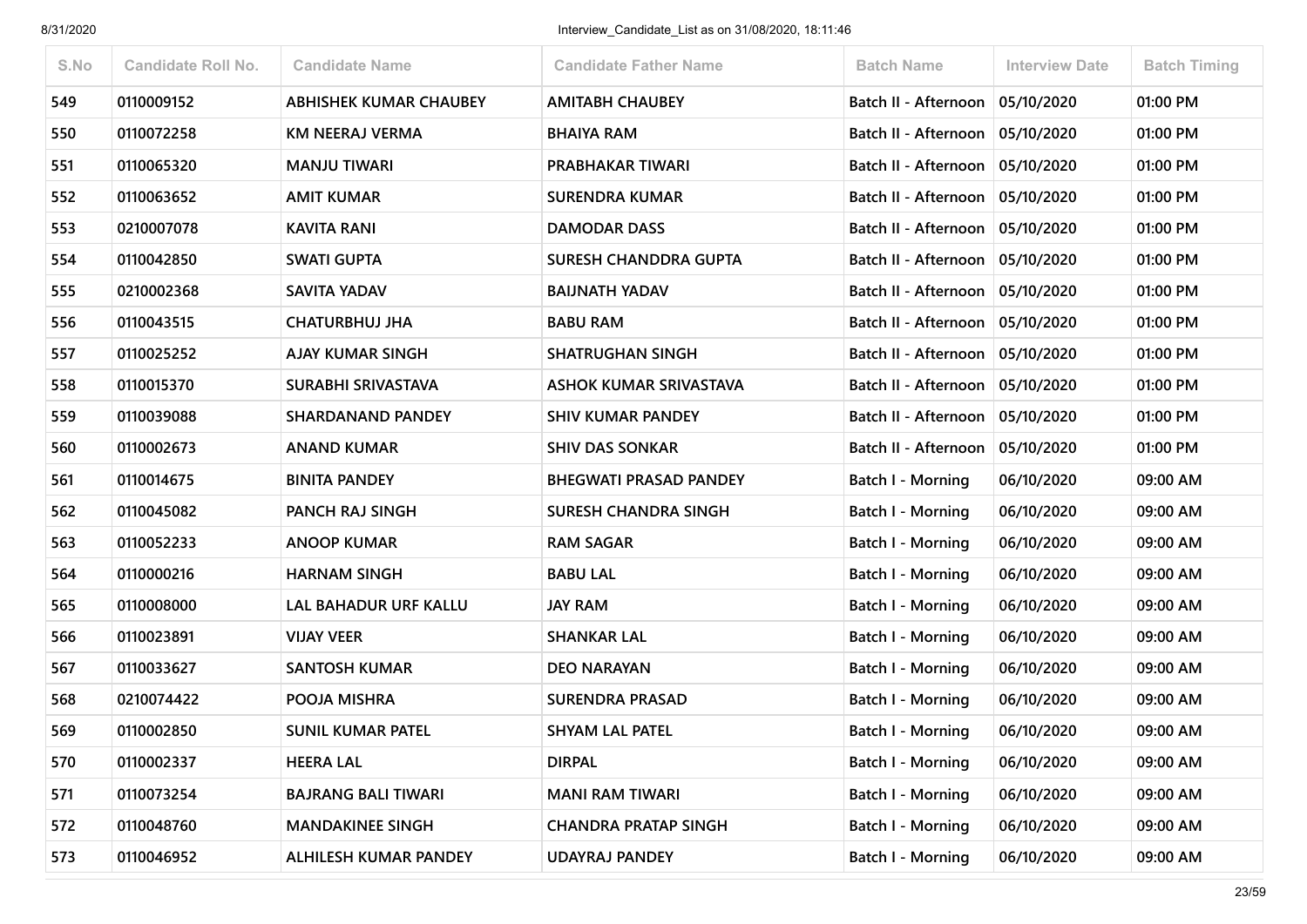| S.No | <b>Candidate Roll No.</b> | <b>Candidate Name</b>       | <b>Candidate Father Name</b>  | <b>Batch Name</b>        | <b>Interview Date</b> | <b>Batch Timing</b> |
|------|---------------------------|-----------------------------|-------------------------------|--------------------------|-----------------------|---------------------|
| 574  | 0110022328                | SHAILENDRA PAL SINGH        | <b>MAHI PAL SINGH</b>         | <b>Batch I - Morning</b> | 06/10/2020            | 09:00 AM            |
| 575  | 0110072697                | <b>KANCHAN</b>              | <b>SALIK RAM PRAJAPATI</b>    | Batch I - Morning        | 06/10/2020            | 09:00 AM            |
| 576  | 0110013411                | <b>VIJAY ANAND SINGH</b>    | <b>BEEPAT SINGH</b>           | Batch I - Morning        | 06/10/2020            | 09:00 AM            |
| 577  | 0210065380                | <b>MANJU VAISH</b>          | OM PRAKASH VAISH              | <b>Batch I - Morning</b> | 06/10/2020            | 09:00 AM            |
| 578  | 0110003938                | <b>KAVENDRA SINGH</b>       | <b>RAM SINGH</b>              | Batch I - Morning        | 06/10/2020            | 09:00 AM            |
| 579  | 0110033716                | DURGESH KUMAR PANDEY        | DEVEE DAYAL PANDEY            | <b>Batch I - Morning</b> | 06/10/2020            | 09:00 AM            |
| 580  | 0110004104                | PRIYANKA PANDEY             | DAYANAND PANDEY               | Batch I - Morning        | 06/10/2020            | 09:00 AM            |
| 581  | 0110080469                | <b>SUNIL KUMAR</b>          | <b>MAHENDER SINGH</b>         | <b>Batch I - Morning</b> | 06/10/2020            | 09:00 AM            |
| 582  | 0110002096                | DHARMENDRA KUMAR RAI        | <b>UMA SHANKAR RAI</b>        | <b>Batch I - Morning</b> | 06/10/2020            | 09:00 AM            |
| 583  | 0110017900                | LAXMI NATH SAROJ            | PURANMASI SAROJ               | Batch I - Morning        | 06/10/2020            | 09:00 AM            |
| 584  | 0110049731                | <b>VINOD KUMAR KUSHWAHA</b> | RAM SAJIWAN KUSHWAHA          | Batch I - Morning        | 06/10/2020            | 09:00 AM            |
| 585  | 0110037452                | <b>AKANSHA VERMA</b>        | ADARSH KUMAR VERMA            | <b>Batch I - Morning</b> | 06/10/2020            | 09:00 AM            |
| 586  | 0110023874                | <b>ARVIND KUMAR</b>         | <b>RAJENDRA KUMAR</b>         | Batch I - Morning        | 06/10/2020            | 09:00 AM            |
| 587  | 0110001417                | <b>HARVINDER KAUR</b>       | <b>HARVANS SINGH</b>          | <b>Batch I - Morning</b> | 06/10/2020            | 09:00 AM            |
| 588  | 0110036722                | <b>NOOTAN SINGH</b>         | <b>BIRENDRA BAHADUR SINGH</b> | Batch I - Morning        | 06/10/2020            | 09:00 AM            |
| 589  | 0110077446                | SANDHIYA CHOUHAN            | PITAMBAR SINGH                | Batch I - Morning        | 06/10/2020            | 09:00 AM            |
| 590  | 0110009049                | SHUBHAM KUMAR MADDHESHIYA   | HARI KRISHNA MADDHESHIYA      | Batch I - Morning        | 06/10/2020            | 09:00 AM            |
| 591  | 0110065467                | SATISH CHANDRA KAMAL        | <b>RAM NARAYAN</b>            | Batch I - Morning        | 06/10/2020            | 09:00 AM            |
| 592  | 0110011788                | <b>SEEMA TRIPATHI</b>       | SHAMBHU SINGH TRIPATHI        | <b>Batch I - Morning</b> | 06/10/2020            | 09:00 AM            |
| 593  | 0110035823                | <b>PRAMOD SHUKLA</b>        | <b>DURGA PRASAD SHUKLA</b>    | <b>Batch I - Morning</b> | 06/10/2020            | 09:00 AM            |
| 594  | 0110003755                | <b>BHARAT SINGH YADAV</b>   | RAM MURAT SINGH YADAV         | Batch I - Morning        | 06/10/2020            | 09:00 AM            |
| 595  | 0210076570                | <b>VANDANA</b>              | <b>KISHAN LAL</b>             | Batch I - Morning        | 06/10/2020            | 09:00 AM            |
| 596  | 0110044644                | RAJ KUMAR SAROJ             | <b>AJAMER SAROJ</b>           | Batch II - Afternoon     | 06/10/2020            | 01:00 PM            |
| 597  | 0110016953                | <b>ANIL KUMAR PAL</b>       | <b>RAM CHANDRA PAL</b>        | Batch II - Afternoon     | 06/10/2020            | 01:00 PM            |
| 598  | 0110034582                | <b>NITU SINGH</b>           | <b>RAMESH CHANDRA</b>         | Batch II - Afternoon     | 06/10/2020            | 01:00 PM            |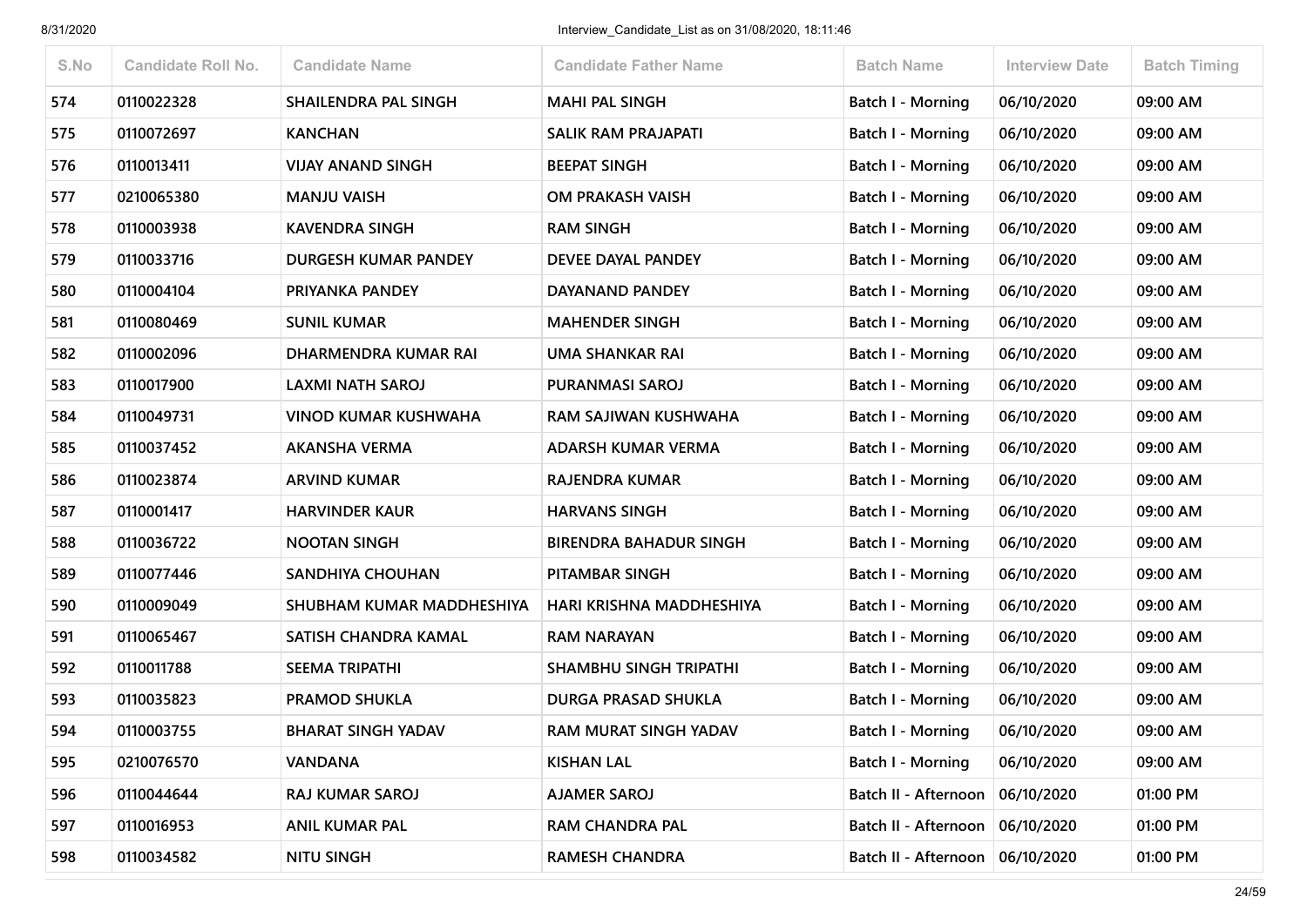| S.No | <b>Candidate Roll No.</b> | <b>Candidate Name</b>       | <b>Candidate Father Name</b>  | <b>Batch Name</b>                 | <b>Interview Date</b> | <b>Batch Timing</b> |
|------|---------------------------|-----------------------------|-------------------------------|-----------------------------------|-----------------------|---------------------|
| 599  | 0110026610                | <b>SURJEET PRATAP SINGH</b> | <b>INDRASEN SINGH</b>         | Batch II - Afternoon   06/10/2020 |                       | 01:00 PM            |
| 600  | 0110053606                | <b>SABHAJIT</b>             | <b>RAM ASHISH</b>             | Batch II - Afternoon              | 06/10/2020            | 01:00 PM            |
| 601  | 0110033395                | <b>CHANDANI VERMA</b>       | <b>SANT SHARAN VERMA</b>      | Batch II - Afternoon              | 06/10/2020            | 01:00 PM            |
| 602  | 0110019747                | SANJAY KUMAR YADAV          | RANBACHAN SINGH YADAV         | Batch II - Afternoon   06/10/2020 |                       | 01:00 PM            |
| 603  | 0210010706                | <b>RENOO</b>                | <b>RAM NARAYAN</b>            | Batch II - Afternoon   06/10/2020 |                       | 01:00 PM            |
| 604  | 0110041701                | MUKESH KUMAR TIWARI         | ANIL KUMAR TIWARI             | Batch II - Afternoon   06/10/2020 |                       | 01:00 PM            |
| 605  | 0110071502                | POOJA BHARDWAJ              | <b>JAY DUTT SHARMA</b>        | Batch II - Afternoon   06/10/2020 |                       | 01:00 PM            |
| 606  | 0110003774                | <b>ARCHANA TRIVEDI</b>      | <b>VIRENDRA KUMAR TRIVEDI</b> | Batch II - Afternoon   06/10/2020 |                       | 01:00 PM            |
| 607  | 0110066104                | RAJESH KUMAR SHRIVASTAVA    | PREMCHAND SHRIVASTAV          | Batch II - Afternoon   06/10/2020 |                       | 01:00 PM            |
| 608  | 0110028020                | <b>MADHVENDRA SINGH</b>     | <b>INDRA DEV SINGH</b>        | Batch II - Afternoon              | 06/10/2020            | 01:00 PM            |
| 609  | 0110074264                | <b>RAJNEESH SINGH</b>       | LATE JAIGOVIND SINGH          | Batch II - Afternoon   06/10/2020 |                       | 01:00 PM            |
| 610  | 0110035310                | <b>SUSHIL KUMAR YADAV</b>   | <b>JIYA LAL YADAV</b>         | Batch II - Afternoon   06/10/2020 |                       | 01:00 PM            |
| 611  | 0110039535                | <b>CHANDRA SHEKHAR</b>      | <b>DAL SHRINGAR</b>           | Batch II - Afternoon   06/10/2020 |                       | 01:00 PM            |
| 612  | 0110026682                | <b>NISHA DUBEY</b>          | <b>SHYAM SUNDAR DUBEY</b>     | Batch II - Afternoon   06/10/2020 |                       | 01:00 PM            |
| 613  | 0110070120                | <b>MANOJ KUMAR</b>          | <b>PARAS NATH</b>             | Batch II - Afternoon   06/10/2020 |                       | 01:00 PM            |
| 614  | 0110064827                | <b>SATISH CHADAR</b>        | <b>SHOBHA RAM CHADAR</b>      | Batch II - Afternoon              | 06/10/2020            | 01:00 PM            |
| 615  | 0110053714                | <b>ATUL</b>                 | LAKSHAMAN                     | Batch II - Afternoon   06/10/2020 |                       | 01:00 PM            |
| 616  | 0110054866                | <b>SACHIN</b>               | <b>MAMCHAND</b>               | Batch II - Afternoon   06/10/2020 |                       | 01:00 PM            |
| 617  | 0110007470                | <b>SUNITA</b>               | <b>RAMESH CHAND</b>           | Batch II - Afternoon   06/10/2020 |                       | 01:00 PM            |
| 618  | 0110070261                | <b>NEELAM RANI</b>          | <b>AMARPAL</b>                | Batch II - Afternoon   06/10/2020 |                       | 01:00 PM            |
| 619  | 0110042863                | PRATIBHA SHARMA             | <b>BRAHAM PRAKASH SHARMA</b>  | Batch II - Afternoon   06/10/2020 |                       | 01:00 PM            |
| 620  | 0110011371                | <b>VIDHYOTMA</b>            | <b>SURESH TIWARI</b>          | Batch II - Afternoon   06/10/2020 |                       | 01:00 PM            |
| 621  | 0110031827                | <b>SANTOSH KUMAR</b>        | <b>RAM MURAT</b>              | Batch II - Afternoon              | 06/10/2020            | 01:00 PM            |
| 622  | 0110019126                | <b>RESHMA PARVEEN</b>       | <b>MEHFOOZ AHMAD</b>          | Batch II - Afternoon   06/10/2020 |                       | 01:00 PM            |
| 623  | 0110074207                | SATYENDRA KUMAR SINGH       | <b>SURYA BANS ROY</b>         | Batch II - Afternoon   06/10/2020 |                       | 01:00 PM            |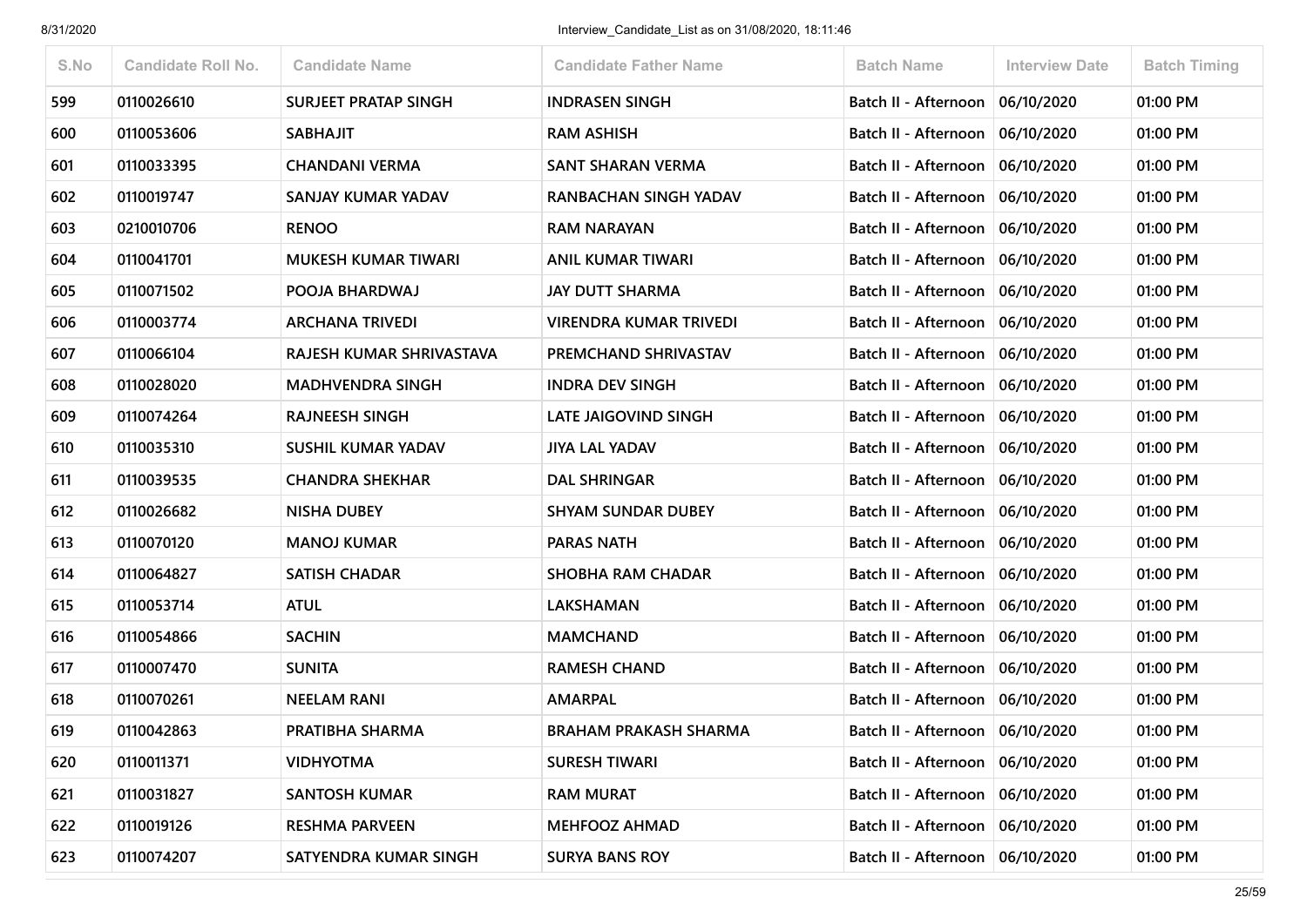| S.No | <b>Candidate Roll No.</b> | <b>Candidate Name</b>       | <b>Candidate Father Name</b>  | <b>Batch Name</b>        | <b>Interview Date</b> | <b>Batch Timing</b> |
|------|---------------------------|-----------------------------|-------------------------------|--------------------------|-----------------------|---------------------|
| 624  | 0110038416                | <b>FARHEEN SIDDIQUE</b>     | <b>HASEEB AHMAD SIDDIQUE</b>  | Batch II - Afternoon     | 06/10/2020            | 01:00 PM            |
| 625  | 0110061531                | <b>VISHAL BHUSHAN YADAV</b> | <b>VIRENDRA YADAV</b>         | Batch II - Afternoon     | 06/10/2020            | 01:00 PM            |
| 626  | 0110009116                | <b>DHIRENDRA SINGH</b>      | <b>RAMESH SINGH</b>           | Batch II - Afternoon     | 06/10/2020            | 01:00 PM            |
| 627  | 0110070767                | SATYA PRAKASH PANDEY        | <b>AYODHYA PRASAD PANDEY</b>  | Batch II - Afternoon     | 06/10/2020            | 01:00 PM            |
| 628  | 0110068575                | <b>DEEPTI YADAV</b>         | <b>RAJENDRA PRASAD</b>        | Batch II - Afternoon     | 06/10/2020            | 01:00 PM            |
| 629  | 0110022352                | <b>AJAY KUMAR</b>           | DAYA RAM                      | Batch II - Afternoon     | 06/10/2020            | 01:00 PM            |
| 630  | 0110021712                | <b>AJAY KUMAR</b>           | <b>KISHORI RAM</b>            | Batch II - Afternoon     | 06/10/2020            | 01:00 PM            |
| 631  | 0110000617                | <b>HARSH MOHAN SHARMA</b>   | <b>CHANDRA BHUSHAN SHARMA</b> | Batch I - Morning        | 07/10/2020            | 09:00 AM            |
| 632  | 0210033146                | <b>RITU SINGH</b>           | <b>JAGADISH SINGH</b>         | <b>Batch I - Morning</b> | 07/10/2020            | 09:00 AM            |
| 633  | 0110044027                | <b>SAPNA SINGH</b>          | JAGAT NARAYAN SINGH           | <b>Batch I - Morning</b> | 07/10/2020            | 09:00 AM            |
| 634  | 0110007074                | <b>ARJUN SINGH</b>          | <b>RAM PYARE SINGH</b>        | Batch I - Morning        | 07/10/2020            | 09:00 AM            |
| 635  | 0110075129                | <b>SUNEEL KUMAR SINGH</b>   | SHITALA PRASAD SINGJH         | Batch I - Morning        | 07/10/2020            | 09:00 AM            |
| 636  | 0110000145                | <b>SUNIL KUMAR</b>          | <b>DAYARAM</b>                | <b>Batch I - Morning</b> | 07/10/2020            | 09:00 AM            |
| 637  | 0110068480                | <b>MANOJ KUMAR</b>          | <b>SHURESH KUMAR</b>          | Batch I - Morning        | 07/10/2020            | 09:00 AM            |
| 638  | 0210066110                | <b>UNNATI RASTOGI</b>       | <b>ARVIND KUMAR RASTOGI</b>   | <b>Batch I - Morning</b> | 07/10/2020            | 09:00 AM            |
| 639  | 0110046445                | RANJANA GUPTA               | <b>MADHO LAL GUPTA</b>        | Batch I - Morning        | 07/10/2020            | 09:00 AM            |
| 640  | 0110008193                | <b>ANEETA</b>               | <b>SHRIKISHUN</b>             | <b>Batch I - Morning</b> | 07/10/2020            | 09:00 AM            |
| 641  | 0110062884                | <b>RAJESH KUMAR</b>         | <b>FOOL CHANDA</b>            | Batch I - Morning        | 07/10/2020            | 09:00 AM            |
| 642  | 0110055491                | <b>VIPIN KUMAR SAROJ</b>    | <b>MAHADEV SAROJ</b>          | Batch I - Morning        | 07/10/2020            | 09:00 AM            |
| 643  | 0110072749                | <b>SUNANDA NISHAD</b>       | <b>AMARNATH NISHAD</b>        | Batch I - Morning        | 07/10/2020            | 09:00 AM            |
| 644  | 0210013744                | PUNAM UPADHYAY              | <b>SURESH NARAYAN</b>         | Batch I - Morning        | 07/10/2020            | 09:00 AM            |
| 645  | 0110080209                | <b>SUNIL KUMAR</b>          | <b>NATHUNI RAM</b>            | Batch I - Morning        | 07/10/2020            | 09:00 AM            |
| 646  | 0110072804                | <b>RAJKUMAR SONI</b>        | <b>RAMBACHAN SONI</b>         | <b>Batch I - Morning</b> | 07/10/2020            | 09:00 AM            |
| 647  | 0110054096                | <b>GEETA RANI</b>           | DHARAM VEER SINGH             | Batch I - Morning        | 07/10/2020            | 09:00 AM            |
| 648  | 0110030317                | <b>JAY PRAKASH</b>          | <b>RAM DIN</b>                | <b>Batch I - Morning</b> | 07/10/2020            | 09:00 AM            |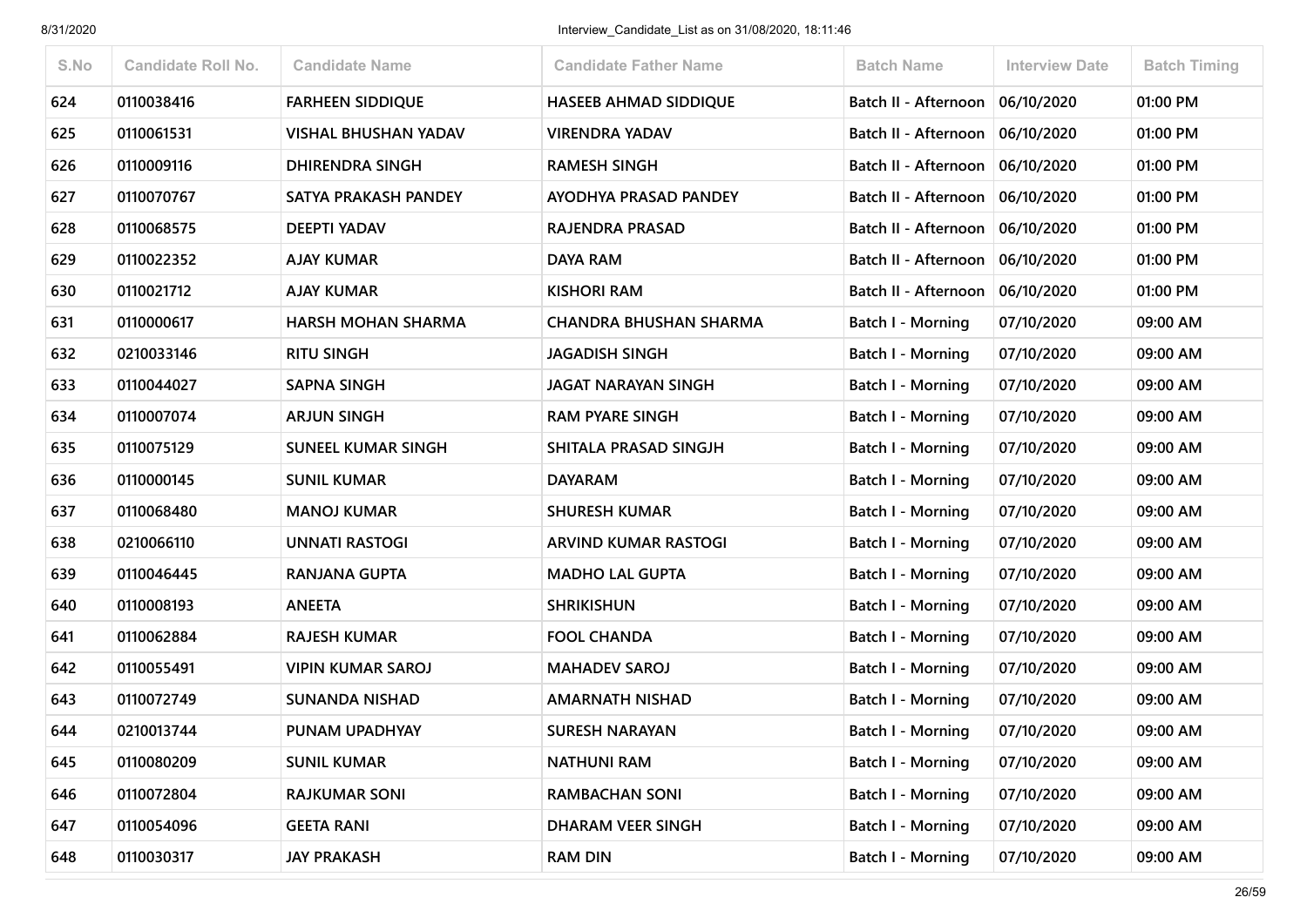| S.No | <b>Candidate Roll No.</b> | <b>Candidate Name</b>       | <b>Candidate Father Name</b> | <b>Batch Name</b>                 | <b>Interview Date</b> | <b>Batch Timing</b> |
|------|---------------------------|-----------------------------|------------------------------|-----------------------------------|-----------------------|---------------------|
| 649  | 0110025890                | <b>SURESH PRASAD</b>        | <b>DHUNMUN</b>               | <b>Batch I - Morning</b>          | 07/10/2020            | 09:00 AM            |
| 650  | 0110007238                | <b>KAVITA SAROJ</b>         | <b>RAM RAJ SAROJ</b>         | Batch I - Morning                 | 07/10/2020            | 09:00 AM            |
| 651  | 0110053584                | RAJEEV KUMAR VERMA          | SARSWATI PRASAD VERMA        | Batch I - Morning                 | 07/10/2020            | 09:00 AM            |
| 652  | 0110071147                | SATYA PRAKASH TIWARI        | PARAM HANS TIWARI            | <b>Batch I - Morning</b>          | 07/10/2020            | 09:00 AM            |
| 653  | 0110037094                | <b>ASHISH KUMAR MISHRA</b>  | UMA SHANKAR MISHRA           | Batch I - Morning                 | 07/10/2020            | 09:00 AM            |
| 654  | 0110074074                | <b>BALA DEEN YADAV</b>      | <b>RAM NATH YADAV</b>        | <b>Batch I - Morning</b>          | 07/10/2020            | 09:00 AM            |
| 655  | 0110033976                | DURGESH KUMAR SINGH         | <b>DHARMDEV</b>              | Batch I - Morning                 | 07/10/2020            | 09:00 AM            |
| 656  | 0110054352                | <b>ALOK SINGH</b>           | <b>RAM AUTAR SINGH</b>       | Batch I - Morning                 | 07/10/2020            | 09:00 AM            |
| 657  | 0110030517                | <b>JAY PRAKASH</b>          | <b>JIYA LAL</b>              | <b>Batch I - Morning</b>          | 07/10/2020            | 09:00 AM            |
| 658  | 0110072275                | <b>DEVENDRA KUMAR SINGH</b> | <b>RAM BAHADUR SINGH</b>     | Batch I - Morning                 | 07/10/2020            | 09:00 AM            |
| 659  | 0110025723                | <b>PRADIP SINGH</b>         | <b>JABAR SINGH</b>           | Batch I - Morning                 | 07/10/2020            | 09:00 AM            |
| 660  | 0110037937                | JITENDRA KUMAR              | <b>RAMBARAI PRASAD</b>       | Batch I - Morning                 | 07/10/2020            | 09:00 AM            |
| 661  | 0110073607                | SATYENDRA KUMAR             | <b>KAPILDEO PRASAD</b>       | Batch I - Morning                 | 07/10/2020            | 09:00 AM            |
| 662  | 0110069072                | <b>AMIT KUMAR PATEL</b>     | <b>RAGHAV RAM PATEL</b>      | <b>Batch I - Morning</b>          | 07/10/2020            | 09:00 AM            |
| 663  | 0110060109                | <b>SUKH LAL</b>             | <b>LAL MANI</b>              | <b>Batch I - Morning</b>          | 07/10/2020            | 09:00 AM            |
| 664  | 0110019642                | <b>NILAM RAJBHAR</b>        | <b>CHANDRABHAN RAJBHAR</b>   | <b>Batch I - Morning</b>          | 07/10/2020            | 09:00 AM            |
| 665  | 0110008916                | DHIRENDRA PRATAP OJHA       | <b>AKHIL KUMAR OJHA</b>      | Batch I - Morning                 | 07/10/2020            | 09:00 AM            |
| 666  | 0110055697                | <b>JYOTSANA MISHRA</b>      | <b>JAGDISH PRASAD MISHRA</b> | Batch II - Afternoon              | 07/10/2020            | 01:00 PM            |
| 667  | 0110061186                | <b>SADHANA TOMAR</b>        | <b>RAM SINGH TOMAR</b>       | Batch II - Afternoon              | 07/10/2020            | 01:00 PM            |
| 668  | 0110034581                | <b>MONIKA SHARMA</b>        | AVINSH KUMAR SHARMA          | Batch II - Afternoon              | 07/10/2020            | 01:00 PM            |
| 669  | 0110078639                | KULDEEP SINGH PATEL         | <b>SABHA LAL PATEL</b>       | Batch II - Afternoon              | 07/10/2020            | 01:00 PM            |
| 670  | 0210013503                | PRABHA PATEL                | <b>SANT LAL PATEL</b>        | Batch II - Afternoon   07/10/2020 |                       | 01:00 PM            |
| 671  | 0110079455                | DHARMBEER RAO               | <b>GANGADHAR</b>             | Batch II - Afternoon              | 07/10/2020            | 01:00 PM            |
| 672  | 0110053530                | <b>TITHI SINGH</b>          | <b>SHAMBHOO SHARAN SINGH</b> | Batch II - Afternoon              | 07/10/2020            | 01:00 PM            |
| 673  | 0210080202                | POOJA YADAV                 | <b>VIJAY SINGH YADAV</b>     | Batch II - Afternoon              | 07/10/2020            | 01:00 PM            |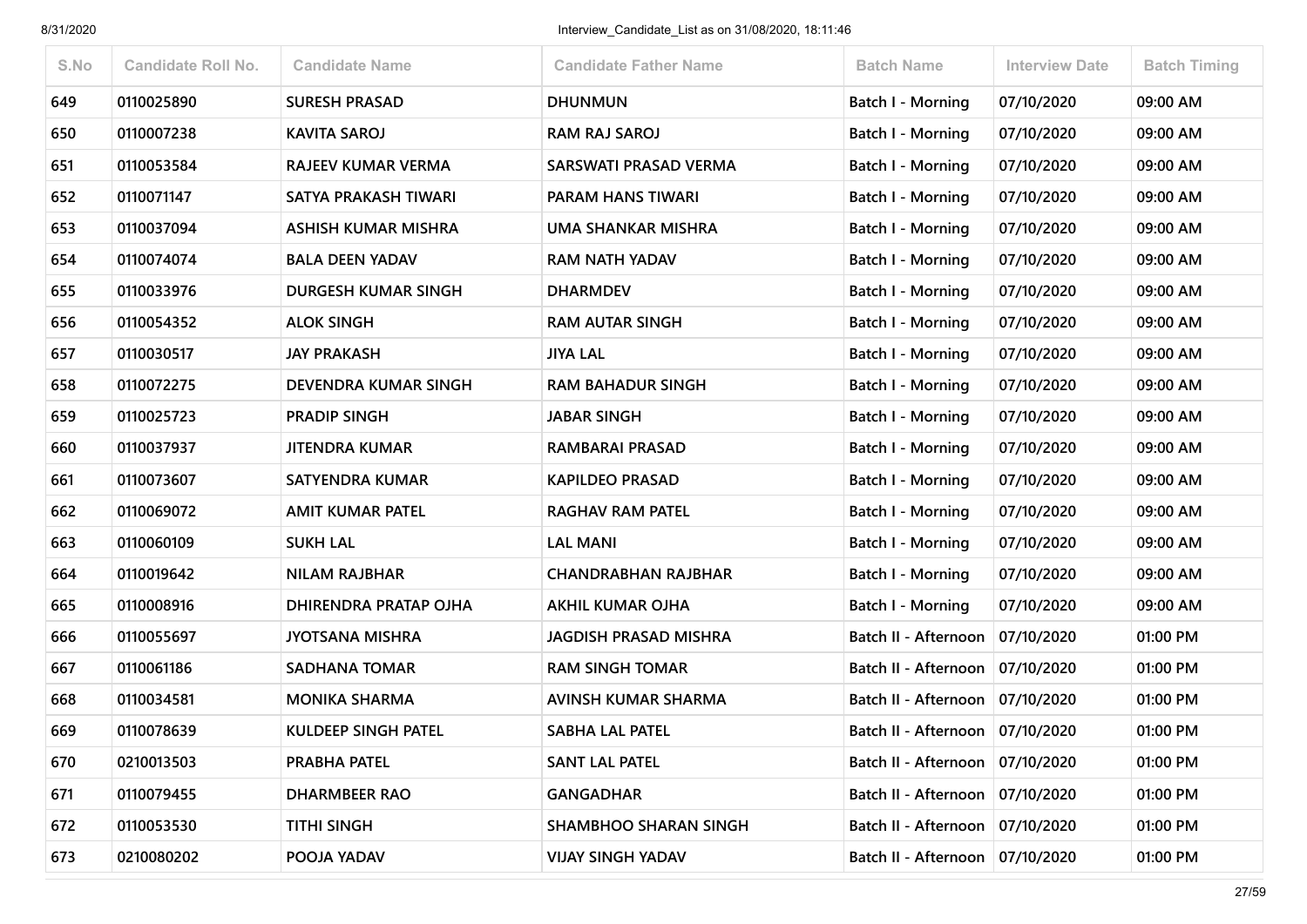| S.No | <b>Candidate Roll No.</b> | <b>Candidate Name</b>           | <b>Candidate Father Name</b> | <b>Batch Name</b>                 | <b>Interview Date</b> | <b>Batch Timing</b> |
|------|---------------------------|---------------------------------|------------------------------|-----------------------------------|-----------------------|---------------------|
| 674  | 0110000154                | <b>KARAN SAWNANI</b>            | <b>HEERA LAL SAWNANI</b>     | Batch II - Afternoon   07/10/2020 |                       | 01:00 PM            |
| 675  | 0110018479                | KM RASHMI PATEL                 | <b>BANSH RAJ PATEL</b>       | Batch II - Afternoon   07/10/2020 |                       | 01:00 PM            |
| 676  | 0110049312                | <b>ALKA SENGAR</b>              | J S SENGAR                   | Batch II - Afternoon              | 07/10/2020            | 01:00 PM            |
| 677  | 0110043454                | ASHOK KUMAR BAJPAI              | <b>SADANAND BAJPAI</b>       | Batch II - Afternoon   07/10/2020 |                       | 01:00 PM            |
| 678  | 0110002455                | <b>BHANU PRATAP SINGH</b>       | <b>SRI RAM</b>               | Batch II - Afternoon   07/10/2020 |                       | 01:00 PM            |
| 679  | 0110023041                | <b>MOHAMMAD ISMAIL FAROOQUI</b> | SAID AHMAD FAROOQUI          | Batch II - Afternoon   07/10/2020 |                       | 01:00 PM            |
| 680  | 0110017938                | <b>KIRAN SINGH</b>              | <b>RAM RAJ SINGH</b>         | Batch II - Afternoon   07/10/2020 |                       | 01:00 PM            |
| 681  | 0110073863                | PRIYA BHARDWAJ                  | RAM GOPAL TYAGI              | Batch II - Afternoon   07/10/2020 |                       | 01:00 PM            |
| 682  | 0110073060                | <b>MANOJ KUMAR DEY</b>          | <b>RAKHO HARI DEY</b>        | Batch II - Afternoon   07/10/2020 |                       | 01:00 PM            |
| 683  | 0210041193                | <b>ANJU LATA</b>                | <b>SOHAN PAL SINGH</b>       | Batch II - Afternoon   07/10/2020 |                       | 01:00 PM            |
| 684  | 0110066865                | RAVI PRAKASH YADAV              | <b>INDRA PRATAP YADAV</b>    | Batch II - Afternoon   07/10/2020 |                       | 01:00 PM            |
| 685  | 0110038082                | <b>OM LATA</b>                  | <b>SUNHARI LAL MATHUR</b>    | Batch II - Afternoon   07/10/2020 |                       | 01:00 PM            |
| 686  | 0110004693                | ANAND KUMAR SRIVASTAVA          | SATYA PRAKASH SRIVASTAVA     | Batch II - Afternoon   07/10/2020 |                       | 01:00 PM            |
| 687  | 0110012720                | <b>LALITA UPADHYAY</b>          | <b>RAMPAL</b>                | Batch II - Afternoon   07/10/2020 |                       | 01:00 PM            |
| 688  | 0210074850                | <b>VAISHALI</b>                 | <b>VIJAY PAL SINGH</b>       | Batch II - Afternoon   07/10/2020 |                       | 01:00 PM            |
| 689  | 0110015368                | <b>SHABNAM</b>                  | <b>ABDUL HALEEM</b>          | Batch II - Afternoon              | 07/10/2020            | 01:00 PM            |
| 690  | 0110014651                | <b>VIJAY KUMAR</b>              | <b>SHIVA MURAT RAM</b>       | Batch II - Afternoon   07/10/2020 |                       | 01:00 PM            |
| 691  | 0110032868                | <b>SHALINI TYAGI</b>            | <b>ANIL TYAGI</b>            | Batch II - Afternoon   07/10/2020 |                       | 01:00 PM            |
| 692  | 0110026161                | <b>MOHD ASIF ALI</b>            | <b>MUMTAJ HUSAIN</b>         | Batch II - Afternoon   07/10/2020 |                       | 01:00 PM            |
| 693  | 0110034803                | <b>PRAMOD KUMAR SINGH</b>       | <b>KESHARI PRASAD SINGH</b>  | Batch II - Afternoon   07/10/2020 |                       | 01:00 PM            |
| 694  | 0110067357                | <b>KAMLA MAURYA</b>             | <b>BANSHEE LAL MAURYA</b>    | Batch II - Afternoon   07/10/2020 |                       | 01:00 PM            |
| 695  | 0110034191                | <b>VIMLESH KUMAR ANAND</b>      | <b>SHANKAR LAL</b>           | Batch II - Afternoon   07/10/2020 |                       | 01:00 PM            |
| 696  | 0110012826                | <b>RENU DEVI</b>                | <b>RAM LAKHAN</b>            | Batch II - Afternoon   07/10/2020 |                       | 01:00 PM            |
| 697  | 0110027289                | <b>SNEH LATA</b>                | RAM BALI KUSHWAHA            | Batch II - Afternoon   07/10/2020 |                       | 01:00 PM            |
| 698  | 0210078823                | <b>PRIYANKA</b>                 | <b>SOMPAL SINGH</b>          | Batch II - Afternoon   07/10/2020 |                       | 01:00 PM            |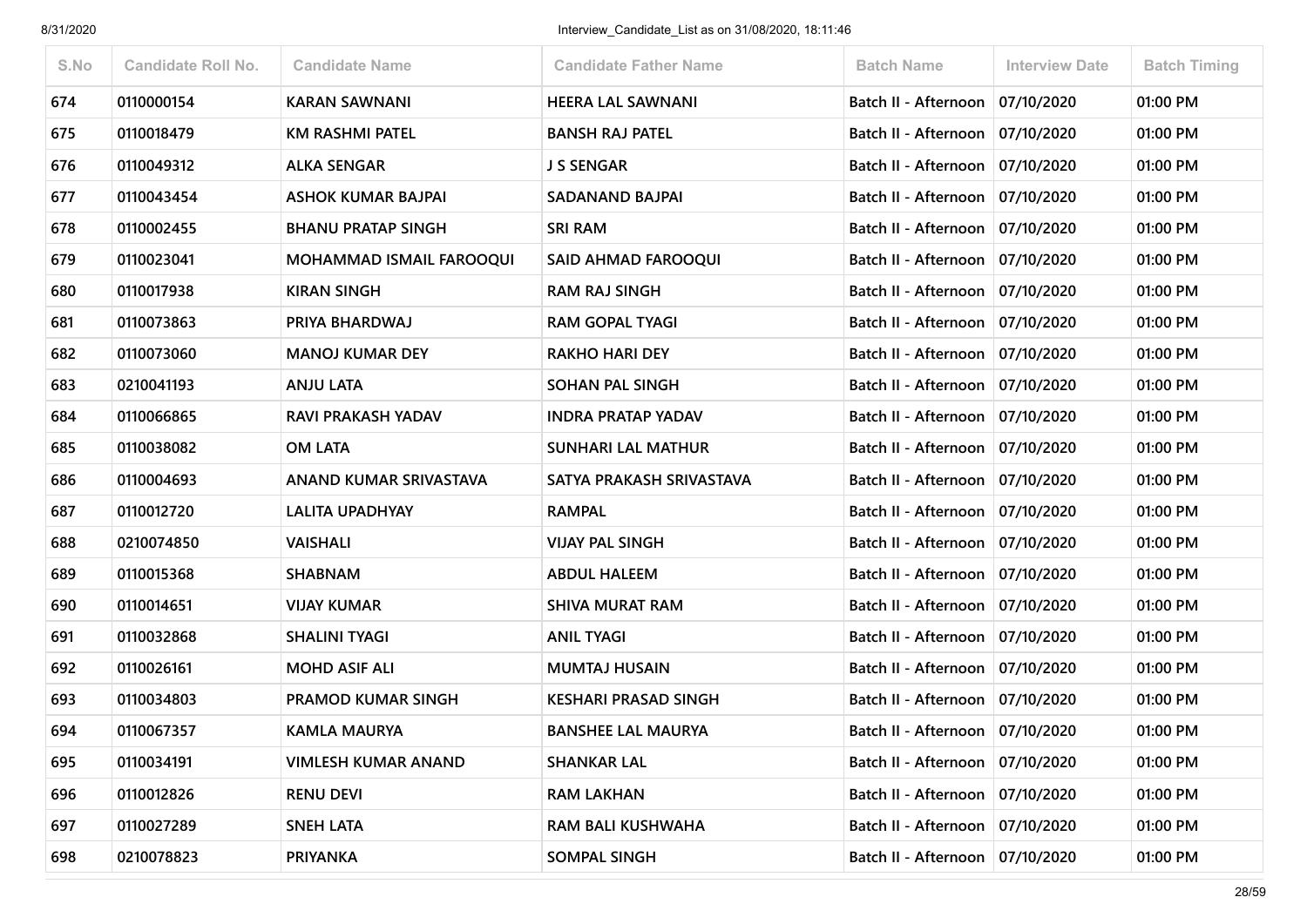| S.No | <b>Candidate Roll No.</b> | <b>Candidate Name</b>       | <b>Candidate Father Name</b>  | <b>Batch Name</b>        | <b>Interview Date</b> | <b>Batch Timing</b> |
|------|---------------------------|-----------------------------|-------------------------------|--------------------------|-----------------------|---------------------|
| 699  | 0110047701                | NAGENDRA NATH SINGH         | PURUSHOTTAM SINGH             | Batch II - Afternoon     | 07/10/2020            | 01:00 PM            |
| 700  | 0110060599                | KM VAISHALI SAHU            | PRAKASH CHANDRA SAHU          | Batch II - Afternoon     | 07/10/2020            | 01:00 PM            |
| 701  | 0110007897                | <b>HIMANSHU SINGH</b>       | <b>SHAMSHER BAHADUR SINGH</b> | <b>Batch I - Morning</b> | 08/10/2020            | 09:00 AM            |
| 702  | 0110019323                | <b>PRADEEP KUMAR</b>        | <b>MAHAVEER PRASAD</b>        | Batch I - Morning        | 08/10/2020            | 09:00 AM            |
| 703  | 0110064050                | <b>UMESH KUMAR</b>          | <b>MANGAL PRASAD</b>          | Batch I - Morning        | 08/10/2020            | 09:00 AM            |
| 704  | 0110001290                | <b>SUNIL KUMAR BHARTIYA</b> | <b>RAMPADARTH</b>             | <b>Batch I - Morning</b> | 08/10/2020            | 09:00 AM            |
| 705  | 0110042809                | SRI PRAKASH RAI             | <b>KRISHNA DEO RAI</b>        | Batch I - Morning        | 08/10/2020            | 09:00 AM            |
| 706  | 0210046877                | <b>JYOTI</b>                | <b>RAJPAL SINGH</b>           | <b>Batch I - Morning</b> | 08/10/2020            | 09:00 AM            |
| 707  | 0110065127                | <b>SATISH CHANDRA</b>       | <b>RAM LAGAN</b>              | <b>Batch I - Morning</b> | 08/10/2020            | 09:00 AM            |
| 708  | 0110033460                | <b>MAHENDRA YADAV</b>       | DEVAJEET YADAV                | Batch I - Morning        | 08/10/2020            | 09:00 AM            |
| 709  | 0110034431                | <b>VIMLESH KUMAR VIMAL</b>  | <b>RAM SWORUP</b>             | Batch I - Morning        | 08/10/2020            | 09:00 AM            |
| 710  | 0110007336                | <b>DHERANDER KUMAR</b>      | <b>JAGDISH SINGH</b>          | Batch I - Morning        | 08/10/2020            | 09:00 AM            |
| 711  | 0110025376                | DIPAK KUMAR JAISWAL         | DAYASHANKAR JAISWAL           | Batch I - Morning        | 08/10/2020            | 09:00 AM            |
| 712  | 0110053082                | PAPPU KUMAR CHAUDHARI       | <b>MUNNILAL CHAUDHARI</b>     | <b>Batch I - Morning</b> | 08/10/2020            | 09:00 AM            |
| 713  | 0210026302                | NISHA DEVI                  | <b>RAMBILAS</b>               | <b>Batch I - Morning</b> | 08/10/2020            | 09:00 AM            |
| 714  | 0110023996                | DINESH MISHRA               | SUDAMA PRASAD MISHRA          | Batch I - Morning        | 08/10/2020            | 09:00 AM            |
| 715  | 0110023377                | <b>JAI PARKASH SINGH</b>    | <b>JIMI PAL SINGH</b>         | Batch I - Morning        | 08/10/2020            | 09:00 AM            |
| 716  | 0110031887                | <b>SANTOSH KUMAR</b>        | <b>RAM LAKHAN</b>             | <b>Batch I - Morning</b> | 08/10/2020            | 09:00 AM            |
| 717  | 0110049774                | <b>ASHUTOSH TRIPATHI</b>    | RAGHVENDRA TRIPATHI           | <b>Batch I - Morning</b> | 08/10/2020            | 09:00 AM            |
| 718  | 0110040849                | <b>SONU KUMAR</b>           | <b>RADHE KRISHNA SINGH</b>    | <b>Batch I - Morning</b> | 08/10/2020            | 09:00 AM            |
| 719  | 0110003624                | PRIYANKA MISHRA             | JAGDISH PRASAD MISHRA         | Batch I - Morning        | 08/10/2020            | 09:00 AM            |
| 720  | 0110034177                | <b>JAYBIND MAURYA</b>       | RAMSHABAD MAURYA              | Batch I - Morning        | 08/10/2020            | 09:00 AM            |
| 721  | 0110056926                | <b>SACHIN VERMA</b>         | <b>RAMSUKH</b>                | Batch I - Morning        | 08/10/2020            | 09:00 AM            |
| 722  | 0110023621                | <b>MOHAMMAD NASIM KHAN</b>  | MOHAMMAD RAMZAN KHAN          | Batch I - Morning        | 08/10/2020            | 09:00 AM            |
| 723  | 0110048178                | <b>KM HARSHITA SINGH</b>    | PITAMBER SINGH                | <b>Batch I - Morning</b> | 08/10/2020            | 09:00 AM            |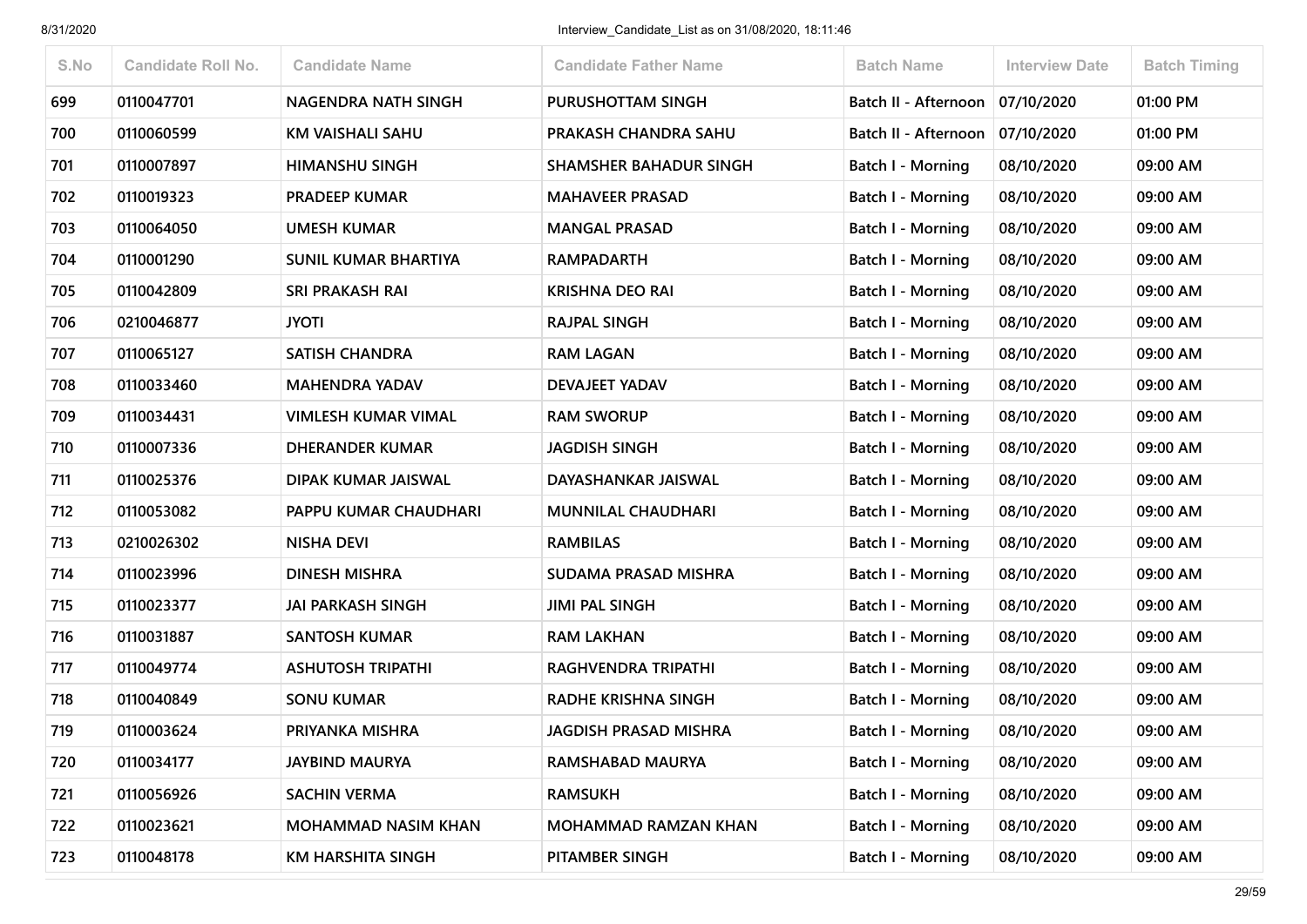| S.No | <b>Candidate Roll No.</b> | <b>Candidate Name</b>               | <b>Candidate Father Name</b> | <b>Batch Name</b>                 | <b>Interview Date</b> | <b>Batch Timing</b> |
|------|---------------------------|-------------------------------------|------------------------------|-----------------------------------|-----------------------|---------------------|
| 724  | 0110039075                | <b>CHANDRA SHEKHAR</b>              | <b>SURYA BALI YADAV</b>      | <b>Batch I - Morning</b>          | 08/10/2020            | 09:00 AM            |
| 725  | 0110034908                | <b>SHAMBHAVI SINGH</b>              | <b>RAJIVE PRATAP SINGH</b>   | Batch I - Morning                 | 08/10/2020            | 09:00 AM            |
| 726  | 0110049104                | <b>RAJAN TIWARI</b>                 | SURENDRA PRASAD TIWARI       | Batch I - Morning                 | 08/10/2020            | 09:00 AM            |
| 727  | 0110008031                | <b>VEERENDRA PRATAP SINGH YADAV</b> | <b>RAM MURAT SINGH YADAV</b> | Batch I - Morning                 | 08/10/2020            | 09:00 AM            |
| 728  | 0110021342                | NIRAJ KUMAR KASHYAP                 | <b>PANCHU LAL</b>            | Batch I - Morning                 | 08/10/2020            | 09:00 AM            |
| 729  | 0110011186                | <b>RENU</b>                         | <b>SURENDER SINGH</b>        | <b>Batch I - Morning</b>          | 08/10/2020            | 09:00 AM            |
| 730  | 0110039777                | <b>JITENDRA KUMAR</b>               | <b>ACHCHHE LAL</b>           | Batch I - Morning                 | 08/10/2020            | 09:00 AM            |
| 731  | 0110014084                | PUNEET KUMAR SHUKLA                 | RAMESH CHANDRA SHUKLA        | Batch I - Morning                 | 08/10/2020            | 09:00 AM            |
| 732  | 0110053020                | <b>MANISH KUMAR GOND</b>            | <b>SURENDRA PRASAD GOND</b>  | <b>Batch I - Morning</b>          | 08/10/2020            | 09:00 AM            |
| 733  | 0110027490                | SURYA BHUSHAN SRIVASTAVA            | RAM KRISHNA LAL SRIVASTAVA   | Batch I - Morning                 | 08/10/2020            | 09:00 AM            |
| 734  | 0110076003                | PRIYA SINGH                         | SURENDRA PRATAP SINGH        | Batch I - Morning                 | 08/10/2020            | 09:00 AM            |
| 735  | 0110062290                | <b>UMESH</b>                        | <b>RAM ADHAR</b>             | <b>Batch I - Morning</b>          | 08/10/2020            | 09:00 AM            |
| 736  | 0110001202                | <b>NEETU BHARDWAJ</b>               | <b>VEDPRAKASH BHARDWAJ</b>   | Batch II - Afternoon              | 08/10/2020            | 01:00 PM            |
| 737  | 0110071160                | <b>MANOJ KUMAR</b>                  | <b>JAIMAL NISHAD</b>         | Batch II - Afternoon              | 08/10/2020            | 01:00 PM            |
| 738  | 0110004056                | DHARMENDRA SINGH                    | <b>OM PRAKASH</b>            | Batch II - Afternoon              | 08/10/2020            | 01:00 PM            |
| 739  | 0110074306                | SANDEEP KUMAR SHARMA                | <b>KRISHNA PRASAD SHARMA</b> | Batch II - Afternoon              | 08/10/2020            | 01:00 PM            |
| 740  | 0110031223                | <b>PRAMOD KUAMAR</b>                | <b>MITTHOO RAM</b>           | Batch II - Afternoon              | 08/10/2020            | 01:00 PM            |
| 741  | 0110001503                | <b>POONAM</b>                       | <b>B R KANOJIYA</b>          | Batch II - Afternoon              | 08/10/2020            | 01:00 PM            |
| 742  | 0210026799                | <b>KM ROOPA</b>                     | <b>JAGDISH PRASAD</b>        | Batch II - Afternoon              | 08/10/2020            | 01:00 PM            |
| 743  | 0110075349                | SUNEEL KUMAR UPADHYAY               | <b>TRIVENI UPADHYAY</b>      | Batch II - Afternoon              | 08/10/2020            | 01:00 PM            |
| 744  | 0110070253                | <b>ANURAGINEE DEVI</b>              | <b>RAM SHANKAR</b>           | Batch II - Afternoon   08/10/2020 |                       | 01:00 PM            |
| 745  | 0110069219                | <b>KRISHN KUMAR</b>                 | <b>JAY SHANKAR SHUKLA</b>    | Batch II - Afternoon   08/10/2020 |                       | 01:00 PM            |
| 746  | 0110035674                | <b>ASHISH KUMAR</b>                 | PARAM NATH PATHAK            | Batch II - Afternoon              | 08/10/2020            | 01:00 PM            |
| 747  | 0110003161                | <b>MAYANK KUMAR MISHRA</b>          | <b>KEDAR NATH MISHRA</b>     | Batch II - Afternoon              | 08/10/2020            | 01:00 PM            |
| 748  | 0110044861                | MUNISH KUMAR VERMA                  | <b>RAM SAGAR VERMA</b>       | Batch II - Afternoon   08/10/2020 |                       | 01:00 PM            |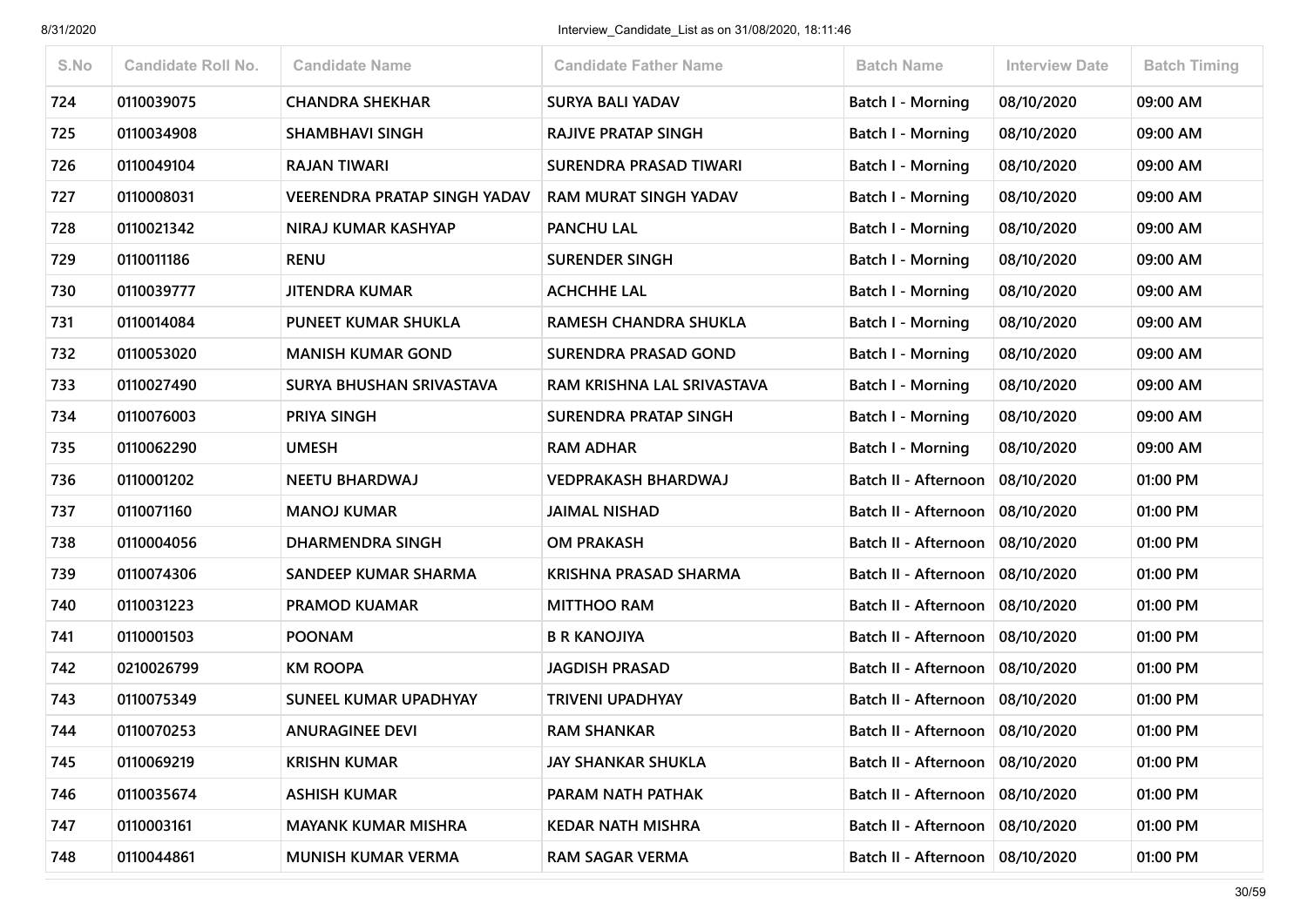| S.No | <b>Candidate Roll No.</b> | <b>Candidate Name</b>      | <b>Candidate Father Name</b>   | <b>Batch Name</b>                 | <b>Interview Date</b> | <b>Batch Timing</b> |
|------|---------------------------|----------------------------|--------------------------------|-----------------------------------|-----------------------|---------------------|
| 749  | 0110031835                | <b>CHANDAN KUMAR</b>       | <b>KAMLESHWAR PRASAD RAY</b>   | Batch II - Afternoon   08/10/2020 |                       | 01:00 PM            |
| 750  | 0110074919                | <b>KSHAMA DIVEDI</b>       | <b>RAM SHANKAR DIVEDI</b>      | Batch II - Afternoon              | 08/10/2020            | 01:00 PM            |
| 751  | 0110036511                | <b>VINAY KUMAR</b>         | <b>HARILAL</b>                 | Batch II - Afternoon   08/10/2020 |                       | 01:00 PM            |
| 752  | 0110053309                | <b>SUDHAKER</b>            | <b>RAM CHANDER</b>             | Batch II - Afternoon   08/10/2020 |                       | 01:00 PM            |
| 753  | 0110078934                | <b>BASANT LAL</b>          | SURYA NARAYAN SINGH            | Batch II - Afternoon              | 08/10/2020            | 01:00 PM            |
| 754  | 0110015376                | <b>DILIP KUMAR SINGH</b>   | <b>VIDYA NATH SINGH</b>        | Batch II - Afternoon   08/10/2020 |                       | 01:00 PM            |
| 755  | 0110062695                | <b>DEEPANJALI TRIPATHI</b> | SANTOSH KUMAR TRIPATHI         | Batch II - Afternoon              | 08/10/2020            | 01:00 PM            |
| 756  | 0110056032                | <b>AMAN KUMAR</b>          | <b>KAM NATH</b>                | Batch II - Afternoon              | 08/10/2020            | 01:00 PM            |
| 757  | 0210056563                | PREETI GOUTAM              | <b>RAM SARAN GOUTAM</b>        | Batch II - Afternoon   08/10/2020 |                       | 01:00 PM            |
| 758  | 0110063092                | <b>AMIT DEVA</b>           | <b>SURENDRA KUMAR</b>          | Batch II - Afternoon              | 08/10/2020            | 01:00 PM            |
| 759  | 0110004226                | <b>REKHA</b>               | <b>RAM NATH</b>                | Batch II - Afternoon   08/10/2020 |                       | 01:00 PM            |
| 760  | 0110030116                | DIWAKAR PRASAD MISHRA      | KASHI NATH MISHRA              | Batch II - Afternoon   08/10/2020 |                       | 01:00 PM            |
| 761  | 0210074321                | <b>NEELU MISHRA</b>        | <b>BADRI PRASAD MISHRA</b>     | Batch II - Afternoon              | 08/10/2020            | 01:00 PM            |
| 762  | 0110040407                | <b>SANTOSH SINGH</b>       | <b>R R SINGH</b>               | Batch II - Afternoon   08/10/2020 |                       | 01:00 PM            |
| 763  | 0110075346                | SANDEEP KUMAR VERMA        | <b>CHANDRA PRAKASH VERMA</b>   | Batch II - Afternoon              | 08/10/2020            | 01:00 PM            |
| 764  | 0110047982                | PANKAJ KUMAR               | <b>BHAGWAT PRASAD</b>          | Batch II - Afternoon              | 08/10/2020            | 01:00 PM            |
| 765  | 0110042725                | RANA PRATAP MISHRA         | <b>BRIJ NATH MISHRA</b>        | Batch II - Afternoon   08/10/2020 |                       | 01:00 PM            |
| 766  | 0110026458                | <b>KM ANITA</b>            | DHARAM PAL SINGH               | Batch II - Afternoon              | 08/10/2020            | 01:00 PM            |
| 767  | 0110066347                | SATISH KUMAR               | <b>JAWAHAR</b>                 | Batch II - Afternoon   08/10/2020 |                       | 01:00 PM            |
| 768  | 0110069422                | PONAM RANI                 | DHARM VEER SINGH               | Batch II - Afternoon   08/10/2020 |                       | 01:00 PM            |
| 769  | 0110078649                | <b>SUNIL KUMAR</b>         | <b>SHRI RAM</b>                | Batch II - Afternoon   08/10/2020 |                       | 01:00 PM            |
| 770  | 0110028131                | <b>VIKAS SHARMA</b>        | <b>GIRIJESH CHANDRA SHARMA</b> | Batch II - Afternoon              | 08/10/2020            | 01:00 PM            |
| 771  | 0210066114                | <b>BABALI KUMARI</b>       | <b>RATAN SINGH</b>             | Batch I - Morning                 | 09/10/2020            | 09:00 AM            |
| 772  | 0110022747                | <b>SANJEET KUMAR</b>       | PRAMOD KUMAR MAURYA            | <b>Batch I - Morning</b>          | 09/10/2020            | 09:00 AM            |
| 773  | 0110044964                | <b>RAJ KUMAR SINGH</b>     | <b>BASUDEV SINGH</b>           | <b>Batch I - Morning</b>          | 09/10/2020            | 09:00 AM            |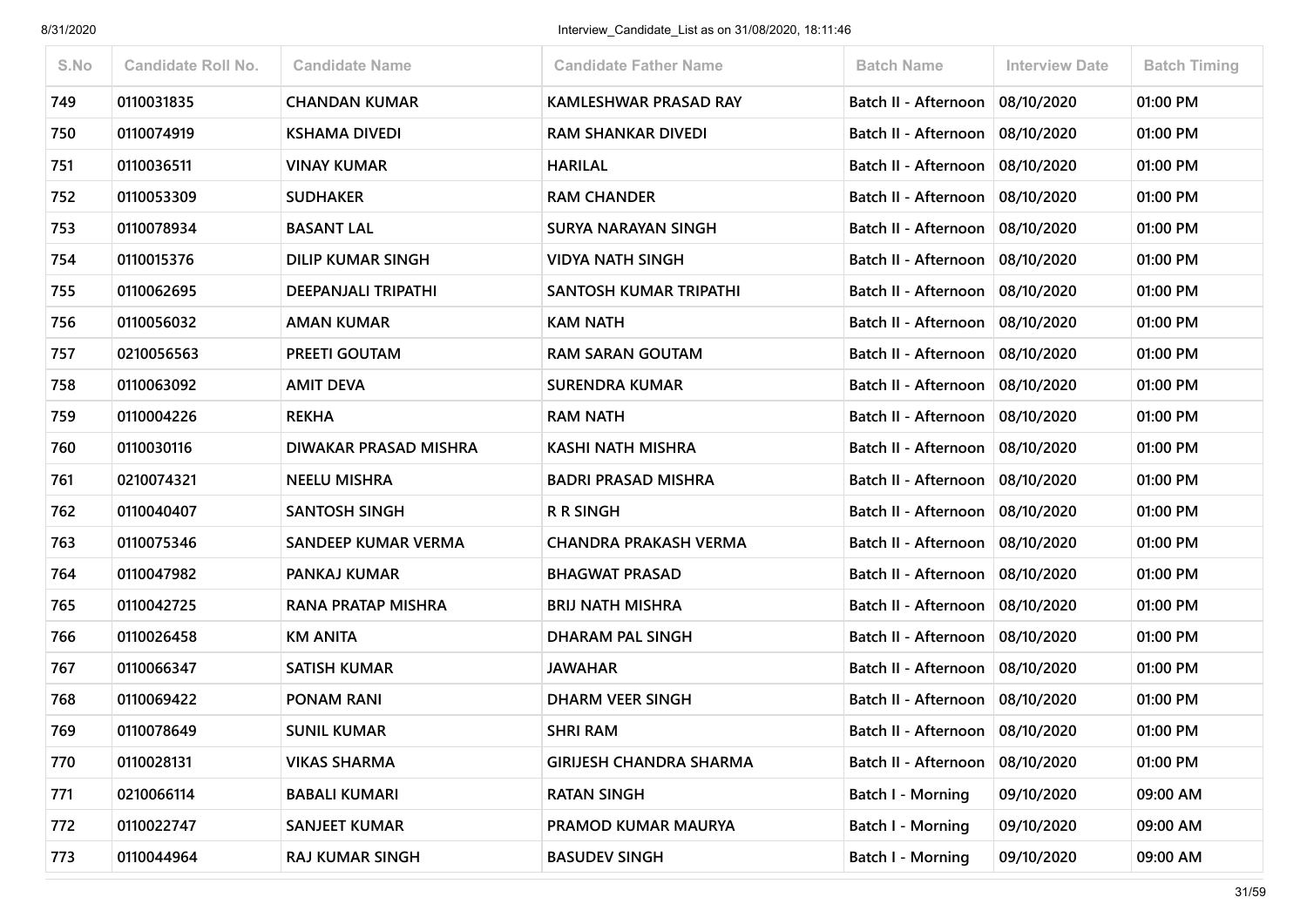| S.No | <b>Candidate Roll No.</b> | <b>Candidate Name</b>         | <b>Candidate Father Name</b> | <b>Batch Name</b>        | <b>Interview Date</b> | <b>Batch Timing</b> |
|------|---------------------------|-------------------------------|------------------------------|--------------------------|-----------------------|---------------------|
| 774  | 0110077452                | <b>AMRATA YADAV</b>           | <b>CHHEDI LAL YADAV</b>      | <b>Batch I - Morning</b> | 09/10/2020            | 09:00 AM            |
| 775  | 0110027235                | <b>BRIJESH KUMAR YADAV</b>    | JEETENDRA KUMAR YADAV        | Batch I - Morning        | 09/10/2020            | 09:00 AM            |
| 776  | 0210047559                | <b>KM SHWETA TIWARI</b>       | <b>KAMLESH TIWARI</b>        | <b>Batch I - Morning</b> | 09/10/2020            | 09:00 AM            |
| 777  | 0110016735                | <b>BIRENDRA KUMAR PAL</b>     | <b>RAM SUMER PAL</b>         | Batch I - Morning        | 09/10/2020            | 09:00 AM            |
| 778  | 0110074836                | <b>HARGOVIND SINGH</b>        | <b>MADAN SINGH</b>           | <b>Batch I - Morning</b> | 09/10/2020            | 09:00 AM            |
| 779  | 0110031837                | <b>JAY PRAKSH</b>             | <b>LAL BAHADUR</b>           | <b>Batch I - Morning</b> | 09/10/2020            | 09:00 AM            |
| 780  | 0110051921                | <b>NAND GOPAL RAI</b>         | <b>SRIKANT RAI</b>           | <b>Batch I - Morning</b> | 09/10/2020            | 09:00 AM            |
| 781  | 0110017453                | <b>ANIL KUMAR RAI</b>         | <b>BALIBHDRA RAI</b>         | Batch I - Morning        | 09/10/2020            | 09:00 AM            |
| 782  | 0110017763                | <b>PRADEEP KUMAR</b>          | <b>SHIV RAM VERMA</b>        | Batch I - Morning        | 09/10/2020            | 09:00 AM            |
| 783  | 0110011208                | <b>SEEMA SINGH</b>            | <b>JAGAT NARAYAN SINGH</b>   | Batch I - Morning        | 09/10/2020            | 09:00 AM            |
| 784  | 0210008510                | <b>SUNITA KUMARI</b>          | <b>BRAJ KISHORE SINGH</b>    | <b>Batch I - Morning</b> | 09/10/2020            | 09:00 AM            |
| 785  | 0110023391                | <b>VIJAY SHANKER TRIPATHI</b> | <b>KRISHNA NAND TRIPATHI</b> | <b>Batch I - Morning</b> | 09/10/2020            | 09:00 AM            |
| 786  | 0110007465                | <b>RAKESH NISHAD</b>          | <b>CHHOTE LAL</b>            | Batch I - Morning        | 09/10/2020            | 09:00 AM            |
| 787  | 0110058091                | <b>VIRENDRA KUMAR</b>         | <b>JAI KARAN YADAV</b>       | <b>Batch I - Morning</b> | 09/10/2020            | 09:00 AM            |
| 788  | 0110049302                | PANKAJ KUMAR PATEL            | <b>GULAB SINGH</b>           | <b>Batch I - Morning</b> | 09/10/2020            | 09:00 AM            |
| 789  | 0110068273                | <b>ANURAG</b>                 | <b>SATYA PRAKASH</b>         | Batch I - Morning        | 09/10/2020            | 09:00 AM            |
| 790  | 0110064766                | <b>SAJJAN KUMAR</b>           | <b>SALIK RAM</b>             | <b>Batch I - Morning</b> | 09/10/2020            | 09:00 AM            |
| 791  | 0110064317                | KAMALA PRASAD MAURYA          | SURESH CHANDRA MAURYA        | <b>Batch I - Morning</b> | 09/10/2020            | 09:00 AM            |
| 792  | 0110064134                | <b>AWANEET KUMAR</b>          | <b>RAM BHAJAN</b>            | <b>Batch I - Morning</b> | 09/10/2020            | 09:00 AM            |
| 793  | 0110062760                | <b>MANJU KUMARI</b>           | <b>BHIM SEN</b>              | <b>Batch I - Morning</b> | 09/10/2020            | 09:00 AM            |
| 794  | 0110068739                | <b>KRISHANA</b>               | <b>RAMYASH PARSAD</b>        | Batch I - Morning        | 09/10/2020            | 09:00 AM            |
| 795  | 0110056692                | <b>AMAR BAHADUR</b>           | RAJ PATI MAURYA              | <b>Batch I - Morning</b> | 09/10/2020            | 09:00 AM            |
| 796  | 0110039095                | <b>CHANDRA SHEKHAR</b>        | <b>SUBASH</b>                | Batch I - Morning        | 09/10/2020            | 09:00 AM            |
| 797  | 0110062724                | <b>RAJESH KUMAR</b>           | <b>HAR VANSH SINGH</b>       | <b>Batch I - Morning</b> | 09/10/2020            | 09:00 AM            |
| 798  | 0110011853                | <b>ANIL KUMAR</b>             | <b>RAM KUMAR</b>             | <b>Batch I - Morning</b> | 09/10/2020            | 09:00 AM            |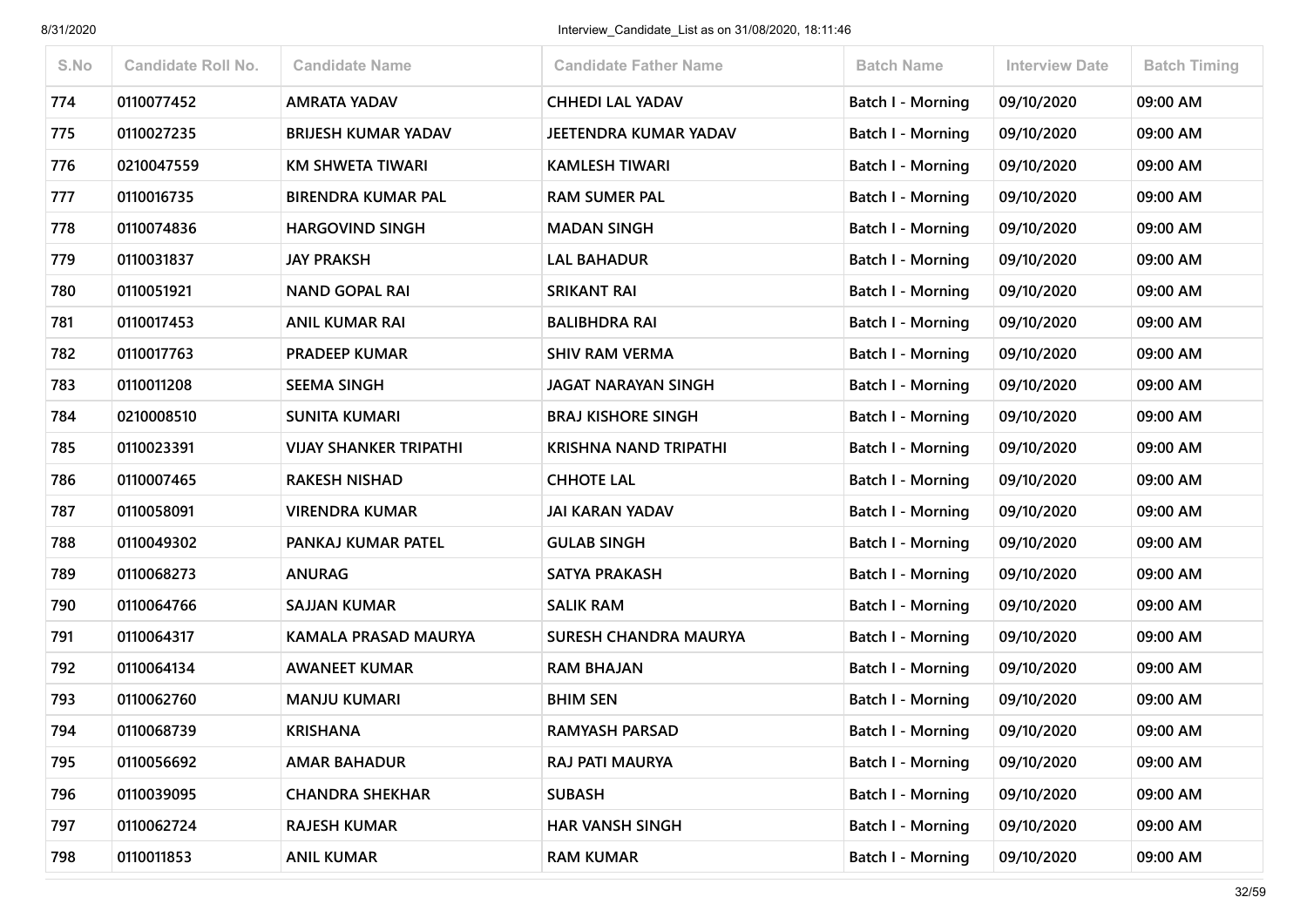| S.No | <b>Candidate Roll No.</b> | <b>Candidate Name</b>       | <b>Candidate Father Name</b>    | <b>Batch Name</b>                 | <b>Interview Date</b> | <b>Batch Timing</b> |
|------|---------------------------|-----------------------------|---------------------------------|-----------------------------------|-----------------------|---------------------|
| 799  | 0110063591                | <b>VISHNU KUMAR TIWAREE</b> | <b>AANAND PRAKASH TIWAREE</b>   | <b>Batch I - Morning</b>          | 09/10/2020            | 09:00 AM            |
| 800  | 0110011765                | <b>RAM BABU YADAV</b>       | <b>SHIV BABU YADAV</b>          | Batch I - Morning                 | 09/10/2020            | 09:00 AM            |
| 801  | 0110007849                | <b>SHRUTI MALVIYA</b>       | <b>VIJAY KUMAR MALVIYA</b>      | <b>Batch I - Morning</b>          | 09/10/2020            | 09:00 AM            |
| 802  | 0110069323                | <b>PRITI GUPTA</b>          | <b>SURAJ PRASAD</b>             | Batch I - Morning                 | 09/10/2020            | 09:00 AM            |
| 803  | 0110022254                | <b>ARVIND DUBEY</b>         | <b>TRIPURARI DUBEY</b>          | <b>Batch I - Morning</b>          | 09/10/2020            | 09:00 AM            |
| 804  | 0110036041                | <b>MOOLCHAND SINGH</b>      | <b>TOOKI RAM</b>                | <b>Batch I - Morning</b>          | 09/10/2020            | 09:00 AM            |
| 805  | 0110013797                | <b>INDRAJEET KUMAR</b>      | <b>VIJAY BAHADUR RAM</b>        | Batch I - Morning                 | 09/10/2020            | 09:00 AM            |
| 806  | 0110032251                | VIMAL KUMAR MISHRA          | PRAMOD KUMAR MISHRA             | Batch II - Afternoon              | 09/10/2020            | 01:00 PM            |
| 807  | 0110065884                | <b>RAJESH KUMAR SAROJ</b>   | <b>LALAI RAM</b>                | Batch II - Afternoon              | 09/10/2020            | 01:00 PM            |
| 808  | 0110055287                | <b>SARITA YADAV</b>         | <b>RAM NIDHI YADAV</b>          | Batch II - Afternoon              | 09/10/2020            | 01:00 PM            |
| 809  | 0110033308                | <b>SHALOO BARANAWAL</b>     | TRIBHUVAN NATH BARANAWAL        | Batch II - Afternoon              | 09/10/2020            | 01:00 PM            |
| 810  | 0110080664                | <b>RAKESH KUMAR</b>         | <b>VISHWAMBHER NATH</b>         | Batch II - Afternoon              | 09/10/2020            | 01:00 PM            |
| 811  | 0110054402                | PARDEEP KUMAR VERMA         | RAJENDRA KUMAR VERMA            | Batch II - Afternoon              | 09/10/2020            | 01:00 PM            |
| 812  | 0210054575                | <b>DEEPA</b>                | <b>KRISHAN PAL SINGH</b>        | Batch II - Afternoon              | 09/10/2020            | 01:00 PM            |
| 813  | 0110051805                | <b>RANJEET SINGH</b>        | <b>BANSEE SINGH</b>             | Batch II - Afternoon              | 09/10/2020            | 01:00 PM            |
| 814  | 0110039442                | <b>OM PRAKASH</b>           | <b>BINDESWARI PRASAD</b>        | Batch II - Afternoon              | 09/10/2020            | 01:00 PM            |
| 815  | 0110059168                | SHIKHA SRIVASTAVA           | ANAND VIJAY SRIVASTAVA          | Batch II - Afternoon              | 09/10/2020            | 01:00 PM            |
| 816  | 0110069253                | <b>ANURAG PRASAD</b>        | SOHAN LAL KESHARWANI            | Batch II - Afternoon              | 09/10/2020            | 01:00 PM            |
| 817  | 0110009900                | LALATA PRASAD YADAV         | <b>RAM MURAT YADAV</b>          | Batch II - Afternoon              | 09/10/2020            | 01:00 PM            |
| 818  | 0110039625                | <b>RAMESH YADAV</b>         | <b>MOORAT YADAV</b>             | Batch II - Afternoon              | 09/10/2020            | 01:00 PM            |
| 819  | 0110023432                | <b>AJAY KUMAR GUPTA</b>     | <b>KHDERU GUPTA</b>             | Batch II - Afternoon              | 09/10/2020            | 01:00 PM            |
| 820  | 0110024646                | <b>RINKI CHATURVEDI</b>     | <b>SURENDRA NATH CHATURVEDI</b> | Batch II - Afternoon   09/10/2020 |                       | 01:00 PM            |
| 821  | 0110048400                | <b>MAN SINGH PATEL</b>      | RAJ BAHADUR PATEL               | Batch II - Afternoon              | 09/10/2020            | 01:00 PM            |
| 822  | 0110021055                | <b>BRIJ LAL</b>             | <b>TAPASI RAM</b>               | Batch II - Afternoon              | 09/10/2020            | 01:00 PM            |
| 823  | 0110012143                | POONAM YADAV                | <b>BANWARI LAL YADAV</b>        | Batch II - Afternoon              | 09/10/2020            | 01:00 PM            |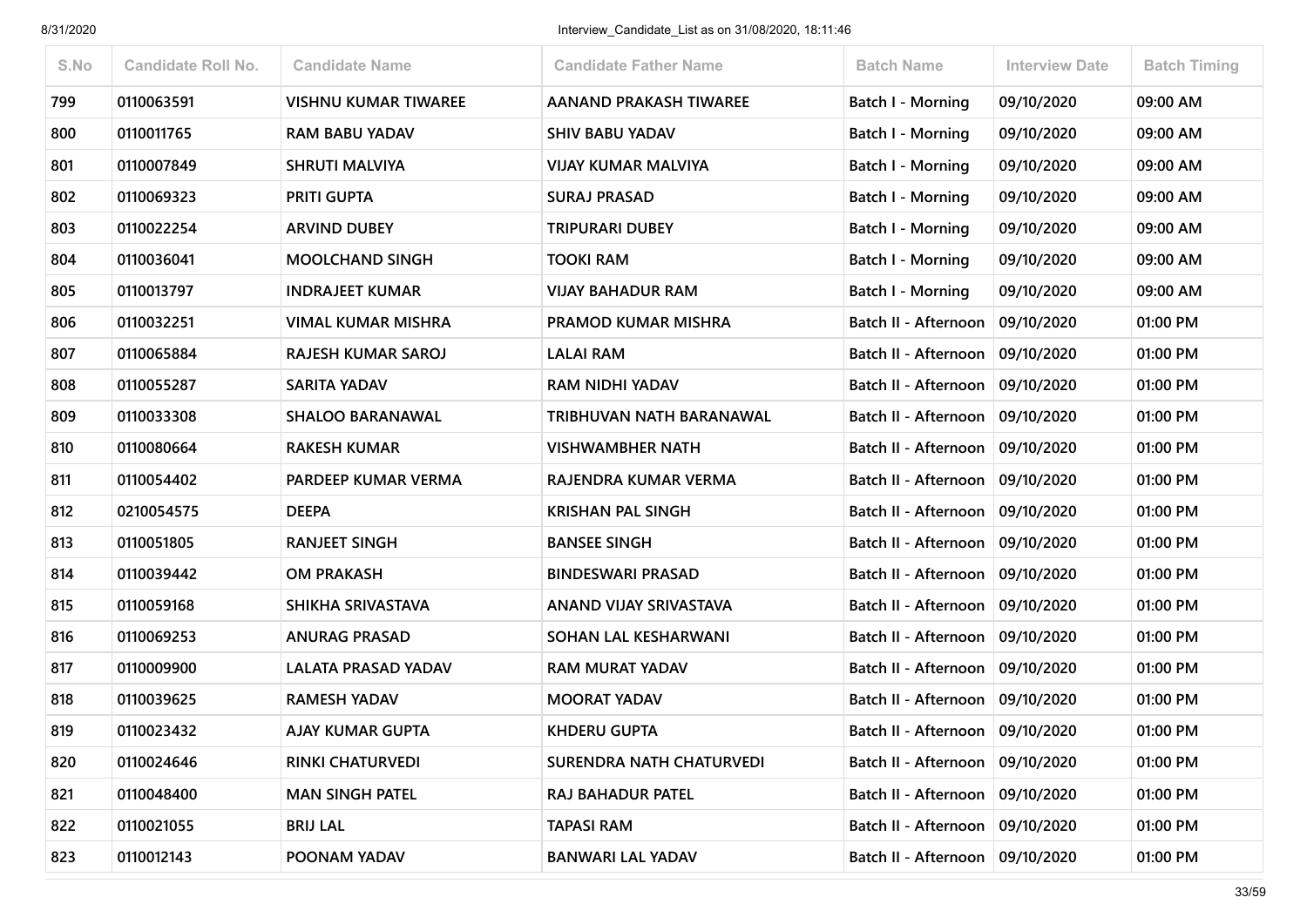| S.No | <b>Candidate Roll No.</b> | <b>Candidate Name</b>        | <b>Candidate Father Name</b>     | <b>Batch Name</b>                 | <b>Interview Date</b> | <b>Batch Timing</b> |
|------|---------------------------|------------------------------|----------------------------------|-----------------------------------|-----------------------|---------------------|
| 824  | 0110012700                | <b>LALITA TIWARI</b>         | <b>SACHCHIDANAD TIWARI</b>       | Batch II - Afternoon   09/10/2020 |                       | 01:00 PM            |
| 825  | 0110023112                | AJAY KUMAR DWIVEDI           | <b>VED PRAKASH DUBEY</b>         | Batch II - Afternoon              | 09/10/2020            | 01:00 PM            |
| 826  | 0110033201                | <b>MONIKA DIXIT</b>          | <b>DWIJA KUL BHUSHAN DIXIT</b>   | Batch II - Afternoon   09/10/2020 |                       | 01:00 PM            |
| 827  | 0110029592                | <b>AJEET KUMAR</b>           | <b>RAMA SHANKAR</b>              | Batch II - Afternoon              | 09/10/2020            | 01:00 PM            |
| 828  | 0110006593                | ANANT KUMAR SHRIVASTAVA      | <b>VIJAY PRAKASH SHRIVASTAVA</b> | Batch II - Afternoon              | 09/10/2020            | 01:00 PM            |
| 829  | 0110005491                | <b>VED PRAKASH CHAURASIA</b> | <b>RAM SURAT CHAURASIA</b>       | Batch II - Afternoon   09/10/2020 |                       | 01:00 PM            |
| 830  | 0110059098                | <b>KM LALITA DEVI</b>        | <b>RAM CHANDRA MISHRA</b>        | Batch II - Afternoon              | 09/10/2020            | 01:00 PM            |
| 831  | 0110015091                | <b>VIJAY KUMAR</b>           | <b>RAM KUNWWAR</b>               | Batch II - Afternoon              | 09/10/2020            | 01:00 PM            |
| 832  | 0110073012                | <b>AMIT RAI</b>              | AWADH NARAYAN RAI                | Batch II - Afternoon   09/10/2020 |                       | 01:00 PM            |
| 833  | 0110042848                | <b>SHASHI KALA</b>           | <b>RAM MILAN</b>                 | Batch II - Afternoon              | 09/10/2020            | 01:00 PM            |
| 834  | 0110010110                | <b>SUNITA GAUTAM</b>         | <b>MATADEEN</b>                  | Batch II - Afternoon   09/10/2020 |                       | 01:00 PM            |
| 835  | 0110004033                | ANAND KUMAR MAURYA           | <b>RAM PYARE MAURYA</b>          | Batch II - Afternoon              | 09/10/2020            | 01:00 PM            |
| 836  | 0110077905                | <b>REENA PANDEY</b>          | RAVINDRA NATH PANDEY             | Batch II - Afternoon              | 09/10/2020            | 01:00 PM            |
| 837  | 0110075872                | AMITA SRIVASTAVA             | UMA SHANKAR SRIVASTAVA           | Batch II - Afternoon   09/10/2020 |                       | 01:00 PM            |
| 838  | 0110054805                | <b>RASHI SHARMA</b>          | SATBEER SHARMA                   | Batch II - Afternoon              | 09/10/2020            | 01:00 PM            |
| 839  | 0110000712                | <b>AANAND RAM</b>            | <b>BANSHRAJ RAM</b>              | Batch II - Afternoon              | 09/10/2020            | 01:00 PM            |
| 840  | 0110005042                | <b>NEETU TYAGI</b>           | <b>SUBHASH CHAND TYAGI</b>       | Batch II - Afternoon   09/10/2020 |                       | 01:00 PM            |
| 841  | 0110024096                | DINESH PRAJAPATI             | RAM BHAJAN                       | Batch I - Morning                 | 12/10/2020            | 09:00 AM            |
| 842  | 0110035786                | <b>ROHIT KUMAR</b>           | <b>HARISH CHANDRA</b>            | <b>Batch I - Morning</b>          | 12/10/2020            | 09:00 AM            |
| 843  | 0110037827                | <b>SANTOSH KUMAR SINGH</b>   | <b>CHHABI NATH SINGH</b>         | Batch I - Morning                 | 12/10/2020            | 09:00 AM            |
| 844  | 0110067631                | <b>VIVEK KUMAR SAROJ</b>     | <b>AMBIKA SAROJ</b>              | Batch I - Morning                 | 12/10/2020            | 09:00 AM            |
| 845  | 0110071152                | AMIT KUMAR SRIVASTAVA        | <b>BALBIR SHARAN SRIVASTAVA</b>  | <b>Batch I - Morning</b>          | 12/10/2020            | 09:00 AM            |
| 846  | 0110013982                | <b>NIDHI</b>                 | RAJENDER KUMAR                   | <b>Batch I - Morning</b>          | 12/10/2020            | 09:00 AM            |
| 847  | 0210076369                | <b>SUNEETA DEVI</b>          | HANUMAN PRASAD YADAV             | <b>Batch I - Morning</b>          | 12/10/2020            | 09:00 AM            |
| 848  | 0110016844                | PUSHP RAJ SINGH              | <b>AVADH NARAYAN</b>             | <b>Batch I - Morning</b>          | 12/10/2020            | 09:00 AM            |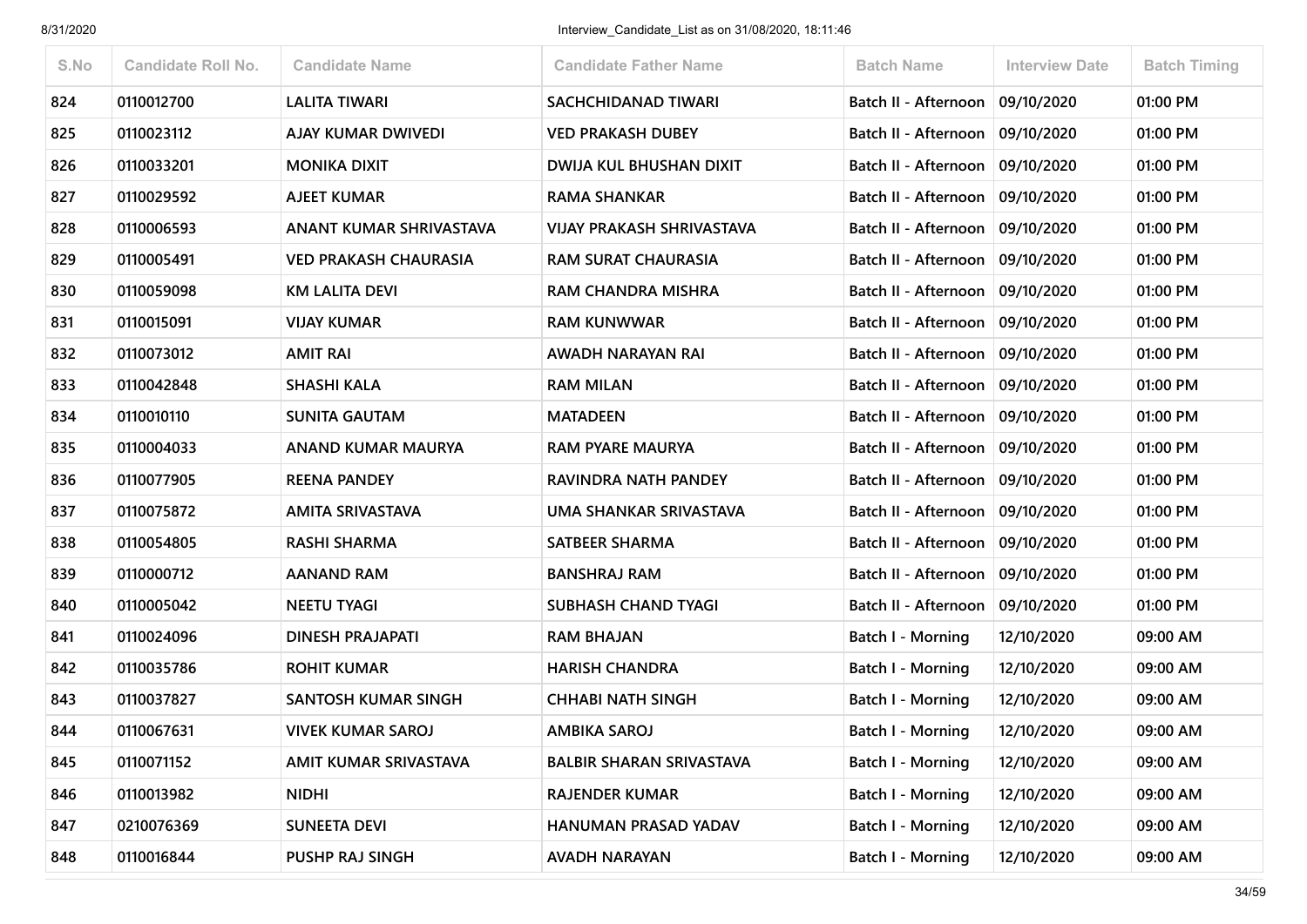| S.No | <b>Candidate Roll No.</b> | <b>Candidate Name</b>      | <b>Candidate Father Name</b> | <b>Batch Name</b>        | <b>Interview Date</b> | <b>Batch Timing</b> |
|------|---------------------------|----------------------------|------------------------------|--------------------------|-----------------------|---------------------|
| 849  | 0110027948                | <b>SHALENDRA KUMAR</b>     | <b>RAM PRAKESH</b>           | <b>Batch I - Morning</b> | 12/10/2020            | 09:00 AM            |
| 850  | 0110058568                | SHIKHA SHARMA              | RAJESHWAR SHARMA             | <b>Batch I - Morning</b> | 12/10/2020            | 09:00 AM            |
| 851  | 0110067280                | <b>MANNU KUMAR BHARATI</b> | <b>GORAKH PRASAD</b>         | Batch I - Morning        | 12/10/2020            | 09:00 AM            |
| 852  | 0110070073                | <b>ANURAG YADAV</b>        | <b>RAM NATH YADAV</b>        | Batch I - Morning        | 12/10/2020            | 09:00 AM            |
| 853  | 0110064653                | <b>ANUPAMA VERMA</b>       | <b>ASHOK KUMAR VERMA</b>     | <b>Batch I - Morning</b> | 12/10/2020            | 09:00 AM            |
| 854  | 0210079813                | <b>ARCHANA GAUTAM</b>      | PARMESHVAR DEEN GAUTAM       | Batch I - Morning        | 12/10/2020            | 09:00 AM            |
| 855  | 0110071308                | <b>SHIV PRATAP SINGH</b>   | <b>RAVINDRA SINGH</b>        | <b>Batch I - Morning</b> | 12/10/2020            | 09:00 AM            |
| 856  | 0110008155                | <b>BHOLA NATH KESHARI</b>  | PHOOL CHANDRA                | Batch I - Morning        | 12/10/2020            | 09:00 AM            |
| 857  | 0110074360                | <b>MANOJ KUMAR MOURYA</b>  | <b>RADHEY SHYAM MOURYA</b>   | <b>Batch I - Morning</b> | 12/10/2020            | 09:00 AM            |
| 858  | 0110016557                | <b>INDU RANI</b>           | <b>ARVIND KUMAR</b>          | Batch I - Morning        | 12/10/2020            | 09:00 AM            |
| 859  | 0110048776                | <b>GAUTAM RAJAK</b>        | <b>ASHARFI RAJAK</b>         | Batch I - Morning        | 12/10/2020            | 09:00 AM            |
| 860  | 0110003672                | <b>ABHA SHARMA</b>         | DINESH KUMAR SHARMA          | Batch I - Morning        | 12/10/2020            | 09:00 AM            |
| 861  | 0110025377                | <b>JAIHIND MAURYA</b>      | <b>RAJBAHADUR MAURYA</b>     | Batch I - Morning        | 12/10/2020            | 09:00 AM            |
| 862  | 0110059525                | RASHMI VISHWAKARMA         | KIRAN PRASAD VISHWAKARMA     | <b>Batch I - Morning</b> | 12/10/2020            | 09:00 AM            |
| 863  | 0110077192                | AMOD KUMAR SRIVASTAVA      | OM PRAKASH SRIVASTAVA        | <b>Batch I - Morning</b> | 12/10/2020            | 09:00 AM            |
| 864  | 0110044072                | AKHILESH KUMAR YADAV       | <b>MANTA YADAV</b>           | Batch I - Morning        | 12/10/2020            | 09:00 AM            |
| 865  | 0110057776                | <b>GIRISH CHAND SHARMA</b> | UTTAM CHAND SHARMA           | <b>Batch I - Morning</b> | 12/10/2020            | 09:00 AM            |
| 866  | 0110032730                | <b>SUSHIL KUMAR</b>        | <b>SATROHAN LAL</b>          | <b>Batch I - Morning</b> | 12/10/2020            | 09:00 AM            |
| 867  | 0110075375                | <b>DEVLANKER</b>           | <b>NAURANG SINGH</b>         | Batch I - Morning        | 12/10/2020            | 09:00 AM            |
| 868  | 0110017931                | <b>VIJAY KUMAR PATEL</b>   | <b>RAJA RAM PATEL</b>        | Batch I - Morning        | 12/10/2020            | 09:00 AM            |
| 869  | 0110027205                | <b>RAM SHANKER</b>         | <b>GOKARAN PRASAD</b>        | Batch I - Morning        | 12/10/2020            | 09:00 AM            |
| 870  | 0110078735                | DHARM PAL SINGH            | <b>JAIPAL SINGH</b>          | <b>Batch I - Morning</b> | 12/10/2020            | 09:00 AM            |
| 871  | 0110062642                | PAWAN KUMAR SINGH          | <b>RAM PRAKASH SINGH</b>     | <b>Batch I - Morning</b> | 12/10/2020            | 09:00 AM            |
| 872  | 0110018782                | <b>NIKHIL VERMA</b>        | <b>SHIV CHARAN VERMA</b>     | Batch I - Morning        | 12/10/2020            | 09:00 AM            |
| 873  | 0110072705                | RAVINDRA PRATAP VERMA      | <b>JAIS RAJ VERMA</b>        | Batch I - Morning        | 12/10/2020            | 09:00 AM            |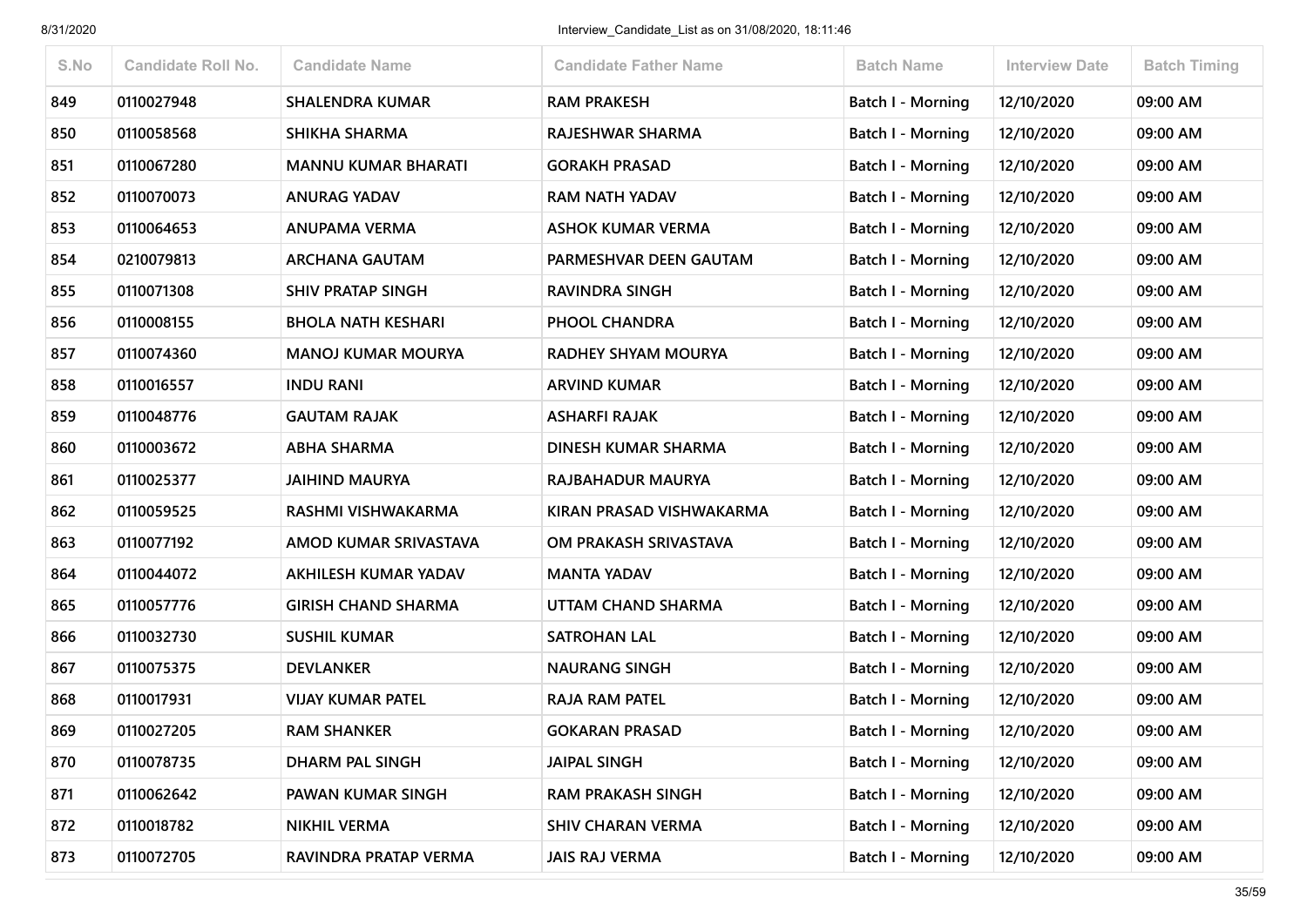| S.No | <b>Candidate Roll No.</b> | <b>Candidate Name</b>        | <b>Candidate Father Name</b> | <b>Batch Name</b>                 | <b>Interview Date</b> | <b>Batch Timing</b> |
|------|---------------------------|------------------------------|------------------------------|-----------------------------------|-----------------------|---------------------|
| 874  | 0110061527                | SARVESH KUMAR TRIPATHI       | <b>KESHO PRASAD TRIPATHI</b> | <b>Batch I - Morning</b>          | 12/10/2020            | 09:00 AM            |
| 875  | 0110021292                | <b>AJAY KUMAR</b>            | <b>MUKESH KUMAR</b>          | Batch I - Morning                 | 12/10/2020            | 09:00 AM            |
| 876  | 0110064042                | PAYAL VARSHNEY               | <b>RAM KUMAR VARSHNEY</b>    | Batch II - Afternoon              | 12/10/2020            | 01:00 PM            |
| 877  | 0210010236                | <b>DIBYA SINGH</b>           | <b>DASHRATH SINGH</b>        | Batch II - Afternoon              | 12/10/2020            | 01:00 PM            |
| 878  | 0110062736                | <b>GOVIND PRASAD</b>         | <b>BRAHAMA DEV</b>           | Batch II - Afternoon              | 12/10/2020            | 01:00 PM            |
| 879  | 0110042051                | <b>VINEETA KUMARI</b>        | SATYENDRA PRATAP             | Batch II - Afternoon              | 12/10/2020            | 01:00 PM            |
| 880  | 0110026830                | <b>SURKSHA</b>               | <b>OMESHWAR PRASAD</b>       | Batch II - Afternoon              | 12/10/2020            | 01:00 PM            |
| 881  | 0110071609                | <b>SUMIT SHRIVASTAVA</b>     | OM PRAKASH SHRIVASTAVA       | Batch II - Afternoon              | 12/10/2020            | 01:00 PM            |
| 882  | 0110029938                | <b>KM ANKITA</b>             | <b>SUMNATH</b>               | Batch II - Afternoon              | 12/10/2020            | 01:00 PM            |
| 883  | 0110076197                | <b>KANCHAN SHUKLA</b>        | <b>RAM CHANDRA SHUKLA</b>    | Batch II - Afternoon              | 12/10/2020            | 01:00 PM            |
| 884  | 0110005634                | <b>ARCHNA KUMARI</b>         | <b>UDYA PAL SINGH</b>        | Batch II - Afternoon              | 12/10/2020            | 01:00 PM            |
| 885  | 0110016088                | <b>SHADAB SEEBA</b>          | NIAZ UDDIN SIDDIQUI          | Batch II - Afternoon              | 12/10/2020            | 01:00 PM            |
| 886  | 0210045346                | <b>RUCHI AGRAWAL</b>         | SOHAN LAL AGRAWAL            | Batch II - Afternoon              | 12/10/2020            | 01:00 PM            |
| 887  | 0210039890                | <b>SUSHMITA UPADHYAY</b>     | SUDHIR NARAYAN UPADHYAY      | Batch II - Afternoon              | 12/10/2020            | 01:00 PM            |
| 888  | 0110064722                | PHEKU RAM                    | <b>JOHAR RAM</b>             | Batch II - Afternoon              | 12/10/2020            | 01:00 PM            |
| 889  | 0110072331                | YAMUNA PRASAD                | <b>PARAS NATH</b>            | Batch II - Afternoon              | 12/10/2020            | 01:00 PM            |
| 890  | 0110043481                | MULAYAM SINGH YADAV          | <b>BHAGWAN DAS YADAV</b>     | Batch II - Afternoon              | 12/10/2020            | 01:00 PM            |
| 891  | 0110037514                | ASHISH KUMAR PANDEY          | JAGIDISH NARAYAN PANDEY      | Batch II - Afternoon              | 12/10/2020            | 01:00 PM            |
| 892  | 0110067103                | PRINCE KUMAR PANDEY          | <b>SHATRUGAN PANDEY</b>      | Batch II - Afternoon              | 12/10/2020            | 01:00 PM            |
| 893  | 0110046850                | <b>SYED ZIA HAIDER ZAIDI</b> | <b>MAHBOOB ALAM</b>          | Batch II - Afternoon              | 12/10/2020            | 01:00 PM            |
| 894  | 0110031932                | <b>AJEET SINGH</b>           | <b>SRICHANDRA</b>            | Batch II - Afternoon   12/10/2020 |                       | 01:00 PM            |
| 895  | 0210066241                | NEELAM BHARDUAJ              | <b>RAJ KUMAR</b>             | Batch II - Afternoon   12/10/2020 |                       | 01:00 PM            |
| 896  | 0110049529                | <b>SUDESH KUMAR</b>          | <b>MAMCHAND SINGH</b>        | Batch II - Afternoon              | 12/10/2020            | 01:00 PM            |
| 897  | 0110022468                | SHAILENDRA PRATAP SINGH      | <b>JAGDISH SINGH</b>         | Batch II - Afternoon              | 12/10/2020            | 01:00 PM            |
| 898  | 0210075710                | <b>VANCHHA DIXIT</b>         | <b>VIMAL DIXIT</b>           | Batch II - Afternoon              | 12/10/2020            | 01:00 PM            |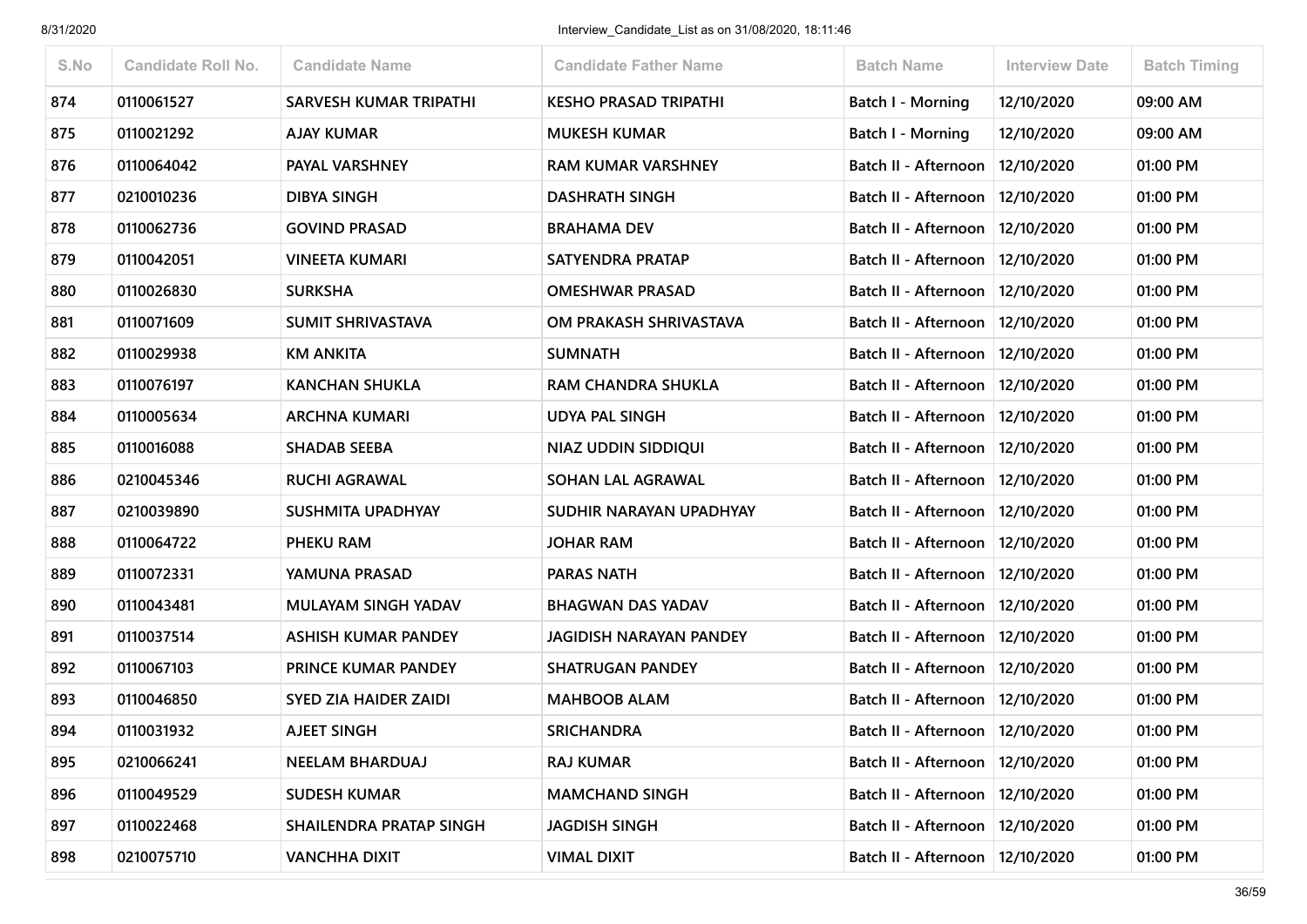| S.No | <b>Candidate Roll No.</b> | <b>Candidate Name</b>      | <b>Candidate Father Name</b> | <b>Batch Name</b>                 | <b>Interview Date</b> | <b>Batch Timing</b> |
|------|---------------------------|----------------------------|------------------------------|-----------------------------------|-----------------------|---------------------|
| 899  | 0110016782                | NIDHI SRIVASTAVA           | LATE RAJESHWAR PRASAD        | Batch II - Afternoon              | 12/10/2020            | 01:00 PM            |
| 900  | 0110078829                | <b>SUNIL KUMAR</b>         | <b>SADANAN MISHRA</b>        | Batch II - Afternoon              | 12/10/2020            | 01:00 PM            |
| 901  | 0110059239                | <b>KM UMA DEVI</b>         | <b>JUGUL KISHOR</b>          | Batch II - Afternoon              | 12/10/2020            | 01:00 PM            |
| 902  | 0110054378                | <b>KM KARUNA</b>           | <b>ATAR SINGH</b>            | Batch II - Afternoon   12/10/2020 |                       | 01:00 PM            |
| 903  | 0110054626                | SACHENDRA KUMAR NAYAK      | <b>SUKH LAL NAYAK</b>        | Batch II - Afternoon              | 12/10/2020            | 01:00 PM            |
| 904  | 0110025243                | <b>PRADIP KUMAR MISHRA</b> | <b>KESHAV PRASAD</b>         | Batch II - Afternoon              | 12/10/2020            | 01:00 PM            |
| 905  | 0110005992                | <b>ABHILASH KUMAR</b>      | <b>BADRI PRASAD</b>          | Batch II - Afternoon              | 12/10/2020            | 01:00 PM            |
| 906  | 0110005828                | <b>SEEMA CHAUHAN</b>       | RAVINDRA SINGH CHAUHAN       | Batch II - Afternoon   12/10/2020 |                       | 01:00 PM            |
| 907  | 0110066070                | <b>UNKAL KUMAR</b>         | <b>SWADESHI RAM</b>          | Batch II - Afternoon              | 12/10/2020            | 01:00 PM            |
| 908  | 0110054588                | <b>SHER BAHADUR</b>        | <b>DHARAM RAJ</b>            | Batch II - Afternoon              | 12/10/2020            | 01:00 PM            |
| 909  | 0110003093                | <b>ANAND KUMAR</b>         | <b>MOTI RAM</b>              | Batch II - Afternoon              | 12/10/2020            | 01:00 PM            |
| 910  | 0110006986                | <b>REKHA KUMARI</b>        | <b>RAMVEER SINGH</b>         | Batch II - Afternoon              | 12/10/2020            | 01:00 PM            |
| 911  | 0110018163                | <b>PRADEEP KUMAR</b>       | <b>RAM PHER</b>              | Batch I - Morning                 | 13/10/2020            | 09:00 AM            |
| 912  | 0110078897                | <b>KANTI SHARMA</b>        | <b>JAGDEESH PRASAD</b>       | Batch I - Morning                 | 13/10/2020            | 09:00 AM            |
| 913  | 0110078155                | DHARAM RAJ YADAV           | RADHE SHYAM YADAV            | Batch I - Morning                 | 13/10/2020            | 09:00 AM            |
| 914  | 0110029095                | <b>BUDHI SAGAR</b>         | <b>UMA PATI MISHRA</b>       | Batch I - Morning                 | 13/10/2020            | 09:00 AM            |
| 915  | 0110054485                | <b>RANVIR SINGH</b>        | <b>RM SINGH</b>              | <b>Batch I - Morning</b>          | 13/10/2020            | 09:00 AM            |
| 916  | 0110003532                | <b>ABHA MISHRA</b>         | SHAMBHOO PRASAD MISHRA       | Batch I - Morning                 | 13/10/2020            | 09:00 AM            |
| 917  | 0110006522                | <b>NEHA AGARWAL</b>        | SATISH CHAND AGARWAL         | Batch I - Morning                 | 13/10/2020            | 09:00 AM            |
| 918  | 0110053566                | SABHAJEET SHARMA           | <b>CHHEDI LAL SHARMA</b>     | Batch I - Morning                 | 13/10/2020            | 09:00 AM            |
| 919  | 0110018133                | <b>ANIL KUMAR SINGH</b>    | <b>SHIV SAMPAT SINGH</b>     | <b>Batch I - Morning</b>          | 13/10/2020            | 09:00 AM            |
| 920  | 0110031224                | RAGHVENDRA SINGH KUSHWAHA  | <b>RAJENDRA SINGH</b>        | Batch I - Morning                 | 13/10/2020            | 09:00 AM            |
| 921  | 0110052509                | <b>SUDHA UTTAM</b>         | RAJENDRA PRASAD UTTAM        | Batch I - Morning                 | 13/10/2020            | 09:00 AM            |
| 922  | 0110026516                | <b>DIPTI PANDEY</b>        | <b>RAMSEWAK PANDEY</b>       | Batch I - Morning                 | 13/10/2020            | 09:00 AM            |
| 923  | 0110078229                | <b>SUNIL KUMAR</b>         | <b>VED SINGH</b>             | Batch I - Morning                 | 13/10/2020            | 09:00 AM            |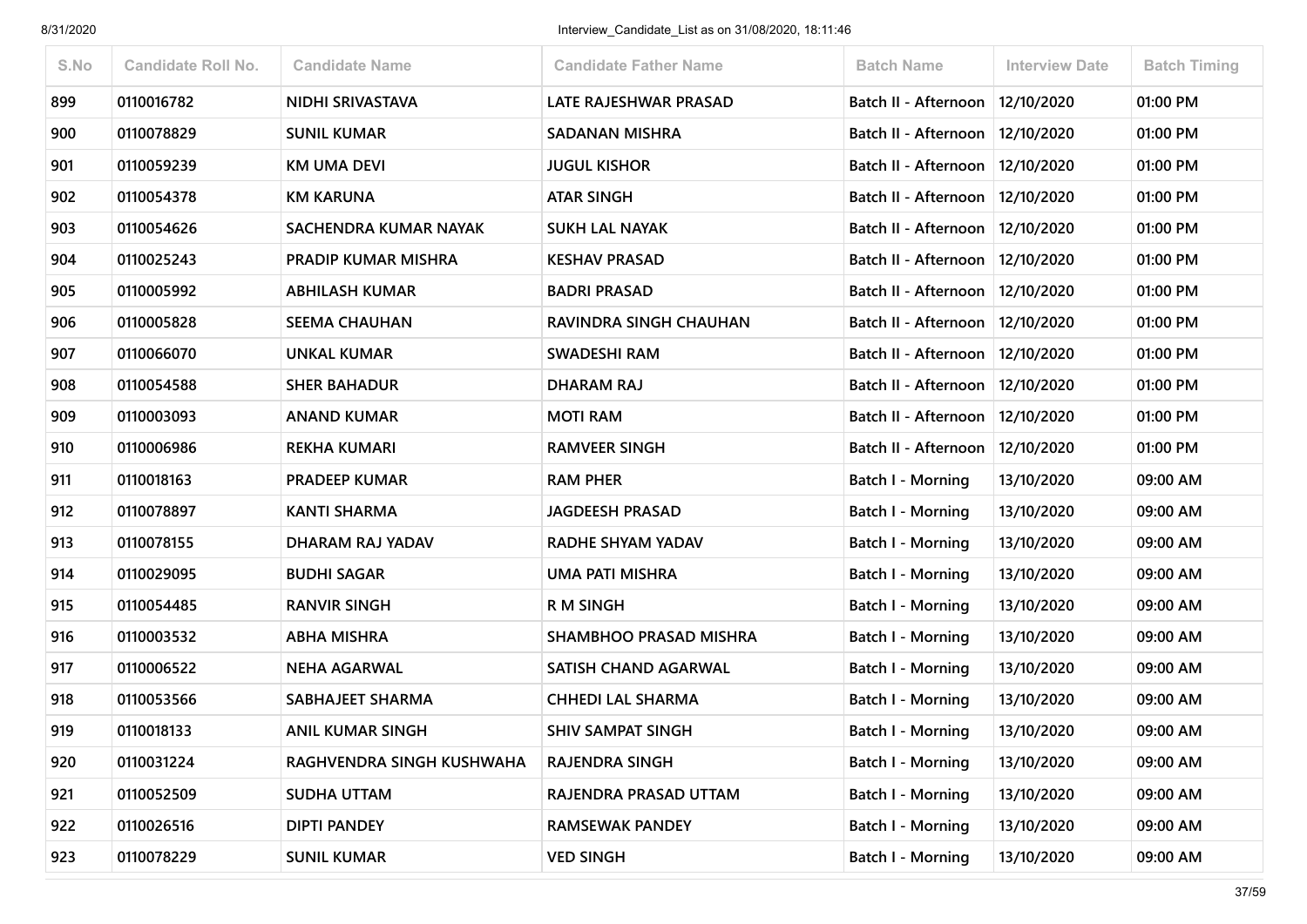| S.No | <b>Candidate Roll No.</b> | <b>Candidate Name</b>        | <b>Candidate Father Name</b> | <b>Batch Name</b>        | <b>Interview Date</b> | <b>Batch Timing</b> |
|------|---------------------------|------------------------------|------------------------------|--------------------------|-----------------------|---------------------|
| 924  | 0110057690                | <b>UDAY RAJ YADAV</b>        | <b>SANT RAM YADAV</b>        | <b>Batch I - Morning</b> | 13/10/2020            | 09:00 AM            |
| 925  | 0110009896                | <b>DHURU KUMAR</b>           | <b>RISHIKANT</b>             | Batch I - Morning        | 13/10/2020            | 09:00 AM            |
| 926  | 0110026072                | <b>AJAY KUMAR VERMA</b>      | <b>MAHAVIR PRASAD VERMA</b>  | Batch I - Morning        | 13/10/2020            | 09:00 AM            |
| 927  | 0110078171                | YOGESH KUMAR SHARMA          | <b>BRAHM DEO SHARMA</b>      | <b>Batch I - Morning</b> | 13/10/2020            | 09:00 AM            |
| 928  | 0110029534                | <b>ARVIND SHUKLA</b>         | PREM CHANDRA SHUKLA          | Batch I - Morning        | 13/10/2020            | 09:00 AM            |
| 929  | 0110033022                | NITIN KUMAR SHUKLA           | <b>BRIJENDRA NATH SHUKLA</b> | <b>Batch I - Morning</b> | 13/10/2020            | 09:00 AM            |
| 930  | 0110028142                | <b>NISHA RAJ</b>             | <b>HARI LAL</b>              | Batch I - Morning        | 13/10/2020            | 09:00 AM            |
| 931  | 0210041035                | <b>CHANDRAKALA PRAJAPATI</b> | <b>MOOL CHAND PRAJAPATI</b>  | <b>Batch I - Morning</b> | 13/10/2020            | 09:00 AM            |
| 932  | 0110022891                | <b>VIJAY SHANKAR PRASAD</b>  | <b>BHAJAN PRASAD</b>         | <b>Batch I - Morning</b> | 13/10/2020            | 09:00 AM            |
| 933  | 0110020827                | <b>SANJAY MAHATO</b>         | <b>LATE RATI MAHATO</b>      | Batch I - Morning        | 13/10/2020            | 09:00 AM            |
| 934  | 0110074883                | PRIYA MISHRA                 | RAM KRISHNA MISHRA           | Batch I - Morning        | 13/10/2020            | 09:00 AM            |
| 935  | 0110078288                | <b>SHIVANI SINGH</b>         | <b>DILIP SINGH</b>           | <b>Batch I - Morning</b> | 13/10/2020            | 09:00 AM            |
| 936  | 0110041539                | <b>KM SHALINI SHISHODIA</b>  | MUKESH KUMAR SINGH SHISHODIA | Batch I - Morning        | 13/10/2020            | 09:00 AM            |
| 937  | 0210049890                | <b>TARANNUM BANO</b>         | <b>MUNEER AHMAD</b>          | <b>Batch I - Morning</b> | 13/10/2020            | 09:00 AM            |
| 938  | 0110053847                | <b>SARITA SINGH</b>          | <b>SAMAR BAHADUR SINGH</b>   | <b>Batch I - Morning</b> | 13/10/2020            | 09:00 AM            |
| 939  | 0110040447                | SANTOSH SINGH YADAV          | <b>UDAIBHAN YADAV</b>        | Batch I - Morning        | 13/10/2020            | 09:00 AM            |
| 940  | 0110024249                | <b>SMITA SINGH</b>           | <b>SANTOSH KUMAR</b>         | Batch I - Morning        | 13/10/2020            | 09:00 AM            |
| 941  | 0110027063                | PRAGYA BHARDWAJ              | <b>ANIL KUMAR SHARMA</b>     | <b>Batch I - Morning</b> | 13/10/2020            | 09:00 AM            |
| 942  | 0110060621                | <b>NAUSHEEN MANZOOR</b>      | <b>MANZOORUL ALAM</b>        | <b>Batch I - Morning</b> | 13/10/2020            | 09:00 AM            |
| 943  | 0110055220                | <b>MANISH SINGH</b>          | <b>SHIV PRASAD SINGH</b>     | <b>Batch I - Morning</b> | 13/10/2020            | 09:00 AM            |
| 944  | 0110006143                | POONAM MISRA                 | PRATAP NARAIN MISRA          | Batch I - Morning        | 13/10/2020            | 09:00 AM            |
| 945  | 0110024934                | <b>ARVIND KUMAR</b>          | <b>INDRAPAL SINGH</b>        | Batch I - Morning        | 13/10/2020            | 09:00 AM            |
| 946  | 0110034935                | <b>CHANDRA BHANYADAV</b>     | RAJ KUMAR YADAV              | Batch II - Afternoon     | 13/10/2020            | 01:00 PM            |
| 947  | 0110063787                | <b>SATENDRA KUMAR</b>        | <b>BISHAMBAR</b>             | Batch II - Afternoon     | 13/10/2020            | 01:00 PM            |
| 948  | 0110075827                | <b>SAUMYA GUPTA</b>          | <b>RAM JI GUPTA</b>          | Batch II - Afternoon     | 13/10/2020            | 01:00 PM            |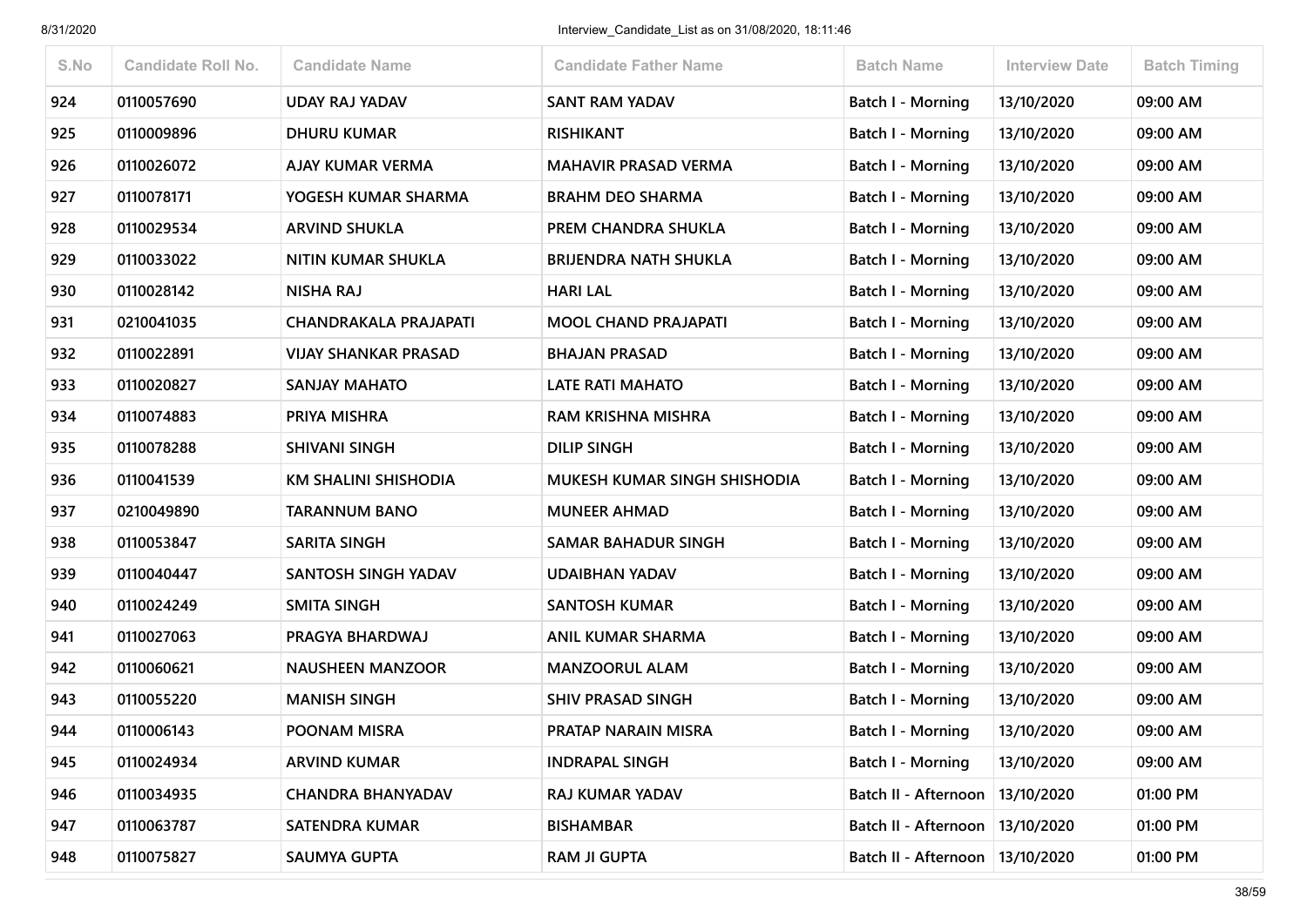| S.No | <b>Candidate Roll No.</b> | <b>Candidate Name</b>       | <b>Candidate Father Name</b> | <b>Batch Name</b>                 | <b>Interview Date</b> | <b>Batch Timing</b> |
|------|---------------------------|-----------------------------|------------------------------|-----------------------------------|-----------------------|---------------------|
| 949  | 0110062330                | <b>UMESH</b>                | <b>FAUJDAR</b>               | Batch II - Afternoon              | 13/10/2020            | 01:00 PM            |
| 950  | 0110072197                | <b>KAMTA PRASAD</b>         | <b>BHAIRO PRASAD</b>         | Batch II - Afternoon              | 13/10/2020            | 01:00 PM            |
| 951  | 0110053722                | <b>PARAS KUMAR</b>          | SHYAMVEER SINGH              | Batch II - Afternoon              | 13/10/2020            | 01:00 PM            |
| 952  | 0110027255                | <b>BRIJESH KUMAR YADAV</b>  | <b>JAY RAM YADAV</b>         | Batch II - Afternoon              | 13/10/2020            | 01:00 PM            |
| 953  | 0110035023                | PRAMOD KUMAR TIWARI         | <b>KAMLESH PRASAD TIWARI</b> | Batch II - Afternoon              | 13/10/2020            | 01:00 PM            |
| 954  | 0110001830                | <b>SUNIL KUMAR GUPTA</b>    | <b>SHAMBHU NATH GUPTA</b>    | Batch II - Afternoon   13/10/2020 |                       | 01:00 PM            |
| 955  | 0110012110                | <b>SUNITA SANGAM</b>        | <b>DEEPU PRASAD</b>          | Batch II - Afternoon              | 13/10/2020            | 01:00 PM            |
| 956  | 0110006735                | <b>BHAWNA</b>               | <b>RAMESH</b>                | Batch II - Afternoon              | 13/10/2020            | 01:00 PM            |
| 957  | 0110044282                | PALLAVI PANDEY              | OM NARAYAN PANDEY            | Batch II - Afternoon   13/10/2020 |                       | 01:00 PM            |
| 958  | 0110030392                | AJEET KUMAR MAURYA          | DAYA SHANKAR MAURYA          | Batch II - Afternoon              | 13/10/2020            | 01:00 PM            |
| 959  | 0110035627                | <b>SANTOSH KUMAR MALL</b>   | SATAYA BRAT SINGH            | Batch II - Afternoon   13/10/2020 |                       | 01:00 PM            |
| 960  | 0210014390                | SUPRIYA DWIVEDI             | <b>SHIV KUMAR DWIVEDI</b>    | Batch II - Afternoon              | 13/10/2020            | 01:00 PM            |
| 961  | 0210076702                | POOJA SHARMA                | <b>SHRI NIVAS SHARMA</b>     | Batch II - Afternoon              | 13/10/2020            | 01:00 PM            |
| 962  | 0110050166                | <b>RUMAL SINGH</b>          | <b>ARVIND SINGH</b>          | Batch II - Afternoon   13/10/2020 |                       | 01:00 PM            |
| 963  | 0110030024                | RAGHAWENDRA PRATAP          | <b>BALESHWAR</b>             | Batch II - Afternoon              | 13/10/2020            | 01:00 PM            |
| 964  | 0110003552                | <b>ABHA MISHRA</b>          | <b>DP MISHRA</b>             | Batch II - Afternoon              | 13/10/2020            | 01:00 PM            |
| 965  | 0110056775                | DEEPAK KUMAR SAROJ          | <b>GULAB CHAND</b>           | Batch II - Afternoon   13/10/2020 |                       | 01:00 PM            |
| 966  | 0110042894                | <b>ASHOK KUMAR</b>          | <b>DHRUV RAJ</b>             | Batch II - Afternoon              | 13/10/2020            | 01:00 PM            |
| 967  | 0110041101                | MUKESH KUMAR PRAJAPATI      | <b>SHIV PRASAD PRAJAPATI</b> | Batch II - Afternoon   13/10/2020 |                       | 01:00 PM            |
| 968  | 0110016210                | <b>SURAJ KUMAR PATEL</b>    | <b>GIRAJA SHANKER PATEL</b>  | Batch II - Afternoon              | 13/10/2020            | 01:00 PM            |
| 969  | 0110066279                | <b>KOMAL SINGH</b>          | <b>BIRPAL SINGH</b>          | Batch II - Afternoon   13/10/2020 |                       | 01:00 PM            |
| 970  | 0110022509                | <b>SITA DEVI</b>            | <b>SHODHAN RAM</b>           | Batch II - Afternoon   13/10/2020 |                       | 01:00 PM            |
| 971  | 0110026301                | <b>MOHD ATEEQUE</b>         | <b>MOHD ILIYAS</b>           | Batch II - Afternoon   13/10/2020 |                       | 01:00 PM            |
| 972  | 0110011596                | <b>DILEEP KUMAR</b>         | <b>RAM SHANKAR</b>           | Batch II - Afternoon              | 13/10/2020            | 01:00 PM            |
| 973  | 0110025790                | <b>SURESH MANI TRIPATHI</b> | <b>K P TRIPATHI</b>          | Batch II - Afternoon              | 13/10/2020            | 01:00 PM            |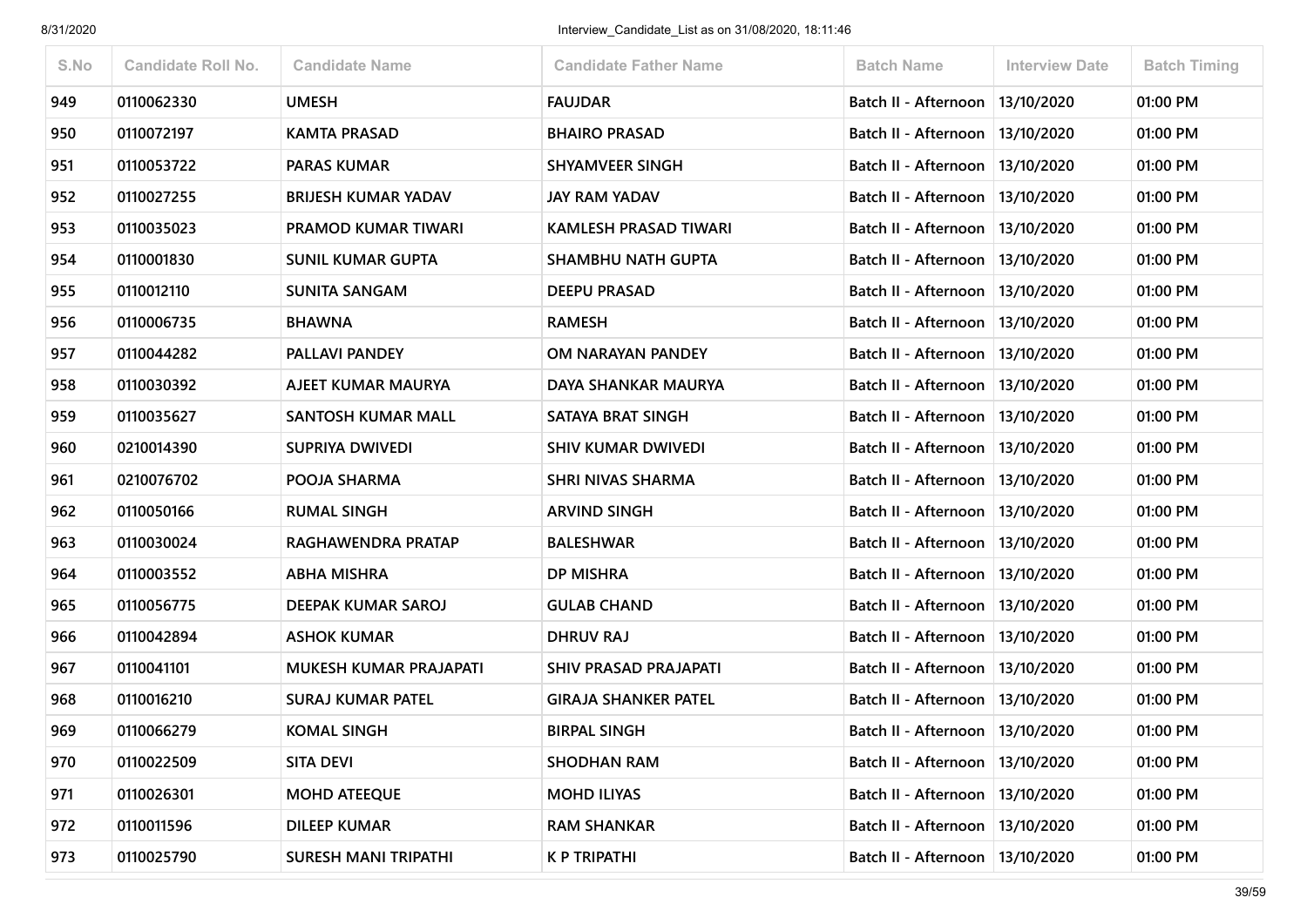| S.No | <b>Candidate Roll No.</b> | <b>Candidate Name</b>       | <b>Candidate Father Name</b>  | <b>Batch Name</b>        | <b>Interview Date</b> | <b>Batch Timing</b> |
|------|---------------------------|-----------------------------|-------------------------------|--------------------------|-----------------------|---------------------|
| 974  | 0110071768                | <b>SHIV RAJ SINGH</b>       | <b>HARIBAKSHA SINGH</b>       | Batch II - Afternoon     | 13/10/2020            | 01:00 PM            |
| 975  | 0110049389                | <b>SUDEEP SHARMA</b>        | <b>TUFANI RAM</b>             | Batch II - Afternoon     | 13/10/2020            | 01:00 PM            |
| 976  | 0110077255                | DHANANJAYA SINGH            | <b>MUSAFIR SINGH</b>          | Batch II - Afternoon     | 13/10/2020            | 01:00 PM            |
| 977  | 0110025657                | <b>JAINENDRA KUMAR RAI</b>  | RAJENDRA PRASAD RAI           | Batch II - Afternoon     | 13/10/2020            | 01:00 PM            |
| 978  | 0110063035                | DEEPENDRA KUMAR MISHRA      | <b>VISHWAMBHAR DAYAL</b>      | Batch II - Afternoon     | 13/10/2020            | 01:00 PM            |
| 979  | 0110055304                | <b>RAJENDRA KUMAR</b>       | <b>GAURI SHANKAR</b>          | Batch II - Afternoon     | 13/10/2020            | 01:00 PM            |
| 980  | 0110071428                | <b>SHIV PRATAP SINGH</b>    | <b>KAILAS SINGH</b>           | Batch II - Afternoon     | 13/10/2020            | 01:00 PM            |
| 981  | 0110006919                | <b>KM PREETI SINGH</b>      | SHIVAJI SINGH                 | <b>Batch I - Morning</b> | 14/10/2020            | 09:00 AM            |
| 982  | 0110063781                | <b>NAZIA NAFEES</b>         | <b>NAFEES AHMAD</b>           | Batch I - Morning        | 14/10/2020            | 09:00 AM            |
| 983  | 0110074435                | <b>DEVESH KUMAR SHAHI</b>   | <b>BATUK DEO SHAHI</b>        | Batch I - Morning        | 14/10/2020            | 09:00 AM            |
| 984  | 0110068344                | RAJESH KUMAR YADAV          | <b>GURU PRASAD</b>            | Batch I - Morning        | 14/10/2020            | 09:00 AM            |
| 985  | 0110015496                | <b>DILIP KUMAR TRIPATHI</b> | RAMESH PRASAD TRIPATHI        | <b>Batch I - Morning</b> | 14/10/2020            | 09:00 AM            |
| 986  | 0110006516                | <b>DHEERAJ SINGH</b>        | <b>DIVAKAR SINGH</b>          | Batch I - Morning        | 14/10/2020            | 09:00 AM            |
| 987  | 0110069544                | RAJESH SINGH YADAV          | RAM LAGAN SINGH YADAV         | <b>Batch I - Morning</b> | 14/10/2020            | 09:00 AM            |
| 988  | 0110038182                | <b>OM NARAYAN</b>           | <b>KALIKA PRASAD</b>          | <b>Batch I - Morning</b> | 14/10/2020            | 09:00 AM            |
| 989  | 0110029276                | <b>DIVYA TRIPATHI</b>       | DINESH CHANDRA TRIPATHI       | <b>Batch I - Morning</b> | 14/10/2020            | 09:00 AM            |
| 990  | 0110011995                | <b>BIJENDRA KUMAR</b>       | <b>PURAN SINGH</b>            | Batch I - Morning        | 14/10/2020            | 09:00 AM            |
| 991  | 0110050328                | <b>SHATRUGHNA KUMAR</b>     | <b>KHOOB LAL</b>              | <b>Batch I - Morning</b> | 14/10/2020            | 09:00 AM            |
| 992  | 0110058082                | PAVAN KUMAR                 | SHYAM KRISHNA DWIVEDI         | <b>Batch I - Morning</b> | 14/10/2020            | 09:00 AM            |
| 993  | 0210011686                | <b>RENU</b>                 | <b>KISHAN SINGH</b>           | <b>Batch I - Morning</b> | 14/10/2020            | 09:00 AM            |
| 994  | 0110009843                | POONAM SOLANKI              | <b>INDRA VIJAY SOLANKI</b>    | Batch I - Morning        | 14/10/2020            | 09:00 AM            |
| 995  | 0110013191                | <b>VIJAI SHANKAR SINGH</b>  | <b>RAM NAWAL SINGH</b>        | Batch I - Morning        | 14/10/2020            | 09:00 AM            |
| 996  | 0110046306                | <b>RUCHI MISHRA</b>         | PRAMOD KUMAR MISHRA           | Batch I - Morning        | 14/10/2020            | 09:00 AM            |
| 997  | 0110018473                | <b>ANIL KUMAR SINGH</b>     | <b>NARENDRA BAHADUR SINGH</b> | Batch I - Morning        | 14/10/2020            | 09:00 AM            |
| 998  | 0110000457                | HARSH BARDHAN SINGH KAUSHIK | <b>RAM MALA SINGH</b>         | <b>Batch I - Morning</b> | 14/10/2020            | 09:00 AM            |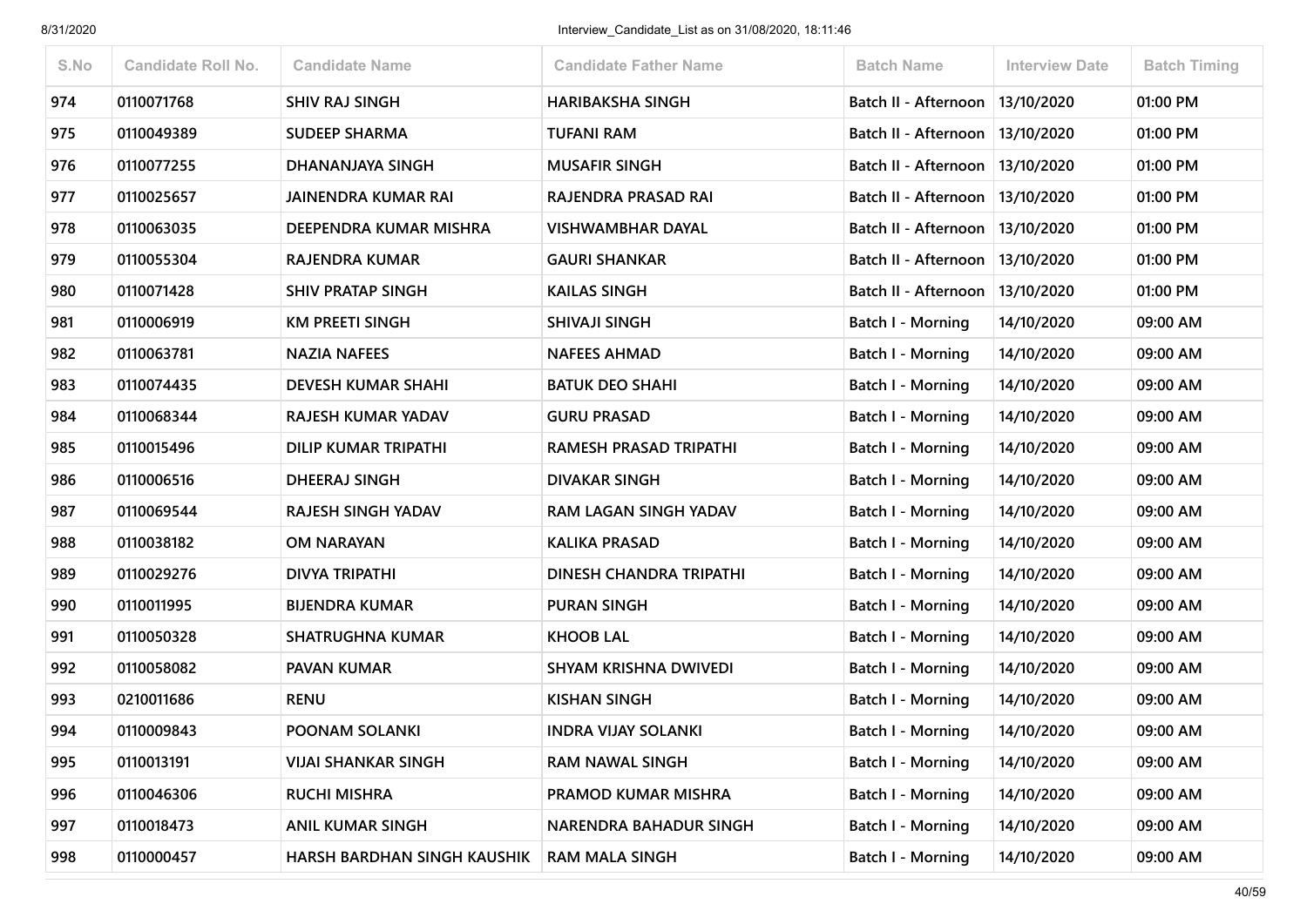| S.No | <b>Candidate Roll No.</b> | <b>Candidate Name</b>          | <b>Candidate Father Name</b>  | <b>Batch Name</b>                 | <b>Interview Date</b> | <b>Batch Timing</b> |
|------|---------------------------|--------------------------------|-------------------------------|-----------------------------------|-----------------------|---------------------|
| 999  | 0110052632                | <b>ALOK KUMAR SINGH</b>        | <b>SURESH PRASAD SINGH</b>    | <b>Batch I - Morning</b>          | 14/10/2020            | 09:00 AM            |
| 1000 | 0110076728                | <b>SHIVANI</b>                 | <b>NARENDRA SINGH</b>         | Batch I - Morning                 | 14/10/2020            | 09:00 AM            |
| 1001 | 0110012540                | LALITA SINGH                   | <b>SAMAR BAHADUR SINGH</b>    | Batch I - Morning                 | 14/10/2020            | 09:00 AM            |
| 1002 | 0110037487                | SANTOSH KUMAR SINGH            | PHOOL CHANDRA SINGH           | <b>Batch I - Morning</b>          | 14/10/2020            | 09:00 AM            |
| 1003 | 0110036151                | <b>VINAY KUMAR</b>             | <b>NAND LAL GUPTA</b>         | Batch I - Morning                 | 14/10/2020            | 09:00 AM            |
| 1004 | 0210072333                | <b>APRAJITA</b>                | <b>CHANDRA PRAKASH</b>        | <b>Batch I - Morning</b>          | 14/10/2020            | 09:00 AM            |
| 1005 | 0110023237                | <b>JAI KUMAR NOTIYAL</b>       | <b>TELU RAM</b>               | Batch I - Morning                 | 14/10/2020            | 09:00 AM            |
| 1006 | 0110045601                | <b>MUNNOO PRASAD</b>           | <b>KANHAIYA PRASAD</b>        | Batch I - Morning                 | 14/10/2020            | 09:00 AM            |
| 1007 | 0110050168                | <b>SHATRUGHAN SINGH</b>        | <b>MARKANDEY SINGH</b>        | <b>Batch I - Morning</b>          | 14/10/2020            | 09:00 AM            |
| 1008 | 0210080370                | VANDANA SINGH                  | <b>GANESH SINGH</b>           | Batch I - Morning                 | 14/10/2020            | 09:00 AM            |
| 1009 | 0110062133                | <b>ANUPAM</b>                  | <b>JITENDRA NARAYAN</b>       | Batch I - Morning                 | 14/10/2020            | 09:00 AM            |
| 1010 | 0110043678                | <b>KM DEEPTI</b>               | <b>BRIJ PAL SINGH</b>         | Batch I - Morning                 | 14/10/2020            | 09:00 AM            |
| 1011 | 0110044212                | AKHILESH KUMAR YADAV           | <b>BABU RAM YADAV</b>         | Batch I - Morning                 | 14/10/2020            | 09:00 AM            |
| 1012 | 0210052538                | KM KALPANA SHARMA              | <b>AWADH KISHORE SHARMA</b>   | <b>Batch I - Morning</b>          | 14/10/2020            | 09:00 AM            |
| 1013 | 0110040592                | <b>AKHILESH KUMAR</b>          | RAMBARAN RAM                  | <b>Batch I - Morning</b>          | 14/10/2020            | 09:00 AM            |
| 1014 | 0110037237                | <b>JITENDRA YADAV</b>          | <b>RAM NARESH YADAV</b>       | <b>Batch I - Morning</b>          | 14/10/2020            | 09:00 AM            |
| 1015 | 0110043954                | <b>ASHOK KUMAR MALVIYA</b>     | <b>KESHO PRASAD MALVIYA</b>   | Batch I - Morning                 | 14/10/2020            | 09:00 AM            |
| 1016 | 0110078721                | <b>NEERAJ SHARMA</b>           | RADHA KRISHNA SHARMA          | Batch II - Afternoon              | 14/10/2020            | 01:00 PM            |
| 1017 | 0110078847                | <b>SAURABH TRIPATHI</b>        | RATAN NARAYAN TRIPATHI        | Batch II - Afternoon              | 14/10/2020            | 01:00 PM            |
| 1018 | 0110057202                | PARVEEN KUMAR SHARMA           | <b>JAI NARAYAN SHARMA</b>     | Batch II - Afternoon              | 14/10/2020            | 01:00 PM            |
| 1019 | 0110030577                | <b>JAY PRAKASH</b>             | <b>DABBU VERMA</b>            | Batch II - Afternoon              | 14/10/2020            | 01:00 PM            |
| 1020 | 0110040582                | OM PRAKASH SINGH               | <b>NARENDRA BAHADUR SINGH</b> | Batch II - Afternoon   14/10/2020 |                       | 01:00 PM            |
| 1021 | 0110057495                | <b>DEEPAK KUMAR</b>            | <b>SHANKAR SHARAN</b>         | Batch II - Afternoon              | 14/10/2020            | 01:00 PM            |
| 1022 | 0110073857                | <b>KANCHAN DEVI</b>            | <b>LALLAN</b>                 | Batch II - Afternoon              | 14/10/2020            | 01:00 PM            |
| 1023 | 0110062096                | <b>GOVIND KUMAR CHAURASIYA</b> | RAM BRIKSH CHAURASIYA         | Batch II - Afternoon              | 14/10/2020            | 01:00 PM            |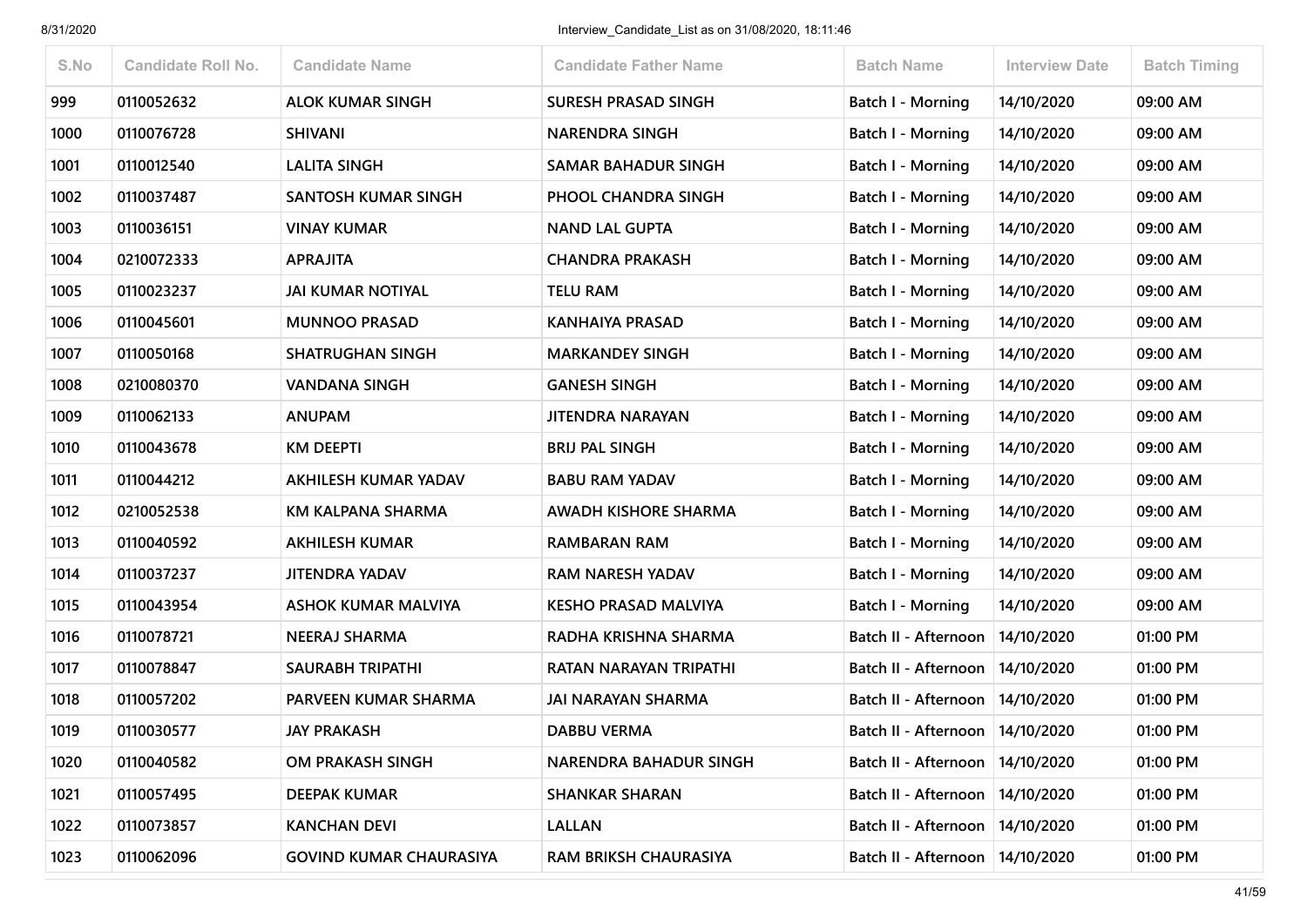| S.No | <b>Candidate Roll No.</b> | <b>Candidate Name</b>        | <b>Candidate Father Name</b>   | <b>Batch Name</b>                 | Interview Date | <b>Batch Timing</b> |
|------|---------------------------|------------------------------|--------------------------------|-----------------------------------|----------------|---------------------|
| 1024 | 0110040177                | <b>JITENDRA KUMAR GUPTA</b>  | SANKATHA PRASAD GUPTA          | Batch II - Afternoon              | 14/10/2020     | 01:00 PM            |
| 1025 | 0110023805                | <b>RAM PRAKASH SINGH</b>     | <b>CHANDRA BHAN SINGH</b>      | Batch II - Afternoon              | 14/10/2020     | 01:00 PM            |
| 1026 | 0110025350                | <b>SURESH KUMAR SINGH</b>    | <b>SHOBH NATH SINGH</b>        | Batch II - Afternoon              | 14/10/2020     | 01:00 PM            |
| 1027 | 0110046771                | <b>VINOD KUMAR</b>           | <b>RAM LAKHAN</b>              | Batch II - Afternoon              | 14/10/2020     | 01:00 PM            |
| 1028 | 0110014230                | <b>SUPRIYA</b>               | <b>GAYA PRASAD</b>             | Batch II - Afternoon   14/10/2020 |                | 01:00 PM            |
| 1029 | 0110026991                | <b>VIKAS KUMAR DEEPANKAR</b> | <b>SURESH CHANDRA</b>          | Batch II - Afternoon              | 14/10/2020     | 01:00 PM            |
| 1030 | 0110021454                | <b>ARUNA TIWARI</b>          | <b>ML TIWARI</b>               | Batch II - Afternoon              | 14/10/2020     | 01:00 PM            |
| 1031 | 0110014775                | <b>BINOD KUMAR</b>           | <b>RAM KAILASH YADAV</b>       | Batch II - Afternoon   14/10/2020 |                | 01:00 PM            |
| 1032 | 0110058014                | <b>AVANISH KUMAR SINGH</b>   | KAILASH NATH SINGH             | Batch II - Afternoon              | 14/10/2020     | 01:00 PM            |
| 1033 | 0110027942                | <b>NISHA PANDEY</b>          | RAMESH CHANDRA PANDEY          | Batch II - Afternoon              | 14/10/2020     | 01:00 PM            |
| 1034 | 0110018572                | AJAI KUMAR YADAV             | <b>RAM BOOJH YADAV</b>         | Batch II - Afternoon   14/10/2020 |                | 01:00 PM            |
| 1035 | 0210020446                | <b>RICHA GUPTA</b>           | <b>RAJIV GUPTA</b>             | Batch II - Afternoon              | 14/10/2020     | 01:00 PM            |
| 1036 | 0110010700                | <b>LALIT KUMAR</b>           | <b>KAILAS CHANDRA</b>          | Batch II - Afternoon              | 14/10/2020     | 01:00 PM            |
| 1037 | 0110063294                | AWADHESH KUMAR MISHRA        | SHAYAM NARAYAN MISHRA          | Batch II - Afternoon              | 14/10/2020     | 01:00 PM            |
| 1038 | 0110047155                | <b>CHIRANJI LAL</b>          | RAM BACHAN URF DEVIDEEN PANDEY | Batch II - Afternoon              | 14/10/2020     | 01:00 PM            |
| 1039 | 0110064476                | <b>GULAB BABU</b>            | <b>RAM SUMER</b>               | Batch II - Afternoon              | 14/10/2020     | 01:00 PM            |
| 1040 | 0110024247                | <b>SANJEEV KUMAR</b>         | <b>GENDA LAL</b>               | Batch II - Afternoon              | 14/10/2020     | 01:00 PM            |
| 1041 | 0110060762                | <b>PAWAN KUMAR</b>           | <b>MAIYADEEN</b>               | Batch II - Afternoon              | 14/10/2020     | 01:00 PM            |
| 1042 | 0110061221                | <b>NAVEEN KUMAR</b>          | RAGHUVEER PRASAD PRAJAPATI     | Batch II - Afternoon   14/10/2020 |                | 01:00 PM            |
| 1043 | 0110035044                | <b>RAHUL KUMAR</b>           | <b>PREM CHAND</b>              | Batch II - Afternoon              | 14/10/2020     | 01:00 PM            |
| 1044 | 0110023607                | <b>SANJEEV KUMAR</b>         | <b>RAM BHAROSEY</b>            | Batch II - Afternoon   14/10/2020 |                | 01:00 PM            |
| 1045 | 0110036274                | <b>ASHISH KUMAR</b>          | <b>ASHOK KUMAR</b>             | Batch II - Afternoon   14/10/2020 |                | 01:00 PM            |
| 1046 | 0110013353                | <b>ANIL KUMAR</b>            | LATE MISHRI LAL                | Batch II - Afternoon              | 14/10/2020     | 01:00 PM            |
| 1047 | 0110040367                | <b>SANTOSH SINGH</b>         | <b>SHYAM NARAYAN SINGH</b>     | Batch II - Afternoon   14/10/2020 |                | 01:00 PM            |
| 1048 | 0110053711                | <b>VIPIN KUMAR</b>           | <b>SRI CHANDRA</b>             | Batch II - Afternoon   14/10/2020 |                | 01:00 PM            |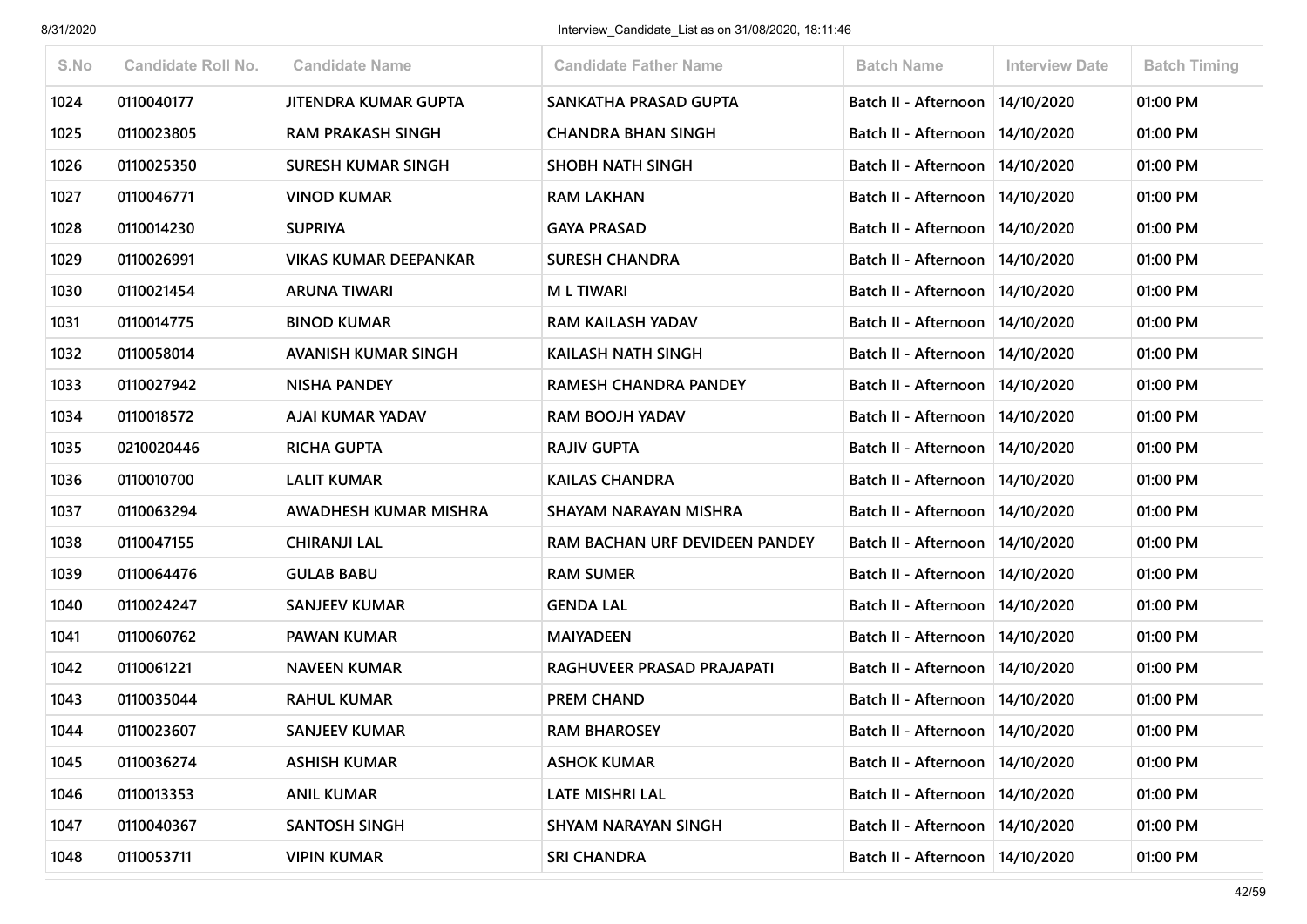| S.No | <b>Candidate Roll No.</b> | <b>Candidate Name</b>      | <b>Candidate Father Name</b> | <b>Batch Name</b>        | <b>Interview Date</b> | <b>Batch Timing</b> |
|------|---------------------------|----------------------------|------------------------------|--------------------------|-----------------------|---------------------|
| 1049 | 0110053822                | <b>PARAS NATH</b>          | <b>RAM NEVAL</b>             | Batch II - Afternoon     | 14/10/2020            | 01:00 PM            |
| 1050 | 0110056011                | VIPIN SINGH                | <b>DAMESHWAR SINGH</b>       | Batch II - Afternoon     | 14/10/2020            | 01:00 PM            |
| 1051 | 0110012404                | <b>PUJA PANDEY</b>         | <b>SHAYAM NARAIN PANDEY</b>  | <b>Batch I - Morning</b> | 15/10/2020            | 09:00 AM            |
| 1052 | 0110022659                | <b>KM RENU</b>             | <b>SHYAM NARAYAN</b>         | Batch I - Morning        | 15/10/2020            | 09:00 AM            |
| 1053 | 0110056830                | <b>UDAY BHAN</b>           | <b>BANSHI LAL</b>            | <b>Batch I - Morning</b> | 15/10/2020            | 09:00 AM            |
| 1054 | 0110071485                | RAVINDRA KUMAR SINGH       | <b>RAMA KANT SINGH</b>       | <b>Batch I - Morning</b> | 15/10/2020            | 09:00 AM            |
| 1055 | 0110002530                | <b>SUNIL KUMAR MISHRA</b>  | DEENA NATH MISHRA            | Batch I - Morning        | 15/10/2020            | 09:00 AM            |
| 1056 | 0110071743                | PRITI SINGH                | <b>INDRASEN SINGH TOMAR</b>  | Batch I - Morning        | 15/10/2020            | 09:00 AM            |
| 1057 | 0110028250                | <b>SURYA PRAKASH</b>       | <b>SHAILENDRA NATH</b>       | Batch I - Morning        | 15/10/2020            | 09:00 AM            |
| 1058 | 0110062441                | NAVIN KUMAR SRIVASTAVA     | <b>RAM BABU SRIVASTAVA</b>   | Batch I - Morning        | 15/10/2020            | 09:00 AM            |
| 1059 | 0110004251                | <b>VARUNA GOSWAMI</b>      | <b>UMESH CHANDRA GOSWAMI</b> | <b>Batch I - Morning</b> | 15/10/2020            | 09:00 AM            |
| 1060 | 0110067512                | <b>AMIT KUMAR DUBEY</b>    | <b>RADHEY SHYAM DUBEY</b>    | <b>Batch I - Morning</b> | 15/10/2020            | 09:00 AM            |
| 1061 | 0110004450                | <b>SUNIL KUMAR TIWARI</b>  | SATYA PRAKASH SHARMA         | Batch I - Morning        | 15/10/2020            | 09:00 AM            |
| 1062 | 0210044293                | <b>ANJULY GUPTA</b>        | <b>RAJESH GUPTA</b>          | Batch I - Morning        | 15/10/2020            | 09:00 AM            |
| 1063 | 0110073854                | <b>BAL MUKUND TRIPATHI</b> | <b>HARI OM TRIPATHI</b>      | Batch I - Morning        | 15/10/2020            | 09:00 AM            |
| 1064 | 0110021914                | <b>ARUSHI PANDEY</b>       | SANTOSH KUMAR PANDEY         | Batch I - Morning        | 15/10/2020            | 09:00 AM            |
| 1065 | 0110011209                | <b>SHWETA</b>              | <b>VIJAY KUMAR</b>           | <b>Batch I - Morning</b> | 15/10/2020            | 09:00 AM            |
| 1066 | 0110073804                | <b>RAJNEESH KUMAR</b>      | <b>SAMAR JEET SINGH</b>      | Batch I - Morning        | 15/10/2020            | 09:00 AM            |
| 1067 | 0110015057                | <b>INDRESH KUMAR</b>       | <b>MUNI JEE MISHRA</b>       | <b>Batch I - Morning</b> | 15/10/2020            | 09:00 AM            |
| 1068 | 0110061685                | <b>RATNESH TRIPATHI</b>    | <b>HANSRAJ TRIPATHI</b>      | Batch I - Morning        | 15/10/2020            | 09:00 AM            |
| 1069 | 0110023477                | <b>JAI PRAKASH</b>         | <b>RAM VISHAL</b>            | Batch I - Morning        | 15/10/2020            | 09:00 AM            |
| 1070 | 0110044924                | RAJ KUMAR SINGH            | <b>MOLAI SINGH</b>           | Batch I - Morning        | 15/10/2020            | 09:00 AM            |
| 1071 | 0110044856                | <b>GARIMA SHUKLA</b>       | <b>JAI PRAKASH SHUKLA</b>    | Batch I - Morning        | 15/10/2020            | 09:00 AM            |
| 1072 | 0110077236                | <b>HARI SHANKAR MAURYA</b> | <b>RAM BARAN MAURYA</b>      | <b>Batch I - Morning</b> | 15/10/2020            | 09:00 AM            |
| 1073 | 0110076615                | DHANANJAY MAURYA           | <b>GUROO DEO MARUYA</b>      | <b>Batch I - Morning</b> | 15/10/2020            | 09:00 AM            |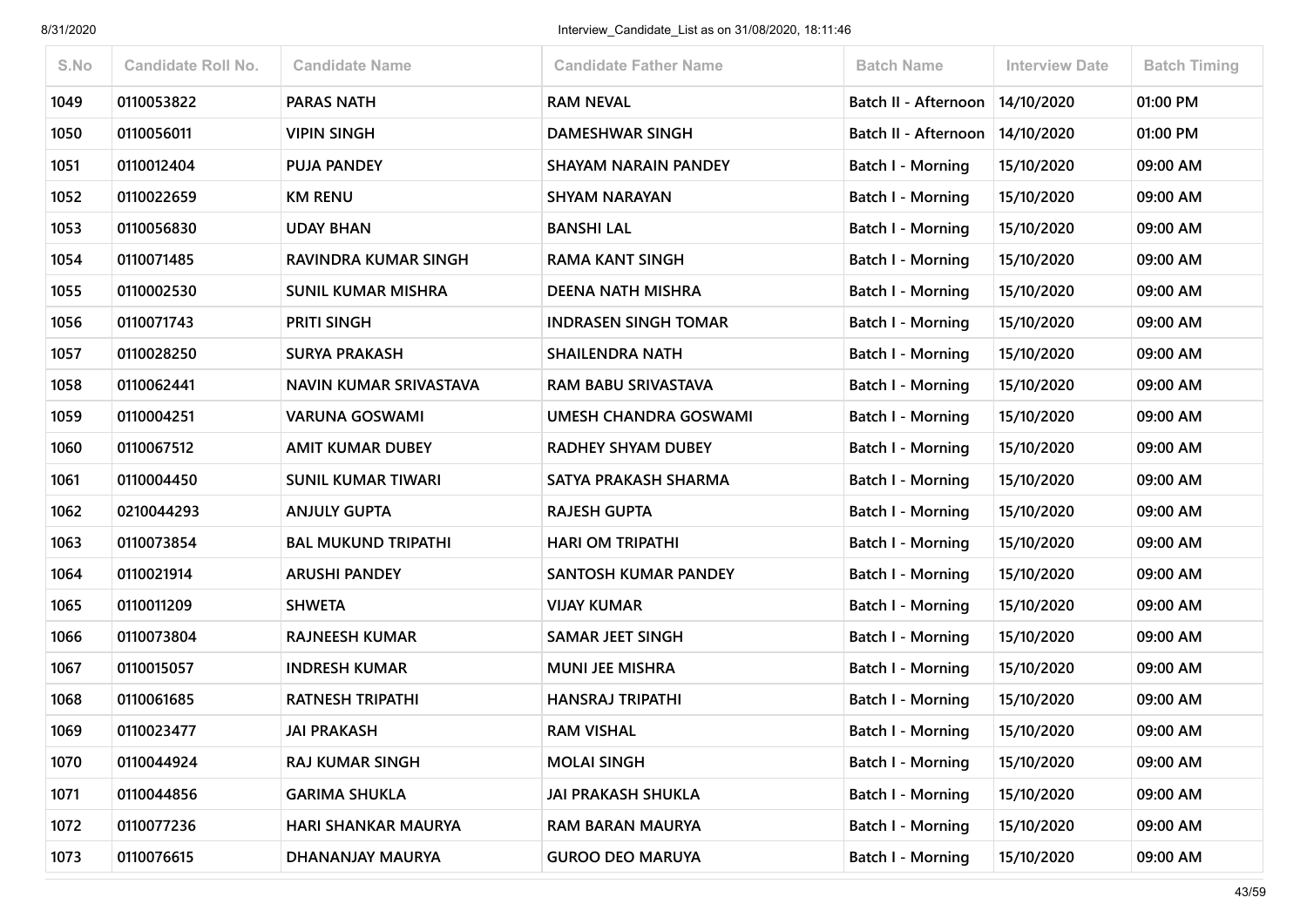| S.No | <b>Candidate Roll No.</b> | <b>Candidate Name</b>        | <b>Candidate Father Name</b> | <b>Batch Name</b>                 | <b>Interview Date</b> | <b>Batch Timing</b> |
|------|---------------------------|------------------------------|------------------------------|-----------------------------------|-----------------------|---------------------|
| 1074 | 0110059201                | <b>NARPAT SINGH</b>          | <b>MUNNA LAL</b>             | Batch I - Morning                 | 15/10/2020            | 09:00 AM            |
| 1075 | 0110049535                | <b>DASHRATH LAL</b>          | <b>RAM MANOHAR</b>           | <b>Batch I - Morning</b>          | 15/10/2020            | 09:00 AM            |
| 1076 | 0210036617                | <b>JIGYASA</b>               | VINOD KUMAR                  | <b>Batch I - Morning</b>          | 15/10/2020            | 09:00 AM            |
| 1077 | 0210066337                | <b>KAMINI CHAUDHARY</b>      | <b>ANIL KUMAR</b>            | <b>Batch I - Morning</b>          | 15/10/2020            | 09:00 AM            |
| 1078 | 0110030325                | RAMA KANT SRIVASTAVA         | <b>GIRISH CHANDRA</b>        | Batch I - Morning                 | 15/10/2020            | 09:00 AM            |
| 1079 | 0110070243                | PRITI MISHRA                 | <b>LAVLESH MISHRA</b>        | Batch I - Morning                 | 15/10/2020            | 09:00 AM            |
| 1080 | 0110078839                | <b>KULDEEP VERMA</b>         | <b>RAM VILAS VERMA</b>       | Batch I - Morning                 | 15/10/2020            | 09:00 AM            |
| 1081 | 0110065052                | <b>AMIT KUMAR</b>            | RAJ BAHADUR VERMA            | <b>Batch I - Morning</b>          | 15/10/2020            | 09:00 AM            |
| 1082 | 0110060373                | ANUJ KUMAR VERMA             | <b>RAM KUMAR VERMA</b>       | Batch I - Morning                 | 15/10/2020            | 09:00 AM            |
| 1083 | 0110067104                | RAJESH KUMAR TIWARI          | UMA SHANKAR TIWARI           | Batch I - Morning                 | 15/10/2020            | 09:00 AM            |
| 1084 | 0110021793                | ANIRUDDHA KUMAR GAUTAM       | <b>RADHEY SHYAM</b>          | Batch I - Morning                 | 15/10/2020            | 09:00 AM            |
| 1085 | 0110065018                | <b>KM MANSI</b>              | <b>PRATAP SINGH</b>          | <b>Batch I - Morning</b>          | 15/10/2020            | 09:00 AM            |
| 1086 | 0110072690                | <b>USHA SINGH</b>            | <b>SHARDHA SINGH</b>         | Batch II - Afternoon              | 15/10/2020            | 01:00 PM            |
| 1087 | 0110036994                | <b>ASHISH KUMAR MAURYA</b>   | RAM JATAN MAURYA             | Batch II - Afternoon   15/10/2020 |                       | 01:00 PM            |
| 1088 | 0110030449                | <b>SOMESH KUMAR</b>          | <b>SARJOO PRASAD</b>         | Batch II - Afternoon              | 15/10/2020            | 01:00 PM            |
| 1089 | 0110000901                | <b>MARTAND SINGH</b>         | <b>JAG JEET SINGH</b>        | Batch II - Afternoon              | 15/10/2020            | 01:00 PM            |
| 1090 | 0110065337                | <b>KAMALESH KUMAR YADAVA</b> | <b>RAM DHARI</b>             | Batch II - Afternoon              | 15/10/2020            | 01:00 PM            |
| 1091 | 0110010751                | <b>VIBHAV SINGH</b>          | <b>DIWAKAR SINGH</b>         | Batch II - Afternoon   15/10/2020 |                       | 01:00 PM            |
| 1092 | 0210049397                | <b>JYOTI KASHYAP</b>         | PANNALAL KASHYAP             | Batch II - Afternoon   15/10/2020 |                       | 01:00 PM            |
| 1093 | 0110021784                | <b>PUSKAR SINGH</b>          | <b>RAJKUMAR SINGH</b>        | Batch II - Afternoon              | 15/10/2020            | 01:00 PM            |
| 1094 | 0110022916                | <b>DINESH KUMAR VERMA</b>    | <b>RAM PAL VERMA</b>         | Batch II - Afternoon   15/10/2020 |                       | 01:00 PM            |
| 1095 | 0110062065                | RAVENDRA PAL SINGH           | <b>VIR SAHAY</b>             | Batch II - Afternoon   15/10/2020 |                       | 01:00 PM            |
| 1096 | 0110025365                | <b>RAM RAJ</b>               | <b>RAM KISHAN</b>            | Batch II - Afternoon              | 15/10/2020            | 01:00 PM            |
| 1097 | 0110052240                | <b>MANISH KUMAR</b>          | PRITHVINATH SINGH            | Batch II - Afternoon              | 15/10/2020            | 01:00 PM            |
| 1098 | 0110056969                | <b>SUDHIR SINGH</b>          | <b>VISHWAMIRA SINGH</b>      | Batch II - Afternoon              | 15/10/2020            | 01:00 PM            |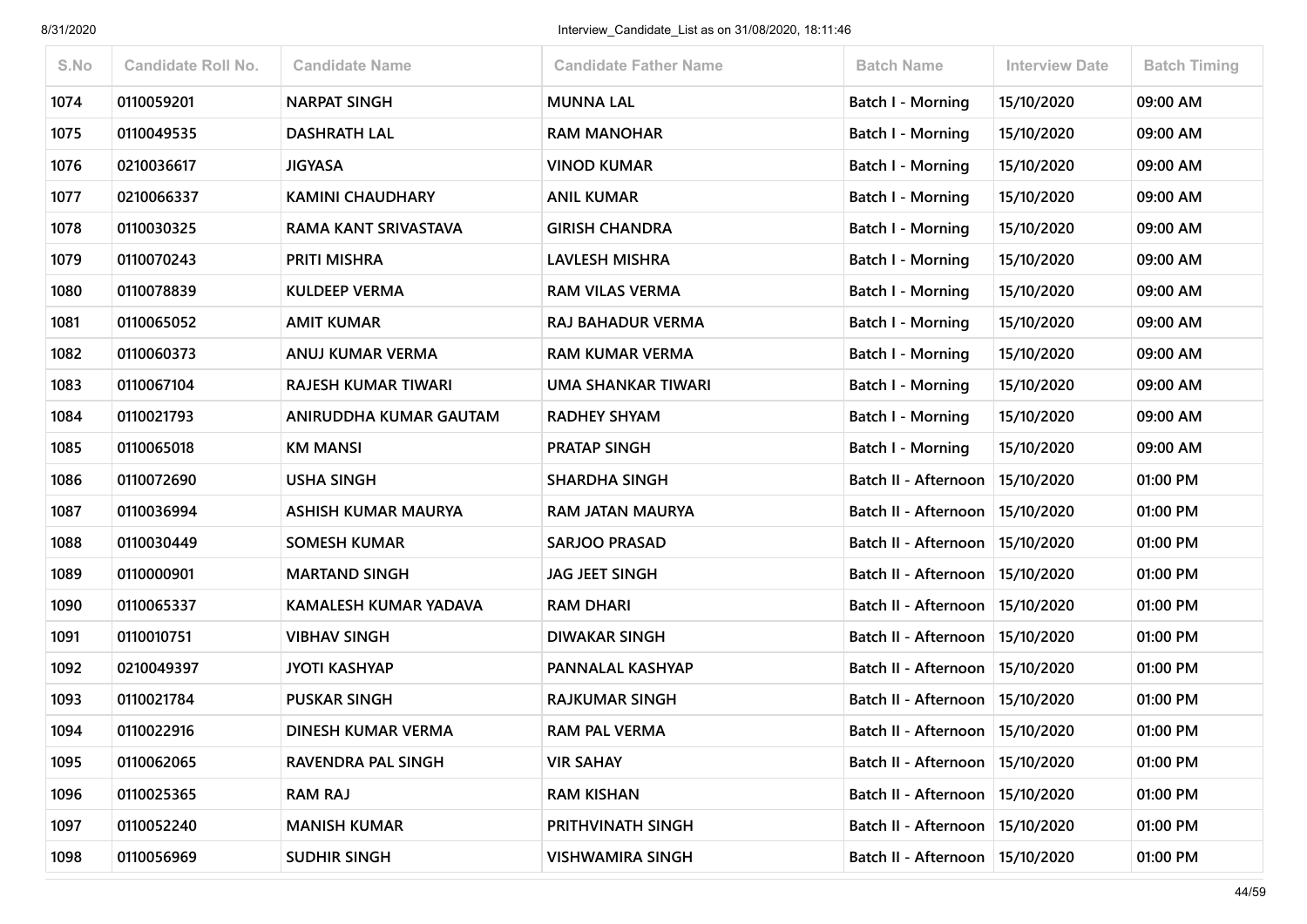| S.No | <b>Candidate Roll No.</b> | <b>Candidate Name</b>   | <b>Candidate Father Name</b> | <b>Batch Name</b>        | <b>Interview Date</b> | <b>Batch Timing</b> |
|------|---------------------------|-------------------------|------------------------------|--------------------------|-----------------------|---------------------|
| 1099 | 0110055161                | <b>NARENDRA KUMAR</b>   | <b>SHIV DAS</b>              | Batch II - Afternoon     | 15/10/2020            | 01:00 PM            |
| 1100 | 0110067907                | <b>SATISH VERMA</b>     | DAYA RAM                     | Batch II - Afternoon     | 15/10/2020            | 01:00 PM            |
| 1101 | 0110055060                | <b>MANISH PANDEY</b>    | <b>DEVENDRA PANDEY</b>       | Batch II - Afternoon     | 15/10/2020            | 01:00 PM            |
| 1102 | 0210051235                | DEEKSHA KUSHWAHA        | SHESHNATH KUSHWAHA           | Batch II - Afternoon     | 15/10/2020            | 01:00 PM            |
| 1103 | 0110054185                | RANVEER SINGH YADAV     | RAJENDRA SINGH YADAV         | Batch II - Afternoon     | 15/10/2020            | 01:00 PM            |
| 1104 | 0110050814                | <b>ASHWANI KUMAR</b>    | <b>HURSH</b>                 | Batch II - Afternoon     | 15/10/2020            | 01:00 PM            |
| 1105 | 0110074549                | <b>SUNEEL KUMAR</b>     | <b>DHARM PAL</b>             | Batch II - Afternoon     | 15/10/2020            | 01:00 PM            |
| 1106 | 0210017539                | KM RANJANA TIWARI       | <b>MAHESHWAR TIWARI</b>      | Batch II - Afternoon     | 15/10/2020            | 01:00 PM            |
| 1107 | 0110022854                | <b>ARVIND KUMAR</b>     | <b>SATPAL SINGH</b>          | Batch II - Afternoon     | 15/10/2020            | 01:00 PM            |
| 1108 | 0110037371                | <b>VINAY KUMAR RAM</b>  | <b>BALIRAJ RAM</b>           | Batch II - Afternoon     | 15/10/2020            | 01:00 PM            |
| 1109 | 0110049348                | <b>SHASHIKANT SINGH</b> | <b>KASHI NATH SINGH</b>      | Batch II - Afternoon     | 15/10/2020            | 01:00 PM            |
| 1110 | 0110039678                | KM BHAVANA RANI         | <b>RAJENDRA PRASAD</b>       | Batch II - Afternoon     | 15/10/2020            | 01:00 PM            |
| 1111 | 0110024240                | <b>MADHU RANI</b>       | <b>DHARM PAL</b>             | Batch II - Afternoon     | 15/10/2020            | 01:00 PM            |
| 1112 | 0110077664                | <b>RAJOO RAJBHAR</b>    | <b>LAUJARI RAJBHAR</b>       | Batch II - Afternoon     | 15/10/2020            | 01:00 PM            |
| 1113 | 0110038963                | <b>PRASHANT TRIVEDI</b> | <b>SHARDA SHARAN TRIVEDI</b> | Batch II - Afternoon     | 15/10/2020            | 01:00 PM            |
| 1114 | 0110045827                | SARIKA GUPTA            | RAMESH CHANDRA GUPTA         | Batch II - Afternoon     | 15/10/2020            | 01:00 PM            |
| 1115 | 0110073691                | YASHWANTI               | <b>KUNVAR PAL SINGH</b>      | Batch II - Afternoon     | 15/10/2020            | 01:00 PM            |
| 1116 | 0110031209                | <b>SONAL</b>            | <b>MAHESH CHANDRA SAXENA</b> | Batch II - Afternoon     | 15/10/2020            | 01:00 PM            |
| 1117 | 0110041912                | AKHILESH KUMAR BHARATI  | LALTA PRASAD                 | Batch II - Afternoon     | 15/10/2020            | 01:00 PM            |
| 1118 | 0110040536                | <b>GAJENDRA KUMAR</b>   | <b>AMAR SINGH</b>            | Batch II - Afternoon     | 15/10/2020            | 01:00 PM            |
| 1119 | 0110055089                | SUDHIR CHANDRA SHARMA   | <b>RAM SEVAK SHARMA</b>      | Batch II - Afternoon     | 15/10/2020            | 01:00 PM            |
| 1120 | 0110056526                | SACHIN KUMAR VERMA      | <b>RAM GOPAL VERMA</b>       | Batch II - Afternoon     | 15/10/2020            | 01:00 PM            |
| 1121 | 0110039292                | <b>AKHIL KUMAR</b>      | DAYA RAM                     | Batch I - Morning        | 16/10/2020            | 09:00 AM            |
| 1122 | 0110027562                | <b>NISHA MAHOUR</b>     | <b>MAHESH CHANDRA MAHOUR</b> | Batch I - Morning        | 16/10/2020            | 09:00 AM            |
| 1123 | 0110011632                | <b>ABHISHEK SINGH</b>   | <b>BIRENDRA KUMAR SINGH</b>  | <b>Batch I - Morning</b> | 16/10/2020            | 09:00 AM            |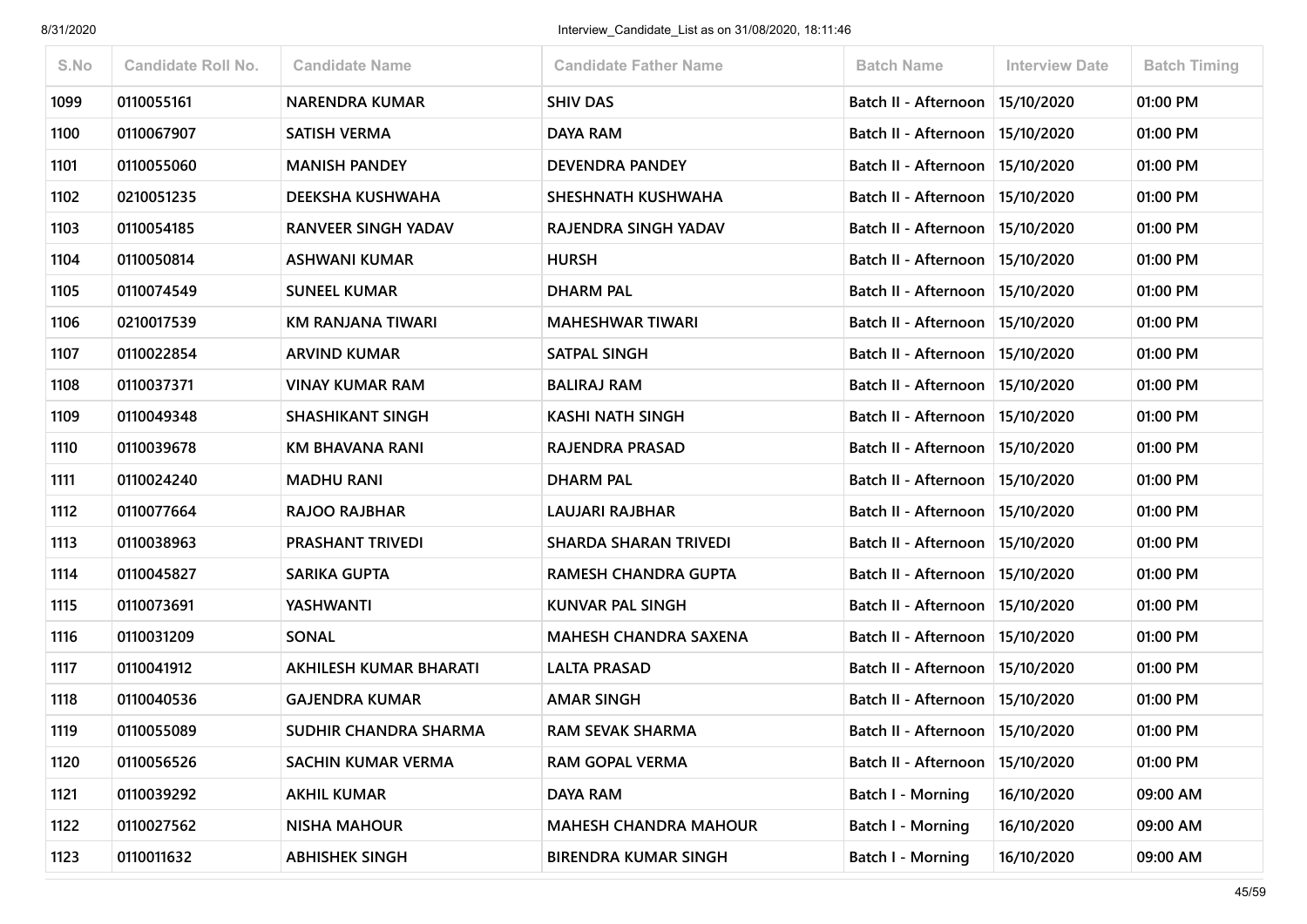| S.No | <b>Candidate Roll No.</b> | <b>Candidate Name</b>       | <b>Candidate Father Name</b>  | <b>Batch Name</b>        | <b>Interview Date</b> | <b>Batch Timing</b> |
|------|---------------------------|-----------------------------|-------------------------------|--------------------------|-----------------------|---------------------|
| 1124 | 0110040521                | MUKESH KUMAR CHAURASIYA     | RAMA KANT CHAURASIYA          | <b>Batch I - Morning</b> | 16/10/2020            | 09:00 AM            |
| 1125 | 0110074460                | <b>MANOJ KUMAR PAL</b>      | SATYA PRAKASH PAL             | Batch I - Morning        | 16/10/2020            | 09:00 AM            |
| 1126 | 0110022115                | <b>BRIJENDRA PRASAD</b>     | <b>KALLOO RAM</b>             | <b>Batch I - Morning</b> | 16/10/2020            | 09:00 AM            |
| 1127 | 0110064482                | PERMATMA SINGH              | <b>BRIJRAJ SINGH</b>          | Batch I - Morning        | 16/10/2020            | 09:00 AM            |
| 1128 | 0110056848                | SHIKHA BARANWAL             | <b>VINOD KUMAR BARANWAL</b>   | <b>Batch I - Morning</b> | 16/10/2020            | 09:00 AM            |
| 1129 | 0110059282                | PAVAN KUMAR SINGH           | <b>ARVIND SINGH</b>           | <b>Batch I - Morning</b> | 16/10/2020            | 09:00 AM            |
| 1130 | 0110063485                | <b>RAVI KUMAR</b>           | <b>RUDAL RAM BHARATI</b>      | Batch I - Morning        | 16/10/2020            | 09:00 AM            |
| 1131 | 0110005426                | <b>REKHA CHAUHAN</b>        | <b>RAVINDER SINGH CHAUHAN</b> | Batch I - Morning        | 16/10/2020            | 09:00 AM            |
| 1132 | 0110078144                | <b>RAJU</b>                 | <b>RADHEY SHYAM</b>           | <b>Batch I - Morning</b> | 16/10/2020            | 09:00 AM            |
| 1133 | 0110040242                | OM PRAKASH PRAJAPATI        | <b>SHIV RAM PRASAD</b>        | Batch I - Morning        | 16/10/2020            | 09:00 AM            |
| 1134 | 0110074124                | RAJNEESH KUMAR TRIPATHI     | <b>RAJARAM TRIPATHI</b>       | <b>Batch I - Morning</b> | 16/10/2020            | 09:00 AM            |
| 1135 | 0110012997                | <b>INDRA NATH PANDEY</b>    | <b>RAMA NATH PANDEY</b>       | <b>Batch I - Morning</b> | 16/10/2020            | 09:00 AM            |
| 1136 | 0110010105                | <b>RAM ACHAL</b>            | <b>BIKANOO</b>                | Batch I - Morning        | 16/10/2020            | 09:00 AM            |
| 1137 | 0110006457                | <b>HIMANI</b>               | <b>NARENDRA KUMAR</b>         | Batch I - Morning        | 16/10/2020            | 09:00 AM            |
| 1138 | 0110005922                | <b>NEHA</b>                 | <b>RAM LAKHAN VERMA</b>       | <b>Batch I - Morning</b> | 16/10/2020            | 09:00 AM            |
| 1139 | 0110061811                | <b>VISHAL KUMAR</b>         | RAJENDRA PRASAD               | <b>Batch I - Morning</b> | 16/10/2020            | 09:00 AM            |
| 1140 | 0110029397                | JAY HIND KUMAR YADAV        | <b>RAM PHER YADAV</b>         | <b>Batch I - Morning</b> | 16/10/2020            | 09:00 AM            |
| 1141 | 0110044784                | <b>RAJ KUMAR SINGH</b>      | <b>SHAILENDRA SINGH</b>       | Batch I - Morning        | 16/10/2020            | 09:00 AM            |
| 1142 | 0110069691                | <b>VIVEK TRIPATHI</b>       | PRABHAT TRIPATHI              | <b>Batch I - Morning</b> | 16/10/2020            | 09:00 AM            |
| 1143 | 0110025810                | <b>SURESH MAURYA</b>        | <b>RAM UJAGIR MAURYA</b>      | Batch I - Morning        | 16/10/2020            | 09:00 AM            |
| 1144 | 0210016997                | <b>INDU VERMA</b>           | <b>RAM ROOP VERMA</b>         | Batch I - Morning        | 16/10/2020            | 09:00 AM            |
| 1145 | 0110051934                | <b>ASIF JAMAL</b>           | <b>ABDUL SATTAR ANSARI</b>    | Batch I - Morning        | 16/10/2020            | 09:00 AM            |
| 1146 | 0110021110                | <b>SURENDRA NATH SHUKLA</b> | SATYA DEO SHUKLA              | Batch I - Morning        | 16/10/2020            | 09:00 AM            |
| 1147 | 0110068606                | <b>SAMITA DEVI</b>          | <b>SHIV KUMAR VERMA</b>       | Batch I - Morning        | 16/10/2020            | 09:00 AM            |
| 1148 | 0110076111                | YOGENDRA PRASAD             | <b>BANSHRAJ</b>               | Batch I - Morning        | 16/10/2020            | 09:00 AM            |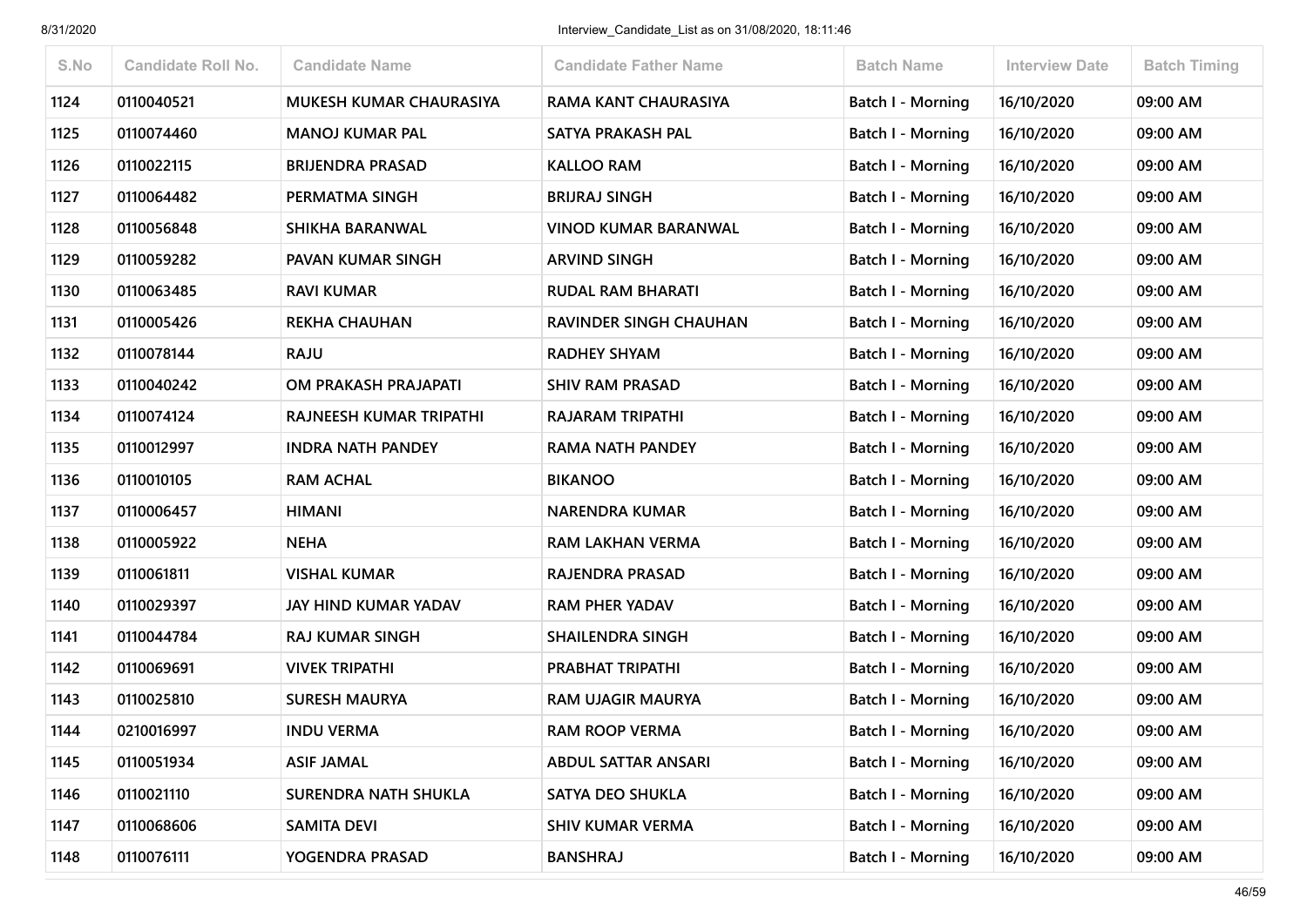| S.No | <b>Candidate Roll No.</b> | <b>Candidate Name</b>       | <b>Candidate Father Name</b> | <b>Batch Name</b>                 | <b>Interview Date</b> | <b>Batch Timing</b> |
|------|---------------------------|-----------------------------|------------------------------|-----------------------------------|-----------------------|---------------------|
| 1149 | 0110035987                | SANTOSH KUMAR PAL           | <b>RAM LAL PAL</b>           | <b>Batch I - Morning</b>          | 16/10/2020            | 09:00 AM            |
| 1150 | 0110049884                | <b>RAJANI KANT RAI</b>      | <b>BRIJNATH RAI</b>          | <b>Batch I - Morning</b>          | 16/10/2020            | 09:00 AM            |
| 1151 | 0110031317                | <b>JAY PRAKASH SINGH</b>    | <b>RAJ BAHADUR</b>           | Batch I - Morning                 | 16/10/2020            | 09:00 AM            |
| 1152 | 0110051902                | <b>PANKAJ SINGH</b>         | <b>KRISHNA KUMAR SINGH</b>   | Batch I - Morning                 | 16/10/2020            | 09:00 AM            |
| 1153 | 0110060077                | <b>KALPANA GUPTA</b>        | <b>KRISHNA KUMAR GUPTA</b>   | Batch I - Morning                 | 16/10/2020            | 09:00 AM            |
| 1154 | 0110042292                | <b>AKHILESH KUMAR GUPTA</b> | <b>MADAN LAL GUPTA</b>       | <b>Batch I - Morning</b>          | 16/10/2020            | 09:00 AM            |
| 1155 | 0110039496                | <b>FIROJ KUMAR YADAV</b>    | <b>RAM SURAT YADAV</b>       | <b>Batch I - Morning</b>          | 16/10/2020            | 09:00 AM            |
| 1156 | 0110079278                | <b>KM PINKESH</b>           | <b>MAHENDRA SINGH</b>        | Batch II - Afternoon              | 16/10/2020            | 01:00 PM            |
| 1157 | 0110034268                | <b>SHALU SINGH</b>          | <b>DAYANAND SINGH</b>        | Batch II - Afternoon              | 16/10/2020            | 01:00 PM            |
| 1158 | 0110056545                | <b>RASHMI KARDAM</b>        | <b>MOHAR SINGH</b>           | Batch II - Afternoon              | 16/10/2020            | 01:00 PM            |
| 1159 | 0110012391                | <b>VIDYA WATI</b>           | <b>MUNAI PRASAD</b>          | Batch II - Afternoon              | 16/10/2020            | 01:00 PM            |
| 1160 | 0210057488                | SHIKHA KULSHRESTHA          | SOMENDRA VERMA               | Batch II - Afternoon              | 16/10/2020            | 01:00 PM            |
| 1161 | 0210072730                | <b>USHA SINGH</b>           | <b>GULAB SINGH</b>           | Batch II - Afternoon              | 16/10/2020            | 01:00 PM            |
| 1162 | 0110025161                | <b>MOHAN LAL RAJBHAR</b>    | <b>RAM KUMAR RAJBHAR</b>     | Batch II - Afternoon              | 16/10/2020            | 01:00 PM            |
| 1163 | 0110020130                | SURENDRA KUMAR SHUKLA       | <b>JUGUL KISHOR SHUKLA</b>   | Batch II - Afternoon              | 16/10/2020            | 01:00 PM            |
| 1164 | 0110006795                | <b>BHAWNA BHARTI</b>        | <b>SUKHBIR SINGH</b>         | Batch II - Afternoon              | 16/10/2020            | 01:00 PM            |
| 1165 | 0110012447                | <b>SANJAY GANDHI</b>        | <b>DUARIKA PRASAD</b>        | Batch II - Afternoon              | 16/10/2020            | 01:00 PM            |
| 1166 | 0210074962                | POOJA PANDEY                | <b>MUKESH PANDEY</b>         | Batch II - Afternoon              | 16/10/2020            | 01:00 PM            |
| 1167 | 0110069796                | <b>GYAN SINGH</b>           | <b>RISHI RAM</b>             | Batch II - Afternoon              | 16/10/2020            | 01:00 PM            |
| 1168 | 0110011385                | <b>RAM AWATAR YADAV</b>     | <b>BALI RAM YADAV</b>        | Batch II - Afternoon              | 16/10/2020            | 01:00 PM            |
| 1169 | 0110037553                | ANJIT KUMAR SRIVASTAVA      | KAMLESH KUMAR SRIVASTAVA     | Batch II - Afternoon   16/10/2020 |                       | 01:00 PM            |
| 1170 | 0110059574                | <b>AVINASH KUMAR</b>        | RAJ PAL SINGH                | Batch II - Afternoon   16/10/2020 |                       | 01:00 PM            |
| 1171 | 0110015064                | <b>PURNIMA</b>              | <b>RAJESH PRASAD</b>         | Batch II - Afternoon              | 16/10/2020            | 01:00 PM            |
| 1172 | 0110047595                | <b>CHITRA SHUKLA</b>        | ARUN KUMAR SHUKLA            | Batch II - Afternoon              | 16/10/2020            | 01:00 PM            |
| 1173 | 0110062436                | <b>GOVIND LAL GUPTA</b>     | <b>RAJ KUMAR GUPTA</b>       | Batch II - Afternoon   16/10/2020 |                       | 01:00 PM            |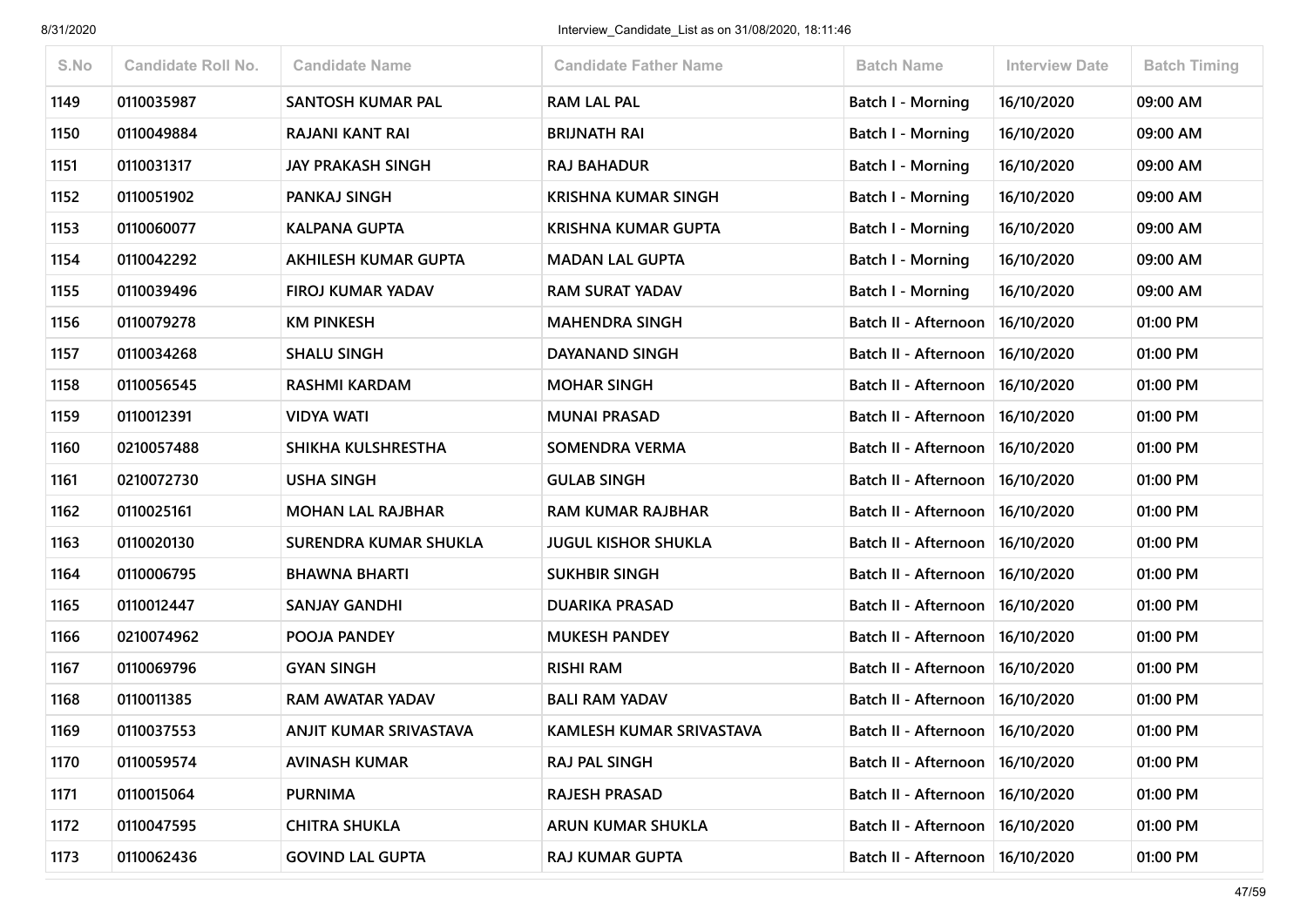| S.No | <b>Candidate Roll No.</b> | <b>Candidate Name</b>      | <b>Candidate Father Name</b>    | <b>Batch Name</b>                 | <b>Interview Date</b> | <b>Batch Timing</b> |
|------|---------------------------|----------------------------|---------------------------------|-----------------------------------|-----------------------|---------------------|
| 1174 | 0110061239                | KM VANDANA AGRAHARI        | <b>JAY RAM AGARHARI</b>         | Batch II - Afternoon              | 16/10/2020            | 01:00 PM            |
| 1175 | 0110014378                | <b>KIRAN BALA</b>          | <b>GANESH LAL</b>               | Batch II - Afternoon              | 16/10/2020            | 01:00 PM            |
| 1176 | 0110024908                | SHAILESH KUMAR YADAV       | RAVINDRA PRASAD YADAV           | Batch II - Afternoon              | 16/10/2020            | 01:00 PM            |
| 1177 | 0110063156                | <b>GOVINDA MALIK</b>       | <b>KAMAL KUMAR</b>              | Batch II - Afternoon              | 16/10/2020            | 01:00 PM            |
| 1178 | 0110042105                | RAMVINAY CHAUHAN           | <b>RAM SARIKH CHAUHAN</b>       | Batch II - Afternoon              | 16/10/2020            | 01:00 PM            |
| 1179 | 0110013580                | <b>LALLU SINGH</b>         | <b>BAJARNGI SINGH</b>           | Batch II - Afternoon   16/10/2020 |                       | 01:00 PM            |
| 1180 | 0110069251                | <b>VIVEK SINGH</b>         | <b>SANT BAHADUR SINGH</b>       | Batch II - Afternoon              | 16/10/2020            | 01:00 PM            |
| 1181 | 0110025600                | <b>MADHULIKA KASHYAP</b>   | <b>NAND LAL</b>                 | Batch II - Afternoon              | 16/10/2020            | 01:00 PM            |
| 1182 | 0110075171                | YOGENDRA KUMAR             | <b>JAWAHAR LAL</b>              | Batch II - Afternoon   16/10/2020 |                       | 01:00 PM            |
| 1183 | 0110028754                | ARVIND KUMAR YADAV         | <b>RAM BHAVAN</b>               | Batch II - Afternoon              | 16/10/2020            | 01:00 PM            |
| 1184 | 0110056269                | SUDHIR KUMAR SHUKLA        | <b>NAVIN CHANDRA SHUKLA</b>     | Batch II - Afternoon              | 16/10/2020            | 01:00 PM            |
| 1185 | 0110002974                | <b>ARCHANA SINGH</b>       | <b>ASHOK SINGH</b>              | Batch II - Afternoon              | 16/10/2020            | 01:00 PM            |
| 1186 | 0110034554                | <b>ASHISH AWASTHI</b>      | DEVESH CHANDRA AWASTHI          | Batch II - Afternoon              | 16/10/2020            | 01:00 PM            |
| 1187 | 0210009651                | <b>VIBHA PANDEY</b>        | LATE KAMALA KANT PANDEY         | Batch II - Afternoon   16/10/2020 |                       | 01:00 PM            |
| 1188 | 0110031408                | <b>SHALINI SHRIVASTAV</b>  | <b>MAHENDRA NATH SHRIVASTAV</b> | Batch II - Afternoon              | 16/10/2020            | 01:00 PM            |
| 1189 | 0110015014                | <b>ARUN KUMAR</b>          | <b>SHIV SHANKAR LAL</b>         | Batch II - Afternoon              | 16/10/2020            | 01:00 PM            |
| 1190 | 0110025935                | <b>BRIJESH KUMAR RAI</b>   | <b>PARAMHANS RAI</b>            | Batch II - Afternoon              | 16/10/2020            | 01:00 PM            |
| 1191 | 0110050151                | <b>VINOD KUMAR PANDEY</b>  | <b>CHANDRABHAN PANDEY</b>       | Batch I - Morning                 | 19/10/2020            | 09:00 AM            |
| 1192 | 0110073988                | <b>SHIVA NAND RAI</b>      | <b>BAIJANATH</b>                | Batch I - Morning                 | 19/10/2020            | 09:00 AM            |
| 1193 | 0110009320                | <b>LAL PRAKASH</b>         | <b>RAM BALI</b>                 | <b>Batch I - Morning</b>          | 19/10/2020            | 09:00 AM            |
| 1194 | 0110072919                | <b>KRISHNA MURARI</b>      | SABHAPATI YADAV                 | Batch I - Morning                 | 19/10/2020            | 09:00 AM            |
| 1195 | 0110068268                | <b>SHIV KUMAR TRIPATHI</b> | TEJ BAHADUR TRIPATHI            | Batch I - Morning                 | 19/10/2020            | 09:00 AM            |
| 1196 | 0110056674                | <b>AVADHESH KUMAR</b>      | <b>KAILASH NATH</b>             | Batch I - Morning                 | 19/10/2020            | 09:00 AM            |
| 1197 | 0110031065                | RAMA SHANKAR UPADHYAY      | JAGANNATH PRASAD UPADHYAY       | <b>Batch I - Morning</b>          | 19/10/2020            | 09:00 AM            |
| 1198 | 0110030913                | ANJALI BHARDWAJ            | ARVIND KUMAR SHARMA             | Batch I - Morning                 | 19/10/2020            | 09:00 AM            |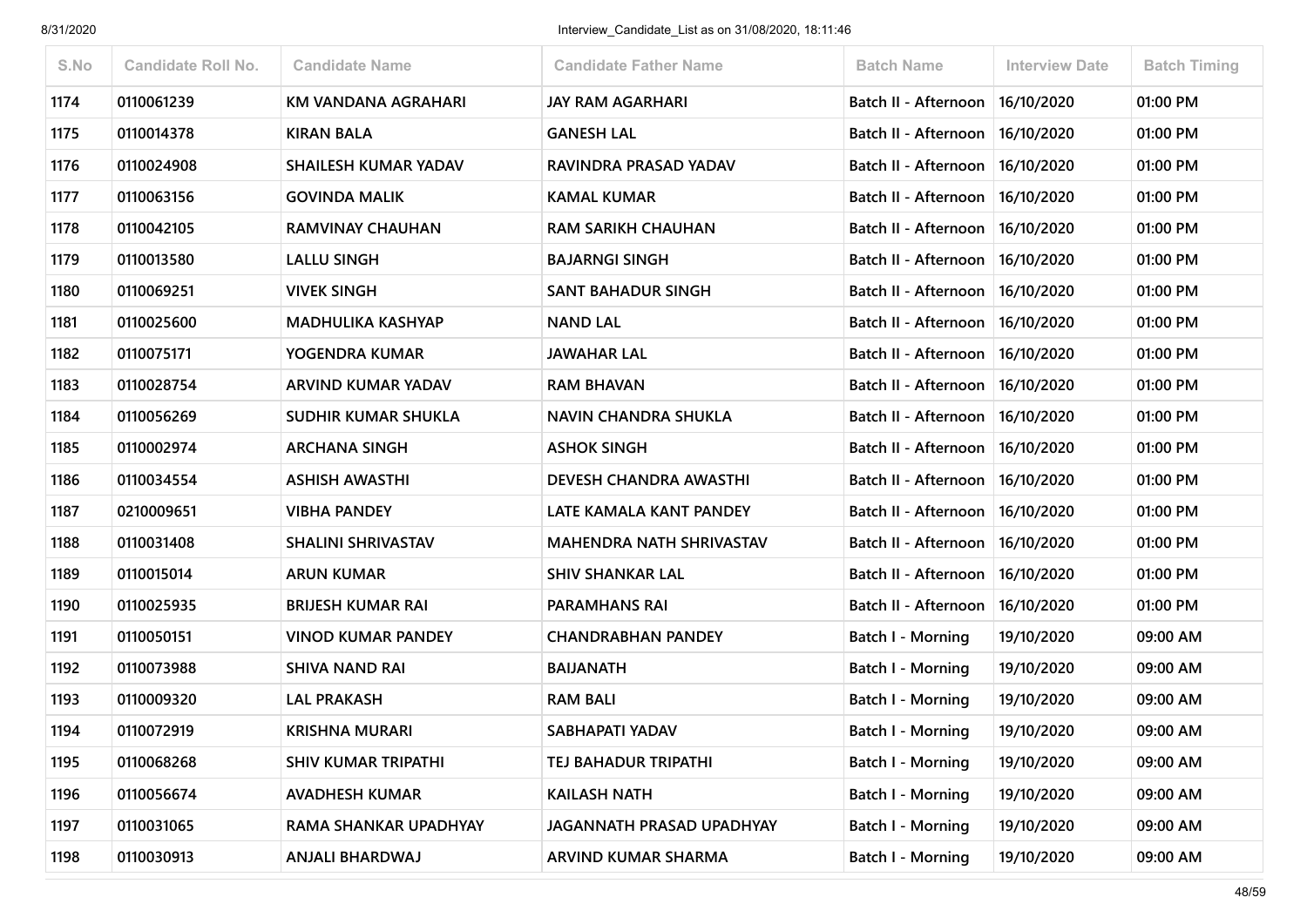| S.No | <b>Candidate Roll No.</b> | <b>Candidate Name</b>            | <b>Candidate Father Name</b>  | <b>Batch Name</b>        | <b>Interview Date</b> | <b>Batch Timing</b> |
|------|---------------------------|----------------------------------|-------------------------------|--------------------------|-----------------------|---------------------|
| 1199 | 0110039080                | <b>MAMATA</b>                    | <b>KANHAIYA LAL</b>           | <b>Batch I - Morning</b> | 19/10/2020            | 09:00 AM            |
| 1200 | 0110048988                | <b>SHASHIKANT</b>                | <b>RAM LAGAN RAM</b>          | <b>Batch I - Morning</b> | 19/10/2020            | 09:00 AM            |
| 1201 | 0110014016                | DILIP KUMAR                      | <b>RAM SURAT</b>              | Batch I - Morning        | 19/10/2020            | 09:00 AM            |
| 1202 | 0110040428                | <b>SHASHANK SHEKHAR YADAV</b>    | <b>RAM ASRE YADAV</b>         | <b>Batch I - Morning</b> | 19/10/2020            | 09:00 AM            |
| 1203 | 0110067452                | <b>AMIT KUMAR DUBEY</b>          | <b>SHRI NIWAS DUBEY</b>       | Batch I - Morning        | 19/10/2020            | 09:00 AM            |
| 1204 | 0110004612                | <b>ABHAY KUMAR SINGH</b>         | <b>KRISHNA KUMAR SINGH</b>    | <b>Batch I - Morning</b> | 19/10/2020            | 09:00 AM            |
| 1205 | 0110032034                | <b>ASHA KAUSHIK</b>              | <b>ISHWAR SHARAN SHARMA</b>   | Batch I - Morning        | 19/10/2020            | 09:00 AM            |
| 1206 | 0210018322                | <b>NIKETA VISHNOI</b>            | <b>JAYPAL SINGH</b>           | <b>Batch I - Morning</b> | 19/10/2020            | 09:00 AM            |
| 1207 | 0110049223                | <b>PRAVEEN KUMAR</b>             | <b>KESHAV RAM</b>             | <b>Batch I - Morning</b> | 19/10/2020            | 09:00 AM            |
| 1208 | 0110040150                | <b>SUSMITA SINGH</b>             | <b>SHIV BHUSHAN SINGH</b>     | Batch I - Morning        | 19/10/2020            | 09:00 AM            |
| 1209 | 0110050458                | <b>KM JYOTI</b>                  | RAJENDRA PRASAD               | Batch I - Morning        | 19/10/2020            | 09:00 AM            |
| 1210 | 0110031828                | <b>SHALINI SINGH</b>             | <b>RAM NAGINA SINGH</b>       | <b>Batch I - Morning</b> | 19/10/2020            | 09:00 AM            |
| 1211 | 0110031612                | AJEET KUMAR YADAV                | <b>MAYA SHANKAR YADAV</b>     | <b>Batch I - Morning</b> | 19/10/2020            | 09:00 AM            |
| 1212 | 0110066661                | <b>NEELAM DEVI</b>               | SARVAN KUMAR VERMA            | <b>Batch I - Morning</b> | 19/10/2020            | 09:00 AM            |
| 1213 | 0110020565                | <b>RAM MILAN</b>                 | <b>UMA SHANKAR</b>            | <b>Batch I - Morning</b> | 19/10/2020            | 09:00 AM            |
| 1214 | 0110062643                | PREM CHANDRA YADAV               | <b>GAMA YADAV</b>             | <b>Batch I - Morning</b> | 19/10/2020            | 09:00 AM            |
| 1215 | 0110037990                | <b>SUSHMA MISHRA</b>             | <b>RAM ANUJ MISHRA</b>        | Batch I - Morning        | 19/10/2020            | 09:00 AM            |
| 1216 | 0110067717                | <b>KAMLESH</b>                   | <b>SHRI KUMAR</b>             | <b>Batch I - Morning</b> | 19/10/2020            | 09:00 AM            |
| 1217 | 0110033261                | <b>MONIKA GHOSH</b>              | <b>HAR GAURI PRASAD GHOSH</b> | <b>Batch I - Morning</b> | 19/10/2020            | 09:00 AM            |
| 1218 | 0110060729                | <b>SUKHVIR SINGH</b>             | <b>ARAMI SINGH</b>            | <b>Batch I - Morning</b> | 19/10/2020            | 09:00 AM            |
| 1219 | 0110039837                | <b>JITENDRA KUMAR CHATURVEDI</b> | <b>CHINTA MANI CHATURVEDI</b> | Batch I - Morning        | 19/10/2020            | 09:00 AM            |
| 1220 | 0110053060                | <b>MANISH KUMAR GUPTA</b>        | <b>UDAY SHANKAR GUPTA</b>     | <b>Batch I - Morning</b> | 19/10/2020            | 09:00 AM            |
| 1221 | 0110035060                | <b>MAHESH KUMAR PAL</b>          | <b>BARE LAL PAL</b>           | Batch I - Morning        | 19/10/2020            | 09:00 AM            |
| 1222 | 0110077950                | VANDANA JAISWAL                  | <b>VIRENDRA KUMAR JAISWAL</b> | Batch I - Morning        | 19/10/2020            | 09:00 AM            |
| 1223 | 0110078376                | HARIKESH KUMAR YADAV             | <b>RAM KUBER YADAV</b>        | <b>Batch I - Morning</b> | 19/10/2020            | 09:00 AM            |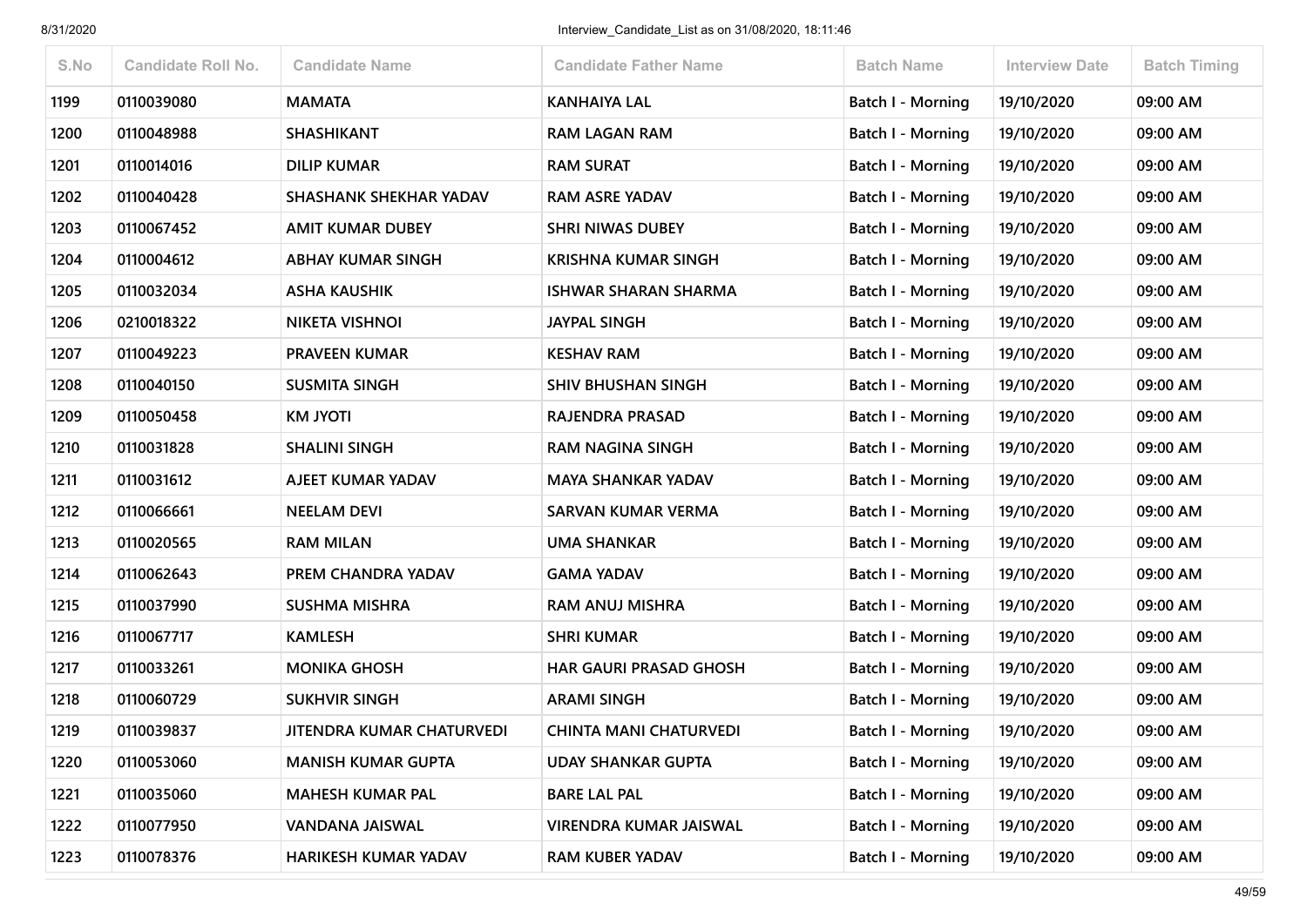| S.No | <b>Candidate Roll No.</b> | <b>Candidate Name</b>       | <b>Candidate Father Name</b>  | <b>Batch Name</b>                 | <b>Interview Date</b> | <b>Batch Timing</b> |
|------|---------------------------|-----------------------------|-------------------------------|-----------------------------------|-----------------------|---------------------|
| 1224 | 0110043980                | <b>MAMTA KUMARI</b>         | <b>KALIKA PRASAD SINGH</b>    | Batch I - Morning                 | 19/10/2020            | 09:00 AM            |
| 1225 | 0110034902                | NITYA MISHRA                | <b>CHHOTE LAL MISHRA</b>      | Batch I - Morning                 | 19/10/2020            | 09:00 AM            |
| 1226 | 0110048674                | <b>ASHUTOSH MISHRA</b>      | LAXMI NARAYAN MISHRA          | Batch II - Afternoon              | 19/10/2020            | 01:00 PM            |
| 1227 | 0110006792                | <b>ABHIMANYU PRASAD</b>     | <b>RAJ KUMAR RAM</b>          | Batch II - Afternoon              | 19/10/2020            | 01:00 PM            |
| 1228 | 0110042732                | AKHILESH KUMAR PANDEY       | <b>RADHEY SHYAM PANDEY</b>    | Batch II - Afternoon              | 19/10/2020            | 01:00 PM            |
| 1229 | 0110003382                | <b>NEETU SHARMA</b>         | <b>ISHWAR DAYAL SHARMA</b>    | Batch II - Afternoon              | 19/10/2020            | 01:00 PM            |
| 1230 | 0110066552                | <b>AMIT KUMAR</b>           | <b>BRJA LAL</b>               | Batch II - Afternoon              | 19/10/2020            | 01:00 PM            |
| 1231 | 0110002612                | <b>ABDUL BASIM KHAN</b>     | <b>ABDUL BAHID KHAN</b>       | Batch II - Afternoon              | 19/10/2020            | 01:00 PM            |
| 1232 | 0110029521                | <b>MOHINI SHARMA</b>        | <b>CHANDRA BHUSHAN SHARMA</b> | Batch II - Afternoon              | 19/10/2020            | 01:00 PM            |
| 1233 | 0110054497                | <b>JYOTI VERMA</b>          | <b>DURGA PRASAD VERMA</b>     | Batch II - Afternoon              | 19/10/2020            | 01:00 PM            |
| 1234 | 0110048694                | <b>ASHUTOSH MISHRA</b>      | <b>JAY PRAKASH MISHRA</b>     | Batch II - Afternoon              | 19/10/2020            | 01:00 PM            |
| 1235 | 0110014538                | <b>KIRAN BHARTI</b>         | <b>SHYAM LAL</b>              | Batch II - Afternoon              | 19/10/2020            | 01:00 PM            |
| 1236 | 0110020563                | <b>PRADEEP KUMAR</b>        | <b>ASHARAPHI LAL</b>          | Batch II - Afternoon              | 19/10/2020            | 01:00 PM            |
| 1237 | 0110044319                | <b>KM SHIKHA</b>            | <b>MAHESH SINGH</b>           | Batch II - Afternoon   19/10/2020 |                       | 01:00 PM            |
| 1238 | 0110067650                | <b>UPENDRA KUMAR</b>        | <b>GAYA PRASAD VERMA</b>      | Batch II - Afternoon              | 19/10/2020            | 01:00 PM            |
| 1239 | 0110007995                | <b>BHOLA KUMAR RANA</b>     | <b>ARJUN RANA</b>             | Batch II - Afternoon              | 19/10/2020            | 01:00 PM            |
| 1240 | 0110065340                | <b>MANJU TRIVEDI</b>        | <b>CHANDRA SEN TRIVEDI</b>    | Batch II - Afternoon              | 19/10/2020            | 01:00 PM            |
| 1241 | 0110070986                | <b>SANDEEP KUMAR</b>        | <b>RAM KUMAR</b>              | Batch II - Afternoon   19/10/2020 |                       | 01:00 PM            |
| 1242 | 0210028789                | <b>SNEHAL RANJAN</b>        | <b>GOPAL RANJAN</b>           | Batch II - Afternoon              | 19/10/2020            | 01:00 PM            |
| 1243 | 0110017030                | <b>SURAT NARAYAN TIWARI</b> | <b>GANGA DHAR TIWARI</b>      | Batch II - Afternoon   19/10/2020 |                       | 01:00 PM            |
| 1244 | 0110072448                | <b>SHIV SHANKAR</b>         | <b>MURLI</b>                  | Batch II - Afternoon   19/10/2020 |                       | 01:00 PM            |
| 1245 | 0110018874                | ARUN KUMAR SINGH            | <b>RAM KEWAL SINGH</b>        | Batch II - Afternoon   19/10/2020 |                       | 01:00 PM            |
| 1246 | 0110032691                | <b>VIMAL SONI</b>           | <b>RAGHUNATH SONI</b>         | Batch II - Afternoon   19/10/2020 |                       | 01:00 PM            |
| 1247 | 0110034448                | <b>SHALVI</b>               | <b>REVATI RAMAN DUBEY</b>     | Batch II - Afternoon              | 19/10/2020            | 01:00 PM            |
| 1248 | 0110044110                | <b>SWATI SINGH</b>          | <b>SALEK CHAND</b>            | Batch II - Afternoon   19/10/2020 |                       | 01:00 PM            |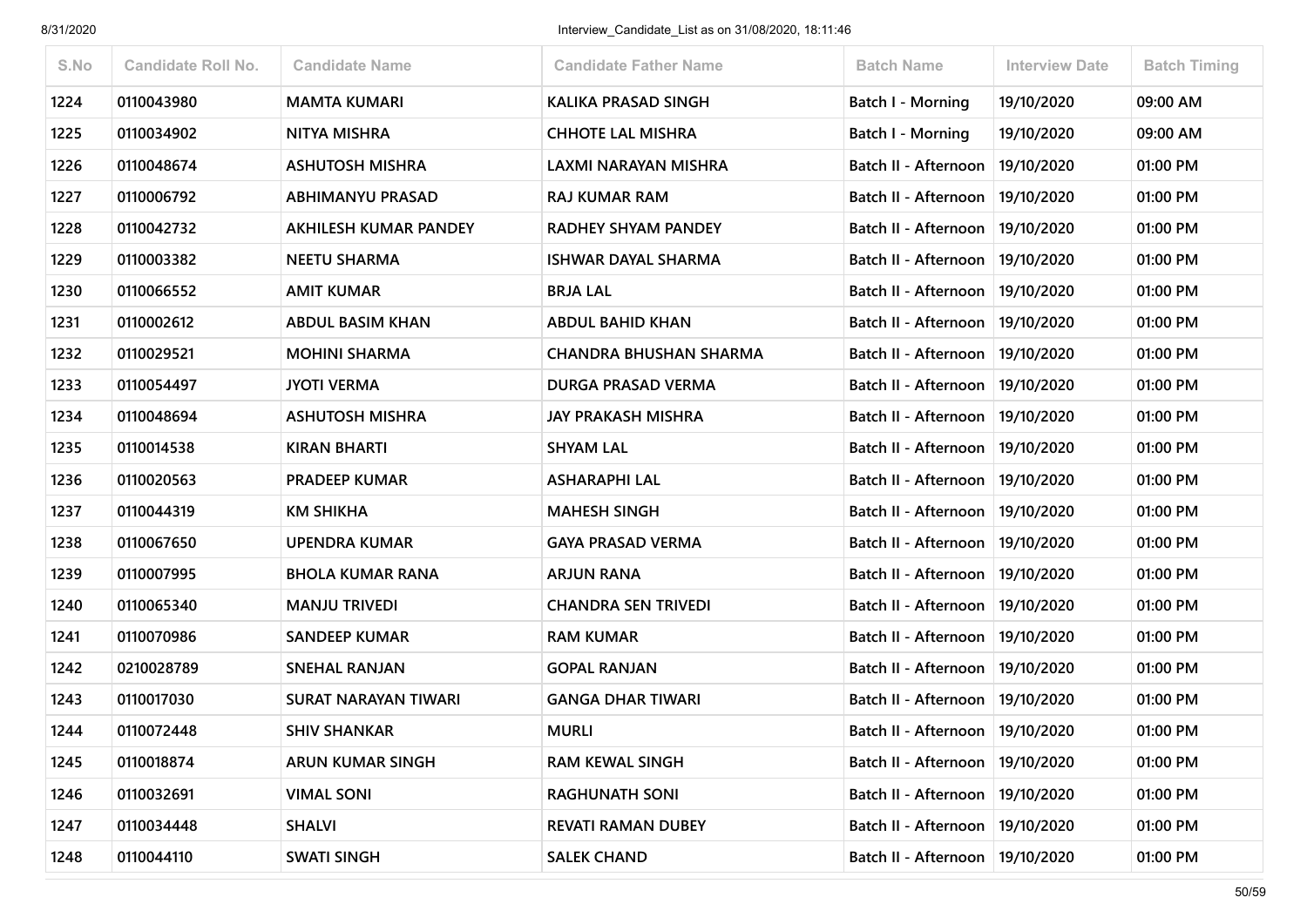| S.No | <b>Candidate Roll No.</b> | <b>Candidate Name</b>     | <b>Candidate Father Name</b>      | <b>Batch Name</b>                 | <b>Interview Date</b> | <b>Batch Timing</b> |
|------|---------------------------|---------------------------|-----------------------------------|-----------------------------------|-----------------------|---------------------|
| 1249 | 0110079750                | VANDANA SHARMA            | <b>MOHAN DUTT SHARMA</b>          | Batch II - Afternoon              | 19/10/2020            | 01:00 PM            |
| 1250 | 0110007200                | <b>LAKSHMI SHARMA</b>     | <b>RAMA SHANKAR SHARMA</b>        | Batch II - Afternoon              | 19/10/2020            | 01:00 PM            |
| 1251 | 0110031072                | AJEET KUMAR SRIVASTAV     | <b>SHEO SHANKER SRIVASTAV</b>     | Batch II - Afternoon              | 19/10/2020            | 01:00 PM            |
| 1252 | 0110034804                | <b>RAHUL KUMAR</b>        | <b>SHIV SAGAR LAL</b>             | Batch II - Afternoon   19/10/2020 |                       | 01:00 PM            |
| 1253 | 0110041534                | <b>ASHOK KUMAR</b>        | RAJENDRA PRASAD                   | Batch II - Afternoon              | 19/10/2020            | 01:00 PM            |
| 1254 | 0110066078                | <b>KM MEENAKSHI</b>       | <b>SOHAN VIR SINGH</b>            | Batch II - Afternoon   19/10/2020 |                       | 01:00 PM            |
| 1255 | 0110036023                | PRANATAM GAUTAM           | <b>GIRIJA SHARAN SINGH GAUTAM</b> | Batch II - Afternoon              | 19/10/2020            | 01:00 PM            |
| 1256 | 0210009642                | <b>NEHA RAY</b>           | <b>MAHAVEER PRASAD</b>            | Batch II - Afternoon              | 19/10/2020            | 01:00 PM            |
| 1257 | 0110048905                | RANJANA VERMA             | RAGHUVANSH VERMA                  | Batch II - Afternoon   19/10/2020 |                       | 01:00 PM            |
| 1258 | 0110030712                | AJEET KUMAR RATHOUR       | <b>MAHENDRA RAO</b>               | Batch II - Afternoon              | 19/10/2020            | 01:00 PM            |
| 1259 | 0110018954                | <b>ARUN KUMAR SINGH</b>   | NARENDRA BAHADUR SINGH            | <b>Batch II - Afternoon</b>       | 19/10/2020            | 01:00 PM            |
| 1260 | 0110020677                | <b>JAGAT SINGH</b>        | <b>HOTI LAL</b>                   | Batch II - Afternoon              | 19/10/2020            | 01:00 PM            |
| 1261 | 0110075792                | <b>AMITA SINGH</b>        | <b>ASHOK KUMAR SINGH</b>          | Batch I - Morning                 | 20/10/2020            | 09:00 AM            |
| 1262 | 0210025368                | <b>SHAILESH VERMA</b>     | SATI PRASAD VERMA                 | <b>Batch I - Morning</b>          | 20/10/2020            | 09:00 AM            |
| 1263 | 0110054269                | <b>SUDHEER KUMAR</b>      | <b>JEEVADHAN RAM</b>              | Batch I - Morning                 | 20/10/2020            | 09:00 AM            |
| 1264 | 0110026874                | ARVIND KUMAR MISHRA       | <b>DHYANI MISHRA</b>              | Batch I - Morning                 | 20/10/2020            | 09:00 AM            |
| 1265 | 0110021645                | RAM NARAYAN UTTAM         | <b>MEVA LAL</b>                   | <b>Batch I - Morning</b>          | 20/10/2020            | 09:00 AM            |
| 1266 | 0110028944                | <b>RADHIKA</b>            | HARIVANSH SRIVASTAVA              | Batch I - Morning                 | 20/10/2020            | 09:00 AM            |
| 1267 | 0110023625                | <b>RAM PRAKASH MISHRA</b> | AVADH RAJ MISHRA                  | Batch I - Morning                 | 20/10/2020            | 09:00 AM            |
| 1268 | 0110024776                | <b>DINESH SINGH PATEL</b> | AMBIKA PRASAD VERMA               | <b>Batch I - Morning</b>          | 20/10/2020            | 09:00 AM            |
| 1269 | 0110025912                | AJAY KUMAR TRIPATHI       | TEJ BAHADUR TRIPATHI              | Batch I - Morning                 | 20/10/2020            | 09:00 AM            |
| 1270 | 0110034443                | PRAMOD KUMAR PRAJAPATI    | SHYAM SUNDAR PRAJAPATI            | Batch I - Morning                 | 20/10/2020            | 09:00 AM            |
| 1271 | 0110033323                | <b>PRAMOD KUMAR</b>       | <b>AWADH BIHARI</b>               | Batch I - Morning                 | 20/10/2020            | 09:00 AM            |
| 1272 | 0110018968                | <b>SHAIL TRIPATHI</b>     | RAM PRATAP TRIPATHI               | <b>Batch I - Morning</b>          | 20/10/2020            | 09:00 AM            |
| 1273 | 0110049991                | <b>VINOD KUMAR MISHRA</b> | <b>GANGA RAM MISHRA</b>           | Batch I - Morning                 | 20/10/2020            | 09:00 AM            |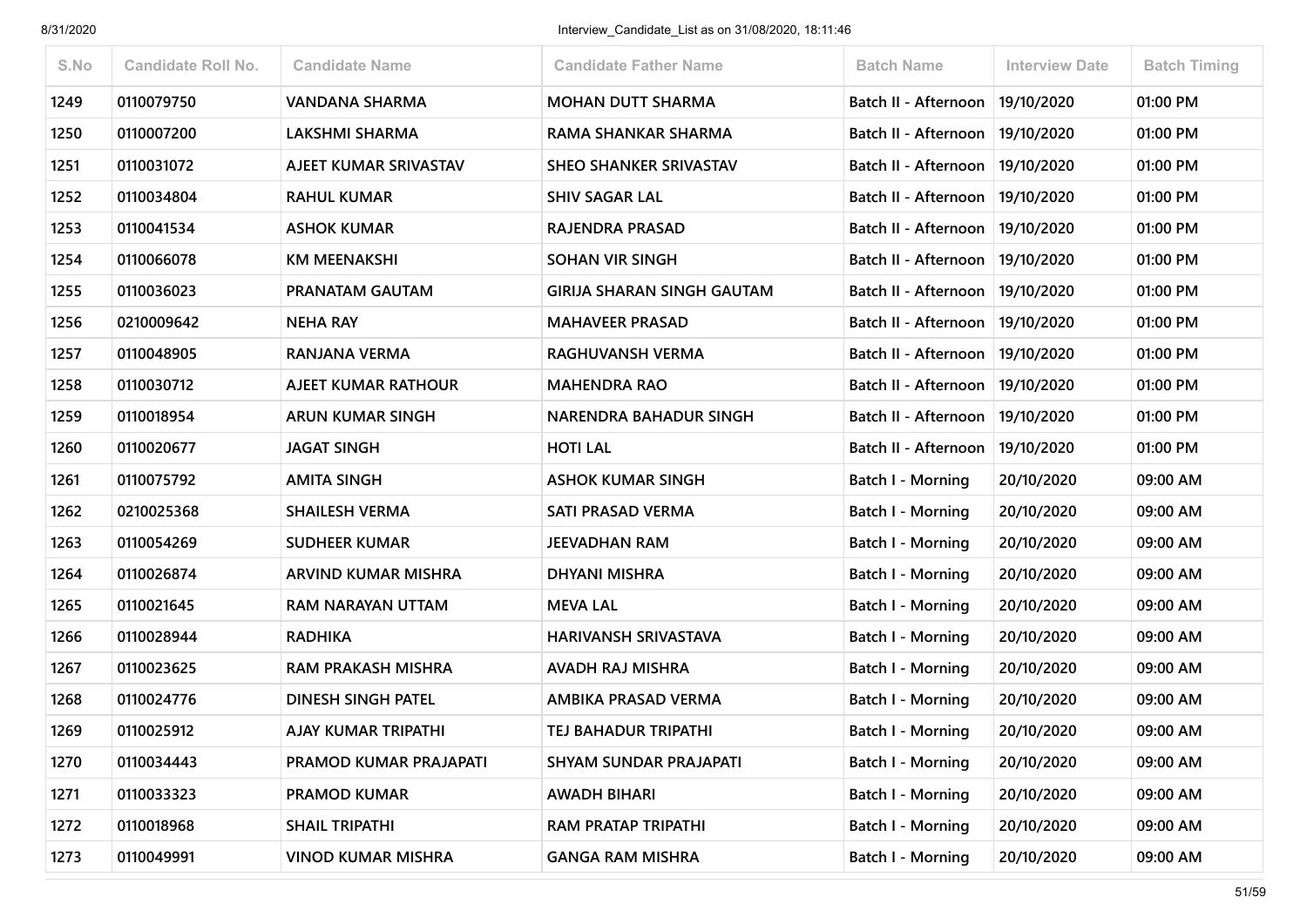| S.No | <b>Candidate Roll No.</b> | <b>Candidate Name</b>         | <b>Candidate Father Name</b>  | <b>Batch Name</b>        | <b>Interview Date</b> | <b>Batch Timing</b> |
|------|---------------------------|-------------------------------|-------------------------------|--------------------------|-----------------------|---------------------|
| 1274 | 0110070718                | <b>KM NEELAM</b>              | <b>ATAR SINGH</b>             | <b>Batch I - Morning</b> | 20/10/2020            | 09:00 AM            |
| 1275 | 0110057474                | AVANEESH KUMAR TIWARI         | <b>BARE LAL TIWARI</b>        | Batch I - Morning        | 20/10/2020            | 09:00 AM            |
| 1276 | 0110034577                | <b>JAYNDRA PRAKASH VERMA</b>  | <b>KANOGI LAL VERMA</b>       | Batch I - Morning        | 20/10/2020            | 09:00 AM            |
| 1277 | 0110012387                | <b>SANJAY DUBEY</b>           | <b>JOKHAN SHARMA</b>          | Batch I - Morning        | 20/10/2020            | 09:00 AM            |
| 1278 | 0210033957                | <b>JAYANTI MATHPAL</b>        | <b>MAHESH PRAKASH MATHPAL</b> | Batch I - Morning        | 20/10/2020            | 09:00 AM            |
| 1279 | 0110044305                | <b>RANI DEVI</b>              | <b>BIRENDRA KUMAR</b>         | <b>Batch I - Morning</b> | 20/10/2020            | 09:00 AM            |
| 1280 | 0110039016                | <b>FAUJDAR KUMAR</b>          | <b>SATYA RAM</b>              | Batch I - Morning        | 20/10/2020            | 09:00 AM            |
| 1281 | 0110009389                | <b>SHUBHAM SHUKLA</b>         | <b>SHYAM MURTI SHUKLA</b>     | Batch I - Morning        | 20/10/2020            | 09:00 AM            |
| 1282 | 0110075334                | <b>BALRAM KUMAR PANDEY</b>    | <b>BAL KRISHNA PANDEY</b>     | <b>Batch I - Morning</b> | 20/10/2020            | 09:00 AM            |
| 1283 | 0110048265                | <b>RANJANA SINGH</b>          | <b>ASHOK KUMAR SINGH</b>      | Batch I - Morning        | 20/10/2020            | 09:00 AM            |
| 1284 | 0110014008                | <b>SERBJEET SINGH</b>         | <b>RAM NATH SINGH</b>         | <b>Batch I - Morning</b> | 20/10/2020            | 09:00 AM            |
| 1285 | 0110051325                | RANJEET KUMAR YADAV           | <b>LALJI YADAV</b>            | <b>Batch I - Morning</b> | 20/10/2020            | 09:00 AM            |
| 1286 | 0110003425                | <b>RAKESH KUMAR CHOUDHARY</b> | <b>RAM SWARATH CHOUDHARY</b>  | Batch I - Morning        | 20/10/2020            | 09:00 AM            |
| 1287 | 0210066416                | <b>GUNJAN BHATIA</b>          | <b>RAKESH BHATIA</b>          | Batch I - Morning        | 20/10/2020            | 09:00 AM            |
| 1288 | 0110012475                | <b>BIKASH CHANDRA TIWARI</b>  | RAMESH CHANDRA TIWARI         | Batch I - Morning        | 20/10/2020            | 09:00 AM            |
| 1289 | 0110015925                | <b>RAM JANAK</b>              | RAJA RAM                      | Batch I - Morning        | 20/10/2020            | 09:00 AM            |
| 1290 | 0110025156                | DIP NARAYAN SINGH             | <b>DHARM RAJ SINGH</b>        | <b>Batch I - Morning</b> | 20/10/2020            | 09:00 AM            |
| 1291 | 0210067113                | ANURADHA RANI TRIPATHI        | <b>JAGDISH KUMAR TRIPATHI</b> | Batch I - Morning        | 20/10/2020            | 09:00 AM            |
| 1292 | 0110017572                | <b>AIKATA</b>                 | <b>ONKAR NATH</b>             | <b>Batch I - Morning</b> | 20/10/2020            | 09:00 AM            |
| 1293 | 0110069312                | <b>AMIT KUMAR RAI</b>         | <b>RAM KRISHNA RAI</b>        | Batch I - Morning        | 20/10/2020            | 09:00 AM            |
| 1294 | 0110071539                | KRISHNA KUMAR MISHRA          | RAJENDRA PRASAD MISHRA        | Batch I - Morning        | 20/10/2020            | 09:00 AM            |
| 1295 | 0110029457                | <b>JAY KISHUN</b>             | <b>LOLAR</b>                  | <b>Batch I - Morning</b> | 20/10/2020            | 09:00 AM            |
| 1296 | 0110055700                | <b>MANISHA</b>                | <b>RAJESH KUMAR</b>           | Batch II - Afternoon     | 20/10/2020            | 01:00 PM            |
| 1297 | 0110022986                | <b>RIMPY KUMAR</b>            | <b>VEDPAL SINGH</b>           | Batch II - Afternoon     | 20/10/2020            | 01:00 PM            |
| 1298 | 0110045737                | <b>JUHI SRIVASTAVA</b>        | <b>DEVENDRA KUMAR</b>         | Batch II - Afternoon     | 20/10/2020            | 01:00 PM            |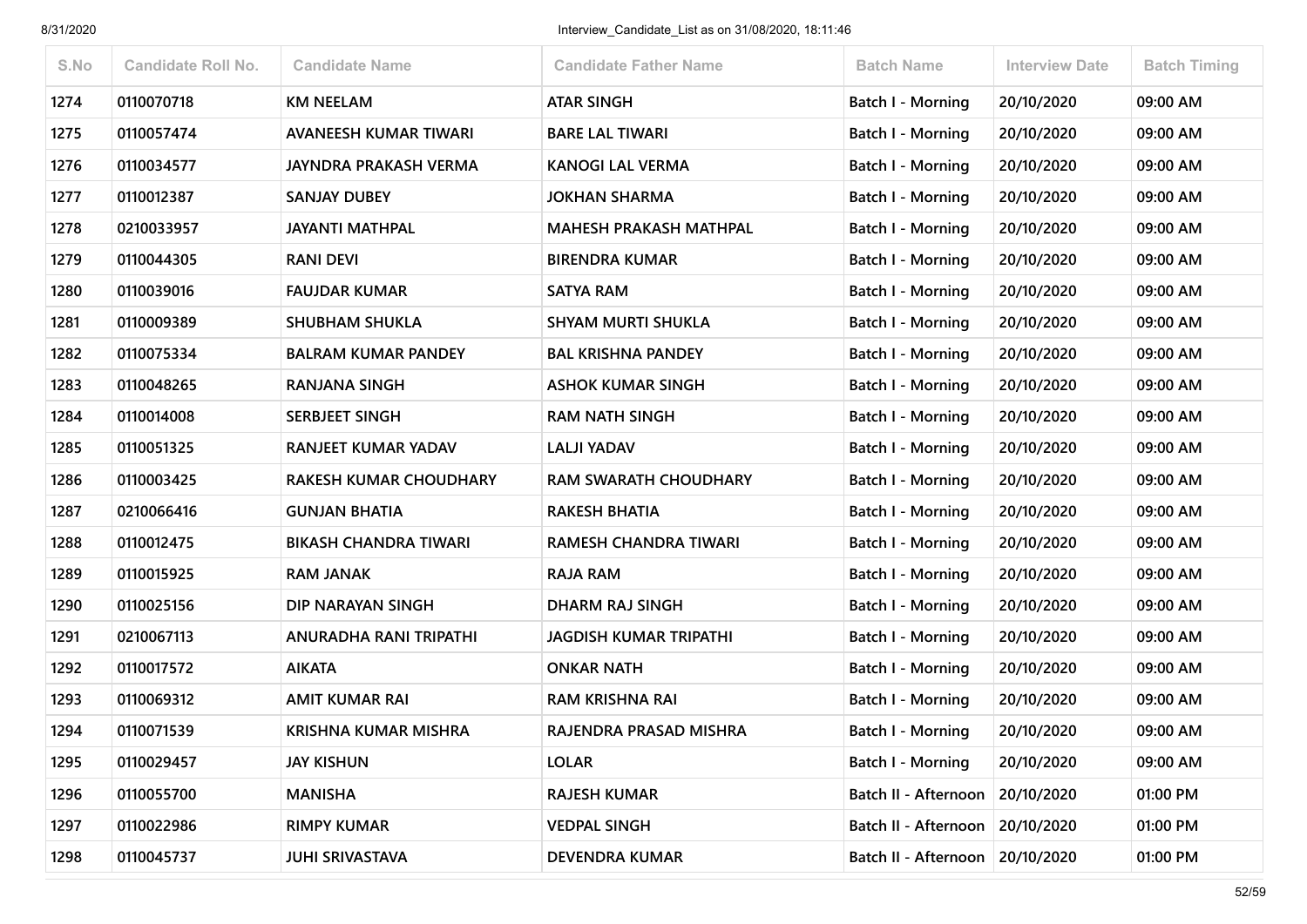| S.No | <b>Candidate Roll No.</b> | <b>Candidate Name</b>        | <b>Candidate Father Name</b> | <b>Batch Name</b>                 | <b>Interview Date</b> | <b>Batch Timing</b> |
|------|---------------------------|------------------------------|------------------------------|-----------------------------------|-----------------------|---------------------|
| 1299 | 0110012774                | <b>ARTI SINGH</b>            | <b>VIJAY PRATAP SINGH</b>    | Batch II - Afternoon              | 20/10/2020            | 01:00 PM            |
| 1300 | 0110040612                | <b>AKHILESH KUMAR</b>        | <b>RAM SEVAK</b>             | Batch II - Afternoon              | 20/10/2020            | 01:00 PM            |
| 1301 | 0110050664                | <b>RAJARAM</b>               | <b>BALIHARI</b>              | Batch II - Afternoon              | 20/10/2020            | 01:00 PM            |
| 1302 | 0110019017                | <b>ISHWAR CHANDRA MISHRA</b> | <b>KRIPA SHANKAR MISHRA</b>  | Batch II - Afternoon   20/10/2020 |                       | 01:00 PM            |
| 1303 | 0110016864                | <b>PUSHPA</b>                | <b>VIJ LAL</b>               | Batch II - Afternoon              | 20/10/2020            | 01:00 PM            |
| 1304 | 0110045916                | <b>GAURAV</b>                | <b>VIRENDRA</b>              | Batch II - Afternoon              | 20/10/2020            | 01:00 PM            |
| 1305 | 0110038214                | <b>ASHISH KUMAR SINGH</b>    | <b>JAGDISH NARAIN SINGH</b>  | Batch II - Afternoon              | 20/10/2020            | 01:00 PM            |
| 1306 | 0210044835                | <b>CHHAVI AGARWAL</b>        | NARAYAN PRASAD AGARWAL       | Batch II - Afternoon 20/10/2020   |                       | 01:00 PM            |
| 1307 | 0110007865                | <b>RAKESH SINGH</b>          | <b>INDRAPAL SINGH</b>        | Batch II - Afternoon              | 20/10/2020            | 01:00 PM            |
| 1308 | 0110032205                | <b>RAMAN SINGH</b>           | <b>SHIV MURAT SINGH</b>      | Batch II - Afternoon              | 20/10/2020            | 01:00 PM            |
| 1309 | 0110009076                | <b>DHIRENDRA SINGH</b>       | <b>SAUDAN SINGH</b>          | Batch II - Afternoon              | 20/10/2020            | 01:00 PM            |
| 1310 | 0110015610                | <b>SURAJ PRASAD</b>          | <b>RAM DARSH PRASAD</b>      | Batch II - Afternoon   20/10/2020 |                       | 01:00 PM            |
| 1311 | 0110008474                | <b>ARSHAD ALI</b>            | <b>NUSHRAT ULLAH KHAN</b>    | Batch II - Afternoon              | 20/10/2020            | 01:00 PM            |
| 1312 | 0110023371                | <b>VIJAY SHANKER TIWARI</b>  | SATAY NARAYAN TIWARI         | Batch II - Afternoon 20/10/2020   |                       | 01:00 PM            |
| 1313 | 0110007307                | <b>SANGEETA VERM</b>         | KANHAIYA PRASAD VERMA        | Batch II - Afternoon              | 20/10/2020            | 01:00 PM            |
| 1314 | 0110064152                | <b>AMIT KUMAR</b>            | <b>SATISH CHANDRA</b>        | Batch II - Afternoon              | 20/10/2020            | 01:00 PM            |
| 1315 | 0110006709                | SHRIJA KESHARI               | <b>VINOD SHANKAR KESHARI</b> | Batch II - Afternoon 20/10/2020   |                       | 01:00 PM            |
| 1316 | 0110022847                | SANJEET KUMAR DWIVEDI        | JAGAT NARAYAN DWIVEDI        | Batch II - Afternoon   20/10/2020 |                       | 01:00 PM            |
| 1317 | 0110016910                | <b>SURAJ TRIPATHI</b>        | <b>HARINDRA TRIPATHI</b>     | Batch II - Afternoon              | 20/10/2020            | 01:00 PM            |
| 1318 | 0110067744                | <b>RAJESH KUMAR YADAV</b>    | <b>SHARAD KUMAR YADAV</b>    | Batch II - Afternoon   20/10/2020 |                       | 01:00 PM            |
| 1319 | 0210078866                | SANDHYA DEVI VERMA           | <b>KRIPA SHANKER VERMA</b>   | Batch II - Afternoon   20/10/2020 |                       | 01:00 PM            |
| 1320 | 0110022966                | <b>RIMPI SINGH</b>           | KAILASH NAATH SINGH          | Batch II - Afternoon              | 20/10/2020            | 01:00 PM            |
| 1321 | 0210011734                | <b>ARTI MISHRA</b>           | SHYAM NARAYAN MISHRA         | Batch II - Afternoon              | 20/10/2020            | 01:00 PM            |
| 1322 | 0110071564                | <b>RAJIV KUMAR SINGH</b>     | <b>BRAJ NARAYAN SINGH</b>    | Batch II - Afternoon              | 20/10/2020            | 01:00 PM            |
| 1323 | 0110037161                | <b>MRITYUNJAY KUMAR</b>      | PANCHAMI PRASAD              | Batch II - Afternoon 20/10/2020   |                       | 01:00 PM            |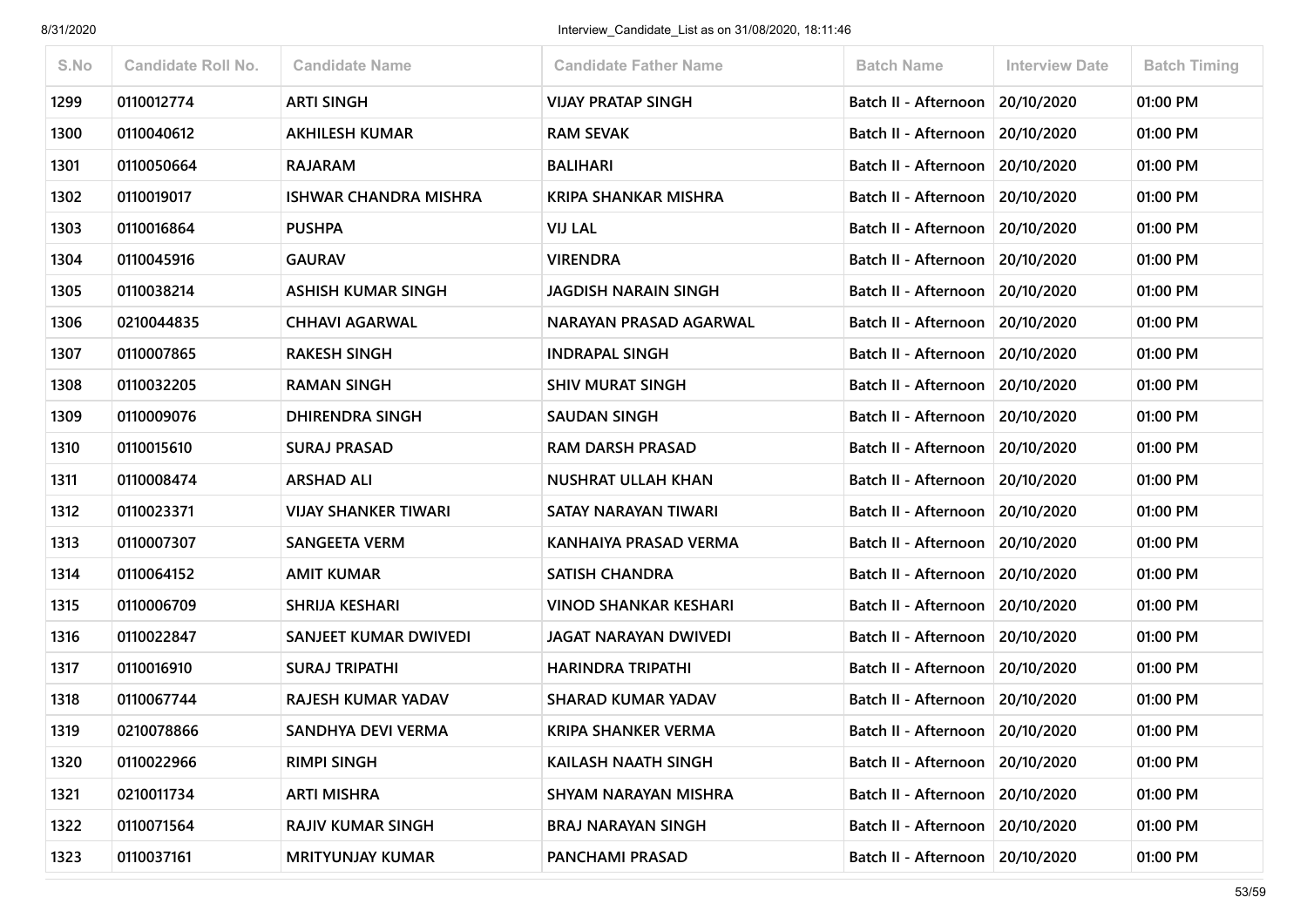| S.No | <b>Candidate Roll No.</b> | <b>Candidate Name</b>       | <b>Candidate Father Name</b>  | <b>Batch Name</b>        | <b>Interview Date</b> | <b>Batch Timing</b> |
|------|---------------------------|-----------------------------|-------------------------------|--------------------------|-----------------------|---------------------|
| 1324 | 0110050483                | <b>PRAVEEN KUMAR SINGH</b>  | NARENDRA KUMAR SINGH          | Batch II - Afternoon     | 20/10/2020            | 01:00 PM            |
| 1325 | 0110055297                | <b>JYOTISNA</b>             | <b>JITENDRA PRATAP SINGH</b>  | Batch II - Afternoon     | 20/10/2020            | 01:00 PM            |
| 1326 | 0110049134                | ASHUTOSH SHARAN SINGH       | <b>RAM SWAROOP SHARAN</b>     | Batch II - Afternoon     | 20/10/2020            | 01:00 PM            |
| 1327 | 0110070687                | SATYA PRAKASH PAL           | <b>SHIV MURAT PRASAD</b>      | Batch II - Afternoon     | 20/10/2020            | 01:00 PM            |
| 1328 | 0110014354                | <b>ARTI YADAV</b>           | <b>RAJBAHADUR YADAV</b>       | Batch II - Afternoon     | 20/10/2020            | 01:00 PM            |
| 1329 | 0110011938                | <b>KHUSHBOO MITTAL</b>      | <b>ANIL KUMAR MITTAL</b>      | Batch II - Afternoon     | 20/10/2020            | 01:00 PM            |
| 1330 | 0110044186                | <b>RUBY CHAUHAN</b>         | DHARAM PAL SINGH              | Batch II - Afternoon     | 20/10/2020            | 01:00 PM            |
| 1331 | 0110072059                | KRISHNA KUMAR SRIVASTAVA    | <b>RAM NANDAN LAL</b>         | Batch I - Morning        | 21/10/2020            | 09:00 AM            |
| 1332 | 0110025635                | <b>BRIJESH KUMAR PATEL</b>  | <b>SANT LAL PATEL</b>         | <b>Batch I - Morning</b> | 21/10/2020            | 09:00 AM            |
| 1333 | 0110015144                | <b>PURNIMA</b>              | <b>BAJRANGI LAL</b>           | <b>Batch I - Morning</b> | 21/10/2020            | 09:00 AM            |
| 1334 | 0110070709                | <b>SUMIT JAISWAL</b>        | <b>RAM MURTI JAISWAL</b>      | Batch I - Morning        | 21/10/2020            | 09:00 AM            |
| 1335 | 0110006927                | <b>SANGEETA SINGH</b>       | <b>DAYA SHANKAR SINGH</b>     | Batch I - Morning        | 21/10/2020            | 09:00 AM            |
| 1336 | 0110040072                | <b>AKHILESH CHOUDHARY</b>   | <b>RAJPAL SINGH CHOUDHARY</b> | <b>Batch I - Morning</b> | 21/10/2020            | 09:00 AM            |
| 1337 | 0110056835                | <b>DEEPAK AGRAHARI</b>      | <b>LALLAN AGRAHARI</b>        | Batch I - Morning        | 21/10/2020            | 09:00 AM            |
| 1338 | 0110074293                | <b>ARADHANA VERMA</b>       | <b>FAGULAL VERMA</b>          | <b>Batch I - Morning</b> | 21/10/2020            | 09:00 AM            |
| 1339 | 0110024288                | <b>SHAILESH KUMAR GUPTA</b> | <b>SHYAM SUNDER GUPTA</b>     | Batch I - Morning        | 21/10/2020            | 09:00 AM            |
| 1340 | 0110036585                | <b>RAMESH KUMAR</b>         | <b>RAM DULAR</b>              | <b>Batch I - Morning</b> | 21/10/2020            | 09:00 AM            |
| 1341 | 0110056625                | <b>RASHMI KIRAN</b>         | <b>DEVI SHARAN TRIVEDI</b>    | Batch I - Morning        | 21/10/2020            | 09:00 AM            |
| 1342 | 0110072934                | <b>BAIJ NATH YADAV</b>      | <b>SAMAR JEET</b>             | Batch I - Morning        | 21/10/2020            | 09:00 AM            |
| 1343 | 0110042818                | <b>KM DEEPA PANDEY</b>      | <b>ANANDESHVAR PANDEY</b>     | <b>Batch I - Morning</b> | 21/10/2020            | 09:00 AM            |
| 1344 | 0110041831                | <b>VINEETA DEVI</b>         | DHARMPAL SINGH                | <b>Batch I - Morning</b> | 21/10/2020            | 09:00 AM            |
| 1345 | 0110056420                | <b>MANISHA KUMARI</b>       | <b>KISHAN CHANDRA</b>         | <b>Batch I - Morning</b> | 21/10/2020            | 09:00 AM            |
| 1346 | 0210080199                | KUMARI KAVITA YADAV         | RAM NARAYAN YADAV             | <b>Batch I - Morning</b> | 21/10/2020            | 09:00 AM            |
| 1347 | 0110031815                | <b>CHANDAN KUMAR</b>        | <b>MATHURA PRASAD</b>         | Batch I - Morning        | 21/10/2020            | 09:00 AM            |
| 1348 | 0110062103                | PREM CHANDRA                | <b>RAM SHIROMANI</b>          | <b>Batch I - Morning</b> | 21/10/2020            | 09:00 AM            |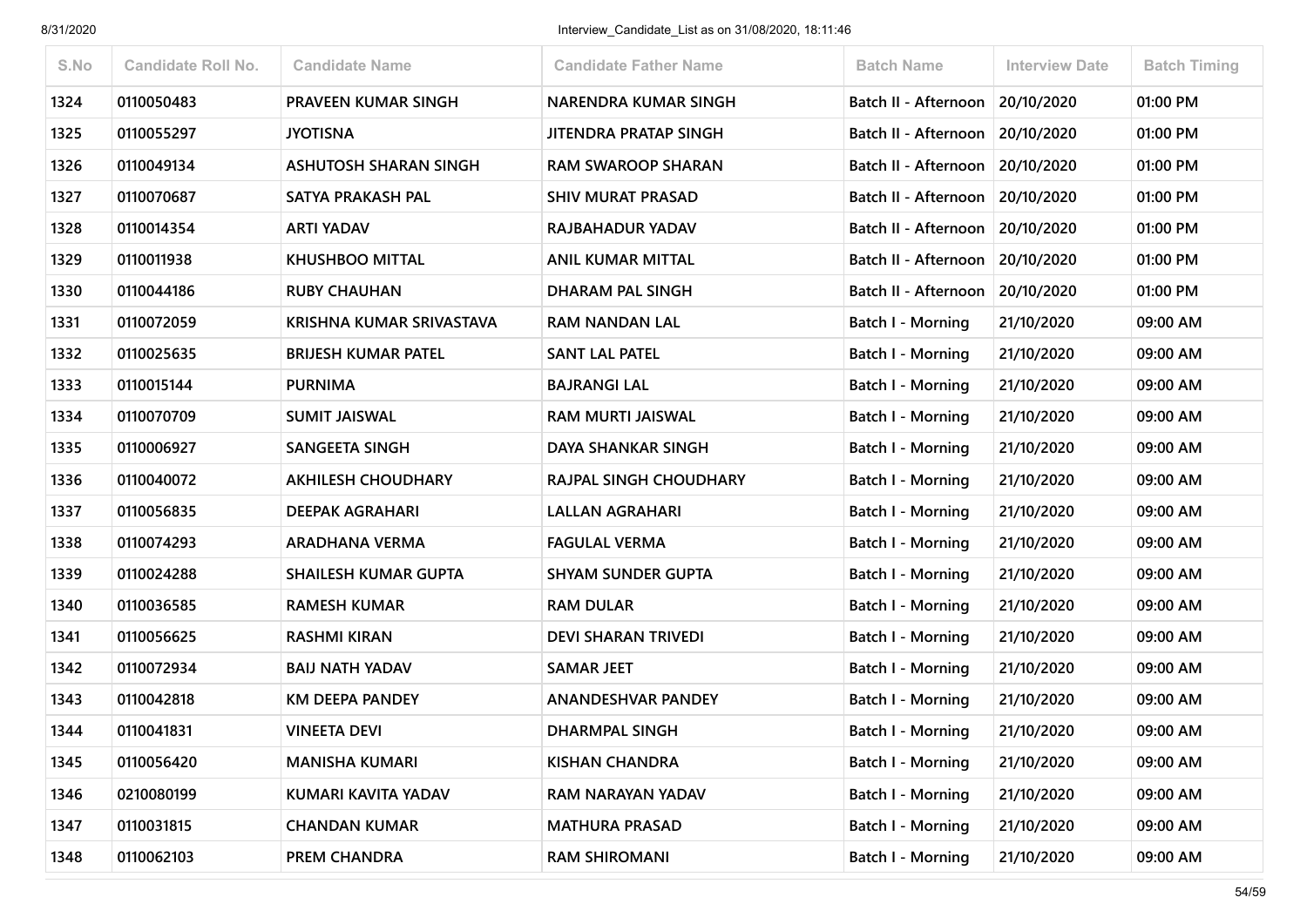| S.No | <b>Candidate Roll No.</b> | <b>Candidate Name</b>       | <b>Candidate Father Name</b>   | <b>Batch Name</b>                 | <b>Interview Date</b> | <b>Batch Timing</b> |
|------|---------------------------|-----------------------------|--------------------------------|-----------------------------------|-----------------------|---------------------|
| 1349 | 0110067246                | <b>SAMAR BAHADUR</b>        | <b>RAM MILAN</b>               | <b>Batch I - Morning</b>          | 21/10/2020            | 09:00 AM            |
| 1350 | 0110001877                | <b>HEBA SAYEED</b>          | <b>SAYEED AHMAD</b>            | Batch I - Morning                 | 21/10/2020            | 09:00 AM            |
| 1351 | 0110038308                | <b>SHARADA YADAV</b>        | <b>KEDAR YADAV</b>             | Batch I - Morning                 | 21/10/2020            | 09:00 AM            |
| 1352 | 0110003548                | <b>SAZIDA</b>               | <b>ISLAM ALI</b>               | Batch I - Morning                 | 21/10/2020            | 09:00 AM            |
| 1353 | 0110080550                | <b>VANDANA SINGH</b>        | <b>BHUPENDRA SINGH</b>         | <b>Batch I - Morning</b>          | 21/10/2020            | 09:00 AM            |
| 1354 | 0110060543                | PREETI TRIPATHI             | RAJESH KUMAR TRIPATHI          | <b>Batch I - Morning</b>          | 21/10/2020            | 09:00 AM            |
| 1355 | 0110011618                | <b>KHUSHBOO BHADAURIYA</b>  | SHIV PRAKASH SIINGH BHADAURIYA | Batch I - Morning                 | 21/10/2020            | 09:00 AM            |
| 1356 | 0110006496                | DHEERAJ SINGH               | PREM SHAKAR SINGH              | Batch I - Morning                 | 21/10/2020            | 09:00 AM            |
| 1357 | 0110032994                | <b>ASHA SHARMA</b>          | <b>SIYARAM SHARMA</b>          | Batch I - Morning                 | 21/10/2020            | 09:00 AM            |
| 1358 | 0110063505                | <b>RAVI KUMAR</b>           | <b>RUDAI LAL</b>               | Batch I - Morning                 | 21/10/2020            | 09:00 AM            |
| 1359 | 0110031989                | <b>SONALI GUPTA</b>         | <b>VINAYAK LAL GUPTA</b>       | <b>Batch I - Morning</b>          | 21/10/2020            | 09:00 AM            |
| 1360 | 0110025095                | <b>BRIJESH KUMAR KAPOOR</b> | RAMA SHANKAR PRASAD KAPOOR     | <b>Batch I - Morning</b>          | 21/10/2020            | 09:00 AM            |
| 1361 | 0110025818                | <b>KM ANEETA DEVI</b>       | <b>RADHE SHYAM</b>             | Batch I - Morning                 | 21/10/2020            | 09:00 AM            |
| 1362 | 0110026482                | <b>NISHA DEVI</b>           | <b>KALP NATH</b>               | Batch I - Morning                 | 21/10/2020            | 09:00 AM            |
| 1363 | 0110051650                | <b>TEENA</b>                | <b>UMESH CHAND</b>             | Batch I - Morning                 | 21/10/2020            | 09:00 AM            |
| 1364 | 0110051471                | VINOD KUMAR VERMA           | RAM DEO VERMA                  | Batch I - Morning                 | 21/10/2020            | 09:00 AM            |
| 1365 | 0110077490                | <b>VANDANA DEVI</b>         | <b>RAM BIHARI TRIVEDI</b>      | <b>Batch I - Morning</b>          | 21/10/2020            | 09:00 AM            |
| 1366 | 0110053608                | <b>SHEFALI SINGH</b>        | <b>RAMA SHANKAR SINGH</b>      | Batch II - Afternoon              | 21/10/2020            | 01:00 PM            |
| 1367 | 0110014243                | <b>PRABHAKAR SINGH</b>      | SURENDRA PRASAD SINGH          | Batch II - Afternoon   21/10/2020 |                       | 01:00 PM            |
| 1368 | 0110032856                | <b>DURGESH</b>              | <b>MAHENDRA KUMAR</b>          | Batch II - Afternoon              | 21/10/2020            | 01:00 PM            |
| 1369 | 0110048377                | <b>JYOTI DHAKA</b>          | <b>VISHVA BANDHU DHAKA</b>     | Batch II - Afternoon 21/10/2020   |                       | 01:00 PM            |
| 1370 | 0110021221                | <b>MODH RIZWAN</b>          | <b>AHMED ALI</b>               | Batch II - Afternoon 21/10/2020   |                       | 01:00 PM            |
| 1371 | 0110058814                | AVDHESH KUMAR VERMA         | <b>RAM SWARUP</b>              | Batch II - Afternoon 21/10/2020   |                       | 01:00 PM            |
| 1372 | 0210060088                | <b>SHIKSHA SINGH</b>        | <b>VIRENDRA BAHADUR</b>        | Batch II - Afternoon 21/10/2020   |                       | 01:00 PM            |
| 1373 | 0110025463                | PRADIP KUMAR SINGH          | <b>KER NATH SINGH</b>          | Batch II - Afternoon              | 21/10/2020            | 01:00 PM            |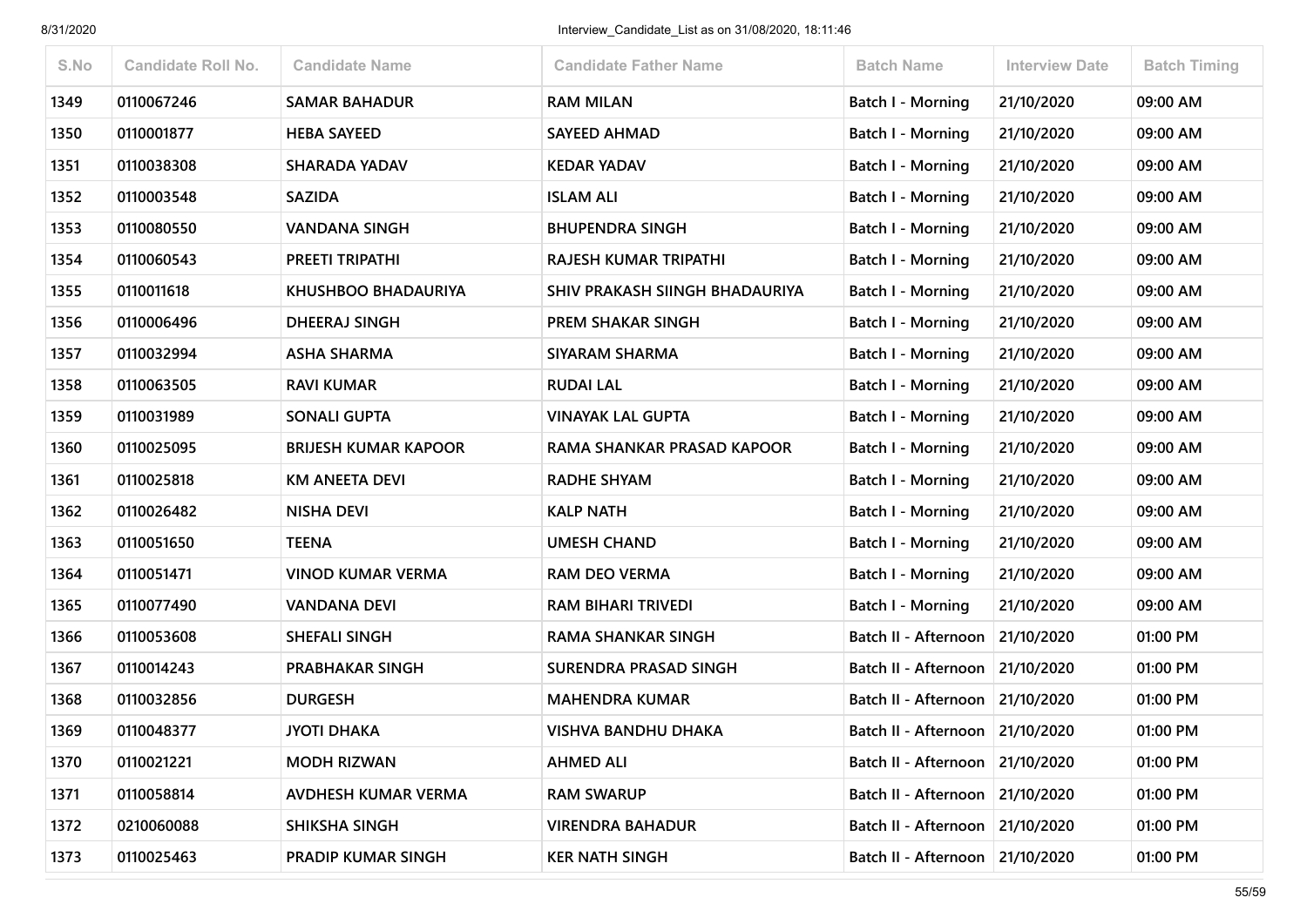| S.No | <b>Candidate Roll No.</b> | <b>Candidate Name</b>           | <b>Candidate Father Name</b> | <b>Batch Name</b>                 | <b>Interview Date</b> | <b>Batch Timing</b> |
|------|---------------------------|---------------------------------|------------------------------|-----------------------------------|-----------------------|---------------------|
| 1374 | 0110073374                | <b>BAL CHANDRA SINGH</b>        | <b>BHUWAL SINGH</b>          | Batch II - Afternoon 21/10/2020   |                       | 01:00 PM            |
| 1375 | 0110037971                | VINAY KUMAR SINGH               | <b>ASHOK KUMAR SINGH</b>     | Batch II - Afternoon 21/10/2020   |                       | 01:00 PM            |
| 1376 | 0110010620                | <b>LALIT KUMAR</b>              | <b>LAXMAN PRASAD</b>         | Batch II - Afternoon              | 21/10/2020            | 01:00 PM            |
| 1377 | 0110010538                | <b>KHALEEQUE AHMAD SIDDIQUI</b> | <b>MUJEEB AHMAD SIDDIQUI</b> | Batch II - Afternoon 21/10/2020   |                       | 01:00 PM            |
| 1378 | 0110078185                | <b>REENA RANI</b>               | RAJ PAL SINGH                | Batch II - Afternoon 21/10/2020   |                       | 01:00 PM            |
| 1379 | 0110057036                | <b>GIRAJA SHANKAR GUPTA</b>     | RAJA RAM GUPTA               | Batch II - Afternoon 21/10/2020   |                       | 01:00 PM            |
| 1380 | 0110041027                | <b>SANTU RAM</b>                | <b>OM PRAKASH</b>            | Batch II - Afternoon 21/10/2020   |                       | 01:00 PM            |
| 1381 | 0110001858                | <b>KARUNESH PRATAP SINGH</b>    | SHIVNATH SINGH               | Batch II - Afternoon 21/10/2020   |                       | 01:00 PM            |
| 1382 | 0210076109                | SUNEETA CHAURASIA               | RAMNARAYAN CHAURASIA         | Batch II - Afternoon 21/10/2020   |                       | 01:00 PM            |
| 1383 | 0110063950                | <b>UMESH KUMAR</b>              | <b>NARENDRA SINGH</b>        | Batch II - Afternoon 21/10/2020   |                       | 01:00 PM            |
| 1384 | 0210062208                | <b>SHILPI MISHRA</b>            | AVADH BIHARI MISHRA          | Batch II - Afternoon 21/10/2020   |                       | 01:00 PM            |
| 1385 | 0110060723                | PREETI VERMA                    | <b>SHYAM LAL VERMA</b>       | Batch II - Afternoon 21/10/2020   |                       | 01:00 PM            |
| 1386 | 0110021981                | <b>MOHAMMAD ARSHAD</b>          | <b>MOHAMMAD ASHRAF</b>       | Batch II - Afternoon 21/10/2020   |                       | 01:00 PM            |
| 1387 | 0110059532                | <b>AMAREJ KUMAR</b>             | <b>RAM UJAGIR YADAV</b>      | Batch II - Afternoon 21/10/2020   |                       | 01:00 PM            |
| 1388 | 0110075291                | YOGENDRA KUMAR                  | <b>CHANDRADEO PRASAD</b>     | Batch II - Afternoon   21/10/2020 |                       | 01:00 PM            |
| 1389 | 0110000325                | <b>RAKESH KUMAR</b>             | <b>RAMU RAM</b>              | Batch II - Afternoon 21/10/2020   |                       | 01:00 PM            |
| 1390 | 0110071697                | <b>KAMLESH YADAV</b>            | <b>LALLOO YADAV</b>          | Batch II - Afternoon 21/10/2020   |                       | 01:00 PM            |
| 1391 | 0110013902                | <b>NIDHI</b>                    | <b>RAMAN KUMAR</b>           | Batch II - Afternoon   21/10/2020 |                       | 01:00 PM            |
| 1392 | 0110024345                | <b>RAM PRATAP</b>               | <b>SWAMI NATH</b>            | Batch II - Afternoon 21/10/2020   |                       | 01:00 PM            |
| 1393 | 0110019975                | <b>BRAJESH PAL</b>              | <b>GANGA BABU PAL</b>        | Batch II - Afternoon 21/10/2020   |                       | 01:00 PM            |
| 1394 | 0110038816                | FATEH BAHADUR YADAVA            | <b>GANGA PRASAD YADAV</b>    | Batch II - Afternoon 21/10/2020   |                       | 01:00 PM            |
| 1395 | 0110015210                | <b>SURABHI PATEL</b>            | <b>AMRIT SINGH PATEL</b>     | Batch II - Afternoon 21/10/2020   |                       | 01:00 PM            |
| 1396 | 0110074486                | <b>SANDEEP KUMAR SINGH</b>      | <b>UDAY NARAYAN SINGH</b>    | Batch II - Afternoon              | 21/10/2020            | 01:00 PM            |
| 1397 | 0110048461                | <b>NAGESH KUMAR</b>             | LAKSHMI NARAYAN DUBEY        | Batch II - Afternoon              | 21/10/2020            | 01:00 PM            |
| 1398 | 0110022391                | <b>VIJAY PRATAP SINGH</b>       | <b>DAVAN SINGH</b>           | Batch II - Afternoon              | 21/10/2020            | 01:00 PM            |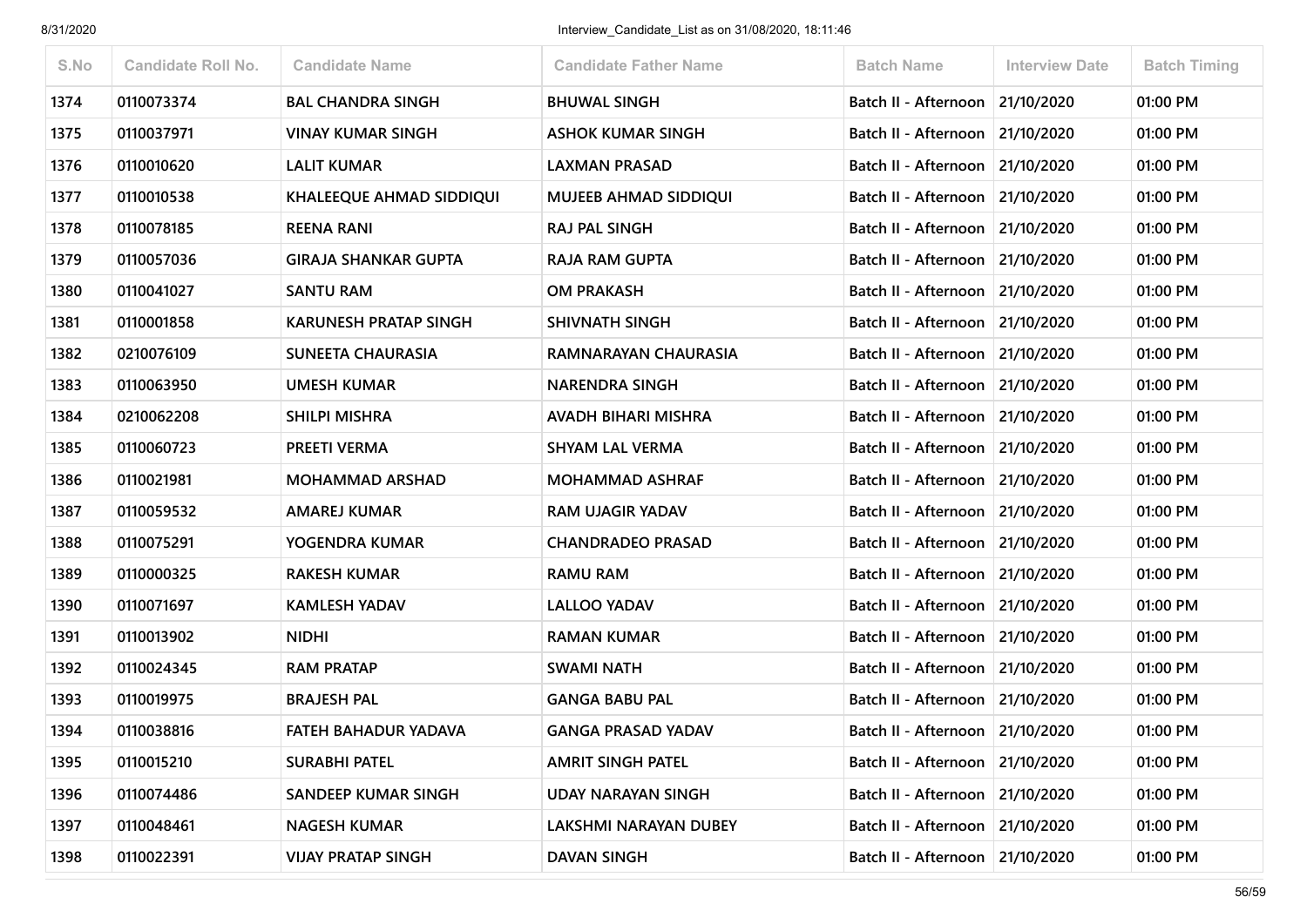| S.No | <b>Candidate Roll No.</b> | <b>Candidate Name</b>        | <b>Candidate Father Name</b>   | <b>Batch Name</b>        | <b>Interview Date</b> | <b>Batch Timing</b> |
|------|---------------------------|------------------------------|--------------------------------|--------------------------|-----------------------|---------------------|
| 1399 | 0110016474                | <b>ARUN KUMAR</b>            | <b>HARI LAL</b>                | Batch II - Afternoon     | 21/10/2020            | 01:00 PM            |
| 1400 | 0110001321                | <b>MATRA MANI</b>            | <b>KAMAL KUMAR</b>             | Batch II - Afternoon     | 21/10/2020            | 01:00 PM            |
| 1401 | 0110014705                | <b>RAM DAYAL</b>             | <b>DHORA PRASAD</b>            | <b>Batch I - Morning</b> | 22/10/2020            | 09:00 AM            |
| 1402 | 0110060667                | <b>SARVESH KUMAR</b>         | <b>RAM SANEHI</b>              | <b>Batch I - Morning</b> | 22/10/2020            | 09:00 AM            |
| 1403 | 0110040215                | <b>CHANDRA SHEKHAR VERMA</b> | <b>MUNNA LAL VERMA</b>         | Batch I - Morning        | 22/10/2020            | 09:00 AM            |
| 1404 | 0110069395                | <b>DESHRAJ GUTAM</b>         | <b>HEMRAJ GAVTAM</b>           | <b>Batch I - Morning</b> | 22/10/2020            | 09:00 AM            |
| 1405 | 0110068396                | <b>GYAN CHAND ARYA</b>       | <b>BHEEM</b>                   | Batch I - Morning        | 22/10/2020            | 09:00 AM            |
| 1406 | 0110006481                | <b>MEENA KUMARI</b>          | <b>DALCHAND</b>                | <b>Batch I - Morning</b> | 22/10/2020            | 09:00 AM            |
| 1407 | 0110078821                | <b>NEERAJ SINGH</b>          | <b>CHHOTE LAL</b>              | <b>Batch I - Morning</b> | 22/10/2020            | 09:00 AM            |
| 1408 | 0210039450                | <b>SUSHMA YADAV</b>          | <b>HARISH CHANDRA YADAV</b>    | Batch I - Morning        | 22/10/2020            | 09:00 AM            |
| 1409 | 0110062127                | <b>SARVESH TRIPATHI</b>      | <b>VIJAY KUMAR TRIPATHI</b>    | <b>Batch I - Morning</b> | 22/10/2020            | 09:00 AM            |
| 1410 | 0110010966                | <b>RENOO SINGH</b>           | <b>ASHOK SINGH</b>             | <b>Batch I - Morning</b> | 22/10/2020            | 09:00 AM            |
| 1411 | 0110034765                | RAMESH CHAND MISHRA          | RAJMANI MISHRA                 | Batch I - Morning        | 22/10/2020            | 09:00 AM            |
| 1412 | 0110018767                | SANJAY KUMAR SINGH           | <b>SHYAM SUNDAR SINGH</b>      | <b>Batch I - Morning</b> | 22/10/2020            | 09:00 AM            |
| 1413 | 0110026259                | <b>KM RITU KUMARI</b>        | <b>HARI SHANKER</b>            | <b>Batch I - Morning</b> | 22/10/2020            | 09:00 AM            |
| 1414 | 0110080635                | DHARMENDRA KUMAR             | <b>RAM SURAT</b>               | Batch I - Morning        | 22/10/2020            | 09:00 AM            |
| 1415 | 0110073179                | <b>KRISHNA NAND RAI</b>      | <b>KALP NATH RAI</b>           | <b>Batch I - Morning</b> | 22/10/2020            | 09:00 AM            |
| 1416 | 0110061416                | <b>GORE LAL</b>              | <b>MAHA DEV</b>                | <b>Batch I - Morning</b> | 22/10/2020            | 09:00 AM            |
| 1417 | 0110077002                | POOJA SHARMA                 | DHANPAL SHARMA                 | Batch I - Morning        | 22/10/2020            | 09:00 AM            |
| 1418 | 0110032800                | <b>MAHENDRA SINGH</b>        | <b>SHYAM LAL</b>               | <b>Batch I - Morning</b> | 22/10/2020            | 09:00 AM            |
| 1419 | 0110019692                | <b>AJAY KUMAR</b>            | <b>SHAMBHU DAYAL</b>           | Batch I - Morning        | 22/10/2020            | 09:00 AM            |
| 1420 | 0110034970                | SUSHIL KUMAR TRIPATHI        | <b>MAHATAM PRASAD TRIPATHI</b> | <b>Batch I - Morning</b> | 22/10/2020            | 09:00 AM            |
| 1421 | 0110027734                | ARVIND KUMAR SINGH           | <b>KAPTAN SINGH</b>            | Batch I - Morning        | 22/10/2020            | 09:00 AM            |
| 1422 | 0110065932                | <b>AMIT KUMAR</b>            | <b>KAMLESHWAR PRASAD</b>       | Batch I - Morning        | 22/10/2020            | 09:00 AM            |
| 1423 | 0210061988                | SHILPI JAISWAL               | RAM PRASAD JAISWAL             | <b>Batch I - Morning</b> | 22/10/2020            | 09:00 AM            |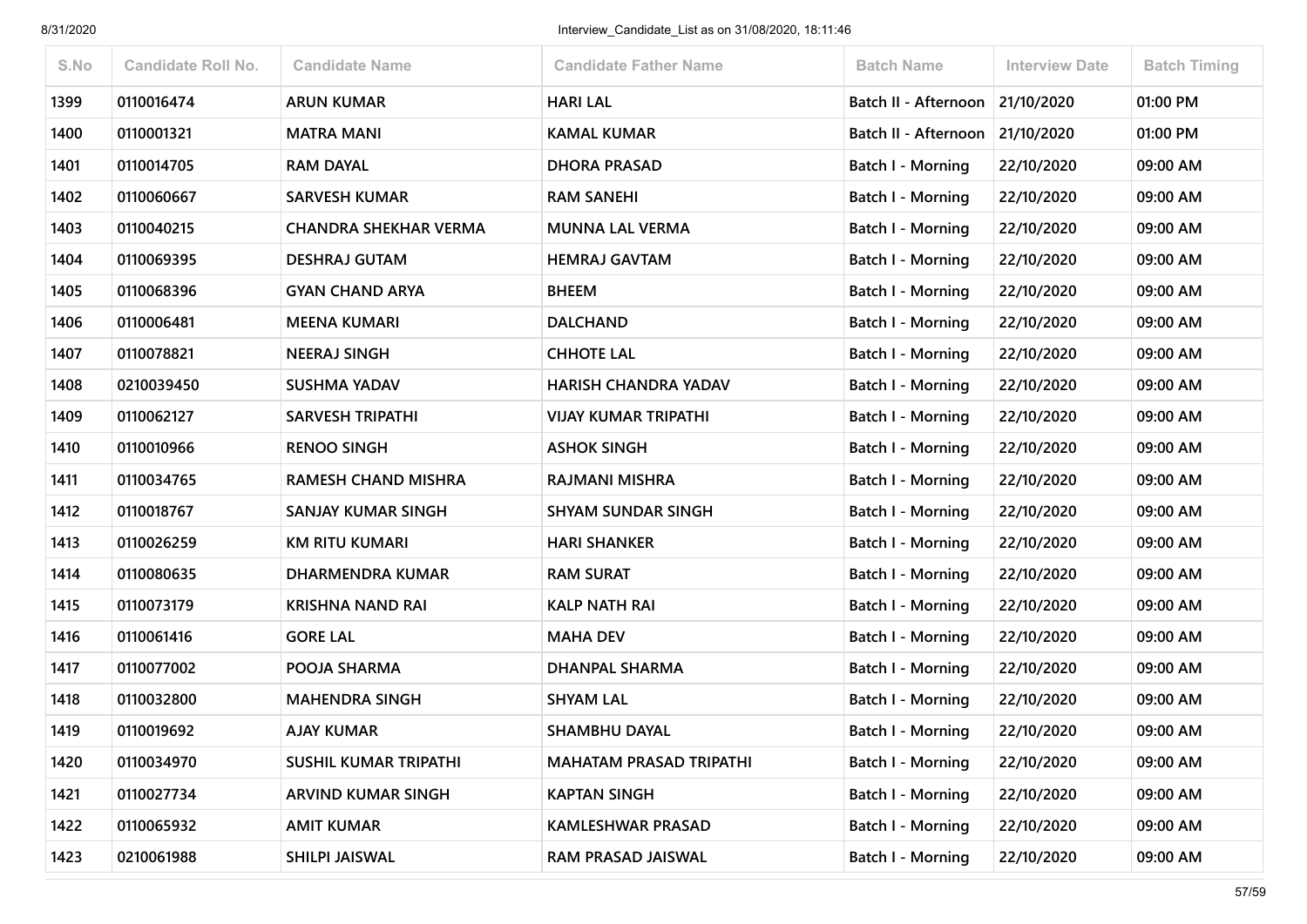| S.No | <b>Candidate Roll No.</b> | <b>Candidate Name</b>       | <b>Candidate Father Name</b>   | <b>Batch Name</b>               | <b>Interview Date</b> | <b>Batch Timing</b> |
|------|---------------------------|-----------------------------|--------------------------------|---------------------------------|-----------------------|---------------------|
| 1424 | 0110055984                | RAJENDRA KUMAR PATEL        | <b>RAM SEVEK PATEL</b>         | <b>Batch I - Morning</b>        | 22/10/2020            | 09:00 AM            |
| 1425 | 0110009697                | <b>HORI LAL</b>             | <b>BALAI RAM</b>               | Batch I - Morning               | 22/10/2020            | 09:00 AM            |
| 1426 | 0110067311                | <b>VIVEK KUMAR MISHRA</b>   | RAVINDRA NATH MISHRA           | Batch I - Morning               | 22/10/2020            | 09:00 AM            |
| 1427 | 0110017403                | <b>PRADEEP KUMAR</b>        | <b>TERAS NATH SAROJ</b>        | Batch I - Morning               | 22/10/2020            | 09:00 AM            |
| 1428 | 0110055611                | <b>VIPIN KUMAR TIWARI</b>   | OM PRAKASH TIWARI              | Batch I - Morning               | 22/10/2020            | 09:00 AM            |
| 1429 | 0110059263                | <b>PREETI SHUKLA</b>        | <b>BHAGVAN DEEN SHUKLA</b>     | Batch II - Afternoon            | 22/10/2020            | 01:00 PM            |
| 1430 | 0110074166                | SANDEEP KUMAR SAROJ         | <b>LEKHAI RAM SAROJ</b>        | Batch II - Afternoon            | 22/10/2020            | 01:00 PM            |
| 1431 | 0210010836                | DIKSHA JAISWAL              | RAJENDRA KUMAR JAISWAL         | Batch II - Afternoon            | 22/10/2020            | 01:00 PM            |
| 1432 | 0110042952                | AKHILESH KUMAR SAROJ        | <b>SUSHIL KUMAR SAROJ</b>      | Batch II - Afternoon            | 22/10/2020            | 01:00 PM            |
| 1433 | 0110054412                | <b>ALOK SINGH</b>           | <b>JAGAT BAHADUR SINGH</b>     | Batch II - Afternoon            | 22/10/2020            | 01:00 PM            |
| 1434 | 0110066667                | SATISH KUMAR CHATURVEDI     | <b>VIJAY PRATAP CHATURVEDI</b> | Batch II - Afternoon            | 22/10/2020            | 01:00 PM            |
| 1435 | 0110042689                | SRI KRISHNA VERMA           | <b>RAMASARE</b>                | Batch II - Afternoon            | 22/10/2020            | 01:00 PM            |
| 1436 | 0110035925                | RAMESH CHANDRA YADAV        | <b>RAM SHABD YADAV</b>         | Batch II - Afternoon            | 22/10/2020            | 01:00 PM            |
| 1437 | 0110061062                | <b>PAWAN KUMAR</b>          | <b>HANUMAN PRASAD</b>          | Batch II - Afternoon 22/10/2020 |                       | 01:00 PM            |
| 1438 | 0110079014                | <b>BASANT LAL PAL</b>       | SATAI RAM PAL                  | Batch II - Afternoon            | 22/10/2020            | 01:00 PM            |
| 1439 | 0110039272                | <b>AKHIL KUMAR</b>          | <b>GULAB SINGH</b>             | Batch II - Afternoon            | 22/10/2020            | 01:00 PM            |
| 1440 | 0110050552                | <b>ALKAMA KAUSER ANSARI</b> | <b>AZIMUDDIN ANSARI</b>        | Batch II - Afternoon            | 22/10/2020            | 01:00 PM            |
| 1441 | 0110070819                | <b>KRISHNA KUMAR</b>        | <b>RAM CHANDRA</b>             | Batch II - Afternoon            | 22/10/2020            | 01:00 PM            |
| 1442 | 0110042119                | <b>KM SHALOO DEVI</b>       | SATISH CHANDRA TIWARI          | Batch II - Afternoon            | 22/10/2020            | 01:00 PM            |
| 1443 | 0110041260                | <b>MAMTA</b>                | <b>KALURAM</b>                 | Batch II - Afternoon            | 22/10/2020            | 01:00 PM            |
| 1444 | 0110027714                | <b>ARVIND KUMAR SINGH</b>   | <b>LAL SINGH</b>               | Batch II - Afternoon 22/10/2020 |                       | 01:00 PM            |
| 1445 | 0110072992                | <b>AMIT RAI</b>             | POORMAMASHI LAL                | Batch II - Afternoon 22/10/2020 |                       | 01:00 PM            |
| 1446 | 0110053944                | RAJEEV PANDEY               | DAYA SHANKAR PANDEY            | Batch II - Afternoon            | 22/10/2020            | 01:00 PM            |
| 1447 | 0110032862                | NITIN KUMAR DUBEY           | <b>SAROJ KUMAR DUBEY</b>       | Batch II - Afternoon            | 22/10/2020            | 01:00 PM            |
| 1448 | 0110043130                | <b>SWATI KANOUJIYA</b>      | <b>VIJAY KANOUJIYA</b>         | Batch II - Afternoon            | 22/10/2020            | 01:00 PM            |